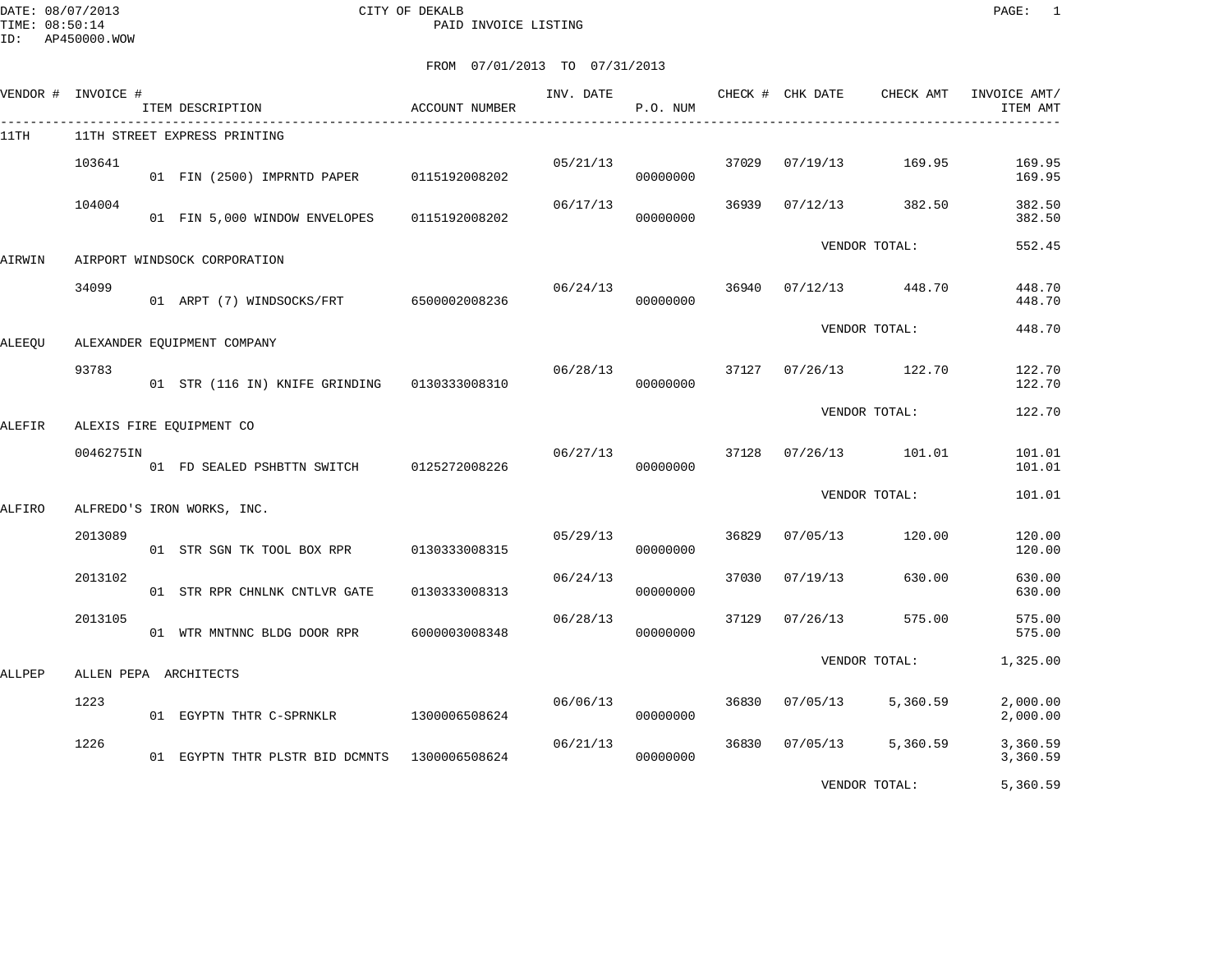DATE: 08/07/2013 CITY OF DEKALB PAGE: 2 PAID INVOICE LISTING

|        | VENDOR # INVOICE # | ITEM DESCRIPTION                                | ACCOUNT NUMBER | INV. DATE | P.O. NUM |       | CHECK # CHK DATE          | CHECK AMT     | INVOICE AMT/<br>ITEM AMT |
|--------|--------------------|-------------------------------------------------|----------------|-----------|----------|-------|---------------------------|---------------|--------------------------|
| ALPSIG |                    | ALPHA SIGMA ALPHA HSNG CORP.                    |                |           |          |       |                           |               |                          |
|        | 071113             | 01 RFND OVRPYMNT HSG LSNC 0100000043225         |                | 07/11/13  | 00000000 |       | 37189 07/26/13            | 100.00        | 100.00<br>100.00         |
| ALVANA | ANA ALVA           |                                                 |                |           |          |       |                           | VENDOR TOTAL: | 100.00                   |
|        | 071913             | 7100004008476<br>01 2013 WELLNESS               |                | 07/19/13  | 00000000 |       | D000201 07/26/13 234.50   |               | 234.50<br>234.50         |
| ANDMAT | MATTHEW ANDERSON   |                                                 |                |           |          |       |                           | VENDOR TOTAL: | 234.50                   |
|        | 061213             | 01 WTR IPSI TRAINING RMB                        | 6000003008376  | 06/12/13  | 00000000 |       | D000198 07/19/13 195.00   |               | 195.00<br>195.00         |
| ANDMED |                    | ANDRES MEDICAL BILLING LTD                      |                |           |          |       |                           | VENDOR TOTAL: | 195.00                   |
|        | 131299             | 01 FD HARDWARE JUL '13                          | 0125273008310  | 07/01/13  | 00000000 |       | 37016  07/12/13  2,119.81 |               | 2,119.81<br>2,119.81     |
| ANDMIC | MICHELLE ANDERSON  |                                                 |                |           |          |       |                           | VENDOR TOTAL: | 2,119.81                 |
|        | 071213             | 01 2013 WELLNESS                                | 7100004008476  | 07/12/13  | 00000000 | 37031 | 07/19/13                  | 80.00         | 80.00<br>80.00           |
|        | 071913             | 01 RMB IPELRA SEMINAR EXP 7/18/13 0115153008376 |                | 07/19/13  | 00000000 |       | D000204 07/26/13          | 36.16         | 36.16<br>36.16           |
| ARAUNI | AUCA ROCKFORD      |                                                 |                |           |          |       |                           | VENDOR TOTAL: | 116.16                   |
|        | 6108060219         | 01 PD SRVCS 5/31/13 0120223008315               |                | 05/31/13  | 00000000 | 37032 | 07/19/13                  | 607.63        | 83.28<br>83.28           |
|        | 6108060220         | 01 CTYHLL SRVCS 5/31/13                         | 0130324008450  | 05/31/13  | 00000000 | 37032 | 07/19/13                  | 607.63        | 58.49<br>58.49           |
|        | 6108078911         | 01 PD SRVCS 6/14/13                             | 0120223008315  | 06/14/13  | 00000000 | 37032 | 07/19/13                  | 607.63        | 220.02<br>220.02         |
|        | 6108078912         | 01 CTYHLL SRVCS 6/14/13 0130324008450           |                | 06/14/13  | 00000000 | 37032 | 07/19/13                  | 607.63        | 58.49<br>58.49           |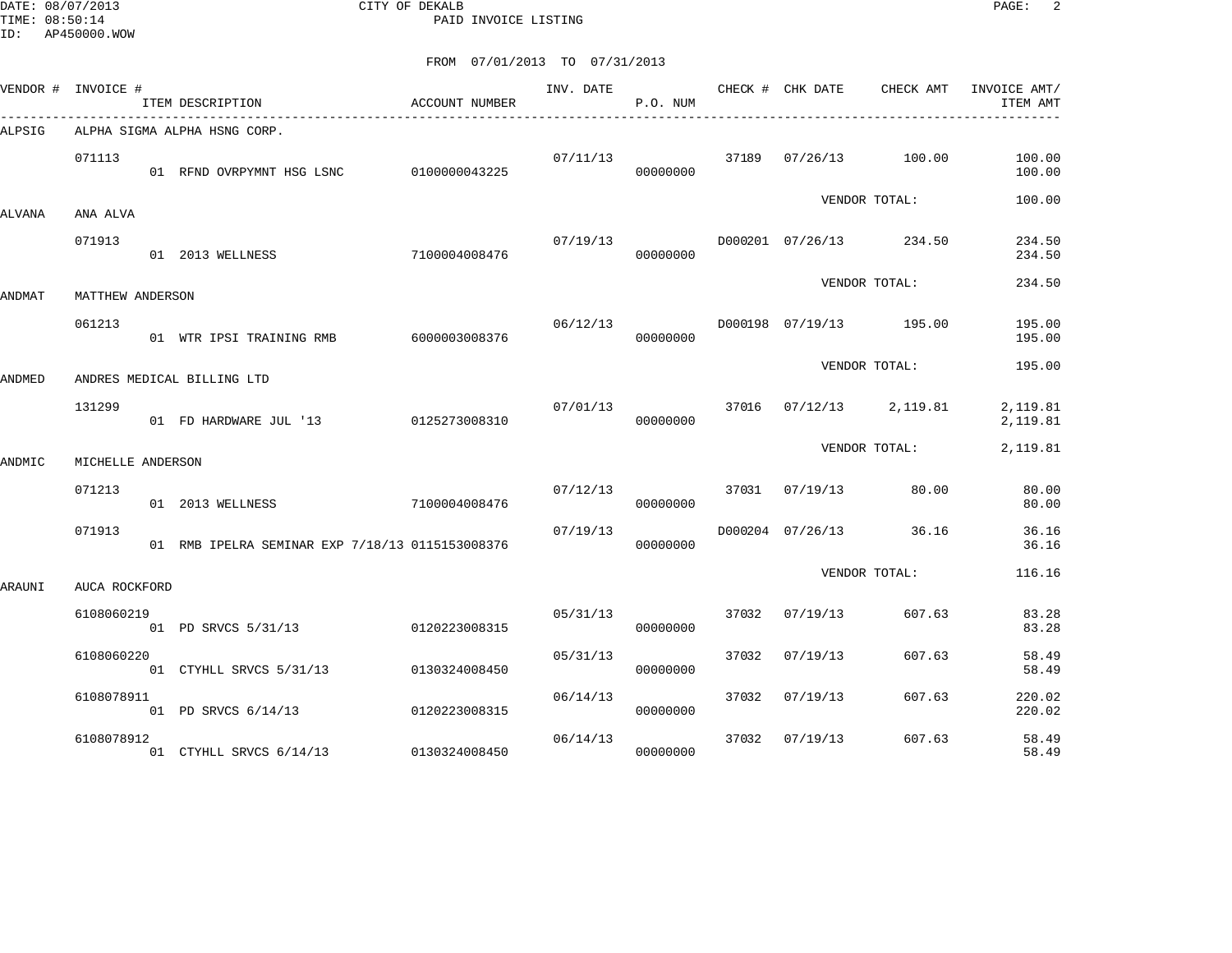DATE: 08/07/2013 CITY OF DEKALB PAGE: 3 PAID INVOICE LISTING

VENDOR # INVOICE # INVOICE # INVOICE AMT/

----------------------------------------------------------------------------------------------------------------------------------------------

ITEM DESCRIPTION ACCOUNT NUMBER P.O. NUM ITEM AMT

|               | 6108097009          |    | 01 PD SRVCS 6/28/13                                                                      | 0120223008315                                   | 06/28/13 | 00000000                         | 37032 | 07/19/13 | 607.63        | 128.86<br>128.86                    |
|---------------|---------------------|----|------------------------------------------------------------------------------------------|-------------------------------------------------|----------|----------------------------------|-------|----------|---------------|-------------------------------------|
|               | 6108097010          |    | 01 CTYHLL SRVCS 6/28/13                                                                  | 0130324008450                                   | 06/28/13 | 00000000                         | 37032 | 07/19/13 | 607.63        | 58.49<br>58.49                      |
| ASCAVI        |                     |    | ASCENT AVIATION GROUP INC.                                                               |                                                 |          |                                  |       |          | VENDOR TOTAL: | 607.63                              |
|               | 190766              |    | 01 ARPT 4019GL JET-A FUEL                                                                | 6500002008234                                   | 06/13/13 | 00000000                         | 36831 | 07/05/13 | 50,784.44     | 13,632.77<br>13,632.77              |
|               | 192001              |    | 01 ARPT 7924GL 100LL AV GAS                                                              | 6500002008234                                   | 06/21/13 | 00000000                         | 36831 | 07/05/13 | 50,784.44     | 37, 151.67<br>37, 151.67            |
|               | M105983             | 02 | 01 ARPT LSE VX570 JUN '13<br>ARPT LSE AVGAS RFLR JUN'13<br>03 ARPT LSE JET-A RFLR JUN'13 | 6500006008597<br>6500006008597<br>6500006008597 | 07/01/13 | 00000000<br>00000000<br>00000000 | 36928 | 07/05/13 | 981.00        | 981.00<br>46.00<br>400.00<br>535.00 |
|               | M106540             |    | 01 ARPT WINGPOINTS ISSUED                                                                | 6500003008373                                   | 07/09/13 | 00000000                         | 37102 | 07/19/13 | 7.58          | 7.58<br>7.58                        |
| AUDLOG        | AUDIO LOGIC SYSTEMS |    |                                                                                          |                                                 |          |                                  |       |          | VENDOR TOTAL: | 51,773.02                           |
|               |                     |    |                                                                                          |                                                 |          |                                  |       |          |               |                                     |
|               | 10386A              |    | 01 EGYPTN THTR SOUND SYS                                                                 | 1300006508624                                   | 04/18/13 | 00000000                         | 36941 | 07/12/13 | 3,856.00      | 440.00<br>440.00                    |
|               | 10387A              |    | 01 EGYPTN THTR SOUND SYS INSTLL                                                          | 1300006508624                                   | 04/18/13 | 00000000                         | 36941 | 07/12/13 | 3,856.00      | 3,416.00<br>3,416.00                |
|               | 10457               |    | 01 EGYPTN THTR INSTLL SND SYS                                                            | 1300006508624                                   | 05/29/13 | 00000000                         | 36832 | 07/05/13 | 825.00        | 825.00<br>825.00                    |
| AURSIG        | AURORA SIGN CO.     |    |                                                                                          |                                                 |          |                                  |       |          | VENDOR TOTAL: | 4,681.00                            |
|               | 21300170            |    | 01 ARPT SIGN/FLGPLS INSTLL<br>02 ARPT SIGN/FLGPLS INSTLL                                 | 1300006508639<br>6500006508639                  | 06/06/13 | 00000000<br>00000000             | 37033 | 07/19/13 | 30,593.00     | 30,593.00<br>22,376.00<br>8,217.00  |
| <b>BACONL</b> | BACKGROUNDS ONLINE  |    |                                                                                          |                                                 |          |                                  |       |          | VENDOR TOTAL: | 30,593.00                           |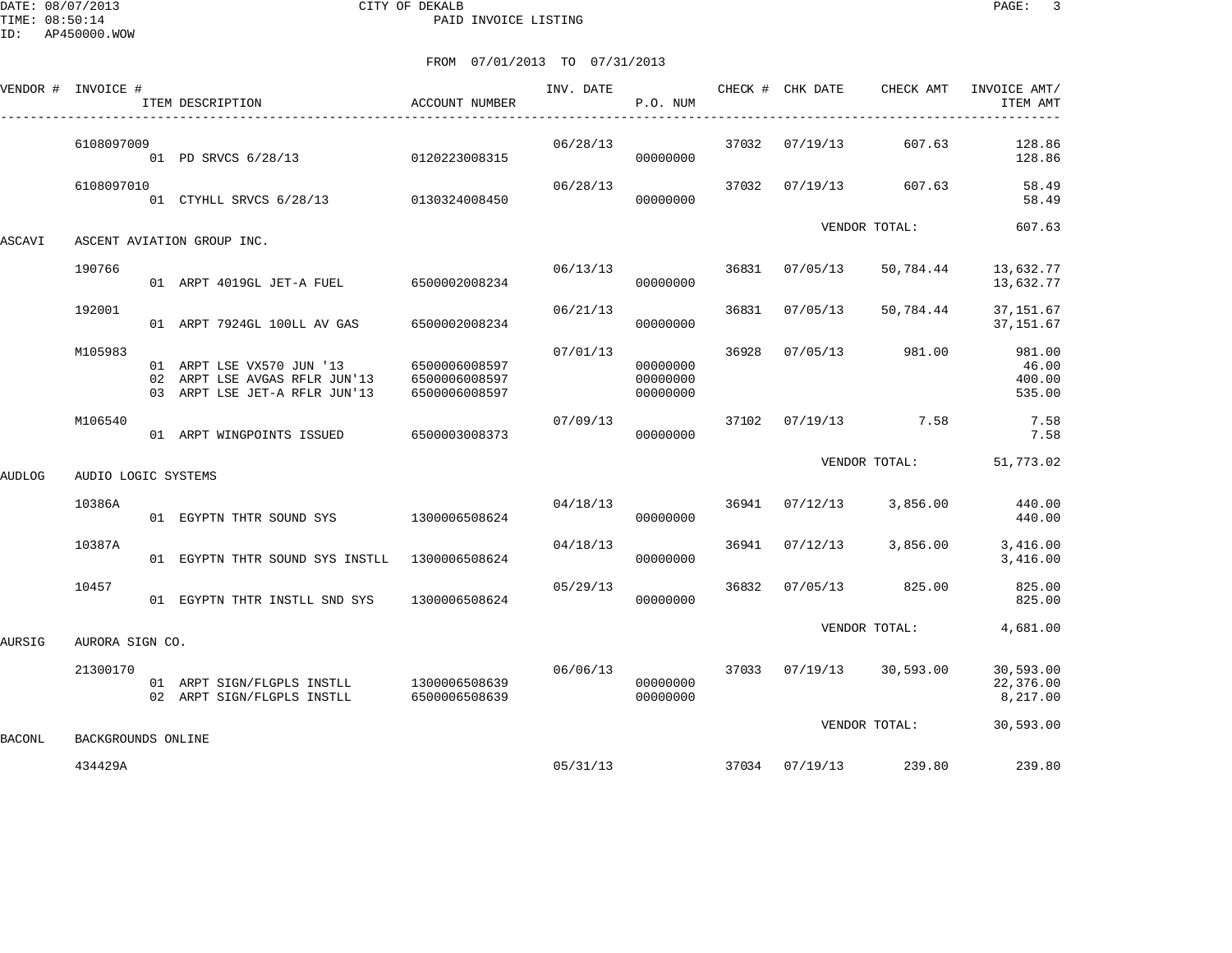DATE: 08/07/2013 CITY OF DEKALB PAGE: 4 PAID INVOICE LISTING

|                | VENDOR # INVOICE # | ITEM DESCRIPTION                                | ACCOUNT NUMBER | INV. DATE | P.O. NUM |       | CHECK # CHK DATE | CHECK AMT               | INVOICE AMT/<br>ITEM AMT |
|----------------|--------------------|-------------------------------------------------|----------------|-----------|----------|-------|------------------|-------------------------|--------------------------|
|                | 434429A            | 01 PRE-EMPLYMNT BCKGRND CHECKS 0115153008333    |                | 05/31/13  | 00000000 | 37034 |                  | 07/19/13 239.80         | 239.80<br>239.80         |
| <b>BADMET</b>  | BADGER METER, INC. |                                                 |                |           |          |       |                  | VENDOR TOTAL:           | 239.80                   |
|                | 11240301           | 01 WTR DATA MGTMNT SFTWAR/FRT 6000006008515     |                | 06/21/13  | 00000000 | 37130 | 07/26/13         | 50,823.61               | 14,002.46<br>14,002.46   |
|                | 11277801           | 01 WTR (10) E SRS MSS\55 MTRS/FRT 6000006008583 |                | 06/14/13  | 00000000 | 36942 | 07/12/13         | 13,809.18               | 1,493.06<br>1,493.06     |
|                | 11277802           | 01 WTR (100) E SRS METERS/FRT 6000006008583     |                | 06/17/13  | 00000000 | 36942 | 07/12/13         | 13,809.18               | 10,223.62<br>10,223.62   |
|                | 11277803           | 01 WTR (100) E SRS ULTRASONIC MTR 6000006008583 |                | 06/21/13  | 00000000 | 37130 | 07/26/13         | 50,823.61               | 36,821.15<br>36,821.15   |
|                | 11278001           | 01 WTR (5) E SRS METERS 6000006008583           |                | 06/12/13  | 00000000 | 36942 | 07/12/13         | 13,809.18               | 2,092.50<br>2,092.50     |
| BAKDAV         | DAVID BAKER        |                                                 |                |           |          |       |                  | VENDOR TOTAL:           | 64,632.79                |
|                | 070513             | 01 ELCTRNC DVCS 0115166008515                   |                | 07/05/13  | 00000000 |       |                  | D000189 07/12/13 250.00 | 250.00<br>250.00         |
| <b>BANDWI</b>  | BANDWIDTH.COM INC. |                                                 |                |           |          |       |                  | VENDOR TOTAL:           | 250.00                   |
|                | 78525              | 01 IT JUN '13 BOXSET CALL LICENSE 0115163008337 |                | 06/01/13  | 00000000 | 36833 | 07/05/13         | 221.37                  | 221.37<br>221.37         |
|                | 82946              | 01 IT BOXSET CALL LICENSE JUL'13 0115163008337  |                | 07/01/13  | 00000000 | 37103 | 07/19/13         | 221.37                  | 221.37<br>221.37         |
| <b>BANUP</b>   | BANNER UP SIGNS    |                                                 |                |           |          |       |                  | VENDOR TOTAL:           | 442.74                   |
|                | 56387              | 01 ARPT ALUM SIGN PANEL 6500003008373           |                | 07/15/13  | 00000000 | 37190 |                  | 07/26/13 109.00         | 109.00<br>109.00         |
| <b>BARNABY</b> | <b>BARNABY</b>     |                                                 |                |           |          |       |                  | VENDOR TOTAL:           | 109.00                   |
|                | 1828               |                                                 |                |           | 06/29/13 | 37035 |                  | 07/19/13 472.00         | 282.00                   |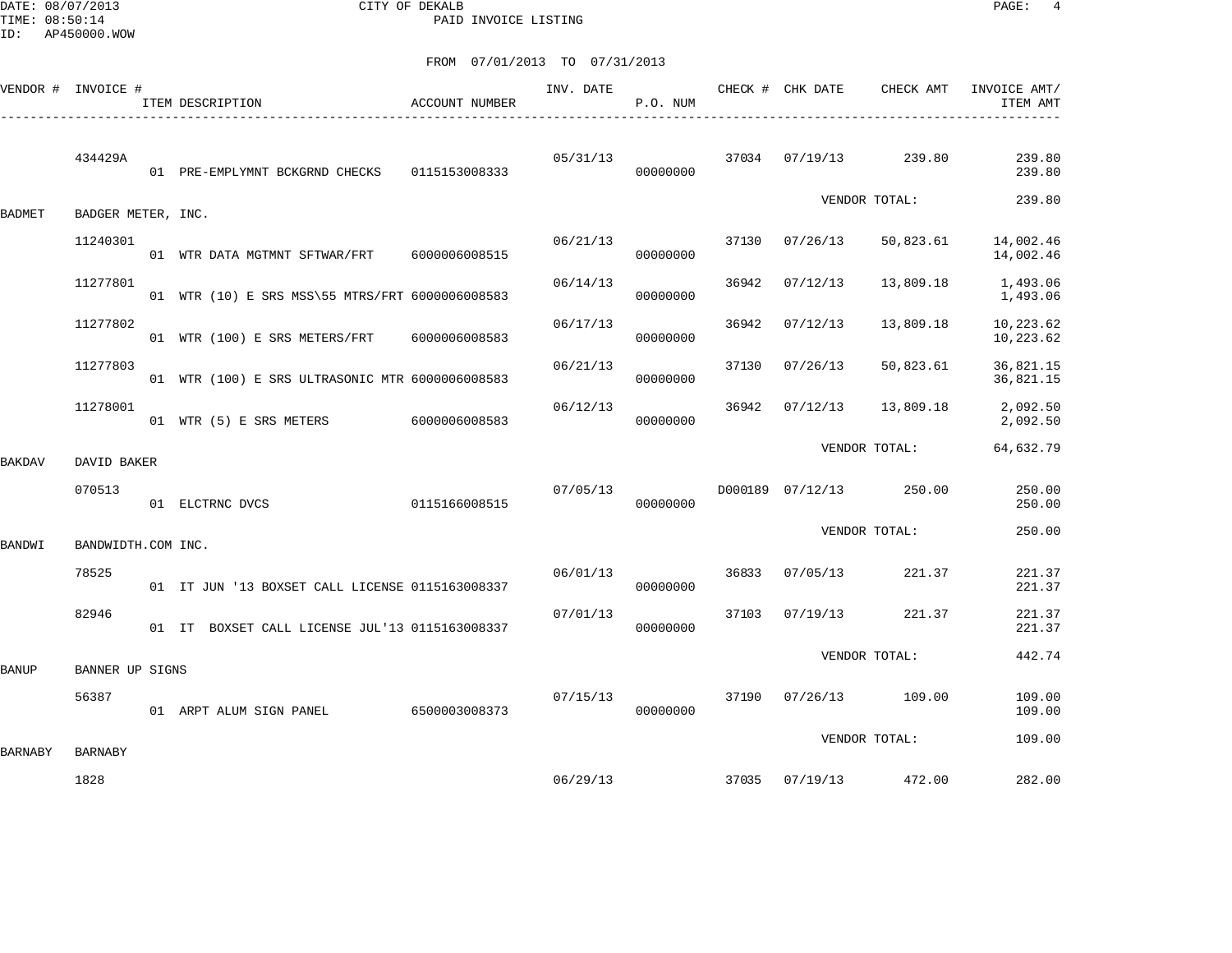DATE: 08/07/2013 CITY OF DEKALB PAGE: 5 PAID INVOICE LISTING

ID: AP450000.WOW

|        | VENDOR # INVOICE #             | ITEM DESCRIPTION                                                                                                           | ACCOUNT NUMBER                                                   | INV. DATE | P.O. NUM                                     |       | CHECK # CHK DATE | CHECK AMT     | INVOICE AMT/<br>ITEM AMT                   |
|--------|--------------------------------|----------------------------------------------------------------------------------------------------------------------------|------------------------------------------------------------------|-----------|----------------------------------------------|-------|------------------|---------------|--------------------------------------------|
|        |                                |                                                                                                                            |                                                                  |           |                                              |       |                  |               |                                            |
|        | 1828                           | 01 PW (2550) ENVELOPES                                                                                                     | 6000002008202                                                    | 06/29/13  | 00000000                                     | 37035 | 07/19/13         | 472.00        | 282.00<br>282.00                           |
|        | 1835                           | 01 PD WOODRUFF BUSINESS CARDS<br>02 PD MCDOUGALL BUSINESS CARDS<br>03 PD MOTT BUSINESS CARDS<br>04 PW VOTAW BUSINESS CARDS | 0120222008202<br>0120222008202<br>0120242008202<br>0130352008202 | 06/29/13  | 00000000<br>00000000<br>00000000<br>00000000 | 37035 | 07/19/13         | 472.00        | 136.00<br>34.00<br>34.00<br>34.00<br>34.00 |
|        | 1856                           | 01 CC MALOY BUSINESS CARDS                                                                                                 | 0112002008202                                                    | 06/29/13  | 00000000                                     | 37035 | 07/19/13         | 472.00        | 54.00<br>54.00                             |
| BAXWOO |                                | BAXTER & WOODMAN, INC.                                                                                                     |                                                                  |           |                                              |       |                  | VENDOR TOTAL: | 472.00                                     |
|        | 0169220                        | 01 ENG HLLSTR CNSTRCTN ASSSNTNC 6000006508631                                                                              |                                                                  | 06/20/13  | 00000000                                     | 36943 | 07/12/13         | 6,421.15      | 983.71<br>983.71                           |
|        | 0169221                        | 01 TIF ALLY TOPO DSGN/SDWLK RPR 1400003008316                                                                              |                                                                  | 06/20/13  | 00000000                                     | 36943 | 07/12/13         | 6,421.15      | 5,437.44<br>5,437.44                       |
| BEMSTE | STEVE BEMIS                    |                                                                                                                            |                                                                  |           |                                              |       |                  | VENDOR TOTAL: | 6,421.15                                   |
|        | 071213                         | 01 RFND UB# 3603162710-00 6000000063444                                                                                    |                                                                  | 07/12/13  | 00000000                                     | 37036 | 07/19/13         | 3.17          | 3.17<br>3.17                               |
| BETRHO |                                | BETA RHO HOUSING CORP.                                                                                                     |                                                                  |           |                                              |       |                  | VENDOR TOTAL: | 3.17                                       |
|        | 071913                         | 01 RFND OVRPYMNT RMNG HS LCNS                                                                                              | 0100000043225                                                    | 07/19/13  | 00000000                                     | 37191 | 07/26/13         | 100.00        | 100.00<br>100.00                           |
| BLAOIL | BLAKE OIL COMPANY              |                                                                                                                            |                                                                  |           |                                              |       |                  | VENDOR TOTAL: | 100.00                                     |
|        | 341702                         | 01 STR 8503GL NO LEAD                                                                                                      | 0100000001510                                                    | 06/12/13  | 00000000                                     | 36834 | 07/05/13         | 52,272.99     | 27,368.60<br>27,368.60                     |
|        | 356775                         | 01 STR 7502GL DIESEL                                                                                                       | 0100000001520                                                    | 06/12/13  | 00000000                                     | 36834 | 07/05/13         | 52,272.99     | 24,904.39<br>24,904.39                     |
| BLSEW  | <b>B &amp; L SEWER RODDING</b> |                                                                                                                            |                                                                  |           |                                              |       |                  | VENDOR TOTAL: | 52,272.99                                  |
|        | 2208                           |                                                                                                                            |                                                                  | 06/02/13  |                                              | 36835 | 07/05/13         | 350.00        | 350.00                                     |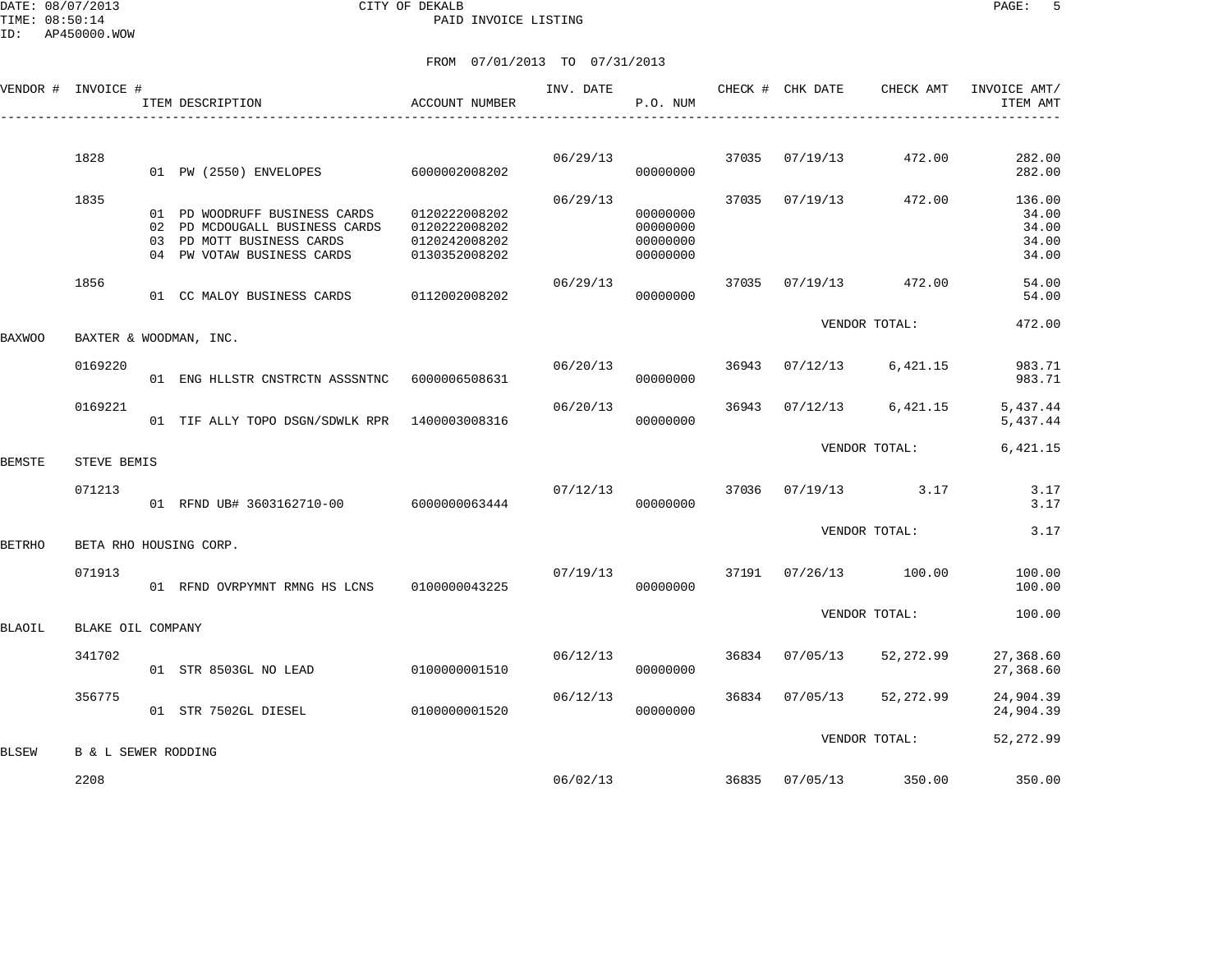DATE: 08/07/2013 CITY OF DEKALB PAGE: 6 PAID INVOICE LISTING

|        | VENDOR # INVOICE # | ITEM DESCRIPTION                                | <b>ACCOUNT NUMBER</b> | INV. DATE | P.O. NUM |       | CHECK # CHK DATE | CHECK AMT     | INVOICE AMT/<br>ITEM AMT |
|--------|--------------------|-------------------------------------------------|-----------------------|-----------|----------|-------|------------------|---------------|--------------------------|
|        | 2208               | 01 ARPT RNTL WKS 23-26                          | 6500004008450         | 06/02/13  | 00000000 | 36835 | 07/05/13         | 350.00        | 350.00<br>350.00         |
|        | 2244               | 01 ARPT RNTL WKS 27-30                          | 6500004008450         | 07/01/13  | 00000000 | 37017 | 07/12/13         | 210.00        | 210.00<br>210.00         |
| BRACOM |                    | BRANIFF COMMUNICATIONS, INC.                    |                       |           |          |       |                  | VENDOR TOTAL: | 560.00                   |
|        | 0026700            | 01 STR WARN SIREN MNT 7/13-6/14 0130324008450   |                       | 06/01/13  | 00000000 | 36929 | 07/05/13         | 6,300.00      | 6,300.00<br>6, 300.00    |
| BRAMAN |                    | BRAD MANNING FORD, INC.                         |                       |           |          |       |                  | VENDOR TOTAL: | 6, 300.00                |
|        | 100447             | 01 PD RENTAL                                    | 0120242008243         | 06/14/13  | 00000000 | 37131 | 07/26/13         | 2,334.23      | 30.00<br>30.00           |
|        | 101110             | 01 PD RENTAL                                    | 0120242008243         | 05/29/13  | 00000000 | 37131 | 07/26/13         | 2,334.23      | 30.00<br>30.00           |
|        | 101111             | 01 PD RENTAL                                    | 0120242008243         | 05/29/13  | 00000000 | 37131 | 07/26/13         | 2,334.23      | 30.00<br>30.00           |
|        | 101138             | 01 PD RENTAL                                    | 0120242008243         | 06/14/13  | 00000000 | 37131 | 07/26/13         | 2,334.23      | 30.00<br>30.00           |
|        | 101139             | 01 PD RENTAL                                    | 0120242008243         | 06/14/13  | 00000000 | 37131 | 07/26/13         | 2,334.23      | 30.00<br>30.00           |
|        | 13559              | 01 STR F-550 #1FDUF5GY5DEB15075                 | 5050006008521         | 07/09/13  | 00000000 | 37104 | 07/19/13         | 59,801.00     | 59,801.00<br>59,801.00   |
|        | 56140FOW           | 01 PD PD40 LOCK                                 | 0120222008226         | 06/14/13  | 00000000 | 37131 | 07/26/13         | 2,334.23      | 68.70<br>68.70           |
|        | 56158FOW           | 01 PD PD43 SEAT BELT                            | 0120222008226         | 06/17/13  | 00000000 | 37131 | 07/26/13         | 2,334.23      | 137.48<br>137.48         |
|        | 56181FOW           | 01 PD PD31 LAMP                                 | 0120222008226         | 06/21/13  | 00000000 | 37131 | 07/26/13         | 2,334.23      | 151.00<br>151.00         |
|        | FOCS45593          | 01 FD MEDIC4 A/C RPR/MNTNNC LABOR 0125273008315 |                       | 06/12/13  | 00000000 | 37131 | 07/26/13         | 2,334.23      | 1,827.05<br>645.95       |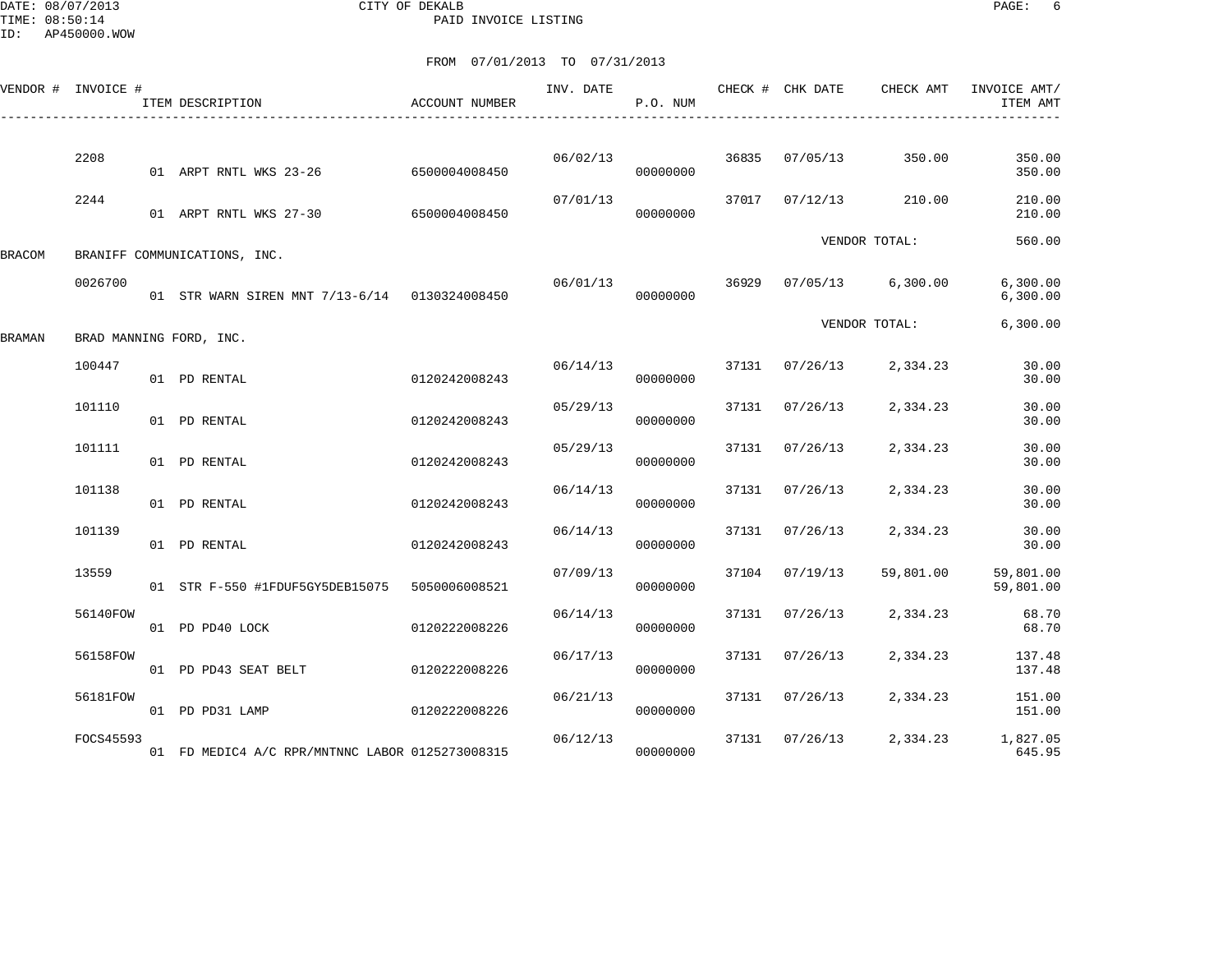DATE: 08/07/2013 CITY OF DEKALB PAGE: 7 PAID INVOICE LISTING

|        | VENDOR # INVOICE #          | ITEM DESCRIPTION                                                                                   | ACCOUNT NUMBER                 | INV. DATE | P.O. NUM                         |       | CHECK # CHK DATE CHECK AMT |               | INVOICE AMT/<br>ITEM AMT       |
|--------|-----------------------------|----------------------------------------------------------------------------------------------------|--------------------------------|-----------|----------------------------------|-------|----------------------------|---------------|--------------------------------|
|        | FOCS45593                   | 02 FD MEDIC4 A/C RPR/MNTNNC PARTS 0125273008315                                                    |                                | 06/12/13  | 00000000                         |       | 37131 07/26/13             | 2,334.23      | 1,827.05<br>1,181.10           |
| BROPHI | PHILLIP BROWN               |                                                                                                    |                                |           |                                  |       |                            | VENDOR TOTAL: | 62, 135.23                     |
|        | 062813                      | 01 PD TRNG EXP 7/7-12/13 0120223008376                                                             |                                | 06/28/13  | 00000000                         |       | D000177 07/05/13           | 200.00        | 200.00<br>200.00               |
| BSG    | <b>BASTON SERVICE GROUP</b> |                                                                                                    |                                |           |                                  |       |                            | VENDOR TOTAL: | 200.00                         |
|        | 1658                        | 01 ARPT MGT FEE TRNG 5/12-25/13 6500004008450                                                      |                                | 06/14/13  | 00000000                         | 36836 | 07/05/13                   | 1,870.00      | 580.00<br>580.00               |
|        | 1659                        | 01 ARPT MGT FEE TRNG 5/26-6/8/13 6500004008450                                                     |                                | 06/14/13  | 00000000                         | 36836 | 07/05/13                   | 1,870.00      | 1,290.00<br>1,290.00           |
|        | 1671                        | 01 ARPT MMGMNT FEE JUN '13                                                                         | 6500004008450                  | 06/22/13  | 00000000                         | 37037 | 07/19/13                   | 350.00        | 350.00<br>350.00               |
|        | 1672                        | 01 ARPT MMGMNT FEE JUL '13 6500004008450                                                           |                                | 07/06/13  | 00000000                         | 37105 | 07/19/13                   | 350.00        | 350.00<br>350.00               |
| CANSOL |                             | CANON SOLUTIONS AMERICA                                                                            |                                |           |                                  |       |                            | VENDOR TOTAL: | 2,570.00                       |
|        | 4009832133                  | 01 PW CPYR MNTNNC MAY '13                                                                          | 0130353008310                  | 06/04/13  | 00000000                         | 36837 | 07/05/13                   | 481.27        | 174.37<br>174.37               |
|        | 4009866843                  | 01 CD CPYR MNTNNC JUN '13 0130353008310                                                            |                                | 06/11/13  | 00000000                         | 36837 | 07/05/13                   | 481.27        | 306.90<br>306.90               |
| CARHOS |                             | BILL WHITE'S C.A.R. HOSPITAL                                                                       |                                |           |                                  |       |                            | VENDOR TOTAL: | 481.27                         |
|        | 45442                       |                                                                                                    |                                | 07/02/13  | 00000000                         |       | 37018 07/12/13             | 32.31         | 32.31<br>32.31                 |
| CASBAN | CASTLE BANK                 |                                                                                                    |                                |           |                                  |       |                            | VENDOR TOTAL: | 32.31                          |
|        | 1132JUL                     | 01 ARPT FLGHTWR ADVRTSNG<br>02 ARPT F/F PIN/CLP WOODS MOWER 6500003008310<br>03 ARPT SHOP SUPPLIES | 6500003008373<br>6500002008226 | 07/01/13  | 00000000<br>00000000<br>00000000 |       | D000209 07/25/13           | 595.12        | 595.12<br>8.00<br>1.70<br>9.98 |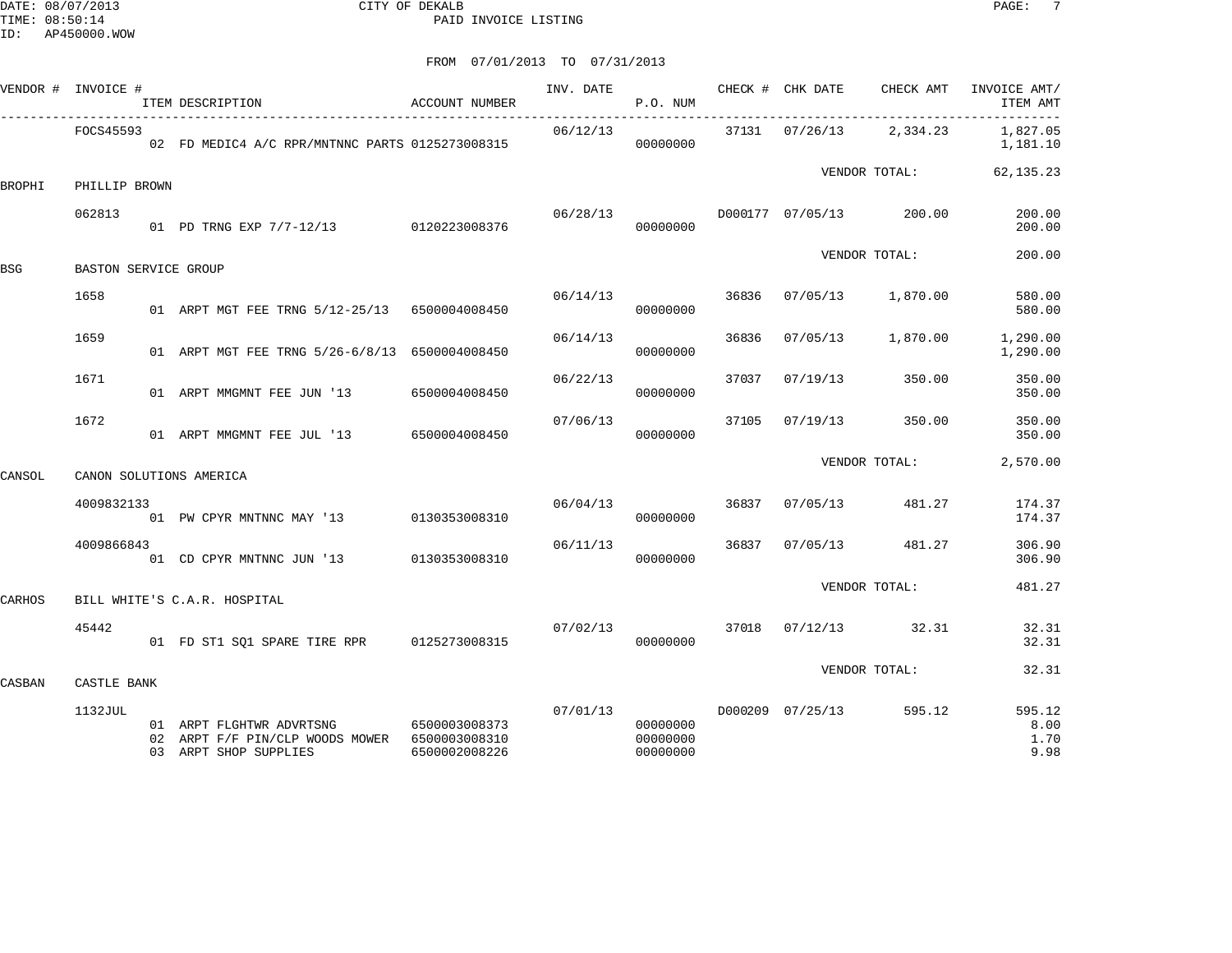| VENDOR # | INVOICE # |     |                                              |               | INV. DATE CHECK # CHK DATE<br>P.O. NUM |          |  | CHECK AMT                              | INVOICE AMT/<br>ITEM AMT |
|----------|-----------|-----|----------------------------------------------|---------------|----------------------------------------|----------|--|----------------------------------------|--------------------------|
|          | 1132JUL   |     |                                              |               |                                        |          |  | $07/01/13$ $D000209$ $07/25/13$ 595.12 | 595.12                   |
|          |           |     | 04 ARPT AP22 PARTS 6500003008310             |               |                                        | 00000000 |  |                                        | 7.98                     |
|          |           | 0.5 | ARPT MYSTIK GEAR OIL 6500002008245           |               |                                        | 00000000 |  |                                        | 64.99                    |
|          |           | 06  | ARPT AP22/WDSMWR LYNCH PIN/CLP 6500003008310 |               |                                        | 00000000 |  |                                        | 2.49                     |
|          |           | 07  | ARPT FLGHTWR ADVRTSNG                        | 6500003008373 |                                        | 00000000 |  |                                        | 8.00                     |
|          |           | 08  | ARPT DIRECTV 6/14-6/30/13                    | 6500003008348 |                                        | 00000000 |  |                                        | 23.00                    |
|          |           | 09  | ARPT BKRSBDDY 6/18/13                        | 6500003008376 |                                        | 00000000 |  |                                        | 28.16                    |
|          |           | 10  | ARPT PNRBRD IDOT 6/18/13                     | 6500003008376 |                                        | 00000000 |  |                                        | 365.82                   |
|          |           | 11  | ARPT ILLTLLWY AUTOCHARGE                     | 6500003008385 |                                        | 00000000 |  |                                        | 40.00                    |
|          |           | 12  | ARPT BNKNG FEE<br>6500002008204              |               |                                        | 00000000 |  |                                        | 35.00                    |
|          | 1132JULY  |     |                                              |               |                                        |          |  | 22.99                                  | 22.99                    |
|          |           |     | 01 ARPT DIRECTV 7/1-7/13/13 6500003008348    |               |                                        | 00000000 |  |                                        | 22.99                    |
|          | 2659JUL   |     |                                              |               |                                        | 07/01/13 |  | D000209 07/25/13 383.93                | 383.93                   |
|          |           |     | 01 PW AMZN GARMIN GPS/SLR PNL 0130313008310  |               | 00000000                               |          |  |                                        | 383.93                   |
|          | 2865JUL   |     |                                              |               |                                        |          |  | 5,182.19                               | 5,182.19                 |
|          |           | 01  | PD OFF MAX OFFICE SUPPLIES                   | 0120222008204 |                                        | 00000000 |  |                                        | 122.02                   |
|          |           | 02  | PD TOPPERS SOT INTRVWS 5/29                  | 0120223008376 |                                        | 00000000 |  |                                        | 25.00                    |
|          |           | 03  | PD LNDSEND SPARTZ UNIFORMS                   | 0120222008270 |                                        | 00000000 |  |                                        | 180.59                   |
|          |           | 04  | PD REYES FRNSC TRNNG 6/10-14                 | 0120223008376 |                                        | 00000000 |  |                                        | 695.00                   |
|          |           | 05  | PD KISHCOMHOSP CMMNCTNS TRNG                 | 0120233008376 |                                        | 00000000 |  |                                        | 100.00                   |
|          |           | 06  | PD CNDLWD STE BENTHUSEN TRNNG                | 0120223008376 |                                        | 00000000 |  |                                        | 484.00                   |
|          |           | 07  | PD DKLB LDRSHP ACDMY MCNETT                  | 0120223008376 |                                        | 00000000 |  |                                        | 25.00                    |
|          |           | 08  | PD LWENFRCMNT TRGTS FBIO/FRT                 | 0120223008315 |                                        | 00000000 |  |                                        | 272.24                   |
|          |           | 09  | PD DSRTSNW TOOL KIT/FRT                      | 0120223008376 |                                        | 00000000 |  |                                        | 164.95                   |
|          |           | 10  | PD BOTACH RMTSWTCH/TCTCLLGHT                 | 0120222008295 |                                        | 00000000 |  |                                        | 159.90                   |
|          |           | 11  | PD SFRLND HOLSTERS                           | 0120222008270 |                                        | 00000000 |  |                                        | 516.50                   |

 12 PD AMZN UNIDEN SCANNER 0120222008226 00000000 95.93 13 PD FRVW BP FUEL PD310 0120212008245 00000000 42.73 14 PD CNDLWD STE BENTHUSEN TRNNG 0120223008376 00000000 440.00 15 PD SWPS.COM STRMLGHTS/SWTCHPL 0100000002730 00000000 626.39 16 PD HLDYINN MCDOUGALL 6/10/13 0120223008376 00000000 316.40 17 PD LOWES VISE/VISEJAW 0120222008295 00000000 95.75 18 PD CNDLWD STE BENTHUSEN TRNNG 0120223008376 00000000 176.00 19 PD FRVW BP FUEL PD 310 0120212008245 00000000 16.49 20 PD LNCLNINN ISP/CNTY MUTI TRNG 0120223008376 00000000 61.24 21 PD BRWNLLS AR-15/M16 LWR RCR 0100000002730 00000000 122.43 22 PD CULVERS TRNG SPARTZ/MEIER 0120213008376 000000000 00000000 0000000 11.33 23 PD GLOCK NIGHT SIGHTS BOLLOW 0120226008540 00000000 91.00 24 PD SAFEKIDS FARRELL RECERT 0120223008376 00000000 50.00 25 PD GGG SOT SUPPLIES/FRT 0120223008315 00000000 252.30

3672JUL 07/01/13 D000209 07/25/13 88.99 88.99

26 PD BNKNG FEE 0120222008204 00000000 39.00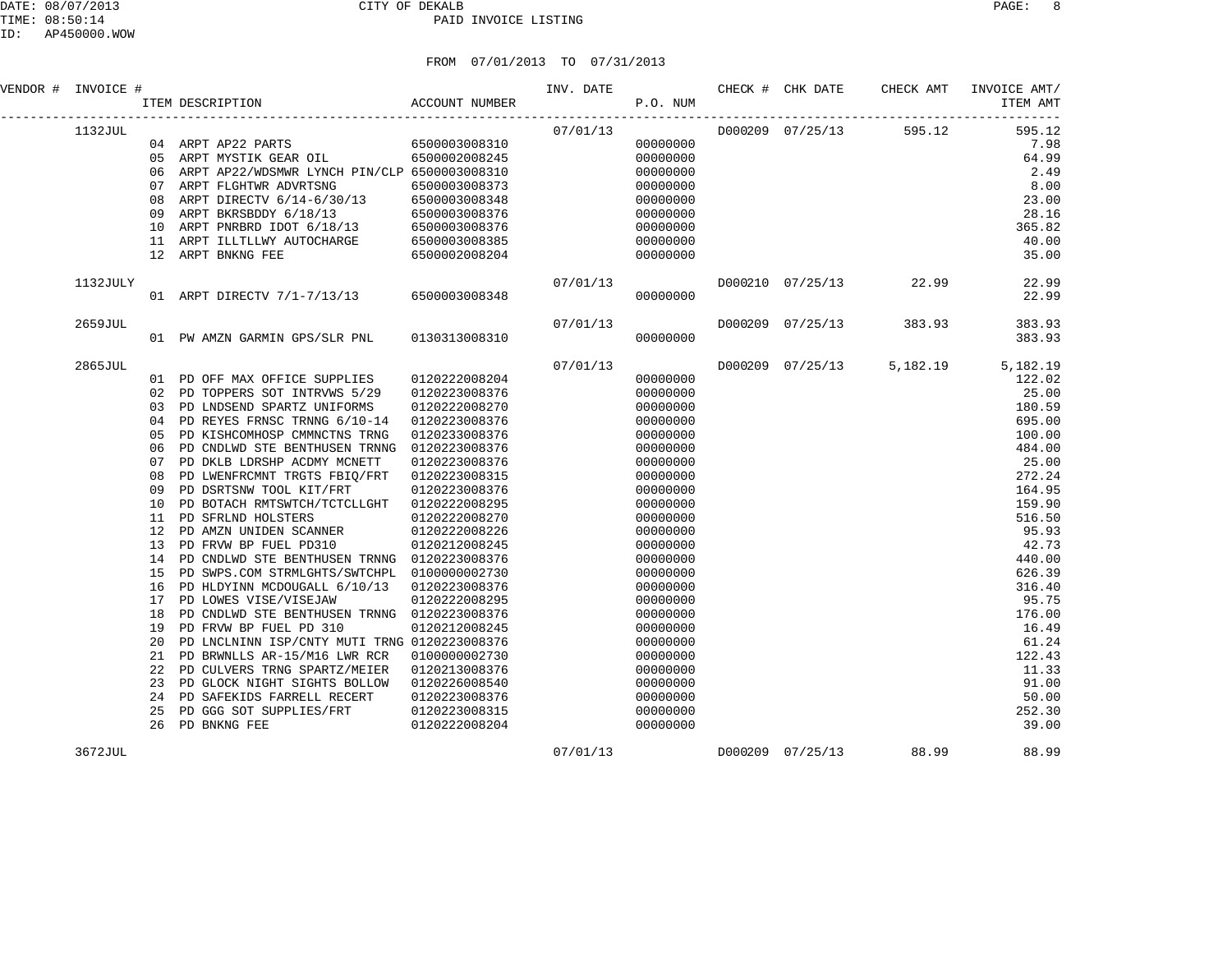#### DATE: 08/07/2013 CITY OF DEKALB PAGE: 9 PAID INVOICE LISTING

| VENDOR # INVOICE # |         |    | $$\uparrow$$ TTEM DESCRIPTION $$\sf ACCOUNT$$ NUMBER                                                                                                                                                                                   |                                 | INV. DATE<br>P.O. NUM |                      |  | CHECK # CHK DATE CHECK AMT | INVOICE AMT/<br>ITEM AMT           |
|--------------------|---------|----|----------------------------------------------------------------------------------------------------------------------------------------------------------------------------------------------------------------------------------------|---------------------------------|-----------------------|----------------------|--|----------------------------|------------------------------------|
|                    |         |    |                                                                                                                                                                                                                                        |                                 |                       |                      |  |                            |                                    |
|                    | 3672JUL |    |                                                                                                                                                                                                                                        |                                 |                       |                      |  |                            | 88.99                              |
|                    |         |    | 01 ENG DSATS NAT WIN MBR PLQS 0900003008373                                                                                                                                                                                            |                                 |                       | 00000000             |  |                            | 69.00                              |
|                    |         |    | 02 ENG DSATS GGL PLY SMRTPHN APP 0900002008285                                                                                                                                                                                         |                                 |                       | 00000000             |  |                            | 19.99                              |
|                    | 5069JUL |    |                                                                                                                                                                                                                                        |                                 | 07/01/13              |                      |  | D000209 07/25/13 189.00    | 189.00                             |
|                    |         |    | 01 CM AMZN CMPCT DSGNR RFRGRTR                                                                                                                                                                                                         | 0115152008204                   |                       | 00000000             |  |                            | 189.00                             |
|                    | 6155JUL |    |                                                                                                                                                                                                                                        |                                 | 07/01/13              |                      |  |                            | D000209 07/25/13 1,150.00 1,150.00 |
|                    |         |    | 01 EGG HAVEN EMPGC 0135003008306                                                                                                                                                                                                       |                                 |                       | 00000000             |  |                            | 50.00                              |
|                    |         |    | 02 PIER 1 EMPGC 0135003008306<br>03 BARNES/NOBLE EMPGC 0135003008306                                                                                                                                                                   |                                 |                       | 00000000             |  |                            | 50.00                              |
|                    |         |    |                                                                                                                                                                                                                                        |                                 |                       | 00000000             |  |                            | 50.00                              |
|                    |         |    | 04 PANERA BREAD EMPGC 0135003008306                                                                                                                                                                                                    |                                 |                       | 00000000             |  |                            | 50.00                              |
|                    |         |    |                                                                                                                                                                                                                                        |                                 |                       | 00000000             |  |                            | 50.00                              |
|                    |         |    |                                                                                                                                                                                                                                        |                                 |                       | 00000000             |  |                            | 50.00                              |
|                    |         |    |                                                                                                                                                                                                                                        |                                 |                       | 00000000             |  |                            | 50.00                              |
|                    |         |    |                                                                                                                                                                                                                                        |                                 |                       | 00000000             |  |                            | 50.00                              |
|                    |         |    |                                                                                                                                                                                                                                        |                                 |                       | 00000000             |  |                            | 50.00                              |
|                    |         |    |                                                                                                                                                                                                                                        |                                 |                       | 00000000<br>00000000 |  |                            | 50.00<br>50.00                     |
|                    |         |    |                                                                                                                                                                                                                                        |                                 |                       | 00000000             |  |                            | 50.00                              |
|                    |         |    |                                                                                                                                                                                                                                        |                                 |                       | 00000000             |  |                            | 50.00                              |
|                    |         |    | $\begin{tabular}{lllllllllll} 13 & LOWES & EMPGC & & & & 0135003008306 \\ 14 & TARGET & EMPGC & & & 0135003008306 \\ 15 & APPLEBEES & EMPGC & & & 0135003008306 \\ 16 & MARKET & SQUAREE & EMPGC & & & 0135003008306 \\ \end{tabular}$ |                                 |                       | 00000000             |  |                            | 50.00                              |
|                    |         |    |                                                                                                                                                                                                                                        |                                 |                       | 00000000             |  |                            | 50.00                              |
|                    |         |    |                                                                                                                                                                                                                                        |                                 |                       | 00000000             |  |                            | 50.00                              |
|                    |         |    |                                                                                                                                                                                                                                        | 0135003008306                   |                       | 00000000             |  |                            | 50.00                              |
|                    |         |    | 17 BUFFALO WILD WINGS EMPGC<br>18 ROSITAS EMPGC<br>18 ROSITAS EMPGC                                                                                                                                                                    | 0135003008306                   |                       | 00000000             |  |                            | 50.00                              |
|                    |         |    | 19 MOXIE EMPGC                                                                                                                                                                                                                         | $0135003008306$ $0135003008306$ |                       | 00000000             |  |                            | 50.00                              |
|                    |         | 20 | OLEARY'S EMPGC                                                                                                                                                                                                                         |                                 |                       | 00000000             |  |                            | 50.00                              |
|                    |         |    | 21 DEKALB CONFECTIONARY EMPGC 0135003008306                                                                                                                                                                                            |                                 |                       | 00000000             |  |                            | 50.00                              |
|                    |         | 22 | TAPA LA LUNA EMPGC                                                                                                                                                                                                                     | 0135003008306                   |                       | 00000000             |  |                            | 50.00                              |
|                    |         | 23 | INBODENS EMPGC                                                                                                                                                                                                                         | 0135003008306                   |                       | 00000000             |  |                            | 50.00                              |
|                    | 6874JUL |    |                                                                                                                                                                                                                                        |                                 | 07/01/13              |                      |  | D000209 07/25/13 84.06     | 84.06                              |
|                    |         |    | 01 STR SLRTCH LAMP-PAR/FRT 0130322008226                                                                                                                                                                                               |                                 |                       | 00000000             |  |                            | 84.06                              |
|                    | 7228JUL |    |                                                                                                                                                                                                                                        |                                 | 07/01/13              |                      |  |                            | D000209 07/25/13 1,344.05 1,344.05 |
|                    |         |    | 01 FD GRDNMDCL PREPAYMENT 0125272008241                                                                                                                                                                                                |                                 |                       | 00000000             |  |                            | 581.26                             |
|                    |         |    | 02 FD JUMERS KALAL TRNG 6/5/13                                                                                                                                                                                                         | 0125273008376                   |                       | 00000000             |  |                            | 202.74                             |
|                    |         |    | 03 FD GRDNMDCL (18) GLOVES                                                                                                                                                                                                             | 0125272008241                   |                       | 00000000             |  |                            | 171.57                             |
|                    |         | 04 | FD JEWEL TRNG HLTH/SFTY WEEK                                                                                                                                                                                                           | 0125273008376                   |                       | 00000000             |  |                            | 15.10                              |
|                    |         | 05 | FD BRNDTR EMS SUPPLIES                                                                                                                                                                                                                 | 0125272008241                   |                       | 00000000             |  |                            | 179.30                             |
|                    |         | 06 | FD WALMART HLTH/SFTY WEEK                                                                                                                                                                                                              | 0125273008376                   |                       | 00000000             |  |                            | 68.27                              |
|                    |         | 07 | FD BNDTR (2) GLOVES                                                                                                                                                                                                                    | 0125272008241                   |                       | 00000000             |  |                            | 19.24                              |
|                    |         | 08 | FD BOOKS-FYI BOOK                                                                                                                                                                                                                      | 0125263008376                   |                       | 00000000             |  |                            | 21.02                              |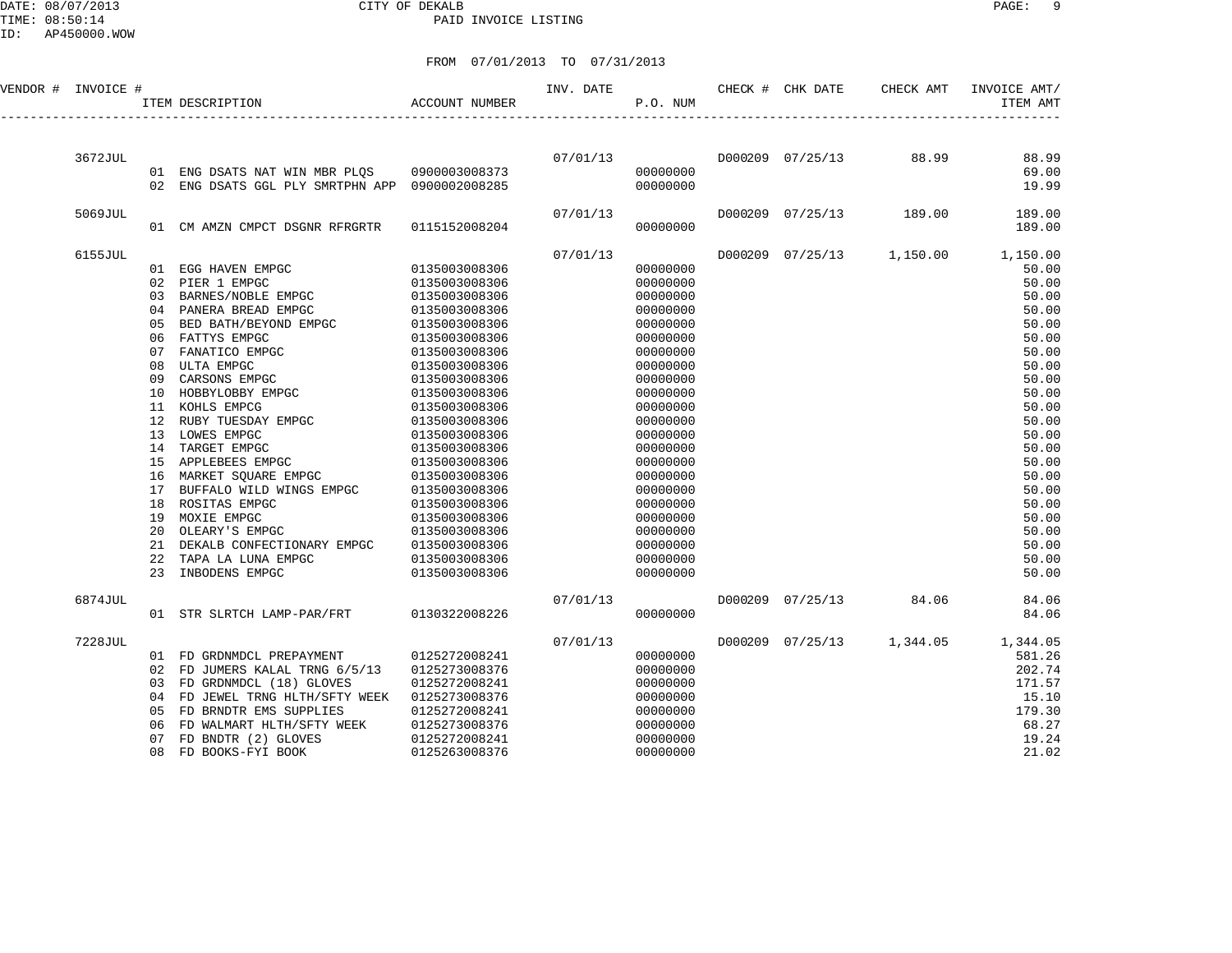|        | VENDOR # INVOICE # | ACCOUNT NUMBER<br>ITEM DESCRIPTION                                                                                                                                               |                                |          | P.O. NUM                                     |       |                  |                            | INV. DATE 60 CHECK # CHK DATE CHECK AMT INVOICE AMT/<br>ITEM AMT           |
|--------|--------------------|----------------------------------------------------------------------------------------------------------------------------------------------------------------------------------|--------------------------------|----------|----------------------------------------------|-------|------------------|----------------------------|----------------------------------------------------------------------------|
|        | 7228JUL            | 09 FD AMZN BOOK<br>10 FD EMS LCNSNG ANDRUS 0125273008315<br>11 FD USPS POSTAGE                                                                                                   | 0125263008376<br>0125263008305 |          | 00000000<br>00000000<br>00000000             |       |                  |                            | $07/01/13$ D000209 $07/25/13$ 1,344.05 1,344.05<br>12.95<br>41.75<br>30.85 |
|        | 7228JULY           | 01 FD ZAREK FRI TRNNG REG 0125273008376                                                                                                                                          |                                | 07/01/13 | 00000000                                     |       |                  | D000210 07/25/13 475.00    | 475.00<br>475.00                                                           |
|        | 8940JUL            | 01 FF LWS UMBRLL BS 2800002008219<br>02 FF PHYSCL FTNSS EQPMNT 2800006008540<br>03 FF WLMRT BLDG SUPPLIES 2800006008540<br>04 FF WLMRT BLDG SUPPLIES 2800002008219               |                                | 07/01/13 | 00000000<br>00000000<br>00000000<br>00000000 |       | D000209 07/25/13 | 642.17                     | 642.17<br>10.76<br>56.25<br>475.80<br>99.36                                |
|        | 9299JUL            | 01 WTR APPL I TNS I PAD SOFTWARE 6000006008515                                                                                                                                   |                                | 07/01/13 | 00000000                                     |       |                  | D000209 07/25/13 5.30      | 5.30<br>5.30                                                               |
|        | 9427JUL            | 03 IT BB CDS<br>05 IT HRTLND LCD REAR CBNT/FRT 0125273008310                                                                                                                     | 0135003008306                  | 07/01/13 | 00000000<br>00000000                         |       | D000209 07/25/13 | 215.25                     | 215.25<br>28.97<br>186.28                                                  |
|        | 9427JULY           | 01 IT VDBLKS SBSCRPTN JUL '13 0115163008375<br>02 IT TBC DOMAIN NAME REG 6/01/14 0115164008450<br>03 TBC ARPT DOMAIN NAME 6/7/14 0115164008450<br>04 IT WEATHERTAP SBSCRPTN ANNL | 0130333008387                  | 07/01/13 | 00000000<br>00000000<br>00000000<br>00000000 |       | D000210 07/25/13 | 607.73                     | 607.73<br>19.00<br>30.00<br>30.00<br>528.73                                |
|        | 9518JUL            | 01 TARGET CTY EMP PCNC 6/6/13 0135003008306<br>02 MCD T KOZINSKI PUB FND 6/16/13 0115193008376<br>03 EM STES KOZINSKI PUB FNDS SMT 0115193008376                                 |                                | 07/01/13 | 00000000<br>00000000<br>00000000             |       |                  | D000209 07/25/13 648.12    | 648.12<br>308.57<br>9.59<br>329.96                                         |
| CATFLU |                    | CATCHING FLUIDPOWER, INC.                                                                                                                                                        |                                |          |                                              |       |                  | VENDOR TOTAL:              | 11,633.90                                                                  |
|        | 5833990            | 01 STR (2) HOSE FTTNG/FRT 0130332008226                                                                                                                                          |                                | 05/29/13 | 00000000                                     | 36838 |                  | 07/05/13 40.90             | 40.90<br>40.90                                                             |
|        | 5843500            | 01 STR SHOP SUPPLIES 0130332008226<br>02 WTR SHOP SUPPLIES                                                                                                                       | 6000002008226                  | 07/24/13 | 00000000<br>00000000                         |       | 37192 07/26/13   | 375.22                     | 375.22<br>187.61<br>187.61                                                 |
| CCMSI  | CCMSI              |                                                                                                                                                                                  |                                |          |                                              |       |                  | VENDOR TOTAL:              | 416.12                                                                     |
|        | 00001              |                                                                                                                                                                                  |                                |          | 07/17/13                                     |       |                  | 37106  07/19/13  60,000.00 | 60,000.00                                                                  |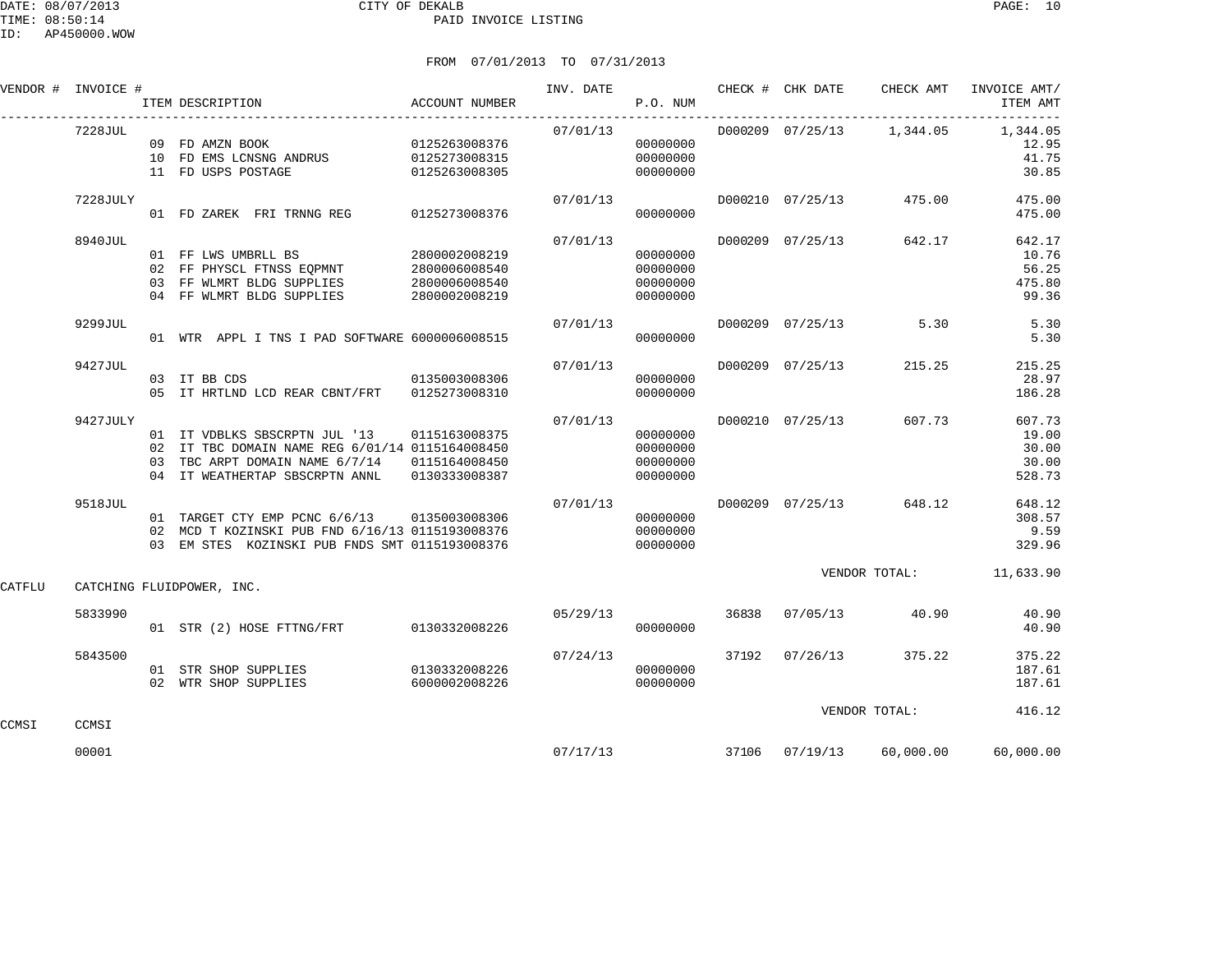DATE: 08/07/2013 CITY OF DEKALB PAGE: 11 PAID INVOICE LISTING

|        | VENDOR # INVOICE # | ITEM DESCRIPTION                                                                                   | ACCOUNT NUMBER                                  | INV. DATE | P.O. NUM                         |       | CHECK # CHK DATE        | CHECK AMT     | INVOICE AMT/<br>ITEM AMT          |
|--------|--------------------|----------------------------------------------------------------------------------------------------|-------------------------------------------------|-----------|----------------------------------|-------|-------------------------|---------------|-----------------------------------|
|        | 00001              | 01 DPST INTL FNDG RQST CLMS ACCT 7000004008472                                                     |                                                 | 07/17/13  | 00000000                         |       | 37106 07/19/13          | 60,000.00     | 60,000.00<br>60,000.00            |
| CDWGOV | CDW GOVERNMENT INC |                                                                                                    |                                                 |           |                                  |       |                         | VENDOR TOTAL: | 60,000.00                         |
|        | CJ69434            | 01 FD EPSON SCANNER/FRT 2800006008510                                                              |                                                 | 05/17/13  | 00000000                         |       | 36944 07/12/13          | 388.81        | 388.81<br>388.81                  |
| CHITIT |                    | CHICAGO TITLE INSURANCE CO                                                                         |                                                 |           |                                  |       |                         | VENDOR TOTAL: | 388.81                            |
|        | 062613             | 01 FY13 CDBG 1309 E LINC HWY 1900006508624<br>02 FY13 CDBG 1217 NORTH AVE                          | 1400006508624                                   | 06/26/13  | 00000000<br>00000000             | 36839 | 07/05/13                | 70.00         | 70.00<br>35.00<br>35.00           |
|        | IDIS558606         | 01 FY14 CDBG REHAB 1122 N 13TH<br>02 FY14 CDBG REHAB 812 LEONARD<br>03 FY14 CDBG REHAB 644 GLIDDEN | 1900006508624<br>1900006508624<br>1900006508624 | 07/18/13  | 00000000<br>00000000<br>00000000 | 37193 | 07/26/13 105.00         |               | 105.00<br>35.00<br>35.00<br>35.00 |
| CLABAI |                    | CLARK, BAIRD, SMITH LLP                                                                            |                                                 |           |                                  |       |                         | VENDOR TOTAL: | 175.00                            |
|        | 3464               | 01 PRO LGL SRVCS JUN '13 0118004008450                                                             |                                                 | 07/03/13  | 00000000                         |       | 37132 07/26/13 820.33   |               | 820.33<br>820.33                  |
| CLACAT |                    | CLAVIO'S CATERING CO.                                                                              |                                                 |           |                                  |       |                         | VENDOR TOTAL: | 820.33                            |
|        | 1013               | 01 PD A BENTHUSEN 10WK MEAL PLAN 0120223008376                                                     |                                                 | 06/26/13  | 00000000                         | 36945 | 07/12/13 750.00         |               | 750.00<br>750.00                  |
| CLARKE | CLARKE COMPANY     |                                                                                                    |                                                 |           |                                  |       |                         | VENDOR TOTAL: | 750.00                            |
|        | 5055967            | 01 STR (5)CS NATULAR XRT TABLETS 0130333008334                                                     |                                                 | 05/31/13  | 00000000                         | 36840 | $07/05/13$ 4,442.05     |               | 4,442.05<br>4,442.05              |
| CLETHO | THOMAS CLEVELAND   |                                                                                                    |                                                 |           |                                  |       |                         | VENDOR TOTAL: | 4,442.05                          |
|        | 071913             | 01 ARPT CLVLND RMB MILEAGE 7/9-11 6500003008376                                                    |                                                 | 07/19/13  | 00000000                         |       | D000205 07/26/13 197.46 |               | 197.46<br>197.46                  |
|        |                    |                                                                                                    |                                                 |           |                                  |       |                         | VENDOR TOTAL: | 197.46                            |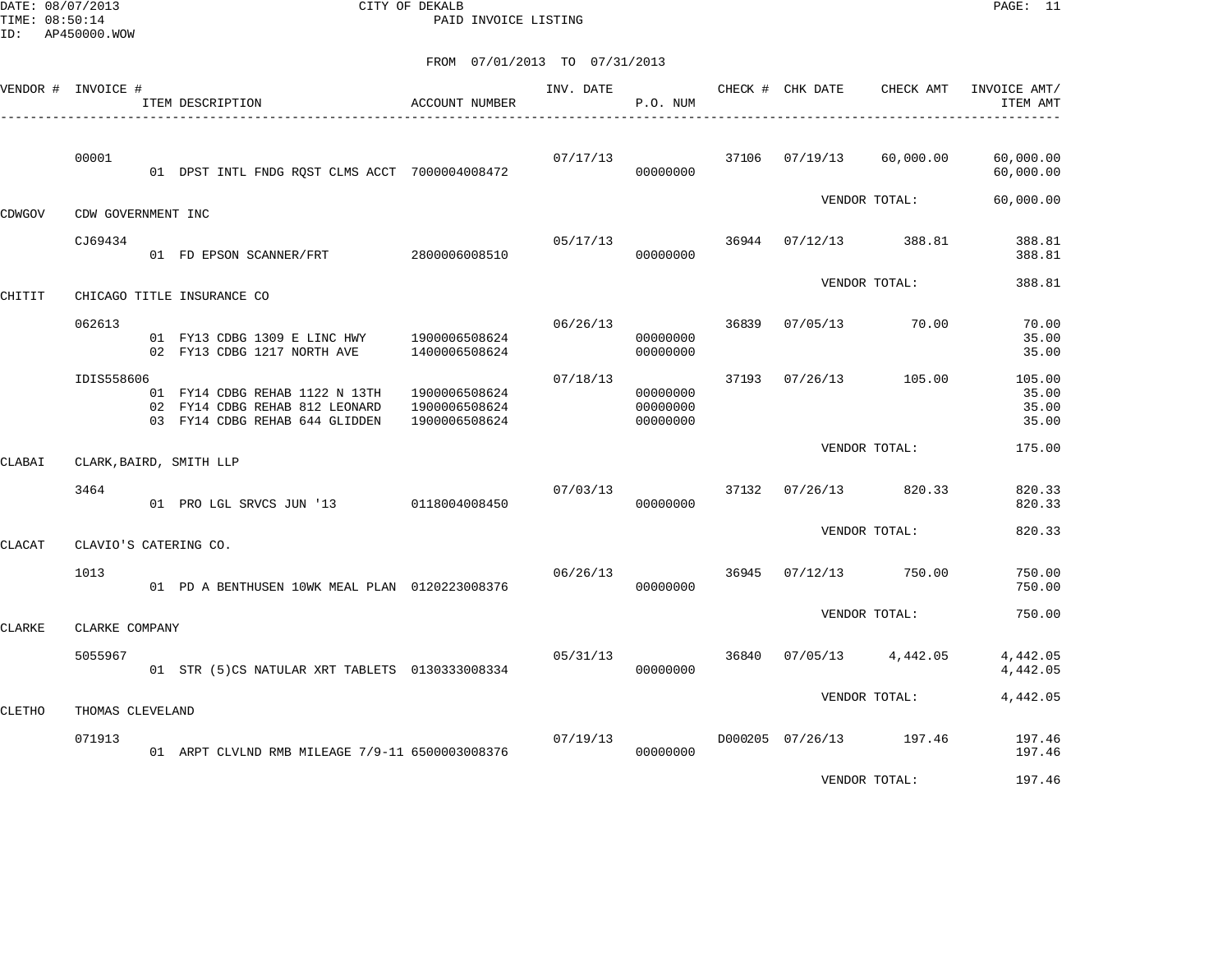DATE: 08/07/2013 CITY OF DEKALB PAGE: 12 PAID INVOICE LISTING

|         | VENDOR # INVOICE # |    | ITEM DESCRIPTION                                                                                                                                                                                                                                                              | <b>ACCOUNT NUMBER</b>                                                                                               | INV. DATE | P.O. NUM                                                                                     |       | CHECK # CHK DATE | CHECK AMT               | INVOICE AMT/<br>ITEM AMT                                                 |
|---------|--------------------|----|-------------------------------------------------------------------------------------------------------------------------------------------------------------------------------------------------------------------------------------------------------------------------------|---------------------------------------------------------------------------------------------------------------------|-----------|----------------------------------------------------------------------------------------------|-------|------------------|-------------------------|--------------------------------------------------------------------------|
| CLEUSA  | CLEAN USA          |    |                                                                                                                                                                                                                                                                               |                                                                                                                     |           |                                                                                              |       |                  |                         |                                                                          |
|         | 6594               |    | 01 ANNX/PD/CTYHLL CARPET CLNNG                                                                                                                                                                                                                                                | 0130323008348                                                                                                       | 06/08/13  | 00000000                                                                                     | 36841 | 07/05/13         | 661.22                  | 661.22<br>661.22                                                         |
| CLSBAC  |                    |    | CLS BACKGROUND INVESTIGATIONS                                                                                                                                                                                                                                                 |                                                                                                                     |           |                                                                                              |       |                  | VENDOR TOTAL:           | 661.22                                                                   |
|         | 2508               |    | 01 HR (2) BACKGROUND CHECKS 0115153008333                                                                                                                                                                                                                                     |                                                                                                                     | 07/01/13  | 00000000                                                                                     | 37194 |                  | $07/26/13$ 255.40       | 255.40<br>255.40                                                         |
| CODPC1  | CITY OF DEKALB     |    |                                                                                                                                                                                                                                                                               |                                                                                                                     |           |                                                                                              |       |                  | VENDOR TOTAL:           | 255.40                                                                   |
|         | 070113             |    | 01 ARPT ICE FBO<br>02 ARPT PARTS ZERO RTRN MOWER                                                                                                                                                                                                                              | 6500002008219<br>6500003008310                                                                                      | 07/01/13  | 00000000<br>00000000                                                                         | 36946 | 07/12/13         | 25.39                   | 25.39<br>8.62<br>16.77                                                   |
|         | 071913             | 06 | 01 ENG ILMUG MTG LNCH 3/15/13<br>02 POSTAGE RMB 4/23/13<br>03 CD EASELS/TRADE SHW 5/2/13<br>04 PW CPYS MCRFCH LBRY 5/17/13<br>05 ENG ITE LUNCHEON -MAURER<br>ENG MPO ADVSRY MTG - DICKSON 0900003008376<br>07 ENG ILMUG MTG DICKSON 6/21/13<br>08 FIN CAPS/HNGS FINANCE DOORS | 0900003008376<br>0100000083910<br>0130343008376<br>0130352008202<br>0130353008376<br>0900003008376<br>0115192008204 | 07/19/13  | 00000000<br>00000000<br>00000000<br>00000000<br>00000000<br>00000000<br>00000000<br>00000000 | 37133 | 07/26/13         | 59.17                   | 59.17<br>5.72<br>0.20<br>11.96<br>1.20<br>15.00<br>10.00<br>5.73<br>9.36 |
| CODPC2  | CITY OF DEKALB     |    |                                                                                                                                                                                                                                                                               |                                                                                                                     |           |                                                                                              |       |                  | VENDOR TOTAL:           | 84.56                                                                    |
|         | 072213             |    | 01 PD INVESTIGATIONS                                                                                                                                                                                                                                                          | 0100000002730                                                                                                       | 07/22/13  | 00000000                                                                                     |       |                  | 37134 07/26/13 1,000.00 | 1,000.00<br>1,000.00                                                     |
| CODWAT  |                    |    | CITY OF DEKALB-WATER FUND                                                                                                                                                                                                                                                     |                                                                                                                     |           |                                                                                              |       |                  | VENDOR TOTAL:           | 1,000.00                                                                 |
|         | 060113G            |    | 01 160206784000 714 PINE                                                                                                                                                                                                                                                      | 0125273008355                                                                                                       | 06/01/13  | 00000000                                                                                     | 36842 | 07/05/13         | 319.50                  | 319.50<br>319.50                                                         |
|         | 070113             |    | 01 2703125810-00 FD ST2                                                                                                                                                                                                                                                       | 0125273008355                                                                                                       | 07/01/13  | 00000000                                                                                     | 37038 | 07/19/13         | 125.50                  | 125.50<br>125.50                                                         |
| COMCAST | COMCAST            |    |                                                                                                                                                                                                                                                                               |                                                                                                                     |           |                                                                                              |       |                  | VENDOR TOTAL:           | 445.00                                                                   |
|         | 060413             |    |                                                                                                                                                                                                                                                                               |                                                                                                                     | 06/04/13  |                                                                                              | 36843 | 07/05/13         | 9.95                    | 9.95                                                                     |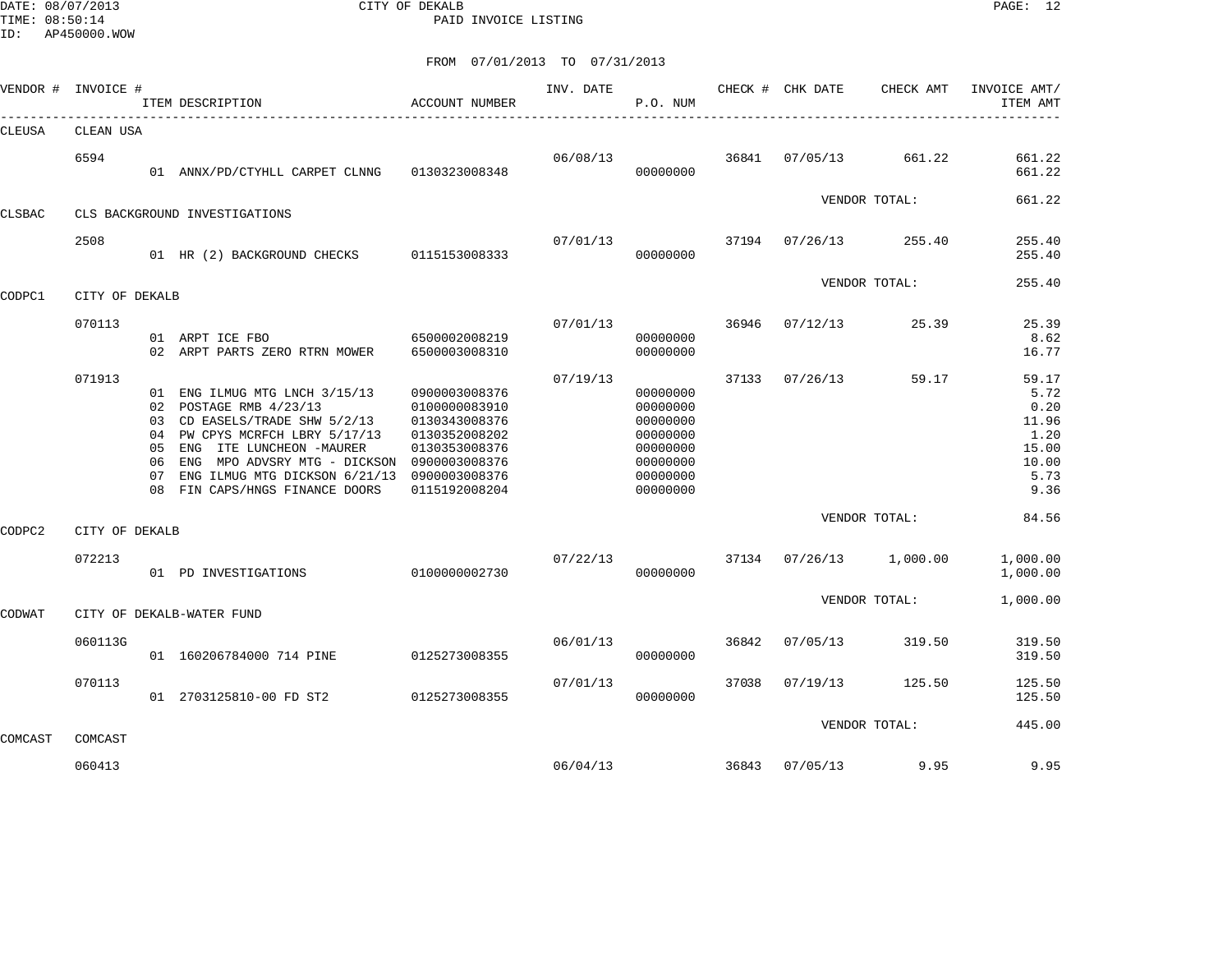DATE: 08/07/2013 CITY OF DEKALB PAGE: 13 PAID INVOICE LISTING

|       | VENDOR # INVOICE #  | ITEM DESCRIPTION             | <b>ACCOUNT NUMBER</b> | INV. DATE | P.O. NUM |       | CHECK # CHK DATE | CHECK AMT     | INVOICE AMT/<br>ITEM AMT |
|-------|---------------------|------------------------------|-----------------------|-----------|----------|-------|------------------|---------------|--------------------------|
|       | 060413              | 01 CTYHLL CABLE 6/14-7/13/13 | 0115163008310         | 06/04/13  | 00000000 | 36843 | 07/05/13         | 9.95          | 9.95<br>9.95             |
|       | 061313              | 01 FD S1 CABLE 6/24-7/22/13  | 2800003008375         | 06/13/13  | 00000000 | 37019 | 07/12/13         | 83.77         | 57.90<br>57.90           |
|       | 062513              | 01 FD S3 CABLE 7/5-8/4/13    | 2800003008375         | 06/25/13  | 00000000 | 37019 | 07/12/13         | 83.77         | 25.87<br>25.87           |
|       | 070413              | 01 CTYHLL CABLE 7/14-8/13/13 | 0115163008310         | 07/04/13  | 00000000 | 37195 | 07/26/13         | 9.95          | 9.95<br>9.95             |
| COMED | COMMONWEALTH EDISON |                              |                       |           |          |       |                  | VENDOR TOTAL: | 103.67                   |
|       | 052813              | 01 0203047054 4/25-5/24/13   | 0130333008352         | 05/28/13  | 00000000 | 36844 | 07/05/13         | 393.60        | 9.74<br>9.74             |
|       | 052813A             | 01 3034017012 4/25-5/28/13   | 6500003008352         | 05/28/13  | 00000000 | 37137 | 07/26/13         | 1,758.58      | 16.37<br>16.37           |
|       | 053013              | 01 0115136144 4/30-5/30/13   | 0130333008352         | 05/30/13  | 00000000 | 36844 | 07/05/13         | 393.60        | 32.62<br>32.62           |
|       | 053013A             | 01 0483096082 4/30-5/30/13   | 0130333008352         | 05/30/13  | 00000000 | 36844 | 07/05/13         | 393.60        | 33.35<br>33.35           |
|       | 053013B             | 01 5955018019 4/26-5/29/13   | 0130333008352         | 05/30/13  | 00000000 | 36844 | 07/05/13         | 393.60        | 58.37<br>58.37           |
|       | 053013C             | 01 2415052007 4/29-5/30/13   | 6500003008352         | 05/30/13  | 00000000 | 37137 | 07/26/13         | 1,758.58      | 46.77<br>46.77           |
|       | 053013D             | 01 2378089039 4/30-5/30/13   | 0130333008352         | 05/30/13  | 00000000 | 37137 | 07/26/13         | 1,758.58      | 135.99<br>135.99         |
|       | 053013E             | 01 3243134066 4/30-5/30/13   | 0130333008352         | 05/30/13  | 00000000 | 37137 | 07/26/13         | 1,758.58      | 90.88<br>90.88           |
|       | 053013F             | 01 1353027096 4/30-5/30/13   | 0130333008352         | 05/30/13  | 00000000 | 37137 | 07/26/13         | 1,758.58      | 38.59<br>38.59           |
|       | 053113              | 01 1923041044 4/30-5/31/13   | 0130333008352         | 05/31/13  | 00000000 | 36844 | 07/05/13         | 393.60        | 31.68<br>31.68           |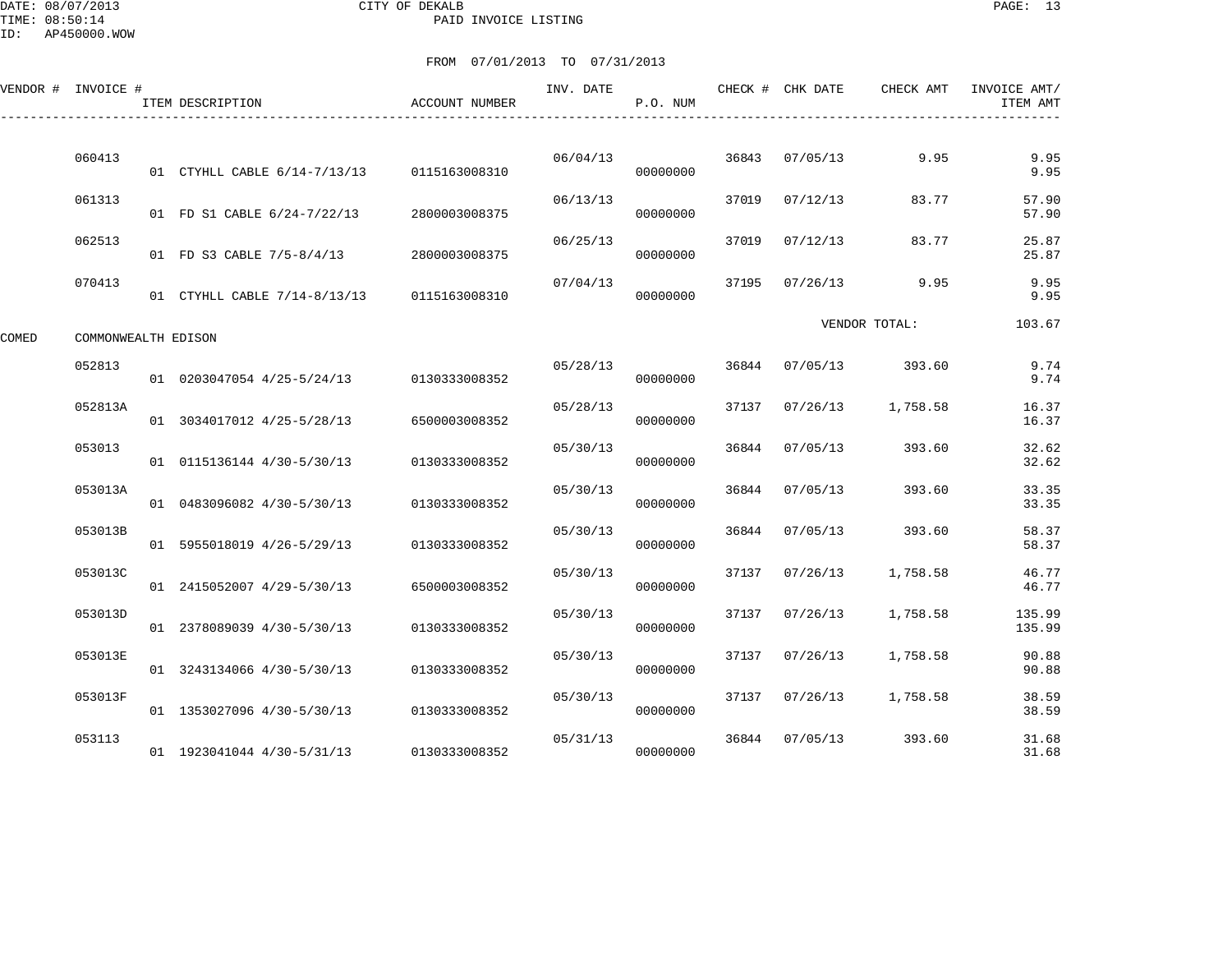DATE: 08/07/2013 CITY OF DEKALB PAGE: 14 PAID INVOICE LISTING

| VENDOR # INVOICE # | ITEM DESCRIPTION                         | <b>ACCOUNT NUMBER</b> | INV. DATE | P.O. NUM |       | CHECK # CHK DATE | CHECK AMT | INVOICE AMT/<br>ITEM AMT |
|--------------------|------------------------------------------|-----------------------|-----------|----------|-------|------------------|-----------|--------------------------|
| 053113A            | 01 2691541038 4/30-5/30/13               | 0130333008352         | 05/31/13  | 00000000 | 36844 | 07/05/13         | 393.60    | 5.31<br>5.31             |
| 053113B            | 01 2698651000 5/1-5/31/13                | 0130333008352         | 05/31/13  | 00000000 | 36844 | 07/05/13         | 393.60    | 15.83<br>15.83           |
| 053113C            | 01 6247144034 5/1-5/31/13                | 1000003008352         | 05/31/13  | 00000000 | 37137 | 07/26/13         | 1,758.58  | 13.07<br>13.07           |
| 053113D            | 01 5617001014 5/1-5/31/13                | 1000003008352         | 05/31/13  | 00000000 | 37137 | 07/26/13         | 1,758.58  | 13.07<br>13.07           |
| 053113E            | 01 2201002013 5/1-5/31/13                | 1000003008352         | 05/31/13  | 00000000 | 37137 | 07/26/13         | 1,758.58  | 13.07<br>13.07           |
| 053113F            | 01 3909108035 5/1-5/31/13                | 1000003008352         | 05/31/13  | 00000000 | 37137 | 07/26/13         | 1,758.58  | 13.07<br>13.07           |
| 053113G            | 01 2845061003 5/1-5/31/13                | 1000003008352         | 05/31/13  | 00000000 | 37137 | 07/26/13         | 1,758.58  | 13.07<br>13.07           |
| 053113H            | 01 1053017076 4/29-5/30/13               | 1000003008352         | 05/31/13  | 00000000 | 37137 | 07/26/13         | 1,758.58  | 52.76<br>52.76           |
| 053113I            | 01 0338120095 4/29-5/30/13               | 1000003008352         | 05/31/13  | 00000000 | 37137 | 07/26/13         | 1,758.58  | 42.44<br>42.44           |
| 053113J            | 01 3203158108 4/30-5/31/13               | 0130333008352         | 05/31/13  | 00000000 | 37137 | 07/26/13         | 1,758.58  | 25.86<br>25.86           |
| 053113K            | 01 0965041007 4/30-5/30/13               | 0130333008352         | 05/31/13  | 00000000 | 37137 | 07/26/13         | 1,758.58  | 45.30<br>45.30           |
| 060313             | 01 0063137075 5/1-5/31/13                | 1000003008352         | 06/03/13  | 00000000 | 36844 | 07/05/13         | 393.60    | 22.87<br>22.87           |
| 060313A            | 01 2439716008 5/2-6/3/13                 | 6500003008352         | 06/03/13  | 00000000 | 36844 | 07/05/13         | 393.60    | 120.39<br>120.39         |
| 060313B            | 01 5683151069 4/30-6/3/13                | 0130333008352         | 06/03/13  | 00000000 | 36844 | 07/05/13         | 393.60    | 33.53<br>33.53           |
| 060313C            | 01 2691445004 4/30-5/30/13 0130333008352 |                       | 06/03/13  | 00000000 | 37137 | 07/26/13         | 1,758.58  | 72.69<br>72.69           |
| 060413             |                                          |                       | 06/04/13  |          | 36844 | 07/05/13         | 393.60    | 29.91                    |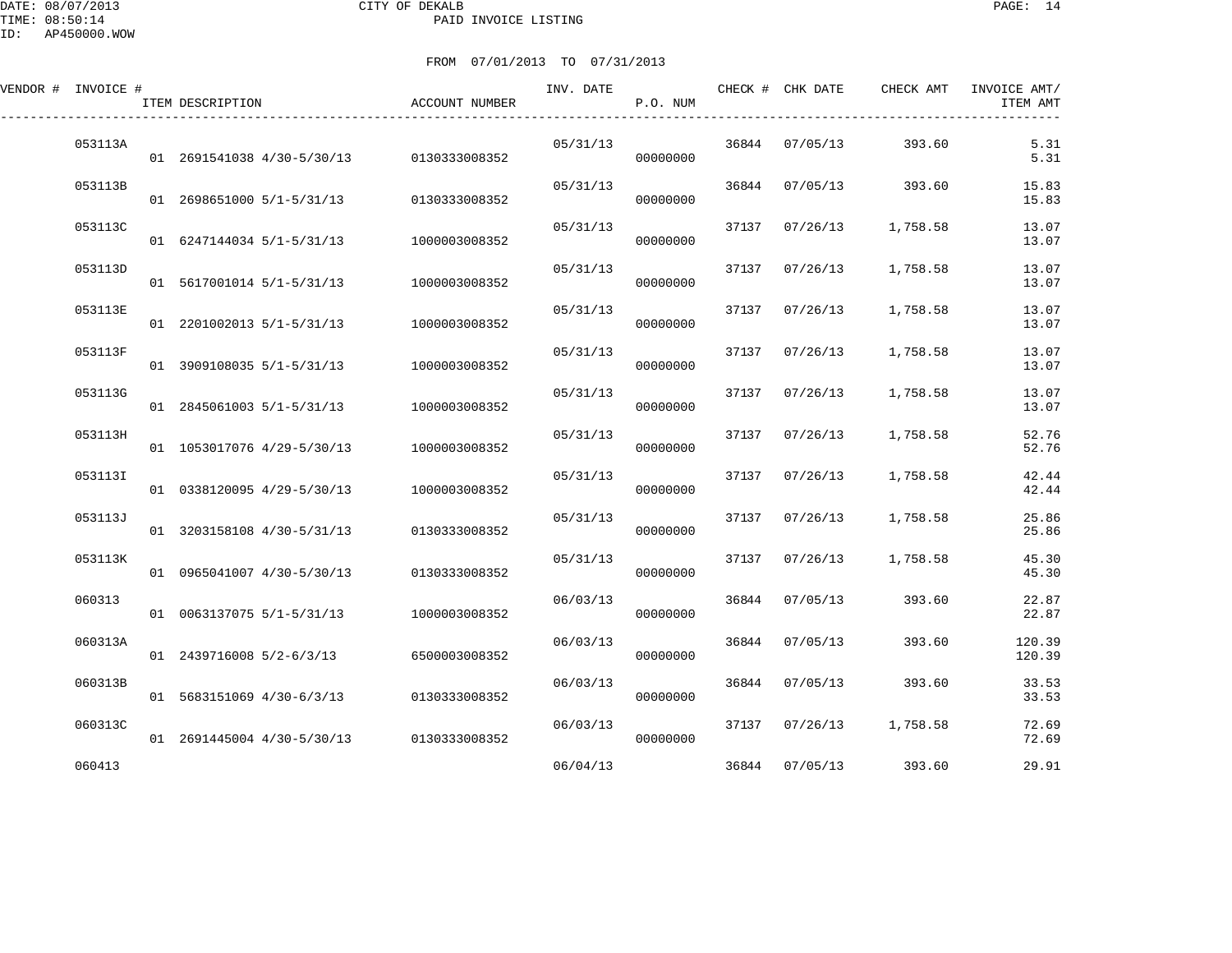DATE: 08/07/2013 CITY OF DEKALB PAGE: 15 PAID INVOICE LISTING

| VENDOR # INVOICE # | ITEM DESCRIPTION           | ACCOUNT NUMBER | INV. DATE | P.O. NUM |       | CHECK # CHK DATE | CHECK AMT | INVOICE AMT/<br>ITEM AMT |
|--------------------|----------------------------|----------------|-----------|----------|-------|------------------|-----------|--------------------------|
| 060413             | 01 0786037018 4/30-5/31/13 | 0130333008352  | 06/04/13  | 00000000 | 36844 | 07/05/13         | 393.60    | 29.91<br>29.91           |
| 060413A            | 01 2698543003 5/3-6/4/13   | 0130333008352  | 06/04/13  | 00000000 | 37137 | 07/26/13         | 1,758.58  | 12.51<br>12.51           |
| 060413B            | 01 3034540007 5/3-6/4/13   | 0130333008352  | 06/04/13  | 00000000 | 37137 | 07/26/13         | 1,758.58  | 17.96<br>17.96           |
| 060513             | 01 6609155004 5/2-5/31/13  | 0130333008352  | 06/05/13  | 00000000 | 37137 | 07/26/13         | 1,758.58  | 0.50<br>0.50             |
| 060513A            | 01 5477111064 5/6-6/5/13   | 1000003008352  | 06/05/13  | 00000000 | 37137 | 07/26/13         | 1,758.58  | 12.72<br>12.72           |
| 060613             | 01 1253019001 5/7-6/6/13   | 1000003008352  | 06/06/13  | 00000000 | 37137 | 07/26/13         | 1,758.58  | 15.58<br>15.58           |
| 062613             | 01 0203047054 5/24-6/25/13 | 0130333008352  | 06/26/13  | 00000000 | 37137 | 07/26/13         | 1,758.58  | 8.84<br>8.84             |
| 062713             | 01 3034017012 5/28-6/27/13 | 6500003008352  | 06/27/13  | 00000000 | 37137 | 07/26/13         | 1,758.58  | 16.71<br>16.71           |
| 062813             | 01 1428051200 5/20-6/28/13 | 1000003008352  | 06/28/13  | 00000000 | 37137 | 07/26/13         | 1,758.58  | 36.24<br>36.24           |
| 062813A            | 01 5955018019 5/29-6/27/13 | 0130333008352  | 06/28/13  | 00000000 | 37137 | 07/26/13         | 1,758.58  | 143.48<br>143.48         |
| 062813B            |                            |                | 06/28/13  |          | 37137 | 07/26/13         | 1,758.58  | 98.07                    |
| 070113             | 01 2415052007 5/30-6/28/13 | 6500003008352  | 07/01/13  | 00000000 | 37137 | 07/26/13         | 1,758.58  | 98.07<br>147.53          |
| 070113A            | 01 2378089039 5/30-7/1/13  | 0130333008352  | 07/01/13  | 00000000 | 37137 | 07/26/13         | 1,758.58  | 147.53<br>109.49         |
| 070113B            | 01 3243134066 5/30-7/1/13  | 0130333008352  | 07/01/13  | 00000000 | 37137 | 07/26/13         | 1,758.58  | 109.49<br>12.77          |
| 070113C            | 01 6247144034 5/31-7/1/13  | 1000003008352  | 07/01/13  | 00000000 | 37137 | 07/26/13         | 1,758.58  | 12.77<br>12.77           |
|                    | 01 2201002013 5/31-7/1/13  | 1000003008352  |           | 00000000 |       |                  |           | 12.77                    |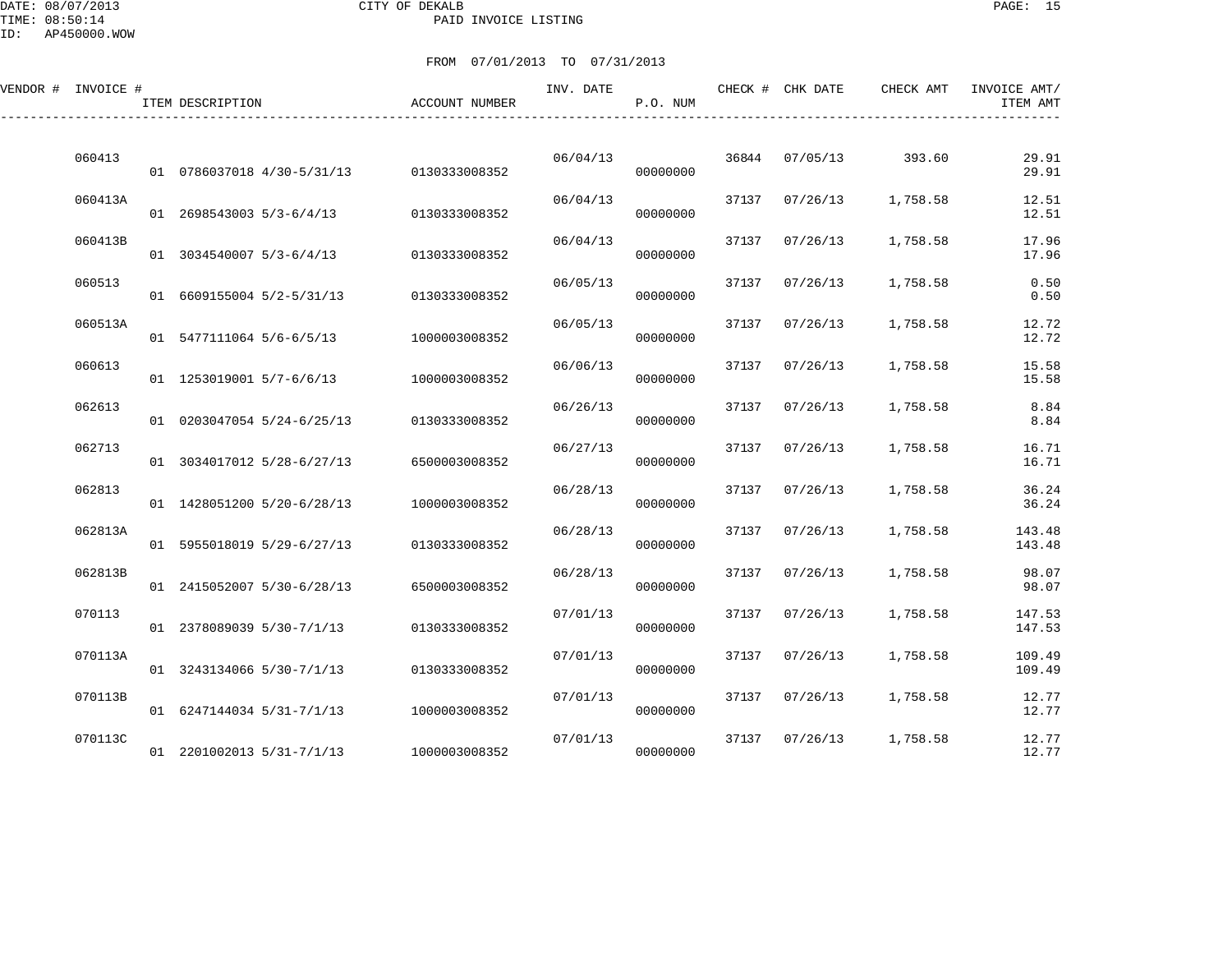DATE: 08/07/2013 CITY OF DEKALB PAGE: 16 PAID INVOICE LISTING

| VENDOR # INVOICE # | ITEM DESCRIPTION           | <b>ACCOUNT NUMBER</b> | INV. DATE | P.O. NUM |       | CHECK # CHK DATE | CHECK AMT | INVOICE AMT/<br>ITEM AMT |
|--------------------|----------------------------|-----------------------|-----------|----------|-------|------------------|-----------|--------------------------|
| 070113D            | 01 3909108035 5/31-7/1/13  | 1000003008352         | 07/01/13  | 00000000 |       | 37137 07/26/13   | 1,758.58  | 12.77<br>12.77           |
| 070113E            | 01 5617001014 5/31-7/1/13  | 1000003008352         | 07/01/13  | 00000000 |       | 37137 07/26/13   | 1,758.58  | 12.77<br>12.77           |
| 070113F            | 01 2845061003 5/31-7/1/13  | 1000003008352         | 07/01/13  | 00000000 | 37137 | 07/26/13         | 1,758.58  | 12.77<br>12.77           |
| 070113G            | 01 1053017076 5/30-6/28/13 | 1000003008352         | 07/01/13  | 00000000 | 37137 | 07/26/13         | 1,758.58  | 50.48<br>50.48           |
| 070113H            | 01 0338120095 5/30-6/28/13 | 1000003008352         | 07/01/13  | 00000000 | 37137 | 07/26/13         | 1,758.58  | 40.30<br>40.30           |
| 070113I            | 01 1353027096 5/30-7/1/13  | 0130333008352         | 07/01/13  | 00000000 | 37137 | 07/26/13         | 1,758.58  | 61.35<br>61.35           |
| 070113K            | 01 3203158108 5/31-7/1/13  | 0130333008352         | 07/01/13  | 00000000 | 37137 | 07/26/13         | 1,758.58  | 25.50<br>25.50           |
| 070213             | 01 2691541038 5/30-7/1/13  | 0130333008352         | 07/02/13  | 00000000 | 37137 | 07/26/13         | 1,758.58  | 5.31<br>5.31             |
| 070213A            | 01 0965041007 5/30-7/1/13  | 0130333008352         | 07/02/13  | 00000000 | 37137 | 07/26/13         | 1,758.58  | 50.13<br>50.13           |
| 070213B            | 01 2439716008 6/3-7/2/13   | 6500003008352         | 07/02/13  | 00000000 | 37137 | 07/26/13         | 1,758.58  | 23.46<br>23.46           |
| 070213C            | 01 0063137075 5/31-7/1/13  | 1000003008352         | 07/02/13  | 00000000 | 37137 | 07/26/13         | 1,758.58  | 24.15<br>24.15           |
| 070313             | 01 2698543003 6/4-7/3/13   | 0130333008352         | 07/03/13  | 00000000 | 37137 | 07/26/13         | 1,758.58  | 13.16<br>13.16           |
| 070313A            | 01 3034540007 6/4-7/3/13   | 0130333008352         | 07/03/13  | 00000000 | 37137 | 07/26/13         | 1,758.58  | 19.34<br>19.34           |
| 070313B            | 01 2691445004 5/30-7/1/13  | 0130333008352         | 07/03/13  | 00000000 | 37137 | 07/26/13         | 1,758.58  | 73.61<br>73.61           |
| 070313C            | 01 0786037018 5/31-7/1/13  | 0130333008352         | 07/03/13  | 00000000 | 37137 | 07/26/13         | 1,758.58  | 26.40<br>26.40           |
| 070513             |                            |                       | 07/05/13  |          |       | 37137 07/26/13   | 1,758.58  | 13.05                    |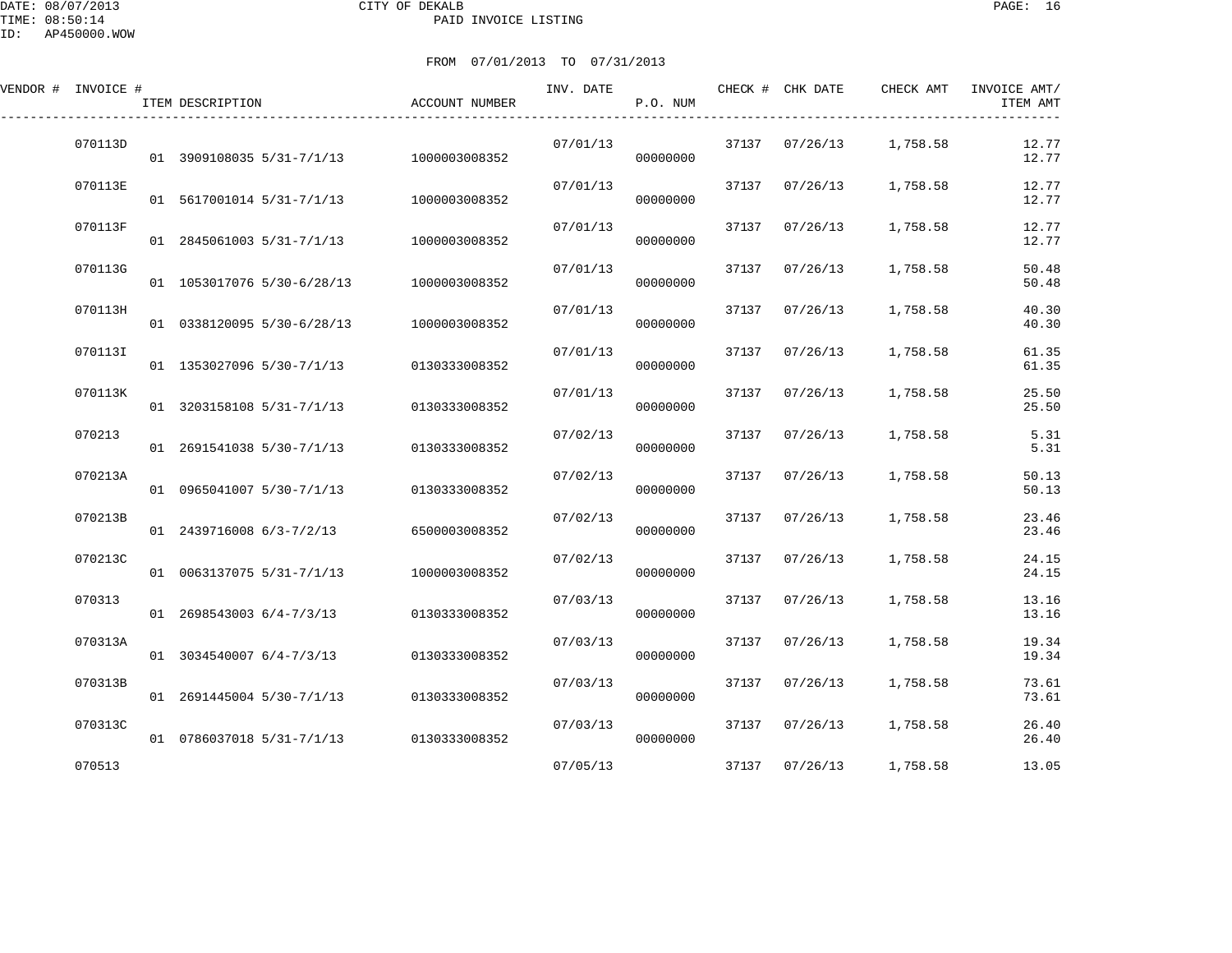DATE: 08/07/2013 CITY OF DEKALB PAGE: 17 PAID INVOICE LISTING

|               | VENDOR # INVOICE # | ITEM DESCRIPTION             | <b>ACCOUNT NUMBER</b> | INV. DATE | P.O. NUM |       | CHECK # CHK DATE | CHECK AMT               | INVOICE AMT/<br>ITEM AMT |
|---------------|--------------------|------------------------------|-----------------------|-----------|----------|-------|------------------|-------------------------|--------------------------|
|               | 070513             | 01 5477111064 6/5-7/5/13     | 1000003008352         | 07/05/13  | 00000000 |       |                  | 37137 07/26/13 1,758.58 | 13.05<br>13.05           |
|               | 070813             | 01 1253019001 6/6-7/8/13     | 1000003008352         | 07/08/13  | 00000000 | 37137 | 07/26/13         | 1,758.58                | 15.86<br>15.86           |
| <b>COMREV</b> |                    | COMMUNICATION REVOLVING FUND |                       |           |          |       |                  | VENDOR TOTAL:           | 2,152.18                 |
|               | T1342192           | 01 PD LEADS JUN '13          | 0120233008320         | 06/17/13  | 00000000 | 37039 | 07/19/13         | 500.40                  | 500.40<br>500.40         |
| COMYAR        |                    | COMPETITIVE YARD WORX, INC.  |                       |           |          |       |                  | VENDOR TOTAL:           | 500.40                   |
|               | 2515               | 01 FTC 150 DODGE AVE         | 0130353008347         | 05/24/13  | 00000000 | 36845 | 07/05/13         | 955.00                  | 50.00<br>50.00           |
|               | 2516               | 01 FTC 221 DODGE AVENUE      | 0130353008347         | 05/29/13  | 00000000 | 36845 | 07/05/13         | 955.00                  | 75.00<br>75.00           |
|               | 2517               | 01 FTC 909 N 15TH STREET     | 0130353008347         | 05/29/13  | 00000000 | 36845 | 07/05/13         | 955.00                  | 60.00<br>60.00           |
|               | 2518               | 01 FTC 913 N 15TH STREET     | 0130353008347         | 05/29/13  | 00000000 | 36845 | 07/05/13         | 955.00                  | 75.00<br>75.00           |
|               | 2519               | 01 FTC 1306 N FIRST STREET   | 0130353008347         | 05/29/13  | 00000000 | 36845 | 07/05/13         | 955.00                  | 60.00<br>60.00           |
|               | 2520               | 01 FTC 1591 SUNFLOWER        | 0130353008347         | 05/29/13  | 00000000 | 36845 | 07/05/13         | 955.00                  | 50.00<br>50.00           |
|               | 2521               | 01 FTC 628 CULVER STREET     | 0130353008347         | 06/02/13  | 00000000 | 36845 | 07/05/13         | 955.00                  | 175.00<br>175.00         |
|               | 2522               | 01 FTC 715 N 11TH STREET     | 0130353008347         | 06/04/13  | 00000000 | 36845 | 07/05/13         | 955.00                  | 50.00<br>50.00           |
|               | 2523               | 01 FTC 1101 N FIRST ST       | 0130353008347         | 07/19/13  | 00000000 | 37196 | 07/26/13         | 260.00                  | 25.00<br>25.00           |
|               | 2524               | 01 FTC 1205 S 4TH STREET     | 0130353008347         | 06/18/13  | 00000000 | 36845 | 07/05/13         | 955.00                  | 35.00<br>35.00           |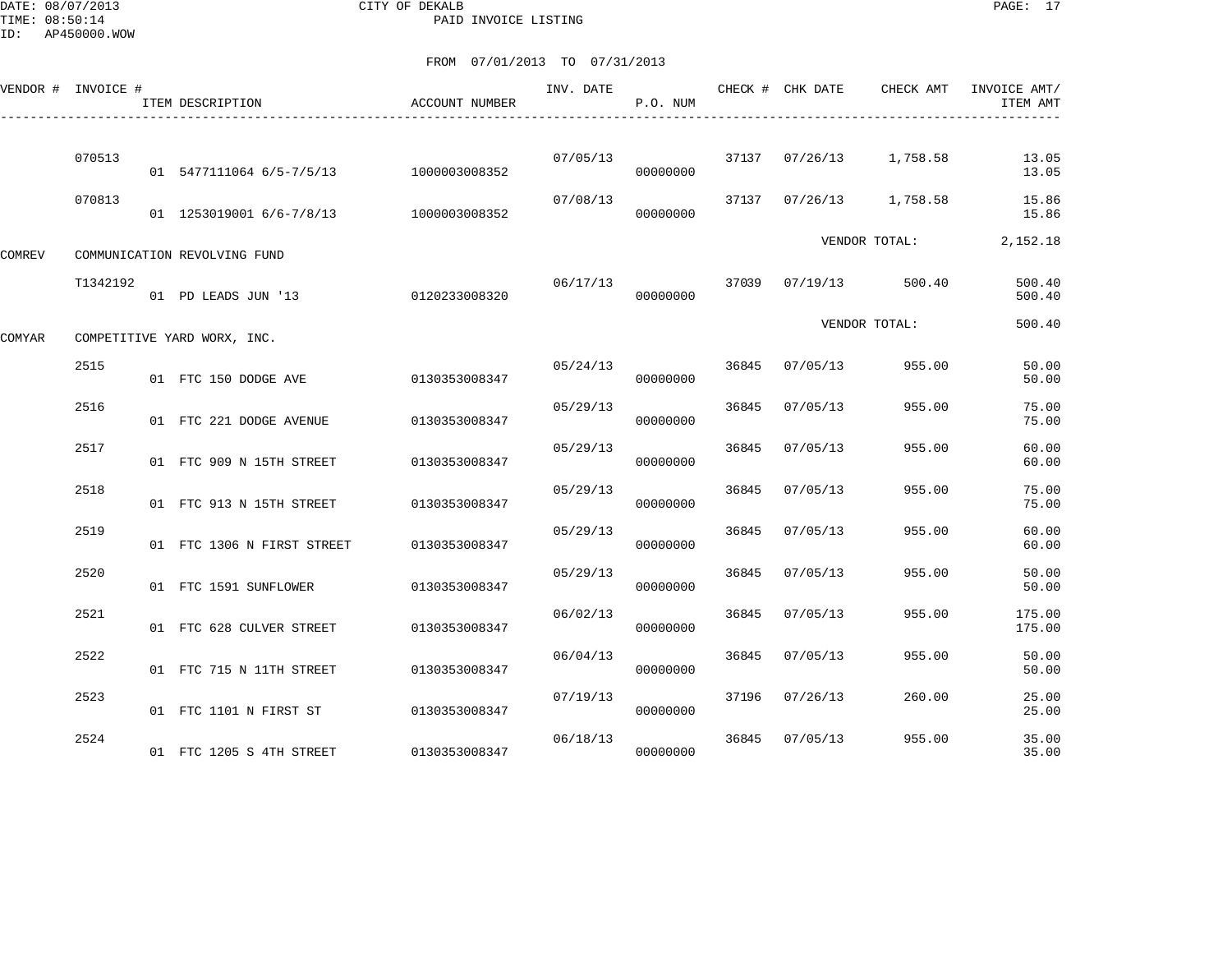DATE: 08/07/2013 CITY OF DEKALB PAGE: 18 TIME: 08:50:14 PAID INVOICE LISTING

FROM 07/01/2013 TO 07/31/2013

VENDOR # INVOICE # INV. DATE CHECK # CHK DATE CHECK AMT INVOICE AMT/

|      | ITEM DESCRIPTION                                | ACCOUNT NUMBER |          | P.O. NUM |       |          |          | ITEM AMT         |
|------|-------------------------------------------------|----------------|----------|----------|-------|----------|----------|------------------|
| 2525 | 01 FTC 1151 S 4TH STREET 0130353008347          |                | 06/18/13 | 00000000 | 36845 | 07/05/13 | 955.00   | 35.00<br>35.00   |
| 2526 | 01 FTC VACANT LAND N 1ST STREET 0130353008347   |                | 06/18/13 | 00000000 | 36845 | 07/05/13 | 955.00   | 200.00<br>200.00 |
| 2527 | 01 FTC 822 TAYLOR STREET                        | 0130353008347  | 06/20/13 | 00000000 | 36845 | 07/05/13 | 955.00   | 45.00<br>45.00   |
| 2528 | 01 FTC 745 S 4TH STREET                         | 0130353008347  | 06/20/13 | 00000000 | 36845 | 07/05/13 | 955.00   | 45.00<br>45.00   |
| 2529 | 01 FTC 600 MAGNOLIA                             | 0130353008347  | 06/24/13 | 00000000 | 37138 | 07/26/13 | 1,080.00 | 40.00<br>40.00   |
| 2530 | 01 FTC 315 DELCY DR                             | 0130353008347  | 06/24/13 | 00000000 | 37138 | 07/26/13 | 1,080.00 | 200.00<br>200.00 |
| 2531 | 01 FTC SOUTH POINTE VACANT LOTS 0130353008347   |                | 06/28/13 | 00000000 | 37138 | 07/26/13 | 1,080.00 | 400.00<br>400.00 |
| 2532 | 01 FTC 6 SOUTH POINTE VACANT LOTS 0130353008347 |                | 06/29/13 | 00000000 | 37138 | 07/26/13 | 1,080.00 | 240.00<br>240.00 |
| 2533 | 01 FTC 5 SOUTH POINTE VACANT LOTS 0130353008347 |                | 06/30/13 | 00000000 | 37138 | 07/26/13 | 1,080.00 | 200.00<br>200.00 |
| 2535 | 01 FTC 835 GREENBRIER                           | 0130353008347  | 07/14/13 | 00000000 | 37196 | 07/26/13 | 260.00   | 50.00<br>50.00   |
| 2536 |                                                 |                | 07/14/13 | 00000000 | 37196 | 07/26/13 | 260.00   | 50.00<br>50.00   |
| 2537 | 01 FTC 1151 S 4TH ST                            | 0130353008347  | 07/18/13 | 00000000 | 37196 | 07/26/13 | 260.00   | 35.00<br>35.00   |
| 2538 | 01 FTC 1205 S 4TH ST                            | 0130353008347  | 07/18/13 | 00000000 | 37196 | 07/26/13 | 260.00   | 35.00<br>35.00   |

2539 07/18/13 37196 07/26/13 260.00 65.00

01 FTC 231 S 9TH ST 0130353008347

CONSTEL CONSTELLATION

0010318543 06/06/13 37040 07/19/13 27,493.31 46.87

VENDOR TOTAL: 2,295.00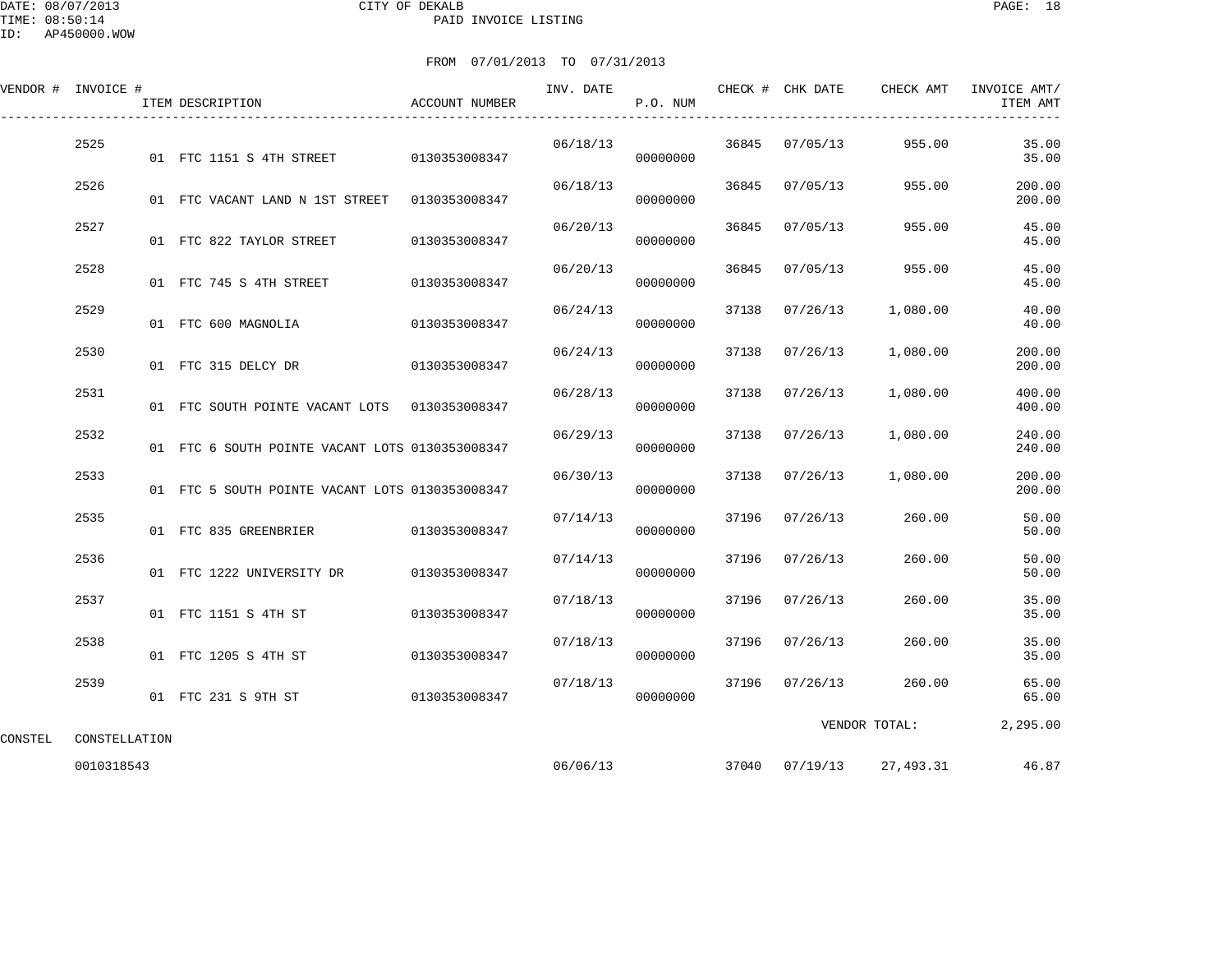DATE: 08/07/2013 CITY OF DEKALB PAGE: 19 PAID INVOICE LISTING

| VENDOR # INVOICE # | ITEM DESCRIPTION          | ACCOUNT NUMBER | INV. DATE | P.O. NUM |       | CHECK # CHK DATE | CHECK AMT | INVOICE AMT/<br>ITEM AMT |
|--------------------|---------------------------|----------------|-----------|----------|-------|------------------|-----------|--------------------------|
| 0010318543         | 01 2698542006 5/1-6/2/13  | 0130333008352  | 06/06/13  | 00000000 |       | 37040 07/19/13   | 27,493.31 | 46.87<br>46.87           |
| 0010318576         | 01 5571073030 5/1-6/2/13  | 0130333008352  | 06/06/13  | 00000000 | 37040 | 07/19/13         | 27,493.31 | 36.04<br>36.04           |
| 0010318582         | 01 2614448003 5/1-6/2/13  | 0130333008352  | 06/06/13  | 00000000 | 37040 | 07/19/13         | 27,493.31 | 17.58<br>17.58           |
| 0010329452         | 01 2614499000 4/2-5/3/13  | 0130333008352  | 06/06/13  | 00000000 | 37040 | 07/19/13         | 27,493.31 | 19.14<br>19.14           |
| 0010329482         | 01 1017178005 4/30-6/2/13 | 0130333008352  | 06/06/13  | 00000000 | 37040 | 07/19/13         | 27,493.31 | 724.82<br>724.82         |
| 0010329483         | 01 3139014022 5/1-6/2/13  | 0130333008352  | 06/06/13  | 00000000 | 37040 | 07/19/13         | 27,493.31 | 21.92<br>21.92           |
| 0010329487         | 01 2698554006 5/1-6/2/13  | 0130333008352  | 06/06/13  | 00000000 | 37040 | 07/19/13         | 27,493.31 | 33.39<br>33.39           |
| 0010329492         | 01 2698544000 5/1-6/2/13  | 0130333008352  | 06/06/13  | 00000000 | 37040 | 07/19/13         | 27,493.31 | 49.32<br>49.32           |
| 0010372976         | 01 1791072020 5/7-6/5/13  | 1000003008352  | 06/10/13  | 00000000 | 37040 | 07/19/13         | 27,493.31 | 1,161.00<br>1,161.00     |
| 0010372980         | 01 1459118061 5/3-6/4/13  | 1000003008352  | 06/10/13  | 00000000 | 37040 | 07/19/13         | 27,493.31 | 161.84<br>161.84         |
| 0010372984         | 01 0739012054 5/7-6/5/13  | 2600006508352  | 06/10/13  | 00000000 | 37040 | 07/19/13         | 27,493.31 | 742.56<br>742.56         |
| 0010372986         | 01 0551052012 5/7-6/5/13  | 1000003008352  | 06/10/13  | 00000000 | 37040 | 07/19/13         | 27,493.31 | 24, 417.50<br>24,417.50  |
| 0010382489         | 01 2691744002 5/1-6/2/13  | 0130333008352  | 06/11/13  | 00000000 | 37040 | 07/19/13         | 27,493.31 | 43.70<br>43.70           |
| 0010398130         | 01 2614499000 5/4-6/2/13  | 0130333008352  | 06/13/13  | 00000000 | 37040 | 07/19/13         | 27,493.31 | 17.63<br>17.63           |
| 0010675748         | 01 5571073030 6/3-7/1/13  | 0130333008352  | 07/05/13  | 00000000 | 37139 | 07/26/13         | 26,695.03 | 29.69<br>29.69           |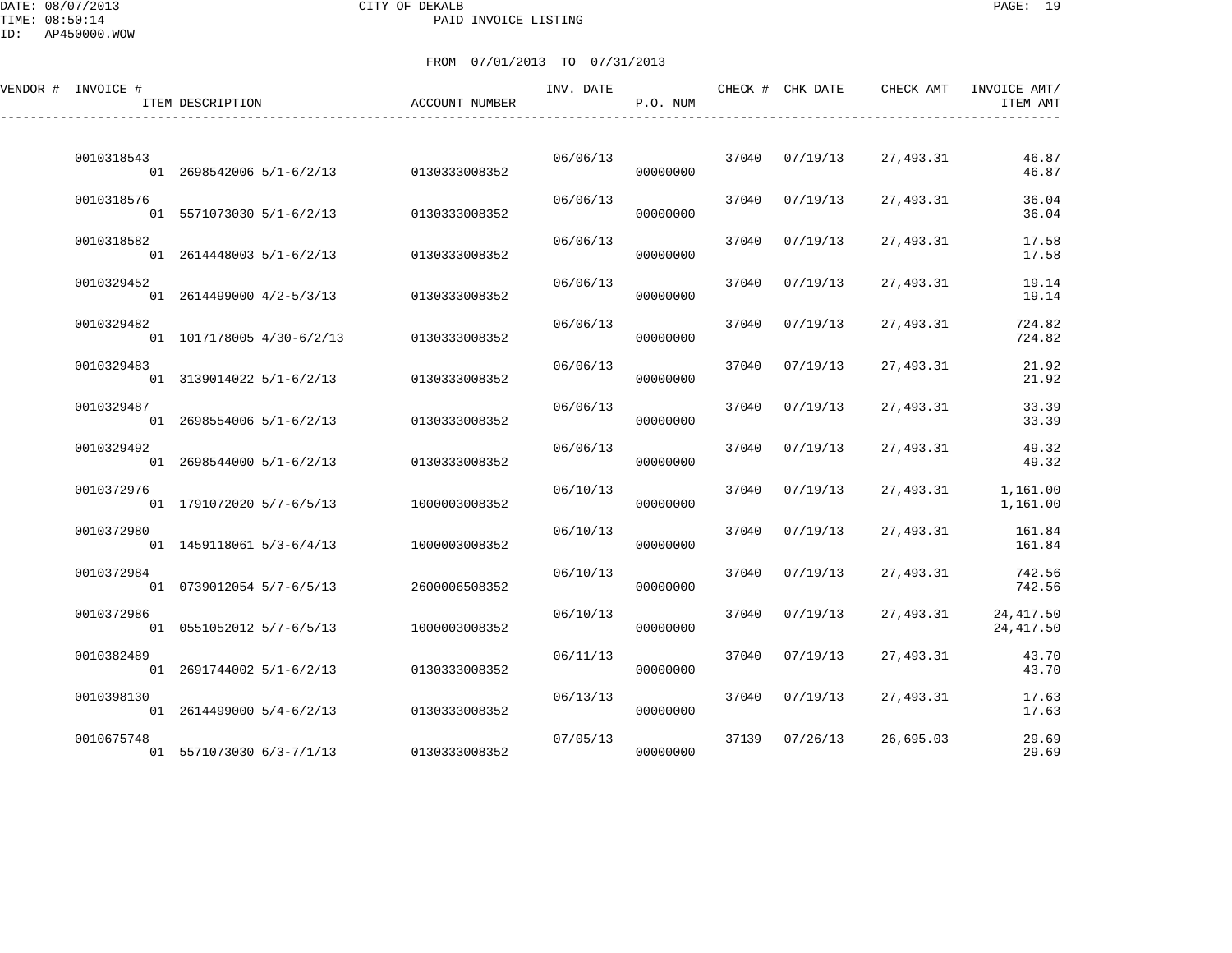DATE: 08/07/2013 CITY OF DEKALB PAGE: 20 PAID INVOICE LISTING

ID: AP450000.WOW

|         | VENDOR # INVOICE # | ITEM DESCRIPTION                                      | ACCOUNT NUMBER                 | INV. DATE | P.O. NUM             |       | CHECK # CHK DATE | CHECK AMT         | INVOICE AMT/<br>ITEM AMT   |
|---------|--------------------|-------------------------------------------------------|--------------------------------|-----------|----------------------|-------|------------------|-------------------|----------------------------|
|         | 0010675751         | 01 2614499000 6/3-7/1/13                              | 0130333008352                  | 07/05/13  | 00000000             | 37139 | 07/26/13         | 26,695.03         | 16.12<br>16.12             |
|         | 0010675753         | 01 269854000 6/3-7/1/13 0130333008352                 |                                | 07/05/13  | 00000000             | 37139 | 07/26/13         | 26,695.03         | 40.51<br>40.51             |
|         | 0010675757         | 01 2698542006 6/3-7/1/13                              | 0130333008352                  | 07/05/13  | 00000000             | 37139 | 07/26/13         | 26,695.03         | 38.88<br>38.88             |
|         | 0010675761         | 01 2698554006 6/3-7/1/13                              | 0130333008352                  | 07/05/13  | 00000000             | 37139 | 07/26/13         | 26,695.03         | 28.74<br>28.74             |
|         | 0010675802         | 01 3139014022 6/3-7/1/13                              | 0130333008352                  | 07/05/13  | 00000000             | 37139 | 07/26/13         | 26,695.03         | 18.45<br>18.45             |
|         | 0010675868         | 01 2614448003 6/3-7/1/13                              | 0130333008352                  | 07/05/13  | 00000000             | 37139 | 07/26/13         | 26,695.03         | 14.60<br>14.60             |
|         | 0010714132         | 01 0739012054 6/6-7/7/13                              | 2600006508352                  | 07/10/13  | 00000000             | 37139 | 07/26/13         | 26,695.03         | 740.76<br>740.76           |
|         | 0010714169         | 01 0551052012 6/6-7/7/13                              | 1000003008352                  | 07/10/13  | 00000000             | 37139 | 07/26/13         | 26,695.03         | 24, 412.91<br>24, 412.91   |
|         | 0010714180         | 01 1791072020 6/3-7/1/13                              | 1000003008352                  | 07/10/13  | 00000000             | 37139 | 07/26/13         | 26,695.03         | 1,212.70<br>1,212.70       |
|         | 0010714213         | 01  1459118061  6/3-7/1/13  1000003008352             |                                | 07/10/13  | 00000000             | 37139 | 07/26/13         | 26,695.03         | 141.67<br>141.67           |
| COPYALL | COPY ALL SERVICE   |                                                       |                                |           |                      |       |                  | VENDOR TOTAL:     | 54, 188. 34                |
|         | 103740             | 01 CTYHLL OVRG 5/4-6/3/13<br>02 CTYHLL LSE 6/4-7/3/13 | 0135002008202<br>0135003008310 | 06/04/13  | 00000000<br>00000000 | 36846 |                  | 07/05/13 1,187.06 | 602.80<br>163.80<br>439.00 |
|         | 103805             | 01 CTYHLL OVRG 5/5-6/4/13                             | 0135002008202                  | 06/05/13  | 00000000             | 36846 | 07/05/13         | 1,187.06          | 541.85<br>541.85           |
|         | 104037             | 01 STR CPYR OVRG 5/7-6/6/13                           | 0135002008202                  | 06/07/13  | 00000000             | 36846 | 07/05/13         | 1,187.06          | 29.67<br>29.67             |
|         | 104180             | 01 IT FRT WST TONER BOX                               | 0115163008305                  | 06/11/13  | 00000000             | 36846 | 07/05/13         | 1,187.06          | 6.37<br>6.37               |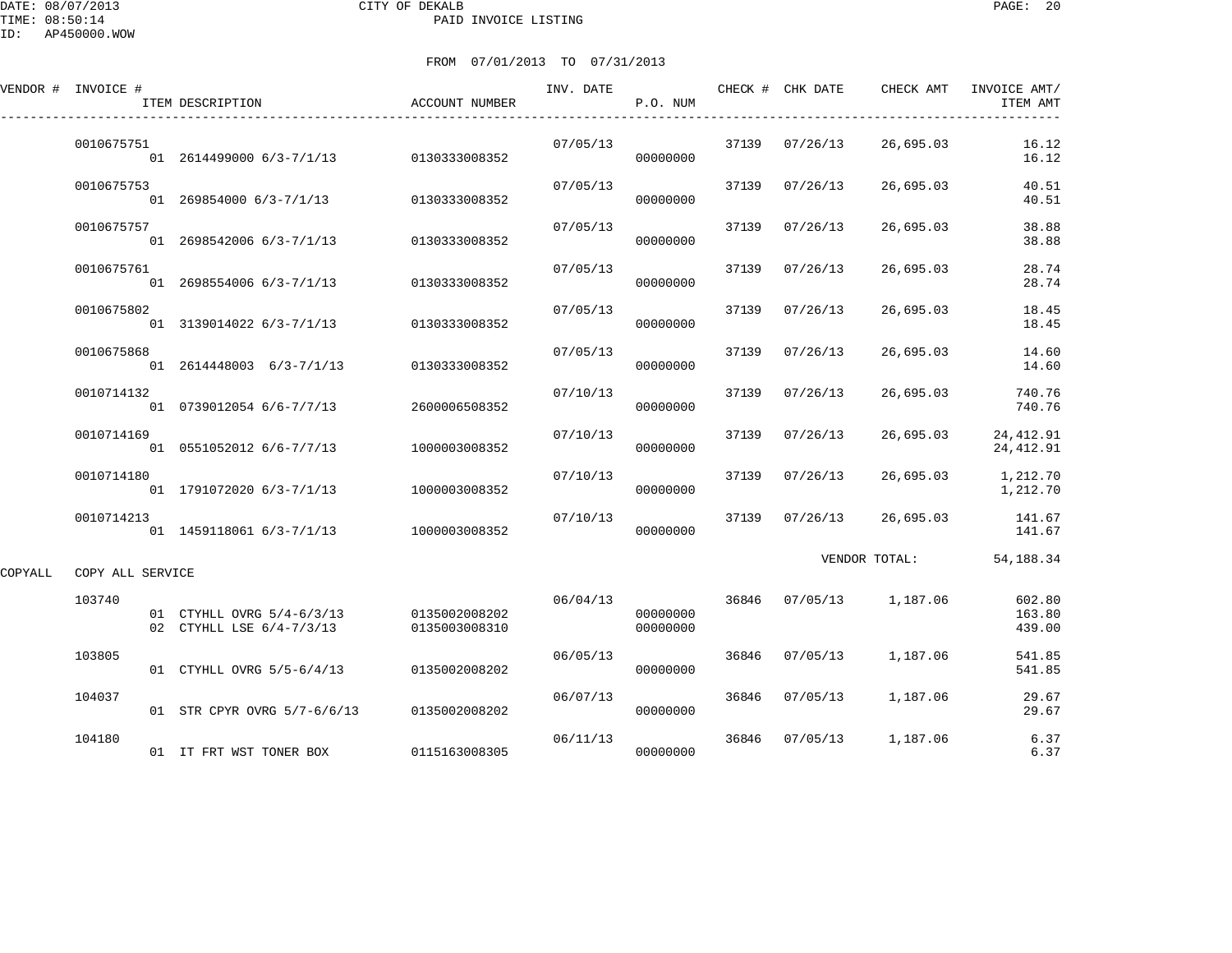DATE: 08/07/2013 CITY OF DEKALB PAGE: 21 PAID INVOICE LISTING

|        | VENDOR # INVOICE # | ITEM DESCRIPTION                | ACCOUNT NUMBER | INV. DATE | P.O. NUM |       | CHECK # CHK DATE | CHECK AMT         | INVOICE AMT/<br>ITEM AMT |
|--------|--------------------|---------------------------------|----------------|-----------|----------|-------|------------------|-------------------|--------------------------|
|        | 104292             | 01 IT OVERG 5/12-6/11/13        | 0135002008202  | 06/12/13  | 00000000 | 36947 | 07/12/13         | 700.40            | 681.56<br>681.56         |
|        | 104458             | 01 IT FRT TONER                 | 0115163008305  | 06/14/13  | 00000000 | 36846 |                  | 07/05/13 1,187.06 | 6.37<br>6.37             |
|        | 104593             | 01 IT FRT TONER                 | 0115163008305  | 06/18/13  | 00000000 | 36947 | 07/12/13         | 700.40            | 6.28<br>6.28             |
|        | 104594             | 01 IT FRT TONER                 | 0115163008305  | 06/18/13  | 00000000 | 36947 | 07/12/13         | 700.40            | 6.28<br>6.28             |
|        | 104644             | 01 CTYHLL CPYR LSE 6/12-9/11/13 | 0135003008310  | 06/19/13  | 00000000 | 37020 | 07/12/13         | 120.00            | 60.00<br>60.00           |
|        | 104645             | 01 ENG CPYR LSE 6/12-9/11/13    | 0135003008310  | 06/19/13  | 00000000 | 37020 | 07/12/13         | 120.00            | 60.00<br>60.00           |
|        | 104824             | 01 IT FRT TONER                 | 0115163008305  | 06/20/13  | 00000000 | 36947 | 07/12/13         | 700.40            | 6.28<br>6.28             |
|        | 23091/92           | 01 DSATS AQUOS 70/80IN MONITORS | 0900006008515  | 06/26/13  | 00000000 | 36948 | 07/12/13         | 19,495.00         | 19,495.00<br>19,495.00   |
|        | 23101              | 01 IT SURGE PROTECTOR           | 0115162008204  | 06/27/13  | 00000000 | 36949 | 07/12/13         | 338.00            | 169.00<br>169.00         |
|        | 23102              | 01 IT SURGE PROTECTOR           | 0115162008204  | 06/27/13  | 00000000 | 36949 |                  | 07/12/13 338.00   | 169.00<br>169.00         |
| CREELE | CRESCENT ELECTRIC  |                                 |                |           |          |       |                  | VENDOR TOTAL:     | 21,840.46                |
|        | 02154797900        | 01 STR (6) GE MH LAMP           | 0130332008229  | 05/23/13  | 00000000 | 36847 |                  | 07/05/13 1,277.70 | 194.28<br>194.28         |
|        | 02154797901        | 01 STR (12) GE MH LAMP          | 0130332008229  | 06/06/13  | 00000000 | 36847 | 07/05/13         | 1,277.70          | 380.79<br>380.79         |
|        | 02154800500        | 01 STR (2) CANDELA BALLAST      | 0130332008229  | 05/29/13  | 00000000 | 36847 | 07/05/13         | 1,277.70          | 258.78<br>258.78         |
|        | 02154837100        | 01 STR (100) PV14-8F-C PAND#14  | 0130332008230  | 06/06/13  | 00000000 | 36847 | 07/05/13         | 1,277.70          | 43.42<br>43.42           |
|        | 02154838700        |                                 |                | 06/06/13  |          |       | 36847 07/05/13   | 1,277.70          | 400.43                   |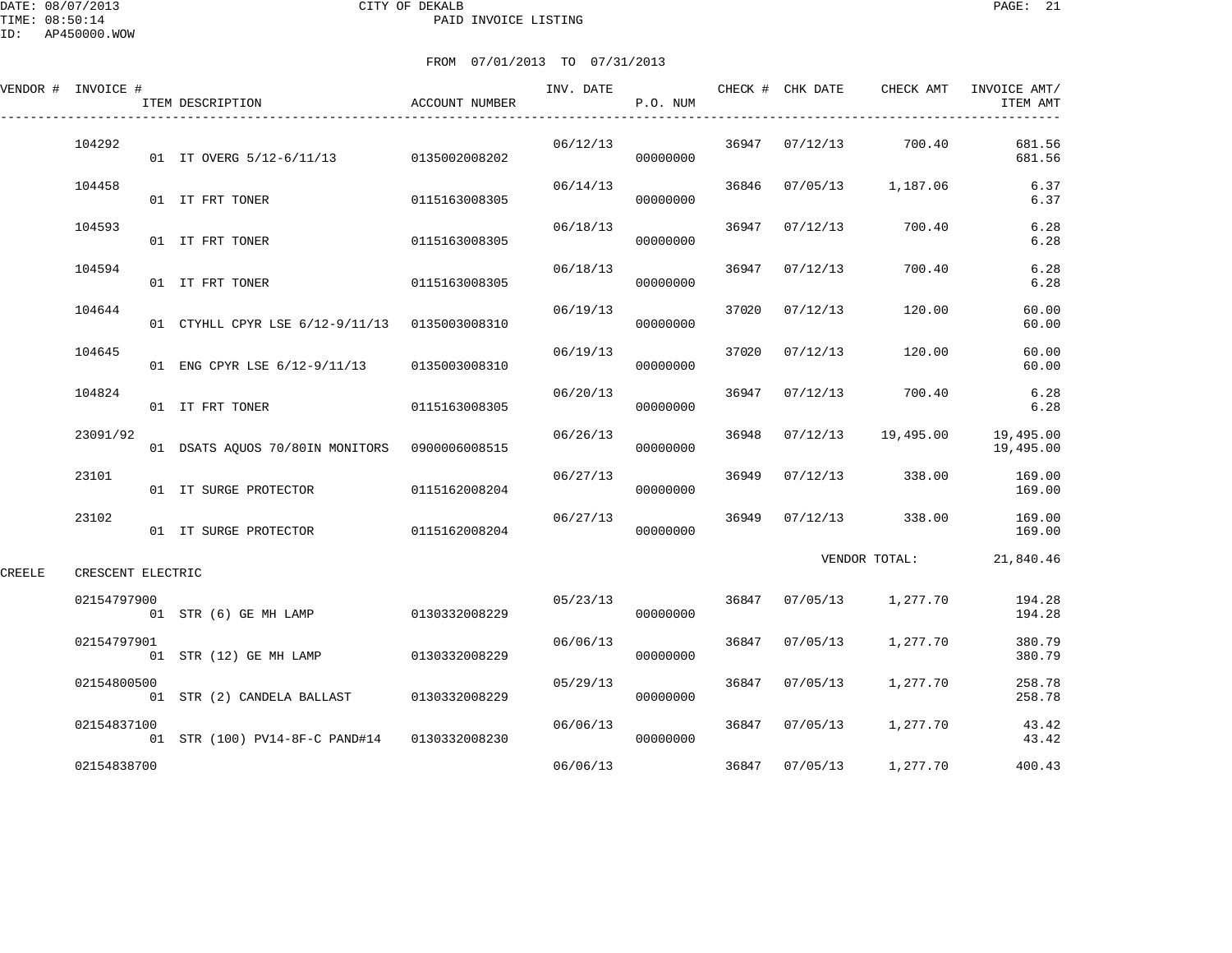DATE: 08/07/2013 CITY OF DEKALB PAGE: 22 PAID INVOICE LISTING

ID: AP450000.WOW

|        | VENDOR # INVOICE # | ITEM DESCRIPTION                                           | ACCOUNT NUMBER                 | INV. DATE | P.O. NUM             |       | CHECK # CHK DATE | CHECK AMT     | INVOICE AMT/<br>ITEM AMT     |
|--------|--------------------|------------------------------------------------------------|--------------------------------|-----------|----------------------|-------|------------------|---------------|------------------------------|
|        |                    |                                                            |                                |           |                      |       |                  |               |                              |
|        | 02154838700        | 01 STR (6) GE 1-100W BAL 0130332008229                     |                                | 06/06/13  | 00000000             | 36847 | 07/05/13         | 1,277.70      | 400.43<br>400.43             |
|        | 02154885000        | 01 STR 1102-DC BRDGPORT/NEMA5                              | 0130332008229                  | 06/19/13  | 00000000             | 37041 | 07/19/13         | 11.47         | 11.47<br>11.47               |
| CURCON |                    | CURRAN CONTRACTING COMPANY                                 |                                |           |                      |       |                  | VENDOR TOTAL: | 1,289.17                     |
|        | 1424               | 01 WTR 7.23TN MATL                                         | 6000002008228                  | 06/21/13  | 00000000             | 37140 | 07/26/13         | 2,699.31      | 580.56<br>580.56             |
|        | 1443               | 01 STR 8.92TNS MATL<br>02 WTR 8.92TNS MATL                 | 0130332008233<br>6000002008232 | 06/21/13  | 00000000<br>00000000 | 36950 | 07/12/13         | 1,122.96      | 1,122.96<br>561.48<br>561.48 |
|        | 1460               | 01 WTR 5.8TN FRAP MODIFIED SRFC                            | 6000002008228                  | 05/15/13  | 00000000             | 36848 | 07/05/13         | 232.52        | 232.52<br>232.52             |
|        | 1602               | 01 WTR 7.62TN MATL<br>02 STR 7.62TN MATL                   | 6000002008232<br>0130332008233 | 06/01/13  | 00000000<br>00000000 | 37042 | 07/19/13         | 2,805.60      | 1,774.14<br>887.07<br>887.07 |
|        | 1710               | 01 STR 5.025TNS MATL<br>02 WTR 5.025TNS MATL               | 0130332008233<br>6000002008232 | 06/11/13  | 00000000<br>00000000 |       | 37042 07/19/13   | 2,805.60      | 582.90<br>291.45<br>291.45   |
|        | 1740               | 01 STR 6.7TN MATL<br>02 WTR 6.7TN MATL                     | 0130332008233<br>6000002008228 | 06/19/13  | 00000000<br>00000000 |       | 37140 07/26/13   | 2,699.31      | 777.20<br>388.60<br>388.60   |
|        | 1804               | 01 STR 3.12TN MATL<br>02 WTR 3.12TN MATL                   | 0130332008233<br>6000002008232 | 05/30/13  | 00000000<br>00000000 |       | 37042 07/19/13   | 2,805.60      | 448.56<br>224.28<br>224.28   |
|        | 1857               | 01 STR 2 LOADS ASPHALT DUMP<br>02 WTR 2 LOADS ASPHALT DUMP | 0130332008233<br>6000002008228 | 06/28/13  | 00000000<br>00000000 |       | 37140 07/26/13   | 2,699.31      | 240.00<br>120.00<br>120.00   |
|        | 1879               | 01 STR 5.4TN MATL<br>02 WTR 5.4TN MATL                     | 0130332008233<br>6000002008228 | 07/02/13  | 00000000<br>00000000 |       | 37140 07/26/13   | 2,699.31      | 626.40<br>313.20<br>313.20   |
|        | 1888               |                                                            |                                | 06/13/13  |                      |       | 37140 07/26/13   | 2,699.31      | 475.15                       |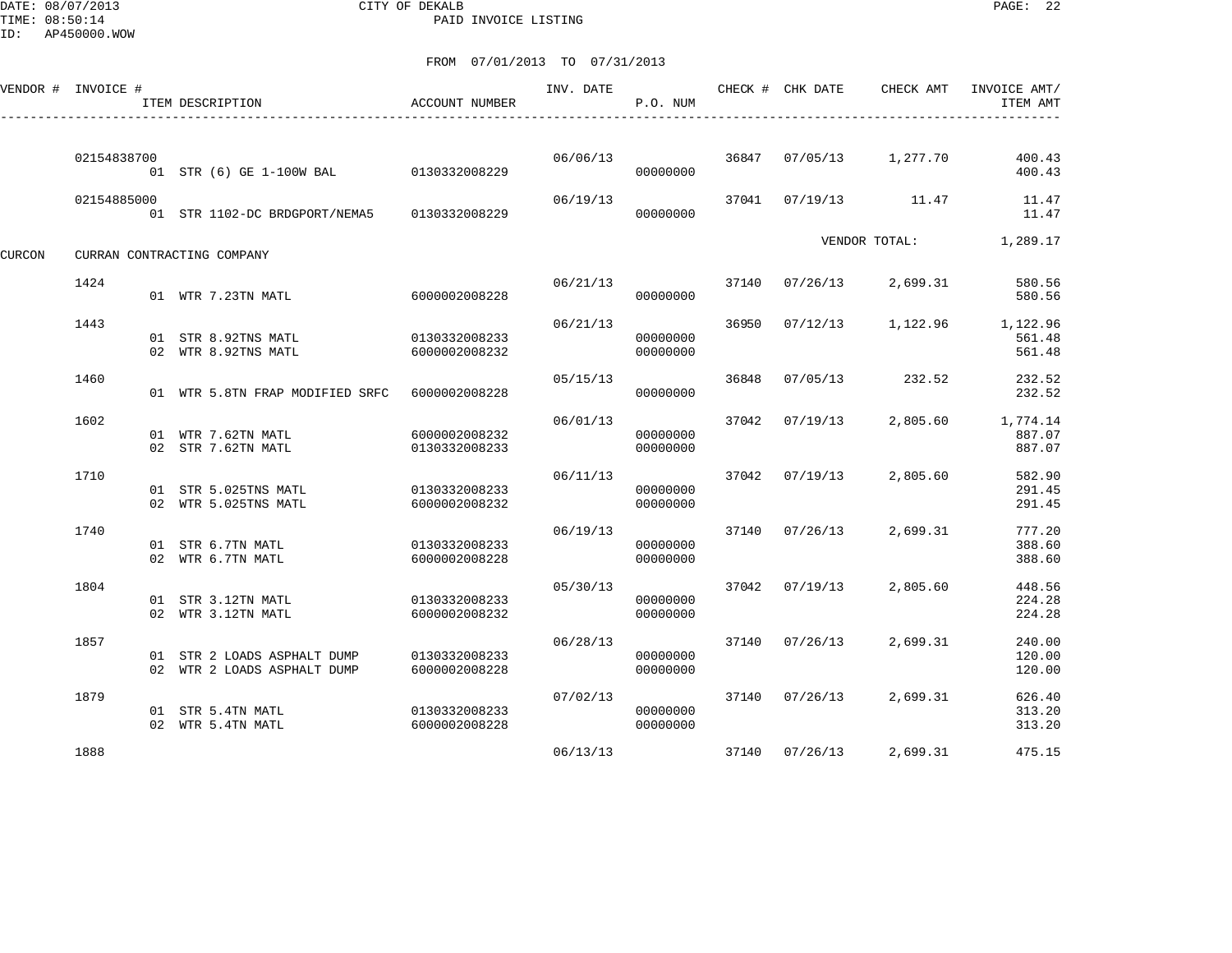DATE: 08/07/2013 CITY OF DEKALB PAGE: 23 PAID INVOICE LISTING

|        | VENDOR # INVOICE # | ITEM DESCRIPTION                               | ACCOUNT NUMBER                 | INV. DATE | P.O. NUM                         |       | CHECK # CHK DATE     | CHECK AMT               | INVOICE AMT/<br>ITEM AMT   |
|--------|--------------------|------------------------------------------------|--------------------------------|-----------|----------------------------------|-------|----------------------|-------------------------|----------------------------|
|        | 1888               | 01 STR 3.655TN MATL<br>02 WTR 3.655TN MATL     | 0130332008233<br>6000002008228 |           | 06/13/13<br>00000000<br>00000000 |       |                      | 37140 07/26/13 2,699.31 | 475.15<br>237.58<br>237.57 |
| DAICHR | DAILY CHRONICLE    |                                                |                                |           |                                  |       |                      | VENDOR TOTAL:           | 6,860.39                   |
|        | 062813             | 01 FD YEAR SUBSCRIPTION 2800003008375          |                                | 06/28/13  | 00000000                         | 36930 |                      | 07/05/13 176.80         | 176.80<br>176.80           |
| DAVAUT | DAVE'S AUTO DETAIL |                                                |                                |           |                                  |       |                      | VENDOR TOTAL:           | 176.80                     |
|        | 8484               | 01 ENG C7 COMPLETE DETAIL 0135003008310        |                                | 07/11/13  | 00000000                         |       | 37197 07/26/13 70.00 |                         | 70.00<br>70.00             |
| DCAUTO |                    | DEKALB COUNTY AUTO PARTS INC                   |                                |           |                                  |       |                      | VENDOR TOTAL:           | 70.00                      |
|        | 398006             | 01 PD PD40 (2)DSC PADS/(2)ROTORS 0120222008226 |                                | 05/01/13  | 00000000                         | 36851 | 07/05/13             | 2,056.94                | 255.19<br>255.19           |
|        | 398022             | 01 STR (20) MINI BULBS STOCK                   | 0130332008226                  | 05/01/13  | 00000000                         | 36851 | 07/05/13             | 2,056.94                | 6.20<br>6.20               |
|        | 398110             | 01 STR P53 UBOLT                               | 0130332008226                  | 05/01/13  | 00000000                         | 36851 | 07/05/13             | 2,056.94                | 5.29<br>5.29               |
|        | 398114             | 01 STR (3) CLAMPS STOCK                        | 0130332008226                  | 05/01/13  | 00000000                         | 36851 | 07/05/13             | 2,056.94                | 31.80<br>31.80             |
|        | 398277             | 01 PD PD31 (2) UBOLT                           | 0120223008376                  | 07/02/13  | 00000000                         | 36851 | 07/05/13             | 2,056.94                | 5.38<br>5.38               |
|        | 398357             | 01 PD PD32 OXYGEN SENSOR                       | 0120223008376                  | 05/03/13  | 00000000                         | 36851 | 07/05/13             | 2,056.94                | 87.49<br>87.49             |
|        | 398716             | 01 PD PD25 REMAN ALTRNTR/CR DPST 0120222008226 |                                | 05/06/13  | 00000000                         | 36851 | 07/05/13             | 2,056.94                | 200.16<br>200.16           |
|        | 398833             | 01 PD PD25 CR DPST #398716 0120222008226       |                                | 05/06/13  | 00000000                         | 36851 | 07/05/13             | 2,056.94                | $-7.70$<br>$-7.70$         |
|        | 398906             |                                                |                                | 05/07/13  |                                  | 36851 | 07/05/13             | 2,056.94                | 71.16                      |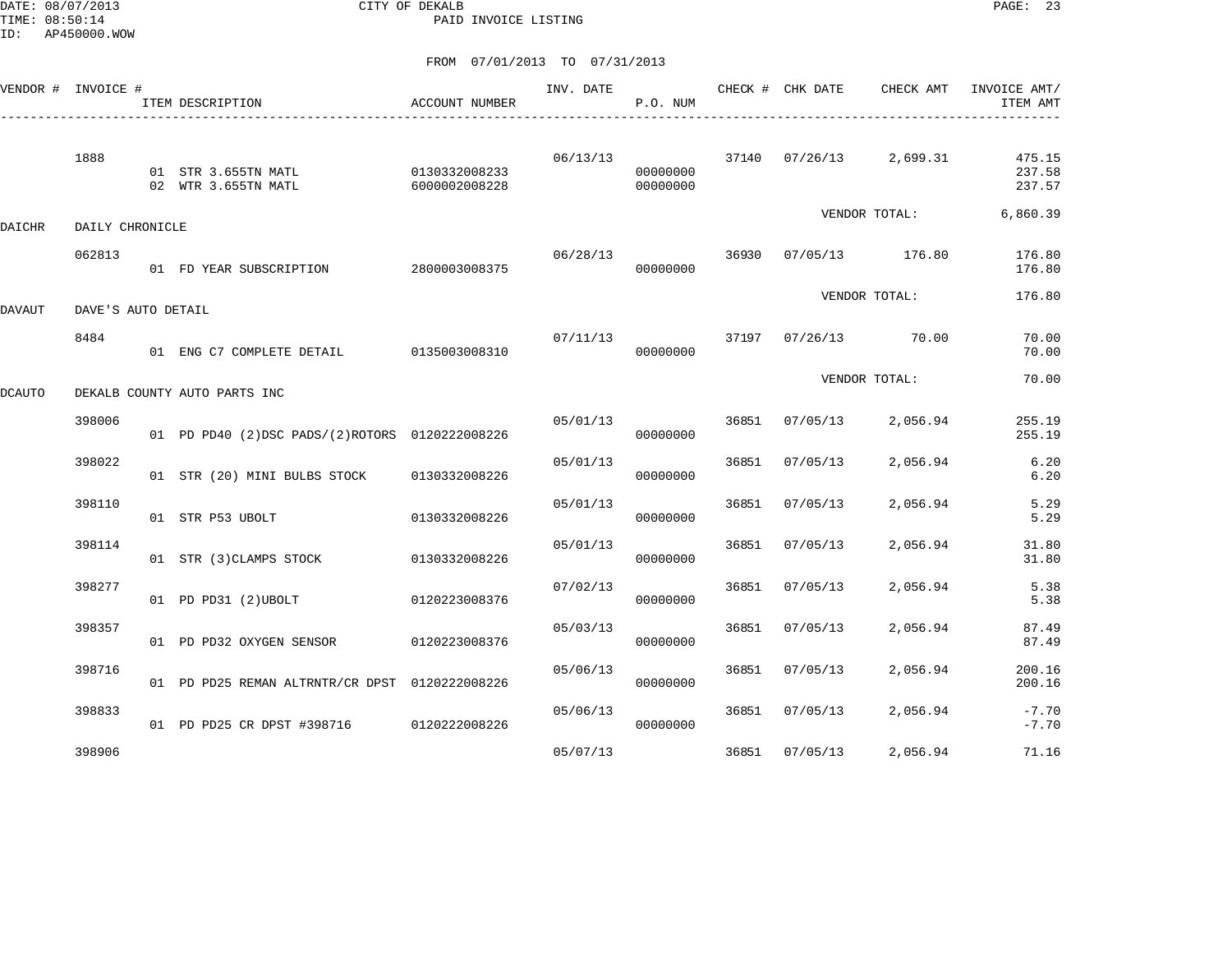DATE: 08/07/2013 CITY OF DEKALB PAGE: 24 PAID INVOICE LISTING

ID: AP450000.WOW

| VENDOR # INVOICE # |        | ITEM DESCRIPTION                                             | ACCOUNT NUMBER                 | INV. DATE | P.O. NUM             |       | CHECK # CHK DATE | CHECK AMT | INVOICE AMT/<br>ITEM AMT   |
|--------------------|--------|--------------------------------------------------------------|--------------------------------|-----------|----------------------|-------|------------------|-----------|----------------------------|
|                    |        |                                                              |                                |           |                      |       |                  |           |                            |
|                    | 398906 | 01 STR (12) REFRIGERANT STOCK                                | 0130332008226                  | 05/07/13  | 00000000             | 36851 | 07/05/13         | 2,056.94  | 71.16<br>71.16             |
|                    | 398965 | 01 ARPT AP01 OILPRSS CRDT#397287 6500003008310               |                                | 05/07/13  | 00000000             | 36851 | 07/05/13         | 2,056.94  | $-31.54$<br>$-31.54$       |
|                    | 399052 | 01 STR (6) UBOLTS STOCK                                      | 0130332008226                  | 05/07/13  | 00000000             | 36851 | 07/05/13         | 2,056.94  | 16.14<br>16.14             |
|                    | 399128 | 01 PD PD22/STOCK AIR/OIL FLTRS                               | 0120222008226                  | 05/08/13  | 00000000             | 36851 | 07/05/13         | 2,056.94  | 103.71<br>103.71           |
|                    | 399165 | 01 WTR W11 TORO BTTRY                                        | 6000002008226                  | 05/08/13  | 00000000             | 36851 | 07/05/13         | 2,056.94  | 39.99<br>39.99             |
|                    | 399368 | 01 STR (6) FUEL FILTERS                                      | 0130332008226                  | 05/09/13  | 00000000             | 36851 | 07/05/13         | 2,056.94  | 45.42<br>45.42             |
|                    | 399379 | 01 STR (2) BARS LEAK HD CONC                                 | 0130332008226                  | 05/09/13  | 00000000             | 36851 | 07/05/13         | 2,056.94  | 6.10<br>6.10               |
|                    | 399433 | 01 PD (18) REFRIGERANT STOCK<br>02 STR(18) REFRIGERANT STOCK | 0120222008226<br>0130332008226 | 05/09/13  | 00000000<br>00000000 | 36851 | 07/05/13         | 2,056.94  | 213.48<br>106.74<br>106.74 |
|                    | 400104 | 01 PD PD03 AIR FILTER                                        | 0120242008226                  | 05/14/13  | 00000000             | 36851 | 07/05/13         | 2,056.94  | 11.59<br>11.59             |
|                    | 400245 | 01 WTR W8 CALIPER/CR DPST                                    | 6000002008226                  | 05/15/13  | 00000000             | 36851 | 07/05/13         | 2,056.94  | 106.95<br>106.95           |
|                    | 400372 | 01 WTR W8 BRAKE HOSE/MSTRCYLNDR                              | 6000002008226                  | 05/16/13  | 00000000             | 36851 | 07/05/13         | 2,056.94  | 115.01<br>115.01           |
|                    | 400463 | 01 STR (3) OIL FILTERS                                       | 0130332008226                  | 05/16/13  | 00000000             | 36851 | 07/05/13         | 2,056.94  | 19.99<br>19.99             |
|                    | 400467 | 01 WTR W8 CR DPST CRDT#400245                                | 6000002008226                  | 05/16/13  | 00000000             | 36851 | 07/05/13         | 2,056.94  | $-55.00$<br>$-55.00$       |
|                    | 401234 | 01 IT (12) TRACS RENTAL                                      | 0115164008450                  | 05/21/13  | 00000000             |       | 36931 07/05/13   | 1,500.00  | 1,500.00<br>1,500.00       |
|                    | 401411 |                                                              |                                | 05/22/13  |                      |       | 36851 07/05/13   | 2,056.94  | 32.16                      |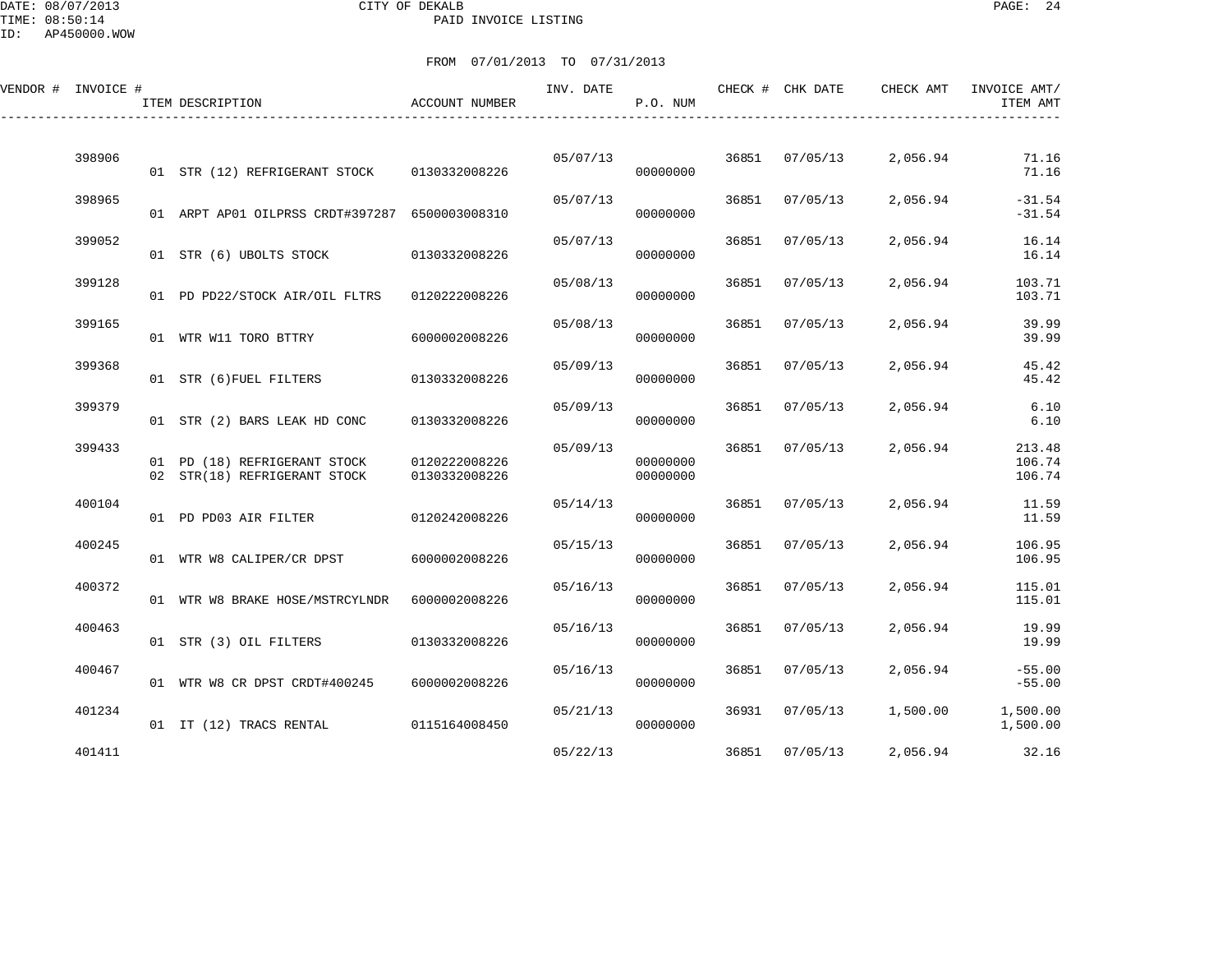DATE: 08/07/2013 CITY OF DEKALB PAGE: 25 PAID INVOICE LISTING

ID: AP450000.WOW

| VENDOR # INVOICE # | ITEM DESCRIPTION                                 | ACCOUNT NUMBER | INV. DATE | P.O. NUM |       | CHECK # CHK DATE | CHECK AMT | INVOICE AMT/<br>ITEM AMT |
|--------------------|--------------------------------------------------|----------------|-----------|----------|-------|------------------|-----------|--------------------------|
| 401411             | 01 PD (8) SPARK PLUGS 0120222008226              |                | 05/22/13  | 00000000 |       | 36851 07/05/13   | 2,056.94  | 32.16<br>32.16           |
| 401583             | 01 PD PD30 WINDOW RGLTR                          | 0120242008226  | 05/23/13  | 00000000 | 36851 | 07/05/13         | 2,056.94  | 111.18<br>111.18         |
| 401584             | 01 PD PD30 REMAN ALT/CR DPST                     | 0120222008226  | 05/23/13  | 00000000 | 36851 | 07/05/13         | 2,056.94  | 259.22<br>259.22         |
| 401594             | 01 PD PD39 WIPER ARM                             | 0120222008226  | 05/23/13  | 00000000 | 36851 | 07/05/13         | 2,056.94  | 20.39<br>20.39           |
| 401708             | 01 PD CR DPST CRDT#401584                        | 0120222008226  | 05/23/13  | 00000000 | 36851 | 07/05/13         | 2,056.94  | $-88.00$<br>$-88.00$     |
| 401838             | 01 STR (4) FUEL FILTERS 0130332008226            |                | 05/24/13  | 00000000 | 36851 | 07/05/13         | 2,056.94  | 43.00<br>43.00           |
| 402113             | 01 STR P13 FTTNGS/BRKLNS                         | 0130332008226  | 05/28/13  | 00000000 | 36851 | 07/05/13         | 2,056.94  | 33.96<br>33.96           |
| 402235             | 01 FD DRAIN VALVE                                | 0125272008226  | 05/28/13  | 00000000 | 36851 | 07/05/13         | 2,056.94  | 9.33<br>9.33             |
| 402325             | 01 STR P13 BRKLN CRDT#402113 0130332008226       |                | 05/29/13  | 00000000 | 36851 | 07/05/13         | 2,056.94  | $-8.12$<br>$-8.12$       |
| 402326             | 01 STR P13 BRAKELINE                             | 0130332008226  | 05/29/13  | 00000000 | 36851 | 07/05/13         | 2,056.94  | 7.36<br>7.36             |
| 402336             | 01 STR SHOP SUPPLIES (2) B FLD                   | 0130332008226  | 05/29/13  | 00000000 | 36851 | 07/05/13         | 2,056.94  | 8.98<br>8.98             |
| 402397             | 01 WTR W7 (2) SUPPORTS                           | 6000002008226  | 05/29/13  | 00000000 | 36851 | 07/05/13         | 2,056.94  | 59.88<br>59.88           |
| 402467             | 01 STR (4) BTTRY CBL LUG/BTTRYCBLS 0130332008226 |                | 05/29/13  | 00000000 | 36851 | 07/05/13         | 2,056.94  | 31.06<br>31.06           |
| 402497             | 01 STR P13 BRK FTTNG ADPTR/BRKLN 0130332008226   |                | 05/29/13  | 00000000 | 36851 | 07/05/13         | 2,056.94  | 12.39<br>12.39           |
| 402597             | 01 STR RMN ALTRNTR/CNNTR/CR DPST 0130332008226   |                | 05/30/13  | 00000000 | 36851 | 07/05/13         | 2,056.94  | 158.82<br>158.82         |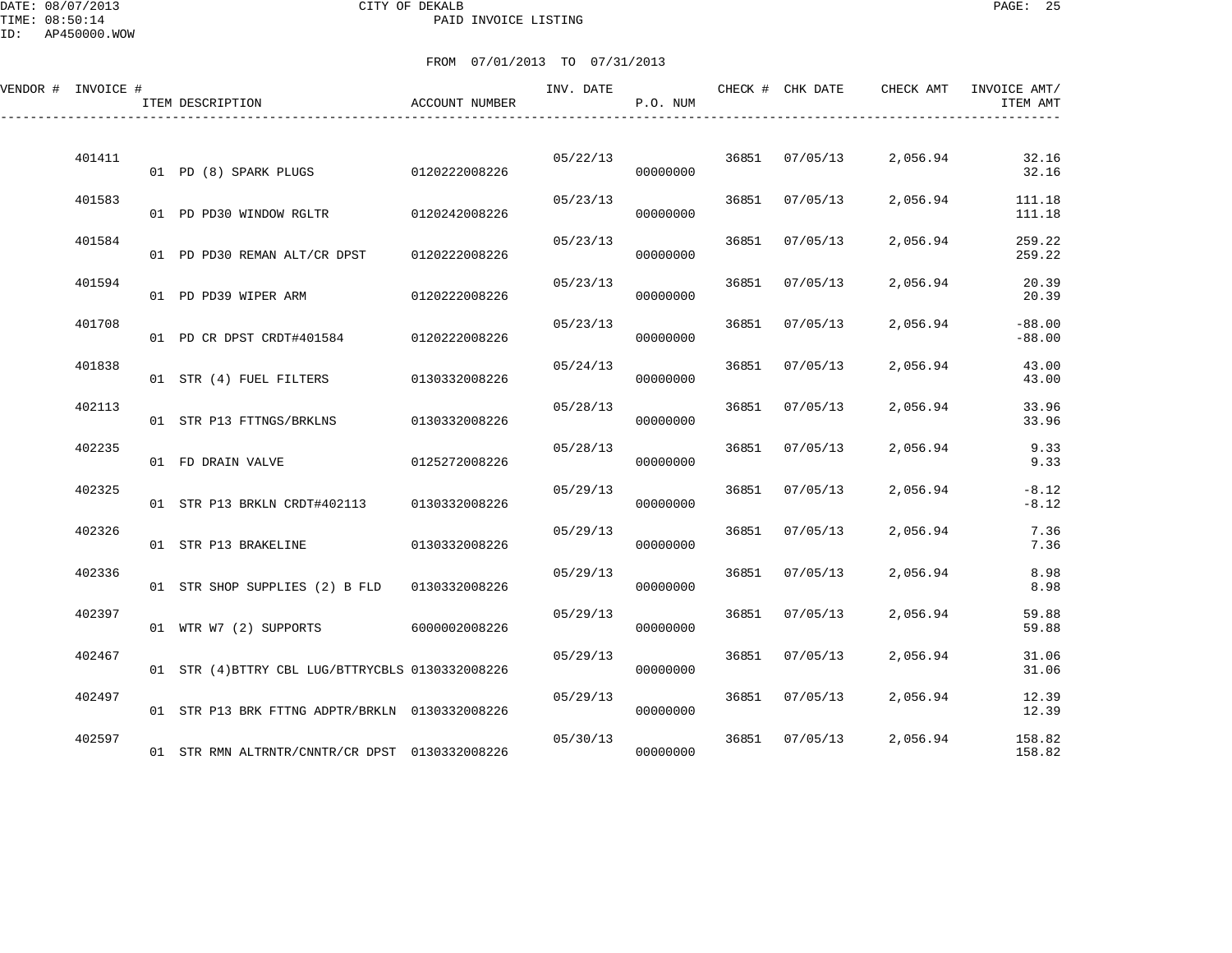DATE: 08/07/2013 CITY OF DEKALB PAGE: 26 PAID INVOICE LISTING

ID: AP450000.WOW

| VENDOR # INVOICE # | ITEM DESCRIPTION                                                                      | ACCOUNT NUMBER                                  | INV. DATE | P.O. NUM                         |       | CHECK # CHK DATE | CHECK AMT | INVOICE AMT/<br>ITEM AMT          |
|--------------------|---------------------------------------------------------------------------------------|-------------------------------------------------|-----------|----------------------------------|-------|------------------|-----------|-----------------------------------|
| 402635             | 01 STR P9 BTTRY/CR DPST/WRRNTY AD 0130332008226                                       |                                                 | 05/30/13  | 00000000                         | 36851 | 07/05/13         | 2,056.94  | 83.13<br>83.13                    |
| 402793             | 01 STR P2 CR DPST/BTTRY/WRRNTY AD 0130332008226                                       |                                                 | 05/31/13  | 00000000                         | 36851 | 07/05/13         | 2,056.94  | 26.70<br>26.70                    |
| 402823             | 01 STR CLAMP                                                                          | 0130332008226                                   | 05/31/13  | 00000000                         | 36851 | 07/05/13         | 2,056.94  | 8.69<br>8.69                      |
| 403135             | 01 STR (3) BTTRYS P36/42                                                              | 0130332008226                                   | 06/03/13  | 00000000                         | 37043 | 07/19/13         | 1,032.51  | 267.00<br>267.00                  |
| 403502             | 01 STR P204 AIR FILTER 0130332008226                                                  |                                                 | 06/05/13  | 00000000                         | 37043 | 07/19/13         | 1,032.51  | 28.79<br>28.79                    |
| 403700             | 01 PD STOCK STP OIL TRTMNT                                                            | 0120222008226                                   | 06/06/13  | 00000000                         | 37043 | 07/19/13         | 1,032.51  | 48.84<br>48.84                    |
| 403843             | 01 PD WASHER SOLV                                                                     | 0120222008226                                   | 06/07/13  | 00000000                         | 37043 | 07/19/13         | 1,032.51  | 2.03<br>2.03                      |
| 403844             | 01 STR SHOP WASHER SOLVENT<br>02 WTR SHOP WASHER SOLVENT<br>03 PD SHOP WASHER SOLVENT | 0130332008226<br>6000002008226<br>0120222008226 | 06/07/13  | 00000000<br>00000000<br>00000000 |       | 37043 07/19/13   | 1,032.51  | 105.00<br>35.00<br>35.00<br>35.00 |
| 403951             | 01 STR TOOLS IMPACT SOCKET                                                            | 0130332008295                                   | 06/07/13  | 00000000                         | 37043 | 07/19/13         | 1,032.51  | 17.10<br>17.10                    |
| 404424             | 01 FD (3) CLIPS E3 RPR 0125272008226                                                  |                                                 | 06/11/13  | 00000000                         | 36951 | 07/12/13         | 660.33    | 5.30<br>5.30                      |
| 404428             | 01 FD (2) END CLIPS E3 RPR 0125272008226                                              |                                                 | 06/11/13  | 00000000                         | 36951 | 07/12/13         | 660.33    | 2.88<br>2.88                      |
| 404601             | 01 ARPT AP22 OIL FILTER                                                               | 6500003008310                                   | 06/12/13  | 00000000                         | 37043 | 07/19/13         | 1,032.51  | 5.35<br>5.35                      |
| 404657             | 01 FD SQ1 CONTROL                                                                     | 0125272008226                                   | 06/12/13  | 00000000                         | 36951 | 07/12/13         | 660.33    | 8.05<br>8.05                      |
| 404909             | 01 STR P37 FILTER KIT                                                                 | 0130332008226                                   | 06/14/13  | 00000000                         |       | 37043 07/19/13   | 1,032.51  | 47.09<br>47.09                    |
| 404914             |                                                                                       |                                                 | 06/14/13  |                                  |       | 37043 07/19/13   | 1,032.51  | 7.82                              |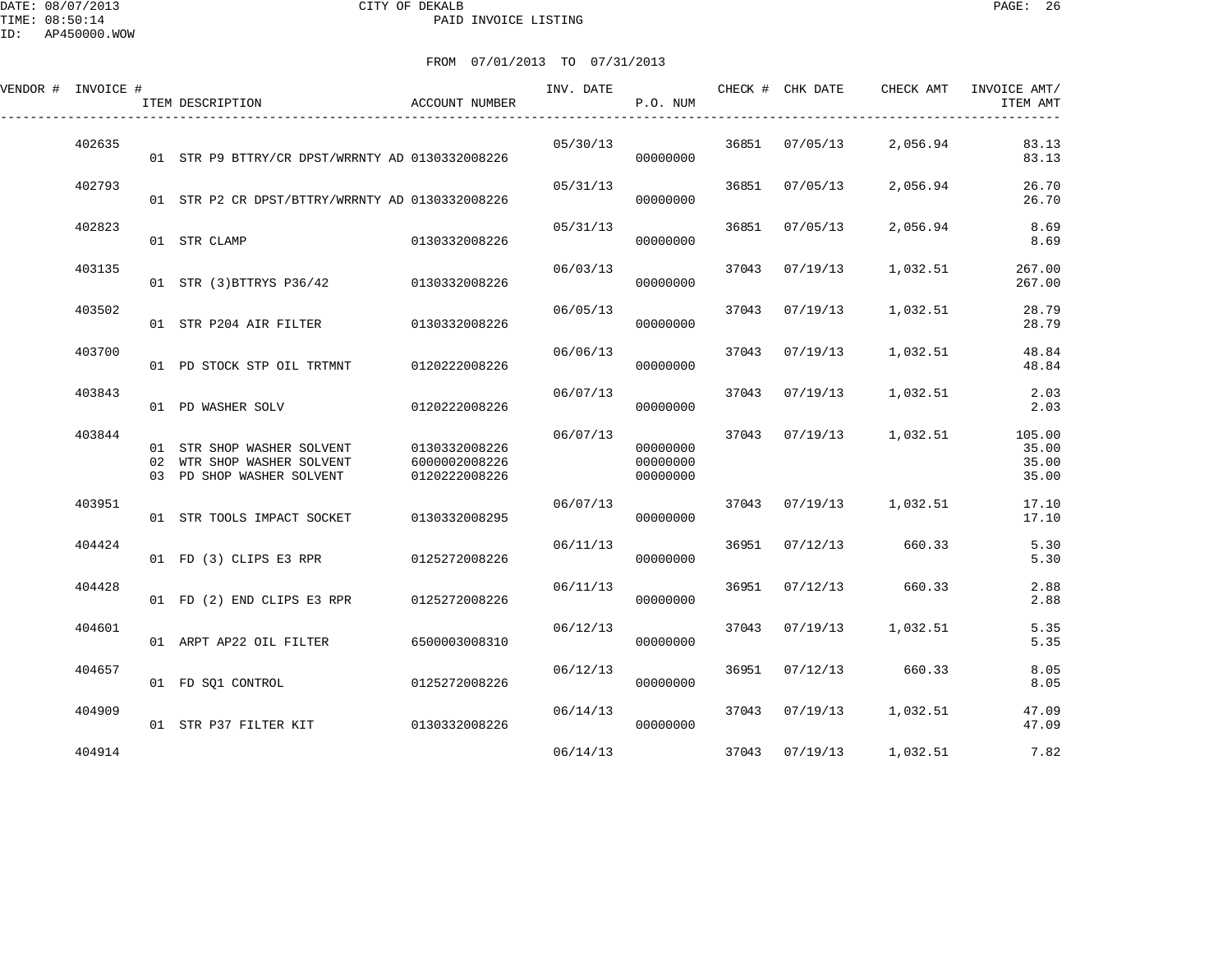### DATE: 08/07/2013 CITY OF DEKALB PAGE: 27 PAID INVOICE LISTING

| VENDOR # INVOICE # |        | ITEM DESCRIPTION                              | ACCOUNT NUMBER | INV. DATE | P.O. NUM |       | CHECK # CHK DATE | CHECK AMT | INVOICE AMT/<br>ITEM AMT |
|--------------------|--------|-----------------------------------------------|----------------|-----------|----------|-------|------------------|-----------|--------------------------|
|                    | 404914 |                                               |                | 06/14/13  |          |       | 37043 07/19/13   | 1,032.51  | 7.82                     |
|                    | 405189 | 01 STR (2) OIL FILTERS                        | 0130332008226  | 06/17/13  | 00000000 |       | 37043 07/19/13   | 1,032.51  | 7.82<br>19.91            |
|                    |        | 01 STR P207 FUEL/OIL FILTERS                  | 0130332008226  |           | 00000000 |       |                  |           | 19.91                    |
|                    | 405190 | 01 STR STOCK FUEL FILTER                      | 0130332008226  | 06/17/13  | 00000000 | 37043 | 07/19/13         | 1,032.51  | 10.65<br>10.65           |
|                    | 405270 | 01 PD PD35 CMPRSSR/ORIFICE TUBE 0120222008226 |                | 06/17/13  | 00000000 | 37043 | 07/19/13         | 1,032.51  | 358.62<br>358.62         |
|                    | 405308 | 01 STR ANTENNA                                | 0130332008295  | 06/17/13  | 00000000 | 37043 | 07/19/13         | 1,032.51  | 7.75<br>7.75             |
|                    | 405330 | 01 STR (2) FUEL FILTERS                       | 0130332008226  | 06/17/13  | 00000000 | 37043 | 07/19/13         | 1,032.51  | 18.08<br>18.08           |
|                    | 405479 | 01 PD PD35 AC FLUSH                           | 0120222008226  | 06/18/13  | 00000000 | 37043 | 07/19/13         | 1,032.51  | 33.40<br>33.40           |
|                    | 405787 | 01 STR P22 STRGHT CNNCTR                      | 0130332008226  | 06/20/13  | 00000000 | 37043 | 07/19/13         | 1,032.51  | 1.29<br>1.29             |
|                    | 406353 | 01 FD AIRCHUCK/ADPTR                          | 0125272008226  | 06/24/13  | 00000000 | 36951 | 07/12/13         | 660.33    | 14.48<br>14.48           |
|                    | 406379 | 01 PD PD302 (4) BRKLN/(3) FTTNGS              | 0120222008226  | 06/24/13  | 00000000 | 37043 | 07/19/13         | 1,032.51  | 47.05<br>47.05           |
|                    | 406524 | 01 FD C5 (2) LAMP SCKTS                       | 0125272008226  | 06/25/13  | 00000000 | 36951 | 07/12/13         | 660.33    | 76.00<br>76.00           |
|                    | 406585 | 01 FD RTN #406353/ADPTR                       | 0125272008226  | 06/25/13  | 00000000 | 36951 | 07/12/13         | 660.33    | $-0.30$<br>$-0.30$       |
|                    | 406606 | 01 FD B1 BRK HOSE                             | 0125272008226  | 06/26/13  | 00000000 | 36951 | 07/12/13         | 660.33    | 22.49<br>22.49           |
|                    | 406665 | 01 FD B1 RPR SWAY BAR/FLUID                   | 0125272008226  | 06/26/13  | 00000000 | 36951 | 07/12/13         | 660.33    | 33.35<br>33.35           |
|                    | 406669 | 01 FD (2) OXY ACE TIPS                        | 0125272008226  | 06/26/13  | 00000000 | 36951 | 07/12/13         | 660.33    | 34.56<br>34.56           |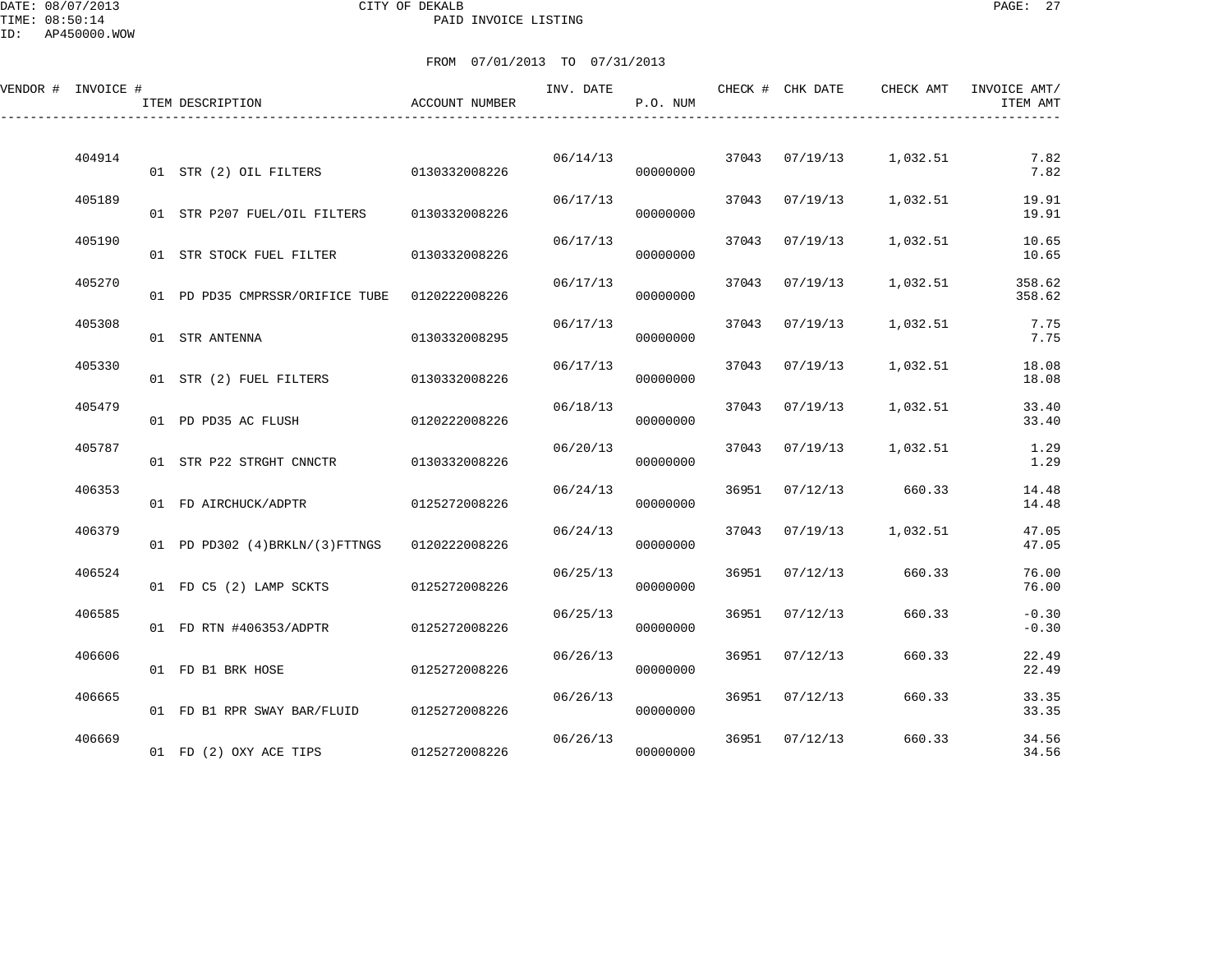|         | VENDOR # INVOICE #    | ITEM DESCRIPTION                                                                                                                                      | ACCOUNT NUMBER                 | INV. DATE | P.O. NUM                         |       | CHECK # CHK DATE | CHECK AMT             | INVOICE AMT/<br>ITEM AMT             |
|---------|-----------------------|-------------------------------------------------------------------------------------------------------------------------------------------------------|--------------------------------|-----------|----------------------------------|-------|------------------|-----------------------|--------------------------------------|
|         | 406809                | 01 FD B1 BRK PDS/ROTORS 0125272008226                                                                                                                 |                                | 06/27/13  | 00000000                         | 36951 | 07/12/13         | 660.33                | 563.35<br>563.35                     |
|         | 406822                | 01 FD SQ1 SOCKET                                                                                                                                      | 0125272008226                  | 06/27/13  | 00000000                         | 36951 | 07/12/13         | 660.33                | 8.70<br>8.70                         |
|         | 407100                | 01 FD RTN #406809 BRK SHOES                                                                                                                           | 0125272008226                  | 06/28/13  | 00000000                         | 36951 | 07/12/13         | 660.33                | $-73.97$<br>$-73.97$                 |
|         | 407101                | 01 STR P53 MNFLD GSKT                                                                                                                                 | 0130332008226                  | 06/28/13  | 00000000                         | 37043 | 07/19/13         | 1,032.51              | 6.74<br>6.74                         |
|         | 407158                | 01 FD RTN 406669 OXY ACE TIPS                                                                                                                         | 0125272008226                  | 06/29/13  | 00000000                         | 36951 | 07/12/13         | 660.33                | $-34.56$<br>$-34.56$                 |
| DCHOS   | DEKALB COUNTY HOSPICE |                                                                                                                                                       |                                |           |                                  |       |                  | VENDOR TOTAL:         | 5,249.78                             |
|         | 071513                | 01 FY13 HMN SRVCS FNDNG 4QTR 0110103008307                                                                                                            |                                | 07/15/13  | 00000000                         |       | 37141 07/26/13   | 425.75                | 425.75<br>425.75                     |
| DCPSAFE | DCP/SAFE              |                                                                                                                                                       |                                |           |                                  |       |                  | VENDOR TOTAL:         | 425.75                               |
|         | 070313                | 01 FY13 HMN SRVCS FNDG 4 QTR 0110103008307                                                                                                            |                                | 07/03/13  | 00000000                         |       |                  | 37044 07/19/13 531.00 | 531.00<br>531.00                     |
| DCREC   |                       | DEKALB COUNTY RECORDER                                                                                                                                |                                |           |                                  |       |                  | VENDOR TOTAL:         | 531.00                               |
|         | 062113                | 01 PREPAID EXP FY14 FLNG/CPY/RCRD 0118003008366<br>02 PREPAID EXP FY14 FLNG/CPY/RCRD 0130343008366<br>03 PREPAID EXP FY14 FLNG/CPY/RCRD 0112003008366 |                                | 06/21/13  | 00000000<br>00000000<br>00000000 | 36932 | 07/05/13         | 900.00                | 900.00<br>300.00<br>300.00<br>300.00 |
|         | IDIS5578647           | 01 FY13 CDBG 1415 PRAIRIE AVE<br>02 FY13 CDBG 431 BEST AVE<br>03 FY13 CDBG 1518 STONEFIELD DR 1900004008499                                           | 1900006508624<br>1900004008499 | 06/26/13  | 00000000<br>00000000<br>00000000 | 36852 | 07/05/13         | 120.00                | 120.00<br>40.00<br>40.00<br>40.00    |
|         | IDIS5586060           | 01 CDBG REHAB 644 GLIDDEN 1900006508624                                                                                                               |                                | 07/18/13  | 00000000                         |       | 37198 07/26/13   | 40.00                 | 40.00<br>40.00                       |
|         |                       | DCREGPLA DEKALB COUNTY REGIONAL                                                                                                                       |                                |           |                                  |       |                  | VENDOR TOTAL:         | 1,060.00                             |
|         | 010213                |                                                                                                                                                       |                                | 01/02/13  |                                  | 36853 | 07/05/13         | 500.00                | 500.00                               |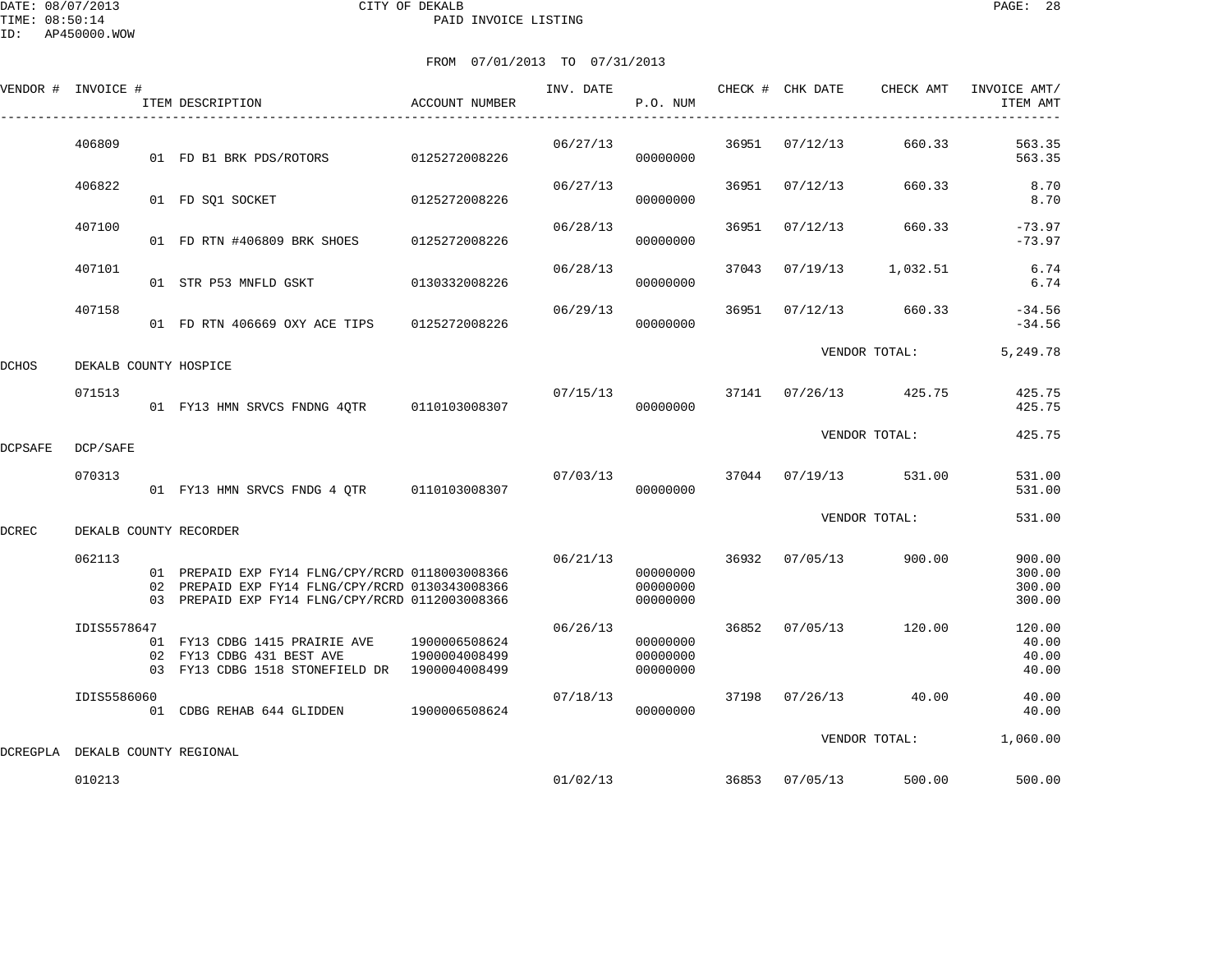DATE: 08/07/2013 CITY OF DEKALB PAGE: 29 PAID INVOICE LISTING

|        | VENDOR # INVOICE #    | ITEM DESCRIPTION                                       | ACCOUNT NUMBER                 | INV. DATE | P.O. NUM                         |       | CHECK # CHK DATE | CHECK AMT               | INVOICE AMT/<br>ITEM AMT   |
|--------|-----------------------|--------------------------------------------------------|--------------------------------|-----------|----------------------------------|-------|------------------|-------------------------|----------------------------|
|        | 010213                | 01 FY13 DUES<br>02 FY13 DUES                           | 0130343008375<br>0115153008375 |           | 01/02/13<br>00000000<br>00000000 |       | 36853 07/05/13   | 500.00                  | 500.00<br>250.00<br>250.00 |
| DCTRE2 |                       | DEKALB COUNTY TREASURER                                |                                |           |                                  |       |                  | VENDOR TOTAL:           | 500.00                     |
|        | 10001                 | 01 DSATS CISCO CONF STTN PHONE                         | 0900006008515                  | 06/10/13  | 00000000                         |       | 36854 07/05/13   | 620.67                  | 406.14<br>406.14           |
|        | 10020                 | 01 DSATS LOGITECH CONF CAMERA                          | 0900006008515                  | 06/26/13  | 00000000                         |       | 36854 07/05/13   | 620.67                  | 214.53<br>214.53           |
| DCYSB  |                       | DEKALB COUNTY YOUTH SERVICE                            |                                |           |                                  |       |                  | VENDOR TOTAL:           | 620.67                     |
|        | 071113                | 01 FY13 HMN SRVCS FNDG 4 OTR 0110103008307             |                                | 07/11/13  | 00000000                         | 37045 |                  | 07/19/13 9,114.00       | 9,114.00<br>9,114.00       |
| DEK4C  | COMMUNITY COORDINATED |                                                        |                                |           |                                  |       |                  | VENDOR TOTAL:           | 9,114.00                   |
|        | 071513                | 01 FY13 HMN SRVCS FNDNG 4 OTR 0110103008307            |                                | 07/15/13  | 00000000                         |       |                  | 37142 07/26/13 5,132.25 | 5, 132. 25<br>5, 132. 25   |
| DEKIMP |                       | DEKALB IMPLEMENT COMPANY                               |                                |           |                                  |       |                  | VENDOR TOTAL:           | 5, 132. 25                 |
|        | 01262004              | 01 STR P44 (2) BLADES                                  | 0130332008226                  | 06/03/13  | 00000000                         | 36952 | 07/12/13         | 142.46                  | 82.42<br>82.42             |
|        | 01262042              | 01 ARPT AP06 WASHER                                    | 6500003008310                  | 06/04/13  | 00000000                         | 36952 | 07/12/13         | 142.46                  | 12.96<br>12.96             |
|        | 01262183              | 01 STR P44 PIN/RTNR/QCKLCK/FRT 0130332008226           |                                | 06/12/13  | 00000000                         | 36952 | 07/12/13         | 142.46                  | 47.08<br>47.08             |
|        | 262550                | 01 ARPT AP22 PIN FSTNCY                                | 6500003008310                  | 06/28/13  | 00000000                         |       | 37143 07/26/13   | 3,624.71                | 40.50<br>40.50             |
|        | 74126                 | 01 STR JD TRCTR RPR PARTS<br>02 STR JD TRCTR RPR LABOR | 0130322008226<br>0130333008315 | 06/25/13  | 00000000<br>00000000             |       | 37143 07/26/13   | 3,624.71                | 728.00<br>160.78<br>567.22 |
|        | 74127                 |                                                        |                                | 06/25/13  |                                  |       | 37143 07/26/13   | 3,624.71                | 2,856.21                   |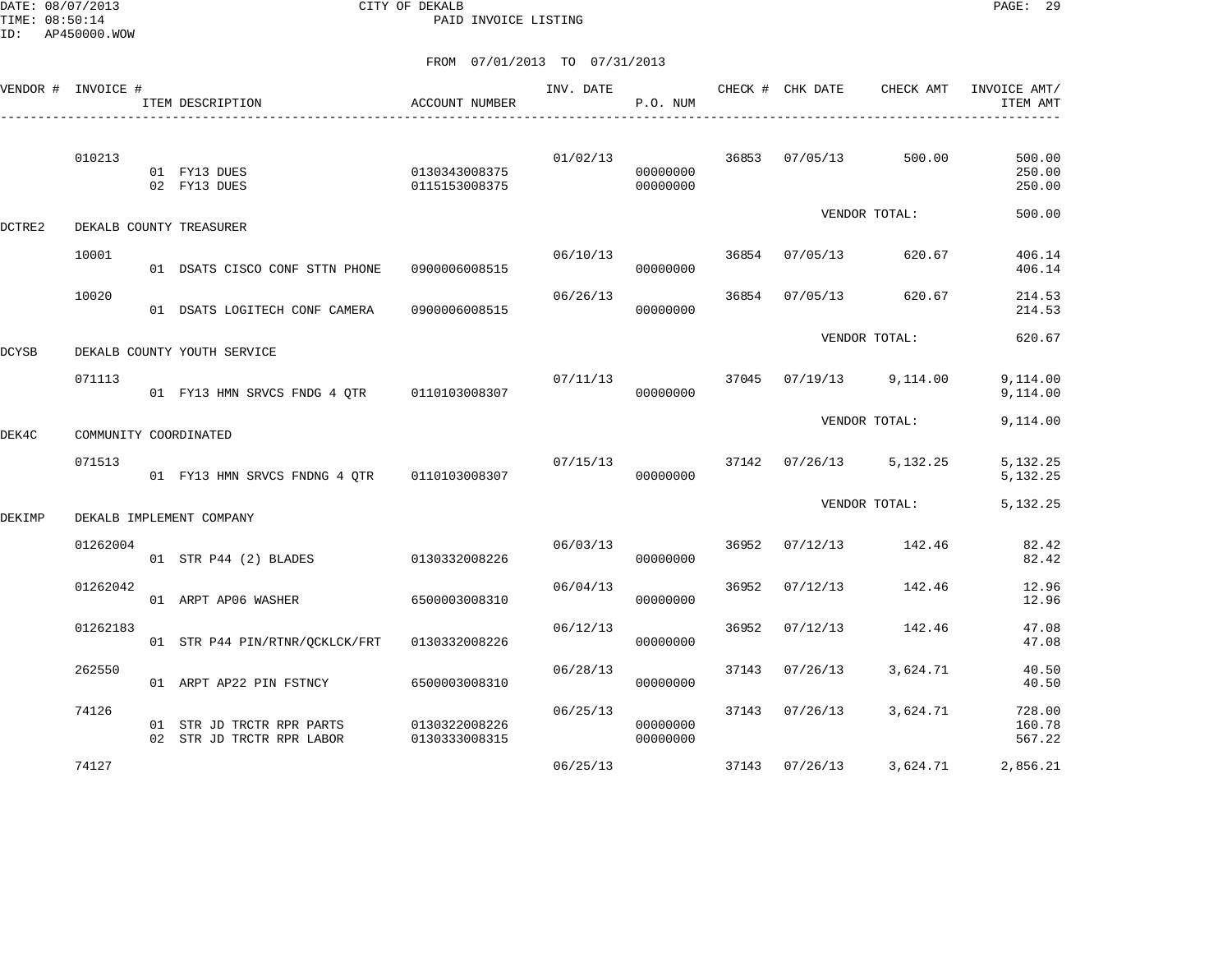DATE: 08/07/2013 CITY OF DEKALB PAGE: 30 PAID INVOICE LISTING

|               | VENDOR # INVOICE #    | ITEM DESCRIPTION                             | ACCOUNT NUMBER                 | INV. DATE | P.O. NUM             |       | CHECK # CHK DATE | CHECK AMT               | INVOICE AMT/<br>ITEM AMT         |
|---------------|-----------------------|----------------------------------------------|--------------------------------|-----------|----------------------|-------|------------------|-------------------------|----------------------------------|
|               | 74127                 | 01 STR P44 RPR PARTS<br>02 STR P44 RPR LABOR | 0130322008226<br>0130333008315 | 06/25/13  | 00000000<br>00000000 |       |                  | 37143 07/26/13 3,624.71 | 2,856.21<br>1,694.91<br>1,161.30 |
| DEKLAWN       |                       | DEKALB LAWN & EQUIPMENT CO INC               |                                |           |                      |       |                  | VENDOR TOTAL:           | 3,767.17                         |
|               | 11932                 | 01 ARPT A/C FILTER CRTRDG 6500003008310      |                                | 05/21/13  | 00000000             |       |                  | 37144 07/26/13 6.15     | 6.15<br>6.15                     |
| <b>DEKMAR</b> | DEKALB MART           |                                              |                                |           |                      |       |                  | VENDOR TOTAL:           | 6.15                             |
|               | 070113                | 01 DISCOUNT FUEL                             | 0120212008245                  | 07/01/13  | 00000000             | 37046 | 07/19/13         | 163.10                  | $-2.21$<br>$-2.21$               |
|               | 31422                 | 01 PD PD381 FUEL                             | 0120212008245                  | 06/20/13  | 00000000             | 37046 | 07/19/13         | 163.10                  | 16.98<br>16.98                   |
|               | 35709                 | 01 PD K9 FUEL                                | 0120212008245                  | 06/25/13  | 00000000             | 37046 | 07/19/13         | 163.10                  | 35.23<br>35.23                   |
|               | 36353                 | 01 PD K9 FUEL                                | 0120212008245                  | 06/26/13  | 00000000             | 37046 | 07/19/13         | 163.10                  | 37.82<br>37.82                   |
|               | 39482                 | 01 PD PD336 FUEL                             | 0120212008245                  | 06/30/13  | 00000000             | 37046 | 07/19/13         | 163.10                  | 75.28<br>75.28                   |
| DEKMEC        | DEKALB MECHANICAL     |                                              |                                |           |                      |       |                  | VENDOR TOTAL:           | 163.10                           |
|               | 59376                 | 01 ARPT HYDRLLC HOSE RPR                     | 6500003008310                  | 07/09/13  | 00000000             | 37199 | 07/26/13         | 1,078.38                | 1,078.38<br>1,078.38             |
|               | 59540                 | 01 ARPT A/C RPR                              | 6500003008311                  | 06/26/13  | 00000000             | 36953 | 07/12/13         | 276.75                  | 276.75<br>276.75                 |
| DEKPUB        | DEKALB PUBLIC LIBRARY |                                              |                                |           |                      |       |                  | VENDOR TOTAL:           | 1,355.13                         |
|               | 070913                | 01 JUL '13 REPLACEMENT TAX                   | 0100000002930                  | 07/09/13  | 00000000             | 37107 | 07/19/13         | 6,919.21                | 6,919.21<br>6,919.21             |
|               |                       |                                              |                                |           |                      |       |                  | VENDOR TOTAL:           | 6,919.21                         |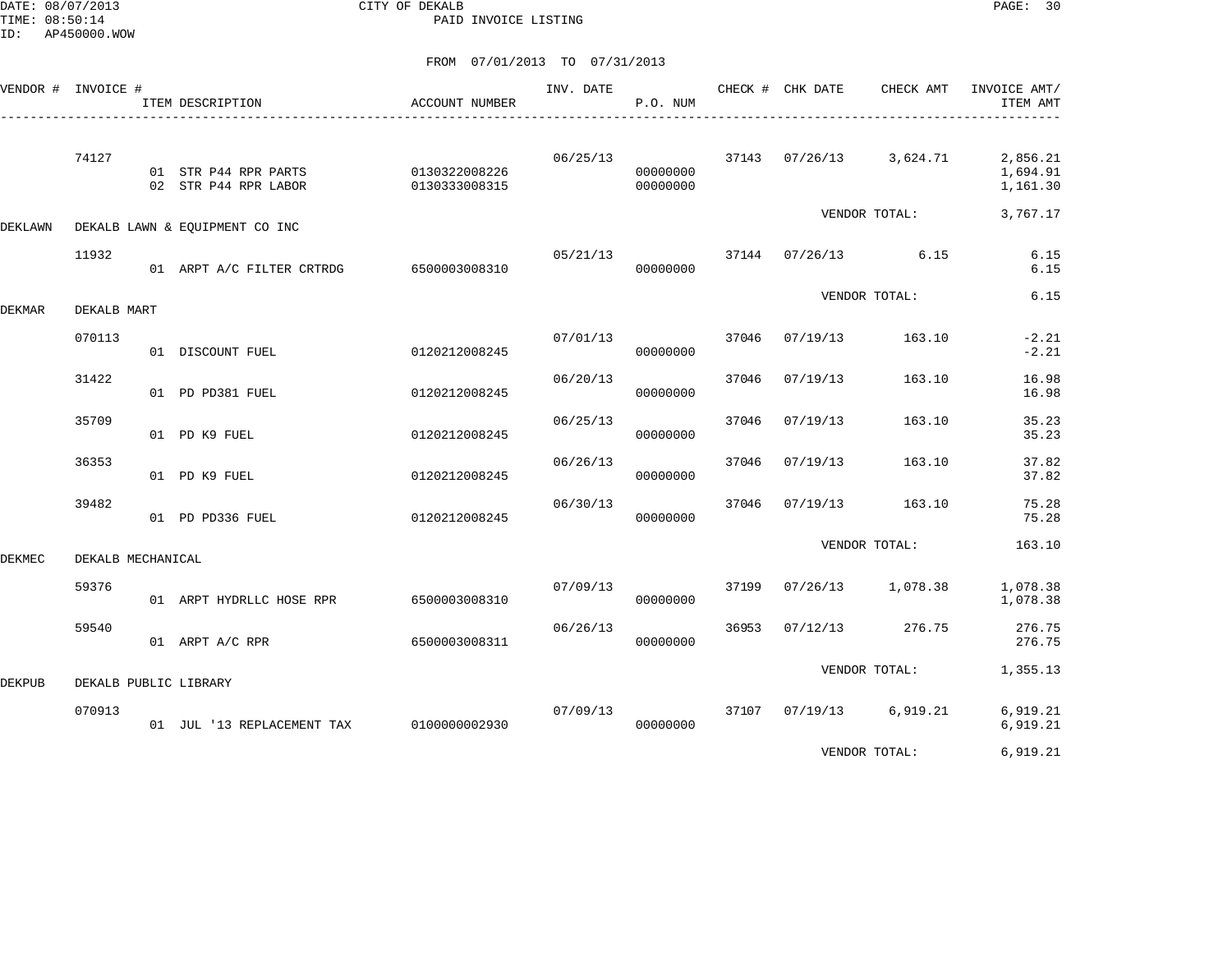DATE: 08/07/2013 CITY OF DEKALB PAGE: 31 PAID INVOICE LISTING

|        | VENDOR # INVOICE #  | ITEM DESCRIPTION              | <b>ACCOUNT NUMBER</b> | INV. DATE | P.O. NUM |       | CHECK # CHK DATE | CHECK AMT     | INVOICE AMT/<br>ITEM AMT |
|--------|---------------------|-------------------------------|-----------------------|-----------|----------|-------|------------------|---------------|--------------------------|
| DEKSAN |                     | DEKALB SANITARY DISTRICT      |                       |           |          |       |                  |               |                          |
|        | 071713              | 01 JUNE 2013 SERVICE          | 6000000001350         | 07/17/13  | 00000000 | 37047 | 07/19/13         | 204,028.72    | 204,028.72<br>204,028.72 |
| DEKSYC | DEKALB SYCAMORE     |                               |                       |           |          |       |                  | VENDOR TOTAL: | 204,028.72               |
|        | 61687CVR            | 01 FD HANDLE                  | 0125272008226         | 06/27/13  | 00000000 | 37145 | 07/26/13         | 57.65         | 57.65<br>57.65           |
| DELL   | DELL MARKETING L.P. |                               |                       |           |          |       |                  | VENDOR TOTAL: | 57.65                    |
|        | XJ5FTNF12           | 01 IT PWREDG R320             | 6000006008515         | 06/06/13  | 00000000 | 36855 | 07/05/13         | 5,025.31      | 5,025.31<br>5,025.31     |
| DELZET |                     | DELTA ZETA NATIONAL HOUSING   |                       |           |          |       |                  | VENDOR TOTAL: | 5,025.31                 |
|        | 071613              | 01 RFND OVRPYMNT RMNG HS LCNS | 0100000043225         | 07/16/13  | 00000000 | 37200 | 07/26/13         | 100.00        | 100.00<br>100.00         |
| DESMOI | DES MOINES STAMP    |                               |                       |           |          |       |                  | VENDOR TOTAL: | 100.00                   |
|        | 060513              | 01 PD PAID/CREDIT STAMPS      | 0100000002750         | 06/05/13  | 00000000 | 36856 | 07/05/13         | 65.00         | 65.00<br>65.00           |
| DEWARC |                     | DEWBERRY ARCHITECTS INC.      |                       |           |          |       |                  | VENDOR TOTAL: | 65.00                    |
|        | 996783              | 01 DEK POL FCLTY 5/31/13      | 5045006508626         | 06/17/13  | 00000000 | 36954 | 07/12/13         | 22,487.37     | 16,517.37<br>16,517.37   |
|        | 996784              | 01 DEK MUNI BLDG CNCPT STDY   | 1400006508625         | 06/17/13  | 00000000 | 36954 | 07/12/13         | 22,487.37     | 5,970.00<br>5,970.00     |
| DICBOD | DICK'S BODY SHOP    |                               |                       |           |          |       |                  | VENDOR TOTAL: | 22,487.37                |
|        |                     |                               |                       |           |          |       |                  |               |                          |
|        | 22401               | 01 PD RPR P34                 | 7200004008472         | 06/17/13  | 00000000 | 36857 | 07/05/13         | 2,028.25      | 2,028.25<br>2,028.25     |
|        | 22761               | 01 PD PD320 RPR               | 0120222008226         | 07/22/13  | 00000000 | 37201 | 07/26/13         | 1,190.00      | 969.00<br>279.00         |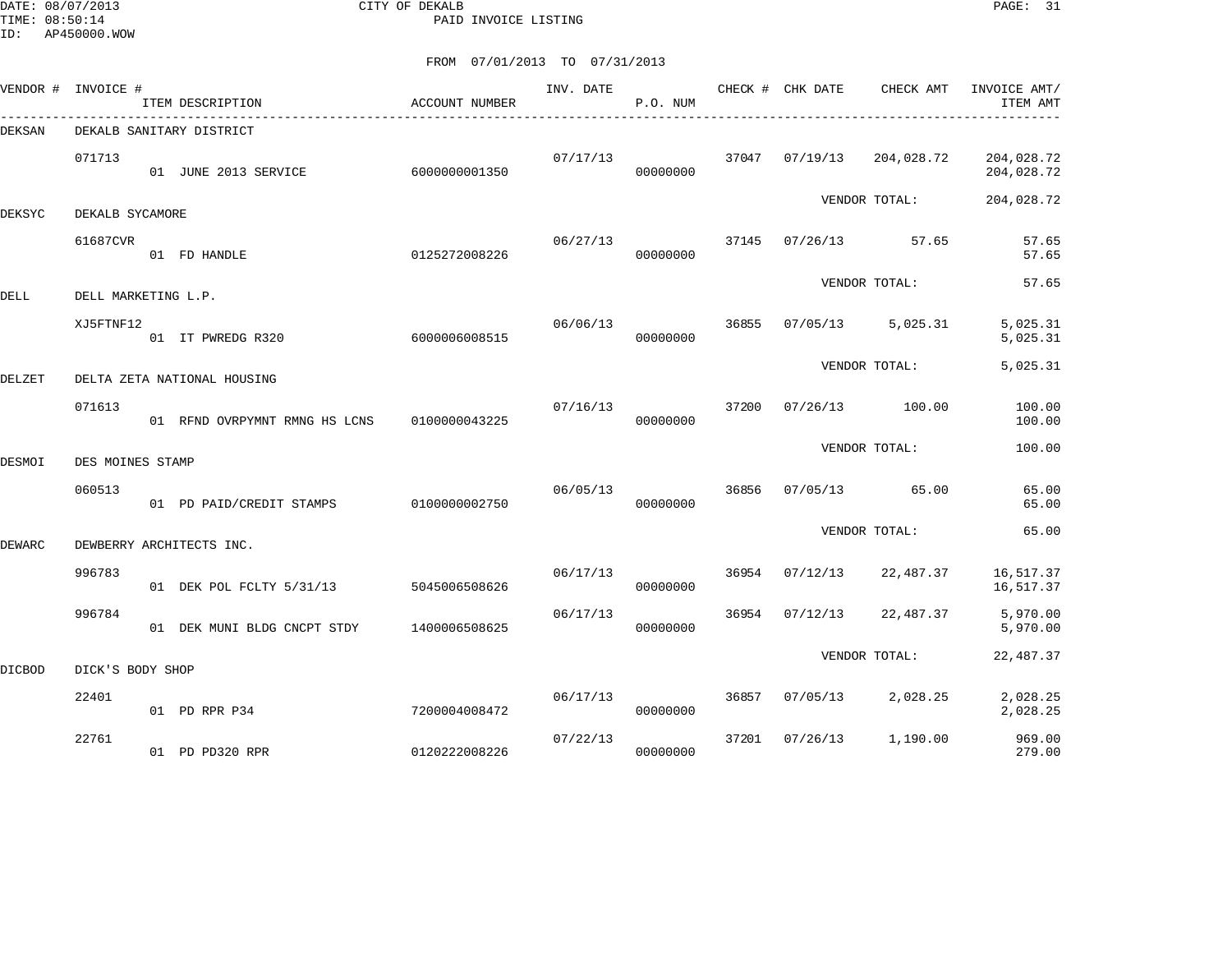|               | VENDOR # INVOICE # | ITEM DESCRIPTION                            | <b>ACCOUNT NUMBER</b>          | INV. DATE | P.O. NUM             |       | CHECK # CHK DATE | CHECK AMT     | INVOICE AMT/<br>ITEM AMT  |
|---------------|--------------------|---------------------------------------------|--------------------------------|-----------|----------------------|-------|------------------|---------------|---------------------------|
|               | 22761              | 02 PD PD320 RPR LABOR                       | 0120223008315                  | 07/22/13  | 00000000             |       | 37201 07/26/13   | 1,190.00      | 969.00<br>690.00          |
|               | 22841              | 01 PD PD325 LABOR<br>02 PD PD325 PARTS/MATL | 0120243008315<br>0120242008226 | 07/22/13  | 00000000<br>00000000 |       | 37201 07/26/13   | 1,190.00      | 221.00<br>185.00<br>36.00 |
| <b>DIXENG</b> |                    | DIXON ENGINEERING, INC.                     |                                |           |                      |       |                  | VENDOR TOTAL: | 3,218.25                  |
|               | 136564             | 01 WTR PRCON MTG - E TWR PNTNG              | 6000003008331                  | 06/28/13  | 00000000             | 37146 | 07/26/13         | 650.00        | 650.00<br>650.00          |
| DIXOTT        |                    | BARBECK COMMUNICATIONS INC                  |                                |           |                      |       |                  | VENDOR TOTAL: | 650.00                    |
|               | 439981             | 01 FD MNTNNC JUL '13 0125276008580          |                                | 06/03/13  | 00000000             | 36933 | 07/05/13         | 207.50        | 207.50<br>207.50          |
| <b>DONTAY</b> |                    | DON TAYLOR EXCAVATING                       |                                |           |                      |       |                  | VENDOR TOTAL: | 207.50                    |
|               | IDIS5578647        |                                             |                                | 06/26/13  |                      | 36858 | 07/05/13         | 606.00        | 606.00                    |
|               |                    | 01 FY13 CDBG 223 MAPLEWOOD                  | 1900006508624                  |           | 00000000             |       |                  |               | 606.00                    |
| <b>DRYTRE</b> |                    | D RYAN TREE & LANDSCAPE                     |                                |           |                      |       |                  | VENDOR TOTAL: | 606.00                    |
|               | 1932               | 01 ASH TREE RMVL                            | 0135004008497                  | 06/06/13  | 00000000             | 36859 | 07/05/13         | 9,985.00      | 9,985.00<br>9,985.00      |
|               | 1968               | 01 TREE REMOVAL ASH                         | 0135004008497                  | 06/26/13  | 00000000             | 37147 | 07/26/13         | 9,972.00      | 9,972.00<br>9,972.00      |
| EAP           |                    | EMPLOYEE ASSISTANCE PROGRAM                 |                                |           |                      |       |                  | VENDOR TOTAL: | 19,957.00                 |
|               | 060313             | 01 WELLNESS (3) VISITS                      | 7100003008345                  | 06/03/13  | 00000000             | 37048 | 07/19/13         | 195.00        | 195.00<br>195.00          |
|               |                    |                                             |                                |           |                      |       |                  | VENDOR TOTAL: | 195.00                    |
| EDMDIS        | 1284664            | EDMO DISTRIBUTORS, INC.                     |                                | 06/21/13  |                      | 36956 | 07/12/13         | 525.00        | 525.00                    |
|               |                    | 01 ARPT VHF RADIO                           | 6500006008580                  |           | 00000000             |       |                  |               | 525.00                    |
|               |                    |                                             |                                |           |                      |       |                  | VENDOR TOTAL: | 525.00                    |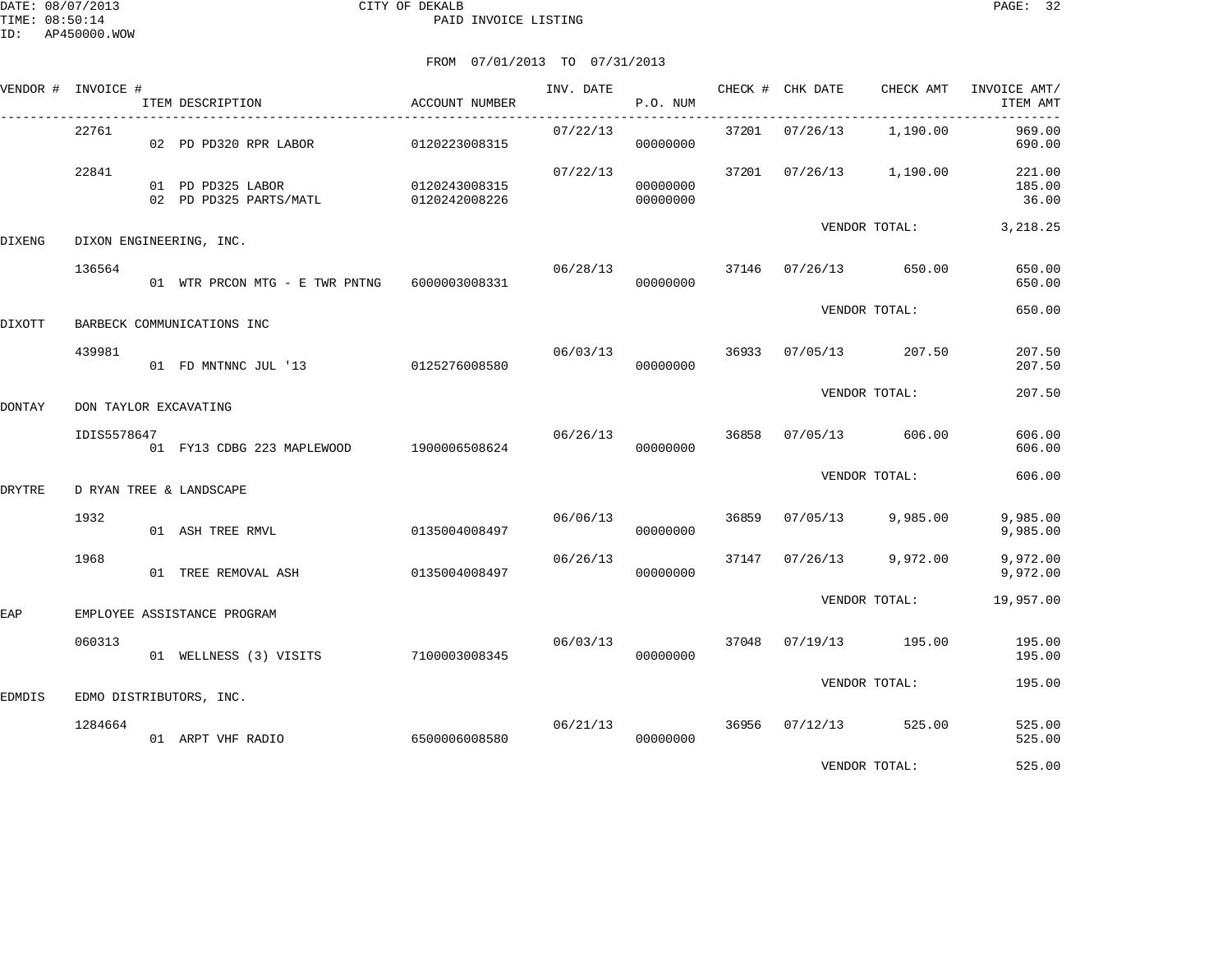DATE: 08/07/2013 CITY OF DEKALB PAGE: 33 PAID INVOICE LISTING

|         |       |                                                                                                         |                                                                                                                                                                                                                                                                                     | INV. DATE                                                                                                                                                                          | P.O. NUM |       |          | CHECK AMT                    | INVOICE AMT/<br>ITEM AMT                                                                                                                                                                   |
|---------|-------|---------------------------------------------------------------------------------------------------------|-------------------------------------------------------------------------------------------------------------------------------------------------------------------------------------------------------------------------------------------------------------------------------------|------------------------------------------------------------------------------------------------------------------------------------------------------------------------------------|----------|-------|----------|------------------------------|--------------------------------------------------------------------------------------------------------------------------------------------------------------------------------------------|
|         |       |                                                                                                         |                                                                                                                                                                                                                                                                                     |                                                                                                                                                                                    |          |       |          |                              |                                                                                                                                                                                            |
| 061713  |       |                                                                                                         |                                                                                                                                                                                                                                                                                     | 06/17/13                                                                                                                                                                           | 00000000 | 36860 | 07/05/13 | 184.76                       | 184.76<br>184.76                                                                                                                                                                           |
|         |       |                                                                                                         |                                                                                                                                                                                                                                                                                     |                                                                                                                                                                                    |          |       |          |                              | 184.76                                                                                                                                                                                     |
| 071513  |       |                                                                                                         |                                                                                                                                                                                                                                                                                     | 07/15/13                                                                                                                                                                           | 00000000 | 37148 |          | 3,185.50                     | 3,185.50<br>3,185.50                                                                                                                                                                       |
|         |       |                                                                                                         |                                                                                                                                                                                                                                                                                     |                                                                                                                                                                                    |          |       |          |                              | 3,185.50                                                                                                                                                                                   |
| 59739A  |       |                                                                                                         |                                                                                                                                                                                                                                                                                     | 07/01/13                                                                                                                                                                           | 00000000 | 37049 |          |                              | 1,569.80<br>1,569.80                                                                                                                                                                       |
|         |       |                                                                                                         |                                                                                                                                                                                                                                                                                     |                                                                                                                                                                                    |          |       |          |                              | 1,569.80                                                                                                                                                                                   |
| 061213  |       |                                                                                                         | 1300006508624                                                                                                                                                                                                                                                                       | 06/12/13                                                                                                                                                                           | 00000000 | 36957 | 07/12/13 | 75,000.00                    | 75,000.00<br>75,000.00                                                                                                                                                                     |
| 061213A |       |                                                                                                         | 1300006508624                                                                                                                                                                                                                                                                       | 06/12/13                                                                                                                                                                           | 00000000 | 37021 | 07/12/13 | 5,362.80                     | 5,362.80<br>5,362.80                                                                                                                                                                       |
|         |       |                                                                                                         |                                                                                                                                                                                                                                                                                     |                                                                                                                                                                                    |          |       |          |                              | 80,362.80                                                                                                                                                                                  |
| 12187   |       |                                                                                                         |                                                                                                                                                                                                                                                                                     | 06/03/13                                                                                                                                                                           | 00000000 | 36861 |          | 3,838.27                     | 3,838.27<br>3,838.27                                                                                                                                                                       |
|         |       |                                                                                                         |                                                                                                                                                                                                                                                                                     |                                                                                                                                                                                    |          |       |          |                              | 3,838.27                                                                                                                                                                                   |
| 071513  |       |                                                                                                         |                                                                                                                                                                                                                                                                                     | 07/15/13                                                                                                                                                                           | 00000000 | 37050 |          | 75.84                        | 75.84<br>75.84                                                                                                                                                                             |
|         |       |                                                                                                         |                                                                                                                                                                                                                                                                                     |                                                                                                                                                                                    |          |       |          |                              | 75.84                                                                                                                                                                                      |
| 071513  |       |                                                                                                         |                                                                                                                                                                                                                                                                                     | 07/15/13                                                                                                                                                                           | 00000000 | 37051 | 07/19/13 | 30.48                        | 30.48<br>30.48                                                                                                                                                                             |
|         |       |                                                                                                         |                                                                                                                                                                                                                                                                                     |                                                                                                                                                                                    |          |       |          |                              | 30.48                                                                                                                                                                                      |
|         |       |                                                                                                         |                                                                                                                                                                                                                                                                                     |                                                                                                                                                                                    |          |       |          |                              | 2,131.90                                                                                                                                                                                   |
|         | 24328 | INVOICE #<br>E & H AQUISITIONS<br>ELITE K-9 INC.<br>ELM STREET REALTY<br>ELSNER PROPERTIES<br>ENCAP INC | ITEM DESCRIPTION<br>ELDER CARE SERVICES OF<br>01 PD K-9 SUPPLIES/FRT<br>ELLWOOD HOUSE ASSOCIATION<br>01 ELLWD NHRNG RES UPGRD PRJCT<br>01 ELLWD NHRNG RES UPGRD PRJCT<br>ELLIOTT & WOOD, INC.<br>01 1/2 3RD/LOCUST RPR DWNSPT<br>01 RFND UB#170207450-00<br>01 RFND CRIME FREE HSNG | ACCOUNT NUMBER<br>01 REFND OVRPYMNT CRM FREE HSNG 0100000043330<br>01 FY13 HMN SRVCS FNDNG 4 OTR 0110103008307<br>0100000002715<br>1300006508632<br>6000000063444<br>0100000043330 | 06/17/13 |       | 36958    | CHECK # CHK DATE<br>07/12/13 | VENDOR TOTAL:<br>07/26/13<br>VENDOR TOTAL:<br>$07/19/13$ 1,569.80<br>VENDOR TOTAL:<br>VENDOR TOTAL:<br>07/05/13<br>VENDOR TOTAL:<br>07/19/13<br>VENDOR TOTAL:<br>VENDOR TOTAL:<br>2,131.90 |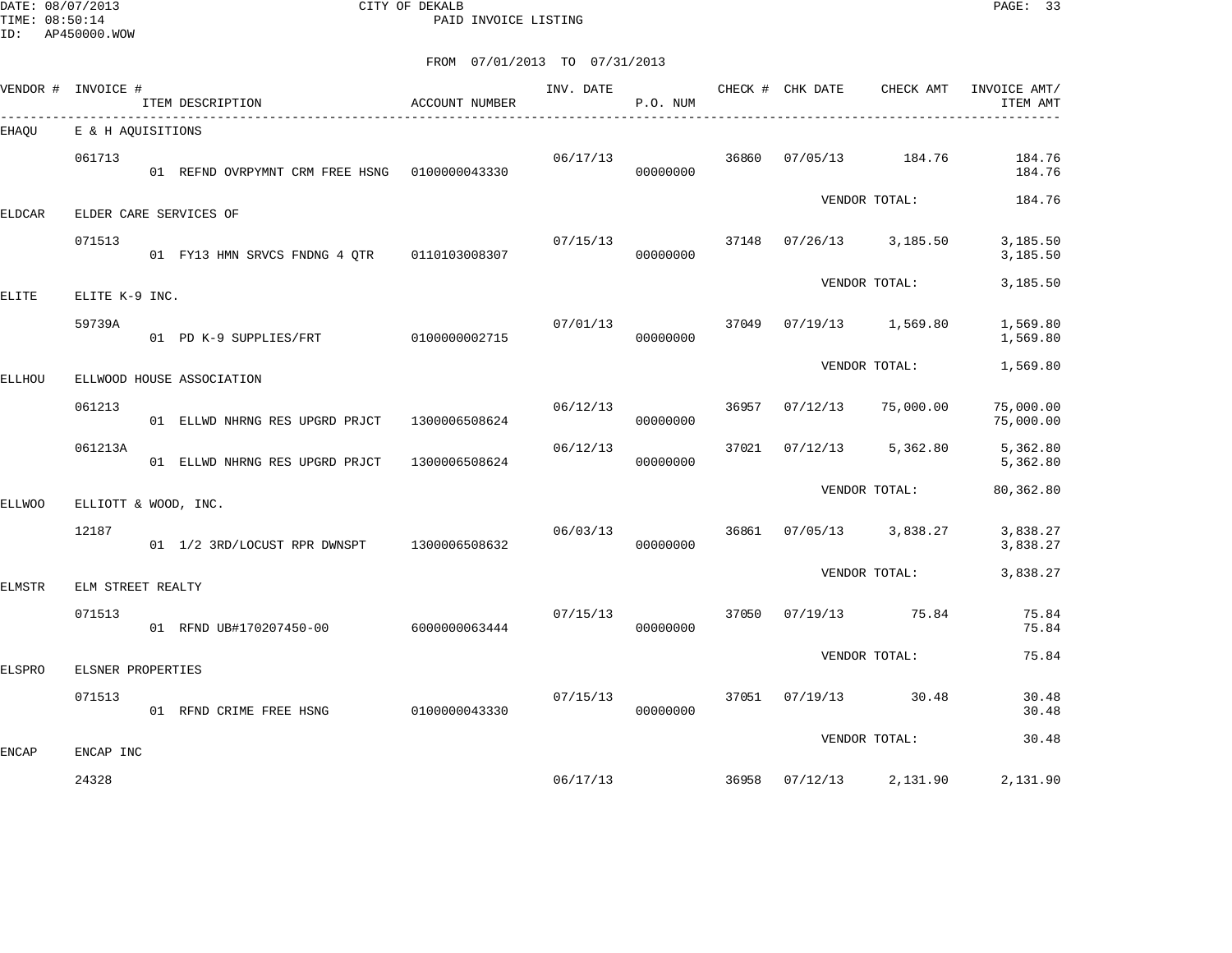DATE: 08/07/2013 CITY OF DEKALB PAGE: 34 PAID INVOICE LISTING

|               | VENDOR # INVOICE # | ITEM DESCRIPTION                                       | <b>ACCOUNT NUMBER</b>          | INV. DATE | P.O. NUM             |       | CHECK # CHK DATE | CHECK AMT         | INVOICE AMT/<br>ITEM AMT |
|---------------|--------------------|--------------------------------------------------------|--------------------------------|-----------|----------------------|-------|------------------|-------------------|--------------------------|
|               | 24328              | 01 STR HRBCD AP SDWLKS/PRKGLTS                         | 1300006508639                  | 06/17/13  | 00000000             | 36958 | 07/12/13         | 2,131.90          | 2,131.90<br>2,131.90     |
| <b>ENCMED</b> |                    | ENCOMPASS MEDICAL & SPECIALTY                          |                                |           |                      |       |                  | VENDOR TOTAL:     | 2,131.90                 |
|               | 03090294           | 01 STR ACE/NIT/OXY<br>02 WTR ACE/NIT/OXY               | 0130332008226<br>6000002008226 | 05/31/13  | 00000000<br>00000000 | 36862 | 07/05/13         | 101.20            | 101.20<br>50.60<br>50.60 |
|               | 03090452           | 01 FD OXY/ACE/NIT                                      | 0125272008241                  | 05/31/13  | 00000000             | 37149 | 07/26/13         | 1,424.47          | 674.07<br>674.07         |
|               | 03100651           | 01 FD (10) MEDICAL OXY/DEL                             | 0125272008241                  | 06/24/13  | 00000000             | 37052 | 07/19/13         | 76.98             | 76.98<br>76.98           |
|               | 03104385           | 01 STR ACE/NIT/OXY RENTAL<br>02 WTR ACE/NIT/OXY RENTAL | 0130322008226<br>6000002008226 | 06/30/13  | 00000000<br>00000000 | 37149 | 07/26/13         | 1,424.47          | 98.00<br>49.00<br>49.00  |
|               | 03104544           | 01 FD OXY/ACE/NIT                                      | 0125272008241                  | 06/30/13  | 00000000             | 37149 |                  | 07/26/13 1,424.47 | 652.40<br>652.40         |
| ENVSER        |                    | ENVIRONMENTAL SERVICES                                 |                                |           |                      |       |                  | VENDOR TOTAL:     | 1,602.65                 |
|               | 06742013           | 01 CTYHLL/ANNX/SC JUN '13                              | 0130324008450                  | 06/03/13  | 00000000             | 36863 | 07/05/13         | 100.00            | 100.00<br>100.00         |
|               | 07742013           | 01 CTYHLL/ANNX/SC JUL '13                              | 0130324008450                  | 07/01/13  | 00000000             | 37108 | 07/19/13         | 100.00            | 100.00<br>100.00         |
|               | 07792013           | 01 ARPT SRVC JUL '13<br>02 APRT QNST SRVC JUL '13      | 6500004008450<br>6500004008450 | 07/01/13  | 00000000<br>00000000 | 37022 | 07/12/13         | 90.00             | 90.00<br>50.00<br>40.00  |
| EQUORUM       | <b>EOUORUM</b>     |                                                        |                                |           |                      |       |                  | VENDOR TOTAL:     | 290.00                   |
|               | 31847              | 01 IT 7/1/13-6/30/14 SFTWR MNT 0115164008450           |                                | 05/01/13  | 00000000             | 36934 | 07/05/13         | 2,330.50          | 2,330.50<br>2,330.50     |
| <b>ESPJOS</b> | <b>JOSEPH ESPY</b> |                                                        |                                |           |                      |       |                  | VENDOR TOTAL:     | 2,330.50                 |
|               | 062813             |                                                        |                                | 06/28/13  |                      |       | D000178 07/05/13 | 200.00            | 200.00                   |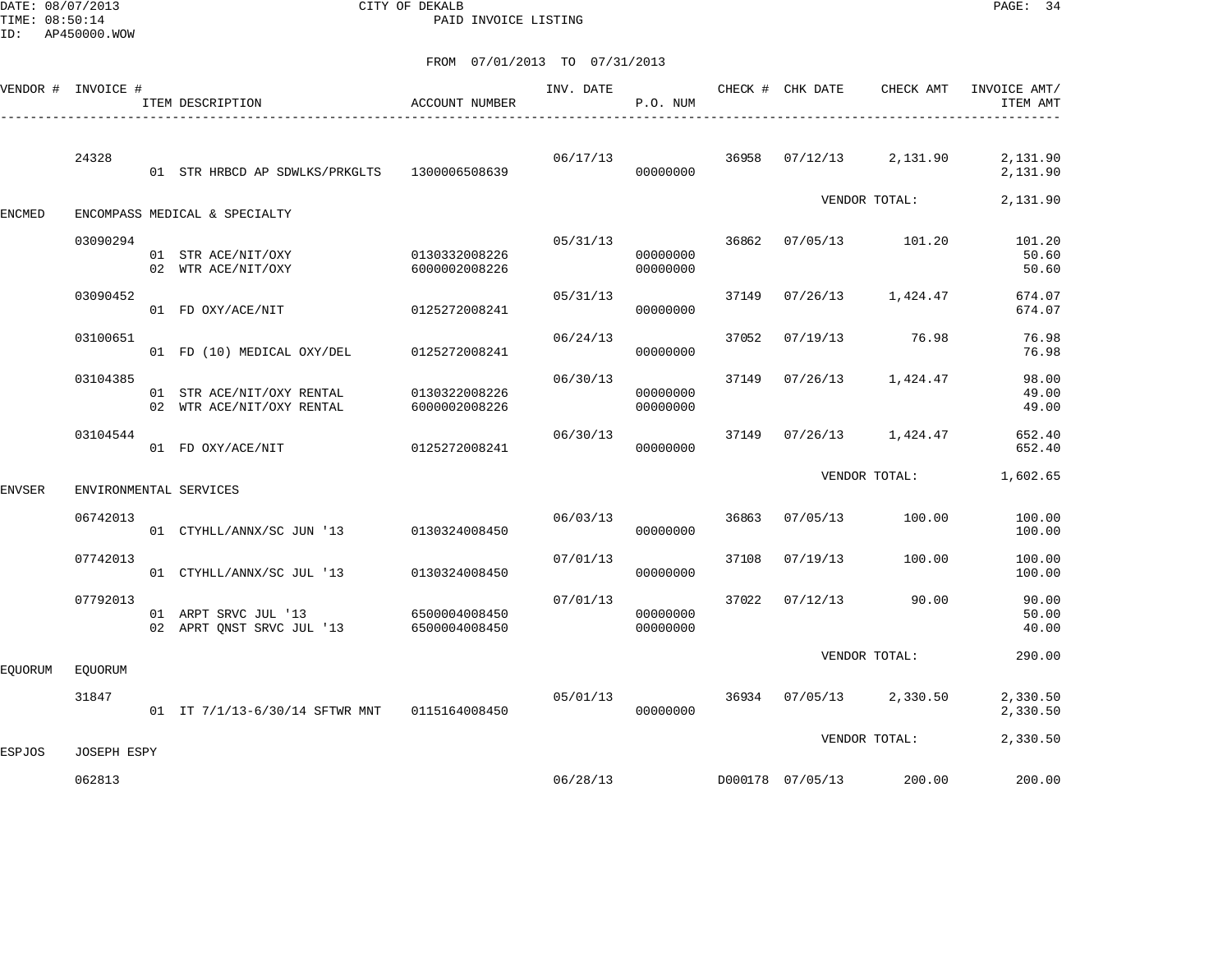DATE: 08/07/2013 CITY OF DEKALB PAGE: 35 PAID INVOICE LISTING

|               | VENDOR # INVOICE # |                                  | ITEM DESCRIPTION                                                                                                                                                                                                                                                                    | ACCOUNT NUMBER                                  | INV. DATE | P.O. NUM                                                                         |       | CHECK # CHK DATE | CHECK AMT               | INVOICE AMT/<br>ITEM AMT                                              |
|---------------|--------------------|----------------------------------|-------------------------------------------------------------------------------------------------------------------------------------------------------------------------------------------------------------------------------------------------------------------------------------|-------------------------------------------------|-----------|----------------------------------------------------------------------------------|-------|------------------|-------------------------|-----------------------------------------------------------------------|
|               | 062813             |                                  | 01 PD TRNG EXP 7/7-12/13 0120223008376                                                                                                                                                                                                                                              |                                                 | 06/28/13  | 00000000                                                                         |       | D000178 07/05/13 | 200.00                  | 200.00<br>200.00                                                      |
| <b>EVASCH</b> |                    |                                  | EVANS SCHOLARS FOUNDATION                                                                                                                                                                                                                                                           |                                                 |           |                                                                                  |       |                  | VENDOR TOTAL:           | 200.00                                                                |
|               | 071913             |                                  | 01 OVRPYMNT RMNG HS LCNS #14-39 0100000043225                                                                                                                                                                                                                                       |                                                 | 07/19/13  | 00000000                                                                         | 37202 |                  | $07/26/13$ 100.00       | 100.00<br>100.00                                                      |
| FAIBRY        | BRYAN FAIVRE       |                                  |                                                                                                                                                                                                                                                                                     |                                                 |           |                                                                                  |       |                  | VENDOR TOTAL:           | 100.00                                                                |
|               | 070513             |                                  | 7100004008476<br>01 WELLNESS 2012                                                                                                                                                                                                                                                   |                                                 | 07/05/13  | 00000000                                                                         |       |                  | D000182 07/12/13 149.50 | 149.50<br>149.50                                                      |
| FAMSER        |                    |                                  | FAMILY SERVICE AGENCY OF                                                                                                                                                                                                                                                            |                                                 |           |                                                                                  |       |                  | VENDOR TOTAL:           | 149.50                                                                |
|               | 070313             |                                  | 01 FY13 HMN SRVCS FNDG 4 QTR 0110103008307                                                                                                                                                                                                                                          |                                                 | 07/03/13  | 37053<br>00000000                                                                |       |                  | $07/19/13$ 3,185.00     | 3,185.00<br>3,185.00                                                  |
| FEDEX         | FEDEX              |                                  |                                                                                                                                                                                                                                                                                     |                                                 |           |                                                                                  |       |                  | VENDOR TOTAL:           | 3,185.00                                                              |
|               | 231694888          |                                  | 01 IDOT DPIT TOLL CREDITS LTTR                                                                                                                                                                                                                                                      | 0900003008305                                   | 06/26/13  | 00000000                                                                         | 36959 | 07/12/13         | 17.27                   | 17.27<br>17.27                                                        |
|               | 231753825          | 02<br>03<br>04<br>05<br>06<br>07 | 01 SHPPNG R CARLSON ATTY 6/7/13<br>PD FORENSIC SCI CNTR 6/12/13<br>BONDS LEWIS GREENBAUM 6/13/13 0135003008305<br>BONDS LEWIS GREENBAUM 6/13/13 0135003008305<br>BONDS LEWIS GREENBAUM 6/13/13 0135003008305<br>BONDS LEWIS GREENBAUM 6/17/13 0135003008305<br>SHPPNG FDX DPAA STTN | 0115153008305<br>0120213008305<br>0135003008305 | 06/26/13  | 00000000<br>00000000<br>00000000<br>00000000<br>00000000<br>00000000<br>00000000 | 37150 | 07/26/13         | 171.97                  | 171.97<br>21.91<br>21.69<br>35.27<br>29.66<br>29.17<br>21.58<br>12.69 |
| FERENT        |                    |                                  | FERGUSON ENTERPRISES INC.                                                                                                                                                                                                                                                           |                                                 |           |                                                                                  |       |                  | VENDOR TOTAL:           | 189.24                                                                |
|               | 0031000            |                                  | 01 STR SHOP SUPPLIES                                                                                                                                                                                                                                                                | 0130332008233                                   | 06/26/13  | 00000000                                                                         |       | 37054 07/19/13   | 223.55                  | 223.55<br>223.55                                                      |
| FERKEV        | KEVIN FERRIGAN     |                                  |                                                                                                                                                                                                                                                                                     |                                                 |           |                                                                                  |       |                  | VENDOR TOTAL:           | 223.55                                                                |
|               | 062813             |                                  |                                                                                                                                                                                                                                                                                     |                                                 | 06/28/13  |                                                                                  |       | D000179 07/05/13 | 200.00                  | 200.00                                                                |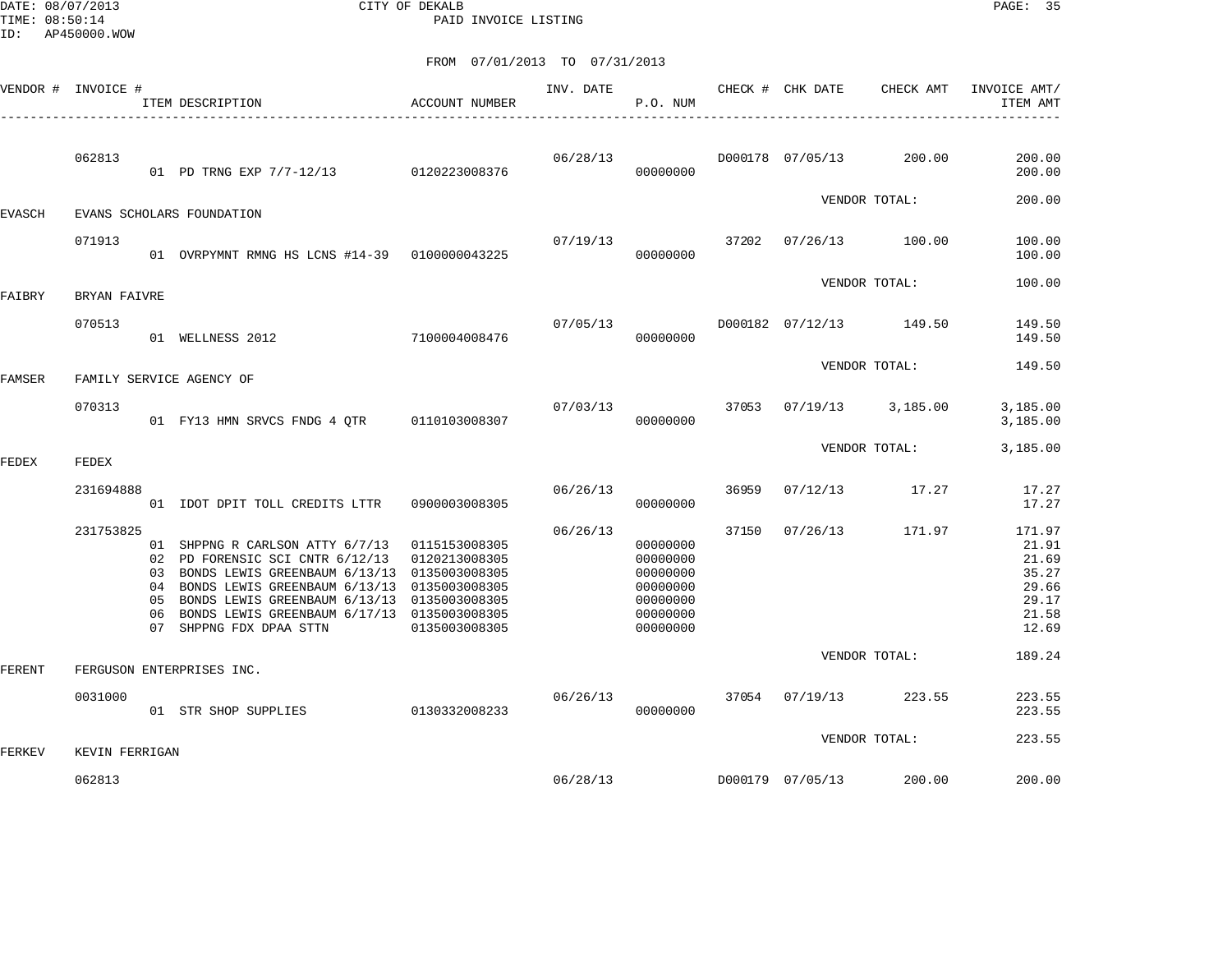DATE: 08/07/2013 CITY OF DEKALB PAGE: 36 PAID INVOICE LISTING

|               | VENDOR # INVOICE # |    | ITEM DESCRIPTION                                                                                          | ACCOUNT NUMBER                                                   | INV. DATE | P.O. NUM                                     |       | CHECK # CHK DATE | CHECK AMT     | INVOICE AMT/<br>ITEM AMT                                   |
|---------------|--------------------|----|-----------------------------------------------------------------------------------------------------------|------------------------------------------------------------------|-----------|----------------------------------------------|-------|------------------|---------------|------------------------------------------------------------|
|               | 062813             |    | 01 PD TRNG EXP 7/7-12/13 0120223008376                                                                    |                                                                  | 06/28/13  | 00000000                                     |       | D000179 07/05/13 | 200.00        | 200.00<br>200.00                                           |
| FINWIL        | WILLIAM FINUCANE   |    |                                                                                                           |                                                                  |           |                                              |       |                  | VENDOR TOTAL: | 200.00                                                     |
|               | 070513             |    | 01 ELCTRNC DVCS                                                                                           | 0115166008515                                                    | 07/05/13  | 00000000                                     |       | D000190 07/12/13 | 250.00        | 250.00<br>250.00                                           |
| FIRSUP        |                    |    | FIREGROUND SUPPLY, INC.                                                                                   |                                                                  |           |                                              |       |                  | VENDOR TOTAL: | 250.00                                                     |
|               | 11195              |    | 01 FD UNIFORM SUPPLIES                                                                                    | 0125272008240                                                    | 06/25/13  | 00000000                                     | 37055 | 07/19/13         | 789.10        | 789.10<br>789.10                                           |
|               | 11221              |    | 01 FD UNIFORM SUPPLIES                                                                                    | 0125272008240                                                    | 07/01/13  | 00000000                                     | 37023 | 07/12/13         | 7.85          | 7.85<br>7.85                                               |
| FITWOR        | FITWORKZ           |    |                                                                                                           |                                                                  |           |                                              |       |                  | VENDOR TOTAL: | 796.95                                                     |
|               | 070813             |    | 01 PAYRL DED RMB MMBRSHPS                                                                                 | 0100000002665                                                    | 07/08/13  | 00000000                                     | 36960 | 07/12/13         | 420.00        | 420.00<br>420.00                                           |
| FLESAF        |                    |    | THE TERRAMAR GROUP, INC.                                                                                  |                                                                  |           |                                              |       |                  | VENDOR TOTAL: | 420.00                                                     |
|               | 58024              |    | 01 FD 100/200 WATT SIREN/FRT                                                                              | 0125272008226                                                    | 06/19/13  | 00000000                                     | 36961 | 07/12/13         | 290.81        | 290.81<br>290.81                                           |
| <b>FLILIG</b> | FLIGHT LIGHT INC.  |    |                                                                                                           |                                                                  |           |                                              |       |                  | VENDOR TOTAL: | 290.81                                                     |
|               | 43332              |    | 01 ARPT PCBA MASTER TIMER                                                                                 | 6500002008218                                                    | 06/25/13  | 00000000                                     | 37056 | 07/19/13         | 299.12        | 299.12<br>299.12                                           |
| FRILAW        | FRIEDERS LAW, LLC. |    |                                                                                                           |                                                                  |           |                                              |       |                  | VENDOR TOTAL: | 299.12                                                     |
|               | 201307             | 03 | 01 PRO LGL SRVCS JUL '13<br>02 PRO LGL SRVCS JUL '13<br>PRO LGL SRVCS JUL '13<br>04 PRO LGL SRVCS JUL '13 | 0118004008450<br>0118004008450<br>7000003008349<br>7200003008349 | 07/16/13  | 00000000<br>00000000<br>00000000<br>00000000 | 37203 | 07/26/13         | 17,340.00     | 17,340.00<br>10,200.00<br>1,700.00<br>3,400.00<br>2,040.00 |
|               |                    |    |                                                                                                           |                                                                  |           |                                              |       |                  | VENDOR TOTAL: | 17,340.00                                                  |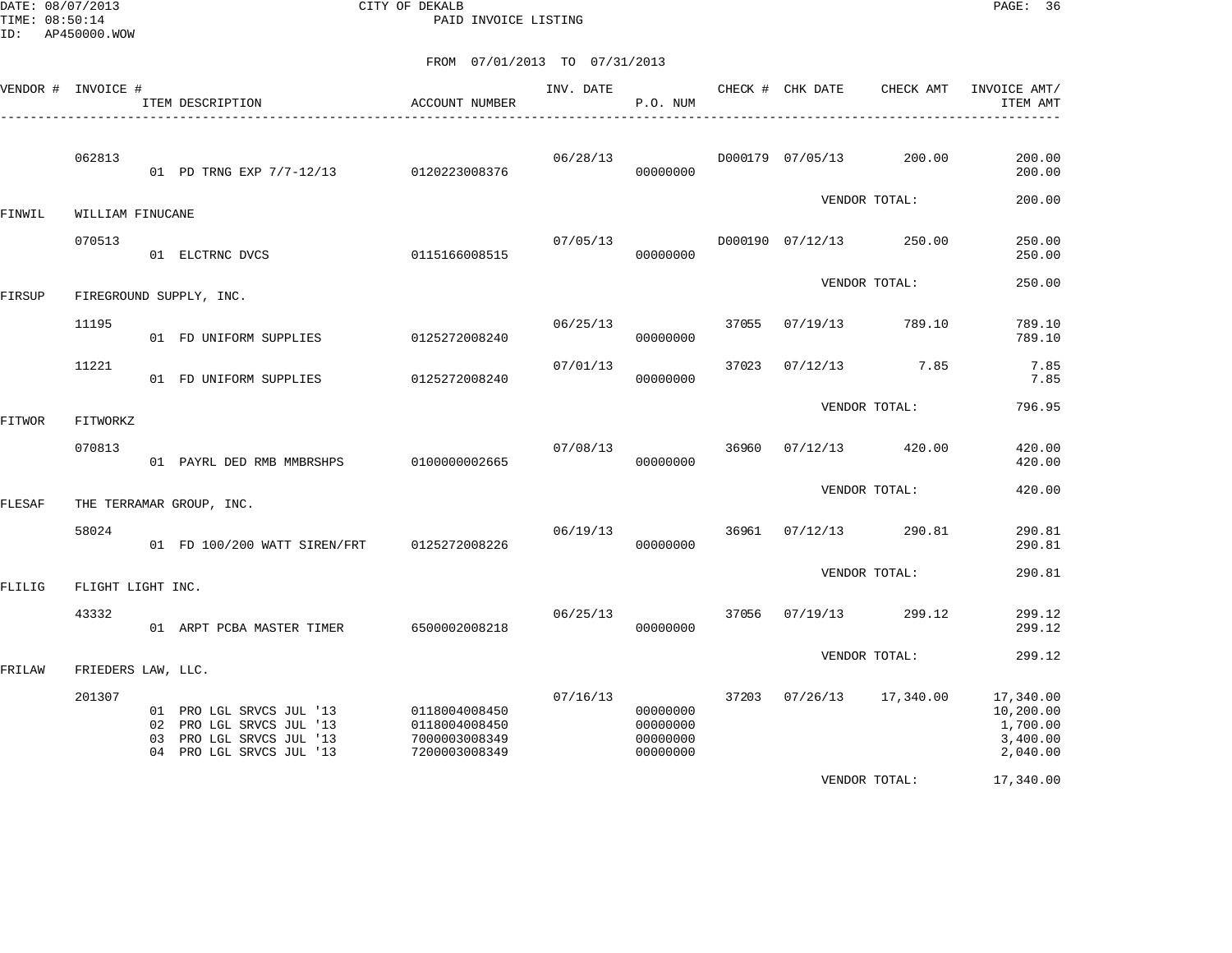#### DATE: 08/07/2013 CITY OF DEKALB PAGE: 37 PAID INVOICE LISTING

ID: AP450000.WOW

|          | <b>ALTJUUU.WUW</b> |    |                                              |                               |          |          |                            |           |              |
|----------|--------------------|----|----------------------------------------------|-------------------------------|----------|----------|----------------------------|-----------|--------------|
|          |                    |    |                                              | FROM 07/01/2013 TO 07/31/2013 |          |          |                            |           |              |
| VENDOR # | INVOICE #          |    |                                              |                               |          |          | INV. DATE CHECK # CHK DATE | CHECK AMT | INVOICE AMT/ |
|          |                    |    | ACCOUNT NUMBER<br>ITEM DESCRIPTION           |                               |          | P.O. NUM |                            |           | ITEM AMT     |
| FROCOM   |                    |    | FRONTIER COMMUNICATIONS                      |                               |          |          |                            |           |              |
|          | 070113             |    |                                              |                               | 07/01/13 |          | 37057 07/19/13             | 5,649.93  | 5,649.93     |
|          |                    |    | 01 7488146 STREET                            | 0130313008337                 |          | 00000000 |                            |           | 173.37       |
|          |                    | 02 | 7482359 COM DEVELOP                          | 0130353008337                 |          | 00000000 |                            |           | 119.61       |
|          |                    | 03 | 7482089 CLERK                                | 0112003008337                 |          | 00000000 |                            |           | 33.37        |
|          |                    | 04 | 7482024 I & T FAX                            | 0115153008337                 |          | 00000000 |                            |           | 18.36        |
|          |                    | 05 | 7482056 MUN BLDG                             | 0115153008337                 |          | 00000000 |                            |           | 192.99       |
|          |                    | 06 | 7548880 INTERNET LINE                        | 0115153008337                 |          | 00000000 |                            |           | 864.17       |
|          |                    | 07 | 7488417 PD                                   | 0120213008337                 |          | 00000000 |                            |           | 1,015.21     |
|          |                    | 08 | 217022 3606 200 S 4TH                        | 0125263008337                 |          | 00000000 |                            |           | 243.90       |
|          |                    | 09 | 7488460 FD                                   | 0125263008337                 |          | 00000000 |                            |           | 518.39       |
|          |                    | 10 | 217022 3531 507 E TAYLOR/ALRM                | 0135003008337                 |          | 00000000 |                            |           | 61.27        |
|          |                    | 11 | 217022 6326 507 E TAYLOR/ALRM                | 0135003008337                 |          | 00000000 |                            |           | 61.27        |
|          |                    | 12 | 7482010 YSB                                  | 0135003008337                 |          | 00000000 |                            |           | 482.61       |
|          |                    | 13 | 7482043 GENERAL                              | 0135003008337                 |          | 00000000 |                            |           | 426.32       |
|          |                    | 14 | 7487081 ALARM                                | 0135003008337                 |          | 00000000 |                            |           | 33.50        |
|          |                    | 15 | 217022 1942 1119 OAK E TWR                   | 6000003008337                 |          | 00000000 |                            |           | 61.27        |
|          |                    | 16 | 217022 3049 2851 CORPORATE/S                 | 6000003008337                 |          | 00000000 |                            |           | 61.27        |
|          |                    | 17 | 217022 5775 900 W DRESSER/N                  | 6000003008337                 |          | 00000000 |                            |           | 61.27        |
|          |                    | 18 | 217022 7686 1505 W L H/W                     | 6000003008337                 |          | 00000000 |                            |           | 61.27        |
|          |                    | 19 | 7480479 1685 CNTY FRM                        | 6000003008337                 |          | 00000000 |                            |           | 32.16        |
|          |                    | 20 | 7482054 WATER                                | 6000003008337                 |          | 00000000 |                            |           | 243.72       |
|          |                    | 21 | 7877634 1505 WLH                             | 6000003008337                 |          | 00000000 |                            |           | 33.94        |
|          |                    | 22 | 217022 3425 3750 BARBER GR/ART 6500003008337 |                               |          | 00000000 |                            |           | 122.53       |
|          |                    | 23 | 7482023 ARPT LOBBY                           | 6500003008337                 |          | 00000000 |                            |           | 628.28       |

FSCI FSCI

FSI FILTER SERVICES INC.

24 7587967 ARPT/BRGHTSTR

 20136076 06/07/13 36864 07/05/13 1,755.00 1,755.00 01 EGYPTN THTR PLN RVW SPRNKLR 1300006508624 000000000 00000000 VENDOR TOTAL: 1,755.00

| INV7747964<br>01 | STR FILTER SERVICE    | 0130333008311 | 06/18/13 | 00000000 | 36962 | 07/12/13 | 420.00 | 50.00<br>50.00   |
|------------------|-----------------------|---------------|----------|----------|-------|----------|--------|------------------|
| INV7748032<br>01 | CTYHLL FILTER SERVICE | 0130323008311 | 06/18/13 | 00000000 | 36962 | 07/12/13 | 420.00 | 210.00<br>210.00 |
| INV7748132<br>01 | ANNEX FILTER SERVICE  | 0130323008311 | 06/18/13 | 00000000 | 36962 | 07/12/13 | 420.00 | 45.00<br>45.00   |
| INV7748232       |                       |               | 06/18/13 |          | 36962 | 07/12/13 | 420.00 | 55.00            |

VENDOR TOTAL: 5,649.93

23 7482023 ARPT LOBBY 6500003008337 00000000 628.28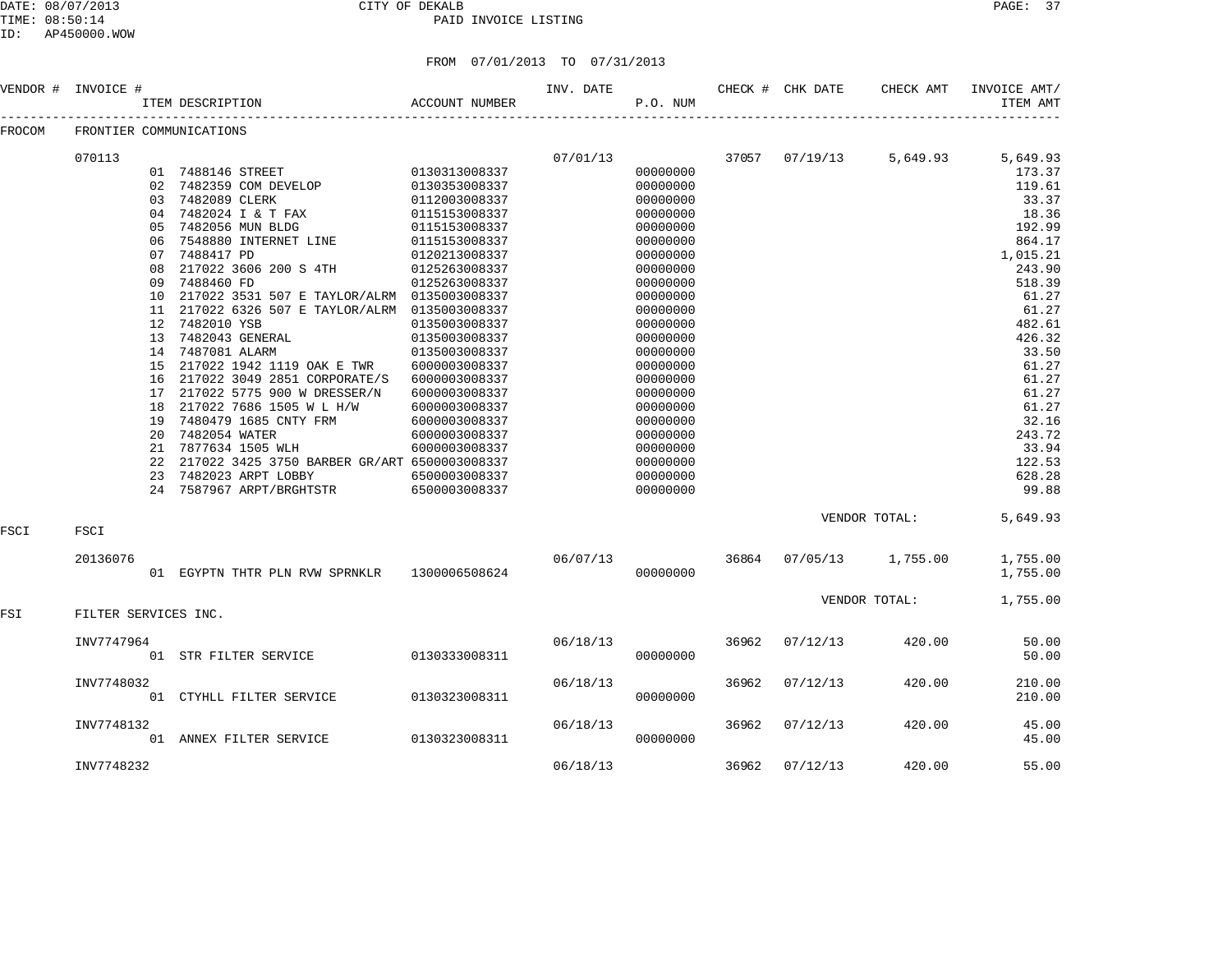DATE: 08/07/2013 CITY OF DEKALB PAGE: 38 PAID INVOICE LISTING

|        | VENDOR # INVOICE # | ITEM DESCRIPTION                               | ACCOUNT NUMBER | INV. DATE | P.O. NUM             |       | CHECK # CHK DATE | CHECK AMT               | INVOICE AMT/<br>ITEM AMT |
|--------|--------------------|------------------------------------------------|----------------|-----------|----------------------|-------|------------------|-------------------------|--------------------------|
|        | INV7748232         | 01 SC/YSB FILTER SERVICE 0130323008311         |                |           | 06/18/13<br>00000000 | 36962 | 07/12/13         | 420.00                  | 55.00<br>55.00           |
|        | INV7748332         | 01 STR FILTER SERVICE 0130333008311            |                | 06/18/13  | 00000000             | 36962 | 07/12/13         | 420.00                  | 60.00<br>60.00           |
| FURSER |                    | FURST SERVICES COMPANY INC.                    |                |           |                      |       |                  | VENDOR TOTAL:           | 420.00                   |
|        | 187224             | 01 CC B ROLIARDI 6/17-6/23/13 0112001008103    |                | 06/25/13  | 00000000             | 36865 | 07/05/13         | 457.25                  | 457.25<br>457.25         |
|        | 187374             | 01 CC B ROLIARDI 6/24-6/30/13                  | 0112001008103  | 07/02/13  | 00000000             | 36963 | 07/12/13         | 395.25                  | 395.25<br>395.25         |
|        | 187523             | 01 CC B ROLIARDI 7/1-7/7/13                    | 0112001008103  | 07/09/13  | 00000000             | 37109 | 07/19/13         | 286.75                  | 286.75<br>286.75         |
|        | 187674             | 01 CC B ROLIARDI 7/8-7/14/13                   | 0112001008103  | 07/16/13  | 00000000             | 37204 | 07/26/13         | 333.25                  | 333.25<br>333.25         |
| GALBAS |                    | GALLAGHER BASSETT SERVICES,                    |                |           |                      |       |                  | VENDOR TOTAL:           | 1,472.50                 |
|        | 00281338           | 01 PRORATED CONTRACT SRVC FEE 7000003008391    |                | 05/31/13  | 00000000             | 36964 | 07/12/13         | 917.00                  | 917.00<br>917.00         |
| GALJOS | JOSEPH GALLOWAY    |                                                |                |           |                      |       |                  | VENDOR TOTAL:           | 917.00                   |
|        | 071513             | 01 RFND UB#70088-14519 6000000063444           |                | 07/15/13  | 00000000             | 37058 |                  | 07/19/13 54.39          | 54.39<br>54.39           |
| GATAAR | AARON GATES        |                                                |                |           |                      |       |                  | VENDOR TOTAL:           | 54.39                    |
|        | 062813             | 01 2013 WELLNESS                               | 7100004008476  | 06/28/13  | 00000000             |       |                  | D000169 07/05/13 149.50 | 149.50<br>149.50         |
| GEAWAS | GEAR WASH, LLC     |                                                |                |           |                      |       |                  | VENDOR TOTAL:           | 149.50                   |
|        | 9050               | 01 FD UNIFORM SUPPLIES GILMORE   0125272008240 |                | 06/29/13  | 00000000             |       |                  | 37151 07/26/13 100.63   | 100.63<br>100.63         |
|        |                    |                                                |                |           |                      |       |                  | VENDOR TOTAL:           | 100.63                   |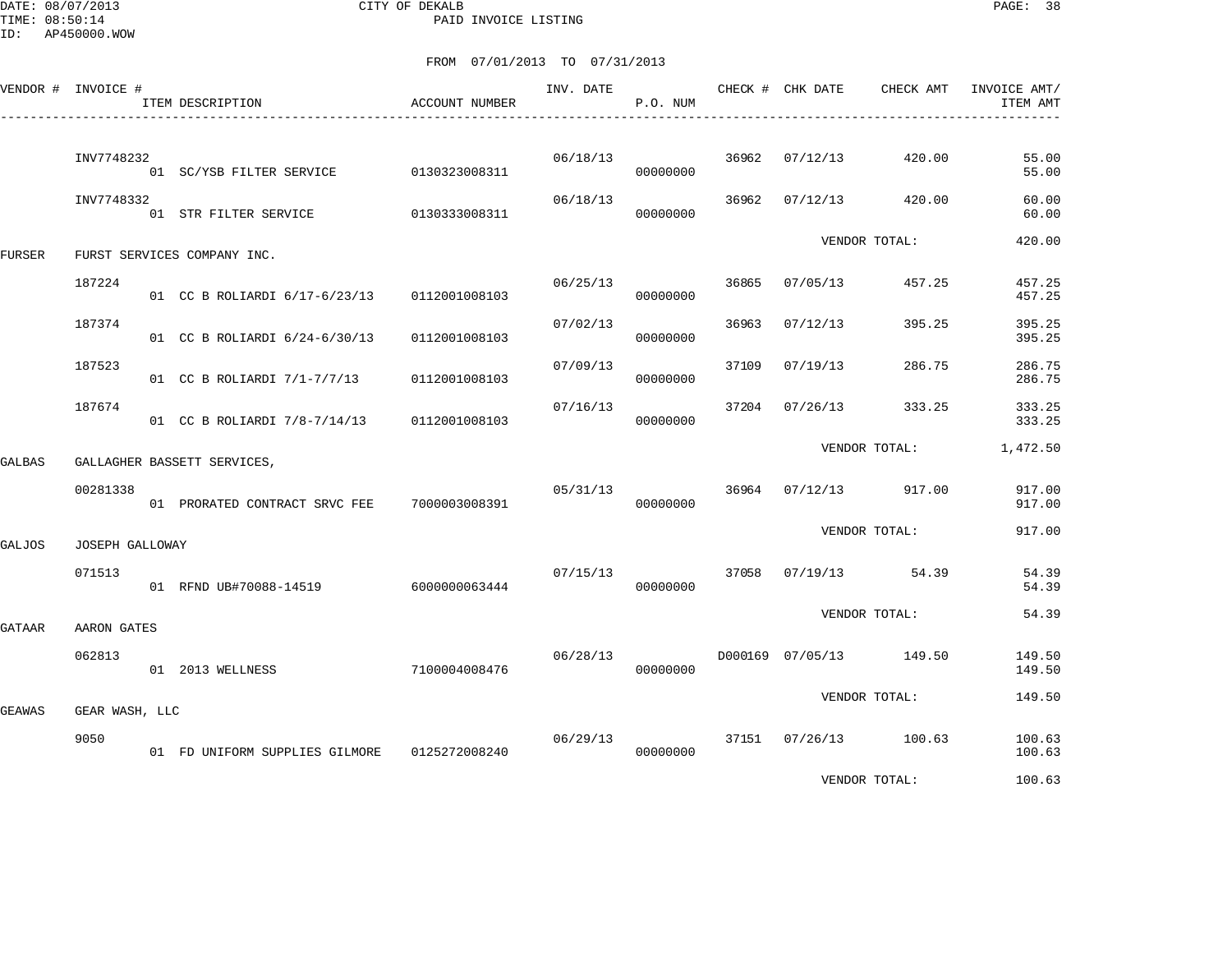DATE: 08/07/2013 CITY OF DEKALB PAGE: 39 PAID INVOICE LISTING

ID: AP450000.WOW

|        | VENDOR # INVOICE # | ITEM DESCRIPTION                                         | <b>ACCOUNT NUMBER</b>          | INV. DATE | P.O. NUM             |       |          | CHECK # CHK DATE CHECK AMT | INVOICE AMT/<br>ITEM AMT |
|--------|--------------------|----------------------------------------------------------|--------------------------------|-----------|----------------------|-------|----------|----------------------------|--------------------------|
| GEM    |                    | G.E.M. ELECTRIC MOTOR REPAIR                             |                                |           |                      |       |          |                            |                          |
|        | 21255              | 01 FD F3 EXHAUST FAN MTR/MN BTHRM 0125272008210          |                                | 06/13/13  | 00000000             | 36965 | 07/12/13 | 88.15                      | 88.15<br>88.15           |
| GORHAR |                    | GORDON'S HARDWARE LLC.                                   |                                |           |                      |       |          | VENDOR TOTAL:              | 88.15                    |
|        | 788559             | 01 STR (4) STRTR/(3) TUBES 0130322008219                 |                                | 05/16/13  | 00000000             | 37060 | 07/19/13 | 237.06                     | 25.43<br>25.43           |
|        | 788561             | 01 STR RTN CRDT#788559 TUBE                              | 0130322008219                  | 05/16/13  | 00000000             | 37060 | 07/19/13 | 237.06                     | $-14.58$<br>$-14.58$     |
|        | 788564             | 01 STR C DIRT DVL VAC BAGS                               | 0130332008219                  | 05/16/13  | 00000000             | 37060 | 07/19/13 | 237.06                     | 2.99<br>2.99             |
|        | 788580             | 01 STR AIR FILTER                                        | 0130332008230                  | 05/16/13  | 00000000             | 37060 | 07/19/13 | 237.06                     | 2.98<br>2.98             |
|        | 788618             | 01 STR (2) SPRAY PAINT                                   | 0130332008226                  | 05/17/13  | 00000000             | 37060 | 07/19/13 | 237.06                     | 11.08<br>11.08           |
|        | 788728             | 01 PD PD39 SCREWS/MISC                                   | 0120222008226                  | 05/20/13  | 00000000             | 37060 | 07/19/13 | 237.06                     | 1.00<br>1.00             |
|        | 788918             | 01 ARPT COIL CHAIN/OCKLNKS                               | 6500003008313                  | 05/23/13  | 00000000             | 37060 | 07/19/13 | 237.06                     | 28.07<br>28.07           |
|        | 789184             | 01 STR SHOP SOLDER                                       | 0130332008226                  | 05/30/13  | 00000000             | 37060 | 07/19/13 | 237.06                     | 11.79<br>11.79           |
|        | 789207             | 01 FD NICKEL SNAP HOOK                                   | 0125272008210                  | 05/30/13  | 00000000             | 37060 | 07/19/13 | 237.06                     | 5.58<br>5.58             |
|        | 789343             | 01 FD DRILLBIT/COUNTERSINK                               | 0125272008226                  | 06/03/13  | 00000000             | 37060 | 07/19/13 | 237.06                     | 15.78<br>15.78           |
|        | 789384             | 01 STR (7) AIR FILTERS<br>02 STR #2 PHILLIPS SCREWDRIVER | 0130332008230<br>0130332008295 | 06/04/13  | 00000000<br>00000000 | 37060 | 07/19/13 | 237.06                     | 23.92<br>10.43<br>13.49  |
|        | 789472             | 01 STR HAMMERITE/MISC SCREWS/FSTN 0130332008231          |                                | 06/05/13  | 00000000             | 37060 | 07/19/13 | 237.06                     | 16.59<br>16.59           |
|        | 789561             |                                                          |                                | 06/07/13  |                      | 37060 | 07/19/13 | 237.06                     | 9.79                     |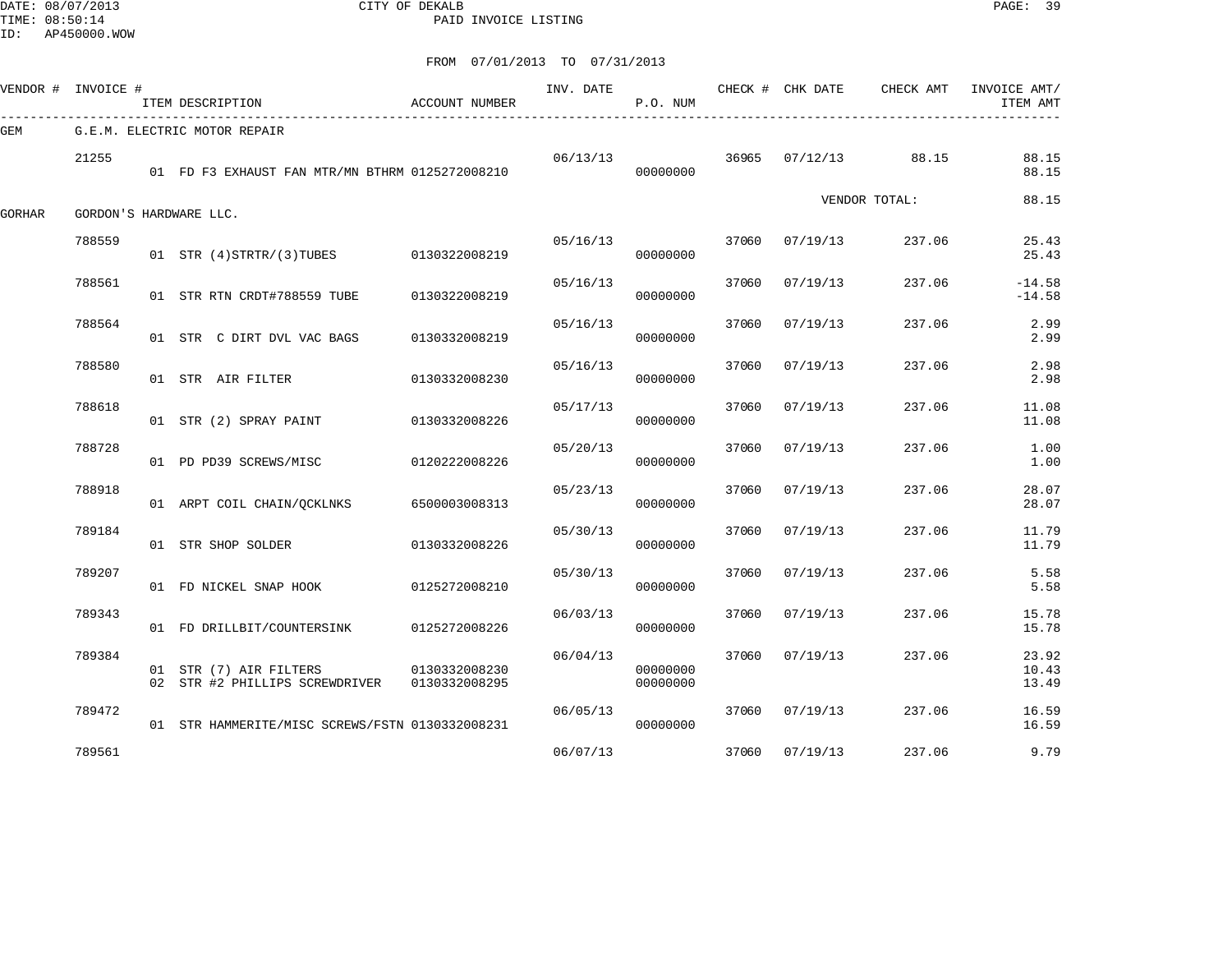DATE: 08/07/2013 CITY OF DEKALB PAGE: 40 PAID INVOICE LISTING

| VENDOR # INVOICE # | ITEM DESCRIPTION                               | ACCOUNT NUMBER | INV. DATE | P.O. NUM |       | CHECK # CHK DATE | CHECK AMT | INVOICE AMT/<br>ITEM AMT |
|--------------------|------------------------------------------------|----------------|-----------|----------|-------|------------------|-----------|--------------------------|
| 789561             | 01 IT ORIG GREAT STUFF                         | 0115162008204  | 06/07/13  | 00000000 | 37060 | 07/19/13         | 237.06    | 9.79<br>9.79             |
| 789578             | 01 FD ST3 STRAPS E3/PL GRNDSWTCH 0125272008210 |                | 06/07/13  | 00000000 | 37060 | 07/19/13         | 237.06    | 12.87<br>12.87           |
| 789645             | 01 WTR W15 MASON ORNG/SCREWS                   | 6000002008232  | 06/10/13  | 00000000 | 37060 | 07/19/13         | 237.06    | 8.04<br>8.04             |
| 789660             | 01 STR FOAM TAPE                               | 0130332008226  | 06/10/13  | 00000000 | 37060 | 07/19/13         | 237.06    | 4.79<br>4.79             |
| 789681             | 01 STR (3) VAC BAGS                            | 0130332008219  | 06/10/13  | 00000000 | 37060 | 07/19/13         | 237.06    | 13.47<br>13.47           |
| 789705             | 01 FD ST2 TOOL FILE                            | 0125272008210  | 06/11/13  | 00000000 | 37060 | 07/19/13         | 237.06    | 18.49<br>18.49           |
| 789749             | 01 STR ARTST BRSH ST/SCRB BRSH                 | 0130332008295  | 06/11/13  | 00000000 | 37060 | 07/19/13         | 237.06    | 6.78<br>6.78             |
| 789829             | 01 STR SCREWS/MISC/HOBBY BLDS                  | 0130332008231  | 06/13/13  | 00000000 | 37060 | 07/19/13         | 237.06    | 11.87<br>11.87           |
| 789830             | 01 STR WIDGET                                  | 0130332008295  | 06/13/13  | 00000000 | 37060 | 07/19/13         | 237.06    | 0.99<br>0.99             |
| 789857             | 01 FD SCREWS/MISC                              | 0125272008210  | 06/13/13  | 00000000 | 37060 | 07/19/13         | 237.06    | 2.15<br>2.15             |
| 789911             | 01 ARPT FBO FUEL CAB HANDLE                    | 6500003008310  | 06/14/13  | 00000000 | 37060 | 07/19/13         | 237.06    | 17.19<br>17.19           |
| 790035             | 01 STR FLASHLIGHT BTTRYS                       | 0130332008295  | 06/17/13  | 00000000 | 37152 | 07/26/13         | 320.03    | 10.49<br>10.49           |
| 790067             | 01 WTR LEXEL SOZ TUBE/LAB                      | 6000002008244  | 06/18/13  | 00000000 | 37152 | 07/26/13         | 320.03    | 6.29<br>6.29             |
| 790083             | 01 ARPT FLPMPCBNT HANDLE                       | 6500003008310  | 06/18/13  | 00000000 | 37152 | 07/26/13         | 320.03    | 23.58<br>23.58           |
| 790236             | 01 STR SCREWS/MSC                              | 0130332008226  | 06/21/13  | 00000000 | 37152 | 07/26/13         | 320.03    | 1.38<br>1.38             |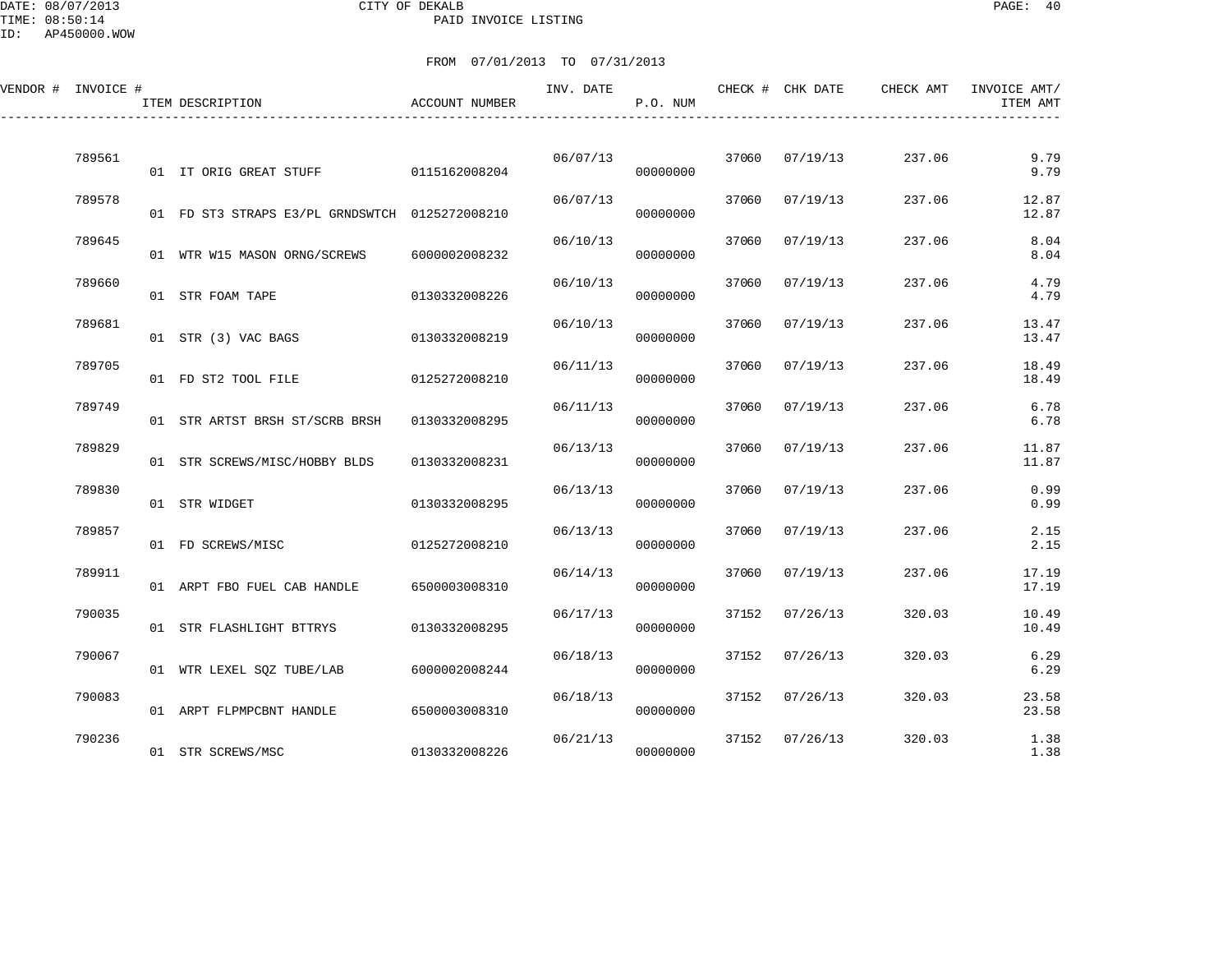DATE: 08/07/2013 CITY OF DEKALB PAGE: 41 PAID INVOICE LISTING

| VENDOR # INVOICE # | ITEM DESCRIPTION                               | ACCOUNT NUMBER | INV. DATE | P.O. NUM |       | CHECK # CHK DATE | CHECK AMT | INVOICE AMT/<br>ITEM AMT |
|--------------------|------------------------------------------------|----------------|-----------|----------|-------|------------------|-----------|--------------------------|
| 790237             | 01 STR SCREWS/MSC                              | 0130332008219  | 06/21/13  | 00000000 |       | 37152 07/26/13   | 320.03    | 3.60<br>3.60             |
| 790270             | 01 STR SHOP SUPPLIES                           | 6000002008295  | 06/21/13  | 00000000 |       | 37152 07/26/13   | 320.03    | 64.63<br>64.63           |
| 790274             | 01 STR SHOP SUPPLIES                           | 0130332008295  | 06/21/13  | 00000000 | 37152 | 07/26/13         | 320.03    | 44.16<br>44.16           |
| 790294             | 01 FINANCE DOORS                               | 0115192008204  | 06/22/13  | 00000000 | 37152 | 07/26/13         | 320.03    | 13.00<br>13.00           |
| 790321             | 01 STR MECHANICS OFFC PVC PIPES                | 0130332008219  | 06/24/13  | 00000000 | 37152 | 07/26/13         | 320.03    | 3.87<br>3.87             |
| 790326             | 01 STR P53 DAP RMVBLE CAULK                    | 0130332008226  | 06/24/13  | 00000000 | 37152 | 07/26/13         | 320.03    | 6.79<br>6.79             |
| 790436             | 01 WTR SHOP/VEHICLE SUPPLIES                   | 6000002008295  | 06/25/13  | 00000000 | 37152 | 07/26/13         | 320.03    | 83.04<br>83.04           |
| 790517             | 01 STR (9) FILTERS                             | 0130332008230  | 06/27/13  | 00000000 | 37152 | 07/26/13         | 320.03    | 24.21<br>24.21           |
| 790534             | 01 FD SHOP TOOL/SUPPLIES 0125272008210         |                | 06/27/13  | 00000000 | 37152 | 07/26/13         | 320.03    | 26.70<br>26.70           |
| 790554             | 01 FIN DOOR INSTALL RFND #790294 0115192008204 |                | 06/27/13  | 00000000 | 37152 | 07/26/13         | 320.03    | $-13.00$<br>$-13.00$     |
| 790555             | 01 FIN DOOR INSTALL                            | 0115192008204  | 06/27/13  | 00000000 | 37152 | 07/26/13         | 320.03    | 13.00<br>13.00           |
| 790556             | 01 FIN DOORS RFND #790294                      | 0115192008204  | 06/27/13  | 00000000 | 37152 | 07/26/13         | 320.03    | $-3.29$<br>$-3.29$       |
| 790570             | 01 STR NOZZLE PISTOL                           | 0130332008295  | 06/27/13  | 00000000 | 37152 | 07/26/13         | 320.03    | 11.58<br>11.58           |
| 790704             | 01 STR SCREWS/MSC                              | 0130332008230  | 07/01/13  | 00000000 | 37205 | 07/26/13         | 231.04    | 9.46<br>9.46             |
| 790728             | 01 STR (20) SCREWS/MSC                         | 0130332008230  | 07/01/13  | 00000000 | 37205 | 07/26/13         | 231.04    | 8.60<br>8.60             |
| 790786             |                                                |                | 07/02/13  |          | 37205 | 07/26/13         | 231.04    | 17.49                    |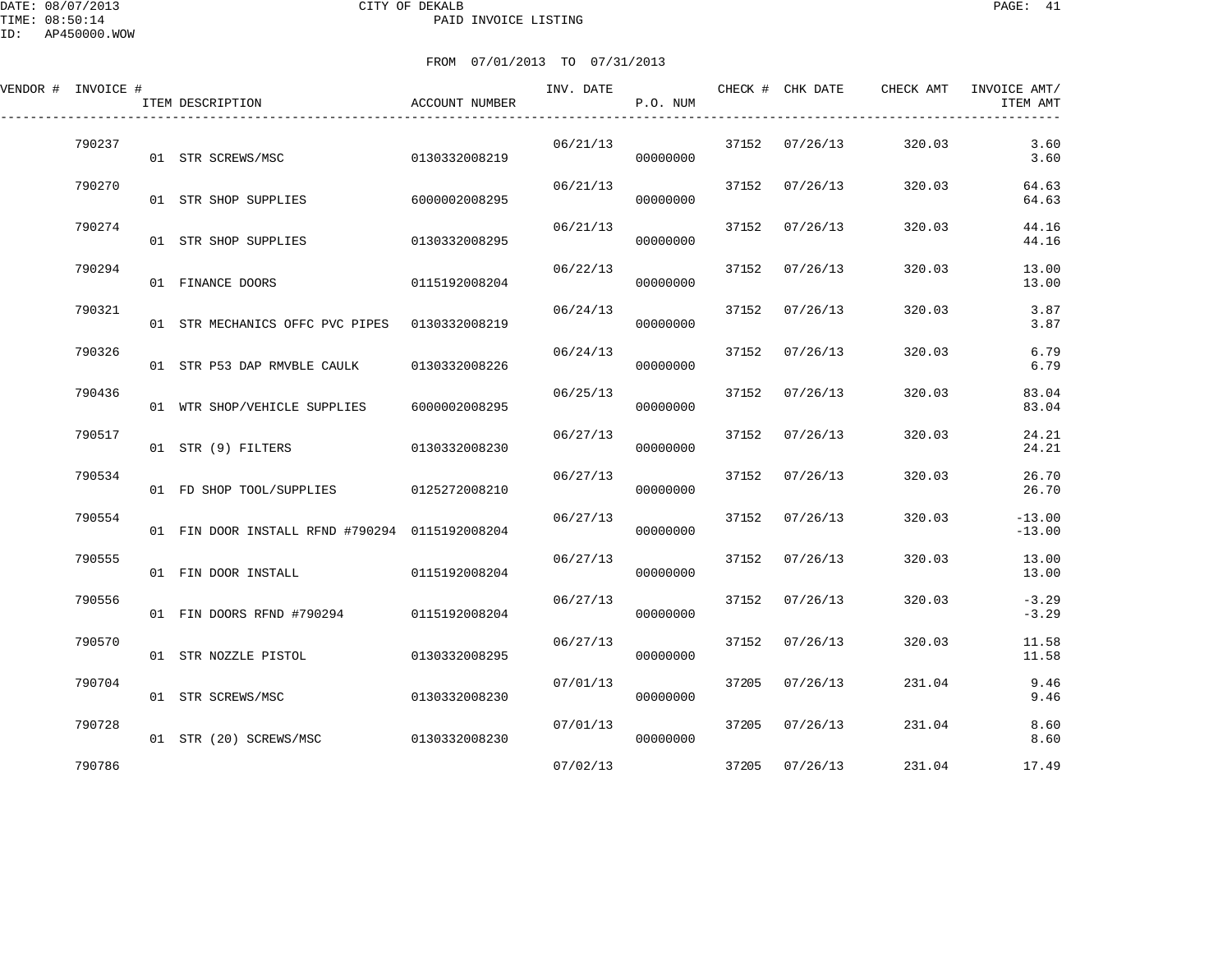DATE: 08/07/2013 CITY OF DEKALB PAGE: 42 PAID INVOICE LISTING

ID: AP450000.WOW

|        | VENDOR # INVOICE # | ITEM DESCRIPTION                                      | ACCOUNT NUMBER                 | INV. DATE | P.O. NUM             |       | CHECK # CHK DATE | CHECK AMT             | INVOICE AMT/<br>ITEM AMT |
|--------|--------------------|-------------------------------------------------------|--------------------------------|-----------|----------------------|-------|------------------|-----------------------|--------------------------|
|        | 790786             | 01 STR AA BTTRYS FOR SCAN TOOL                        | 0130332008219                  | 07/02/13  | 00000000             |       | 37205 07/26/13   | 231.04                | 17.49<br>17.49           |
|        | 790788             | 01 STR S-HOOK/#16 SNGL JACK CHN 0130332008295         |                                | 07/02/13  | 00000000             | 37205 | 07/26/13         | 231.04                | 4.75<br>4.75             |
|        | 790806             | 01 WTR ROUNDUP/CINCH BAGS                             | 6000002008219                  | 07/02/13  | 00000000             | 37205 | 07/26/13         | 231.04                | 36.98<br>36.98           |
|        | 790894             | 01 ARPT E4-5 LEXEL CAULK TUBE<br>02 STR P35 CAULK GUN | 0130332008295<br>0130332008295 | 07/05/13  | 00000000<br>00000000 | 37205 | 07/26/13         | 231.04                | 12.78<br>5.99<br>6.79    |
|        | 790910             | 01 WTR RIGID TUBING CUTTER MODEL 6000002008295        |                                | 07/05/13  | 00000000             | 37205 | 07/26/13         | 231.04                | 56.99<br>56.99           |
|        | 791011             | 01 STR P9 CUTTER REPELLANT                            | 0130322008219                  | 07/09/13  | 00000000             | 37205 | 07/26/13         | 231.04                | 6.29<br>6.29             |
|        | 791020             | 01 ENG PRO PWR TAPE RULE 0130352008295                |                                | 07/09/13  | 00000000             | 37205 | 07/26/13         | 231.04                | 10.79<br>10.79           |
|        | 791059             | 01 STR SHOP TOOLS/FLSHLGHT BTTRYS 0130322008295       |                                | 07/09/13  | 00000000             | 37205 | 07/26/13         | 231.04                | 10.49<br>10.49           |
|        | 791078             | 01 WTR MTRC BLLDRVR SET/MSC                           | 6000002008295                  | 07/10/13  | 00000000             | 37205 | 07/26/13         | 231.04                | 25.09<br>25.09           |
|        | 791213             | 01 STR SCREWS/MSC                                     | 0130332008231                  | 07/12/13  | 00000000             | 37205 | 07/26/13         | 231.04                | 3.89<br>3.89             |
|        | 791304             | 01 STR P9 BOYS AXE                                    | 0130332008295                  | 07/15/13  | 00000000             |       | 37205 07/26/13   | 231.04                | 23.49<br>23.49           |
|        | 791356             | 01 FD CLMP/BRB NYLN/SCRWS/FSNTNRS 0125272008210       |                                | 07/15/13  | 00000000             | 37205 | 07/26/13         | 231.04                | 3.95<br>3.95             |
| GRADAV | DAVID & KRIS GRANT |                                                       |                                |           |                      |       |                  | VENDOR TOTAL:         | 788.13                   |
|        | 071513             | 01 RFND UB #0401015090-02 6000000063444               |                                | 07/15/13  | 00000000             |       |                  | 37061 07/19/13 112.33 | 112.33<br>112.33         |
|        |                    |                                                       |                                |           |                      |       |                  | VENDOR TOTAL:         | 112.33                   |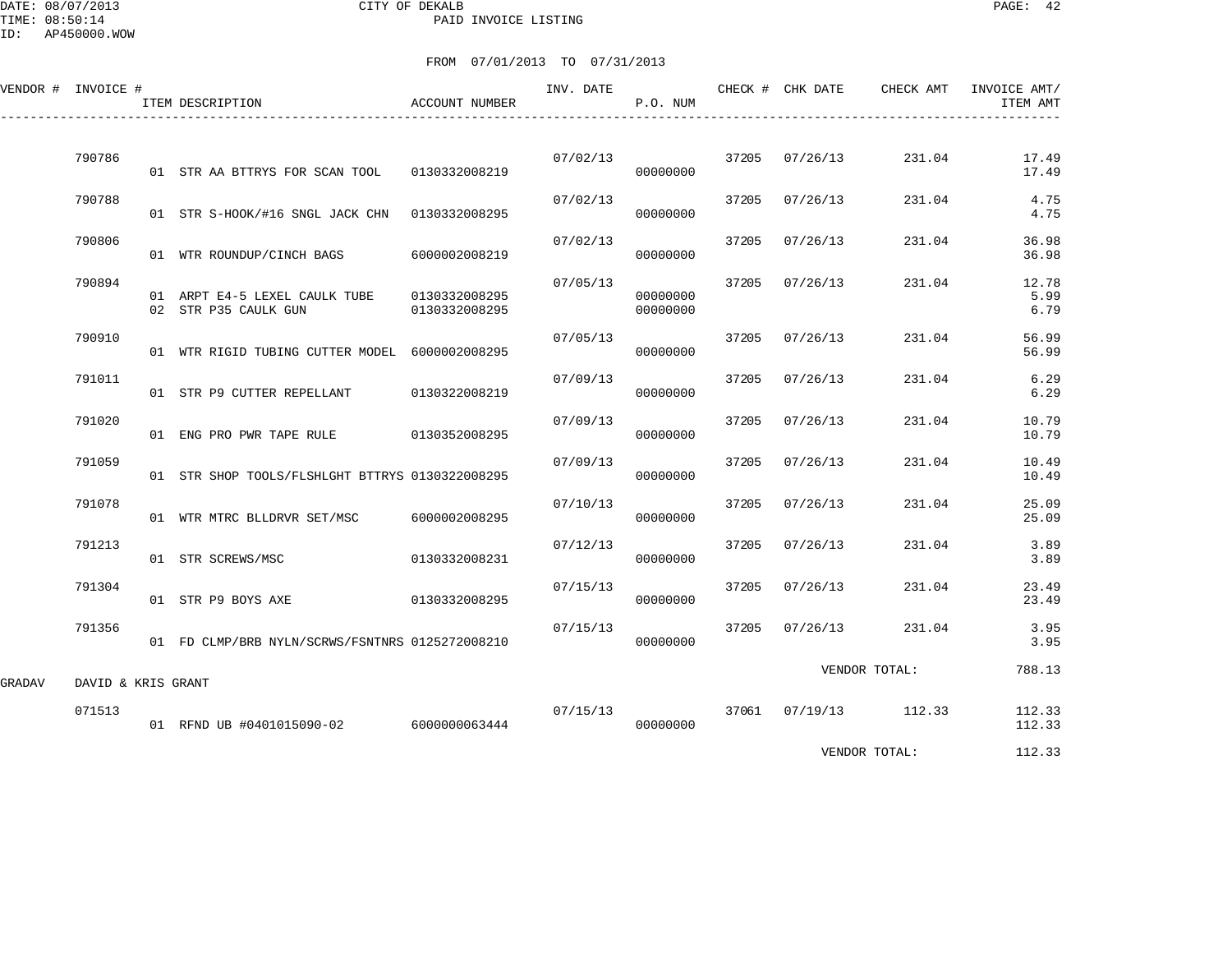DATE: 08/07/2013 CITY OF DEKALB PAGE: 43 PAID INVOICE LISTING

ID: AP450000.WOW

| VENDOR # | INVOICE #           | ITEM DESCRIPTION                                                                 | ACCOUNT NUMBER                 | INV. DATE | P.O. NUM             |       | CHECK # CHK DATE | CHECK AMT     | INVOICE AMT/<br>ITEM AMT     |
|----------|---------------------|----------------------------------------------------------------------------------|--------------------------------|-----------|----------------------|-------|------------------|---------------|------------------------------|
| GRECLE   | GREENACRE CLEANERS/ |                                                                                  |                                |           |                      |       |                  |               |                              |
|          | 2456672             | 01 FD UNIFORM CLNG W SCHNECK                                                     | 0125272008240                  | 06/07/13  | 00000000             | 36966 | 07/12/13         | 11.30         | 11.30<br>11.30               |
| GRELAK   |                     | GREAT LAKES FIRE & SAFETY                                                        |                                |           |                      |       |                  | VENDOR TOTAL: | 11.30                        |
|          | 154079              | 01 PD (4) BADGES/FRT C WOODRUFF 0120222008270                                    |                                | 06/14/13  | 00000000             | 36967 | 07/12/13         | 372.00        | 290.00<br>290.00             |
|          | 154093              | 01 PD LT 2 BADGE/FRT                                                             | 0120242008270                  | 06/17/13  | 00000000             | 36967 | 07/12/13         | 372.00        | 82.00<br>82.00               |
| GSRPLU   |                     | G'S R PLUMBING & HEATING, INC.                                                   |                                |           |                      |       |                  | VENDOR TOTAL: | 372.00                       |
|          | 41835               | 01 STR A/C RPR ME OFFC                                                           | 0130333008311                  | 05/31/13  | 00000000             | 36866 | 07/05/13         | 2,935.37      | 552.90<br>552.90             |
|          | 41837               | 01 STR RPLCD P-TAC UNIT<br>02 STR LABOR RPLCD P-TAC UNIT                         | 0130322008210<br>0130323008311 | 05/31/13  | 00000000<br>00000000 | 36866 | 07/05/13         | 2,935.37      | 1,113.70<br>843.70<br>270.00 |
|          | 41861               | 01 CLN/CHCK A/C UNITS ANNX/PD<br>02 CLN/CHCK A/C UNITS ANNX/PD LBR 0130323008311 | 0130322008210                  | 06/03/13  | 00000000<br>00000000 | 36866 | 07/05/13         | 2,935.37      | 1,268.77<br>278.77<br>990.00 |
| HACH     | HACH                |                                                                                  |                                |           |                      |       |                  | VENDOR TOTAL: | 2,935.37                     |
|          | 8351954             | 01 WTR CHLORINE/BFFN SLN/FRT 6000002008244                                       |                                | 06/19/13  | 00000000             | 36968 | 07/12/13         | 1,166.39      | 1,166.39<br>1,166.39         |
| HAMPLU   | HAMP PLUMBING       |                                                                                  |                                |           |                      |       |                  | VENDOR TOTAL: | 1,166.39                     |
|          | IDIS5578647         | 01 FY13 CDBG 223 MAPLEWOOD                                                       | 1900006508624                  | 06/26/13  | 00000000             | 36867 | 07/05/13         | 894.49        | 894.49<br>894.49             |
|          |                     |                                                                                  |                                |           |                      |       |                  | VENDOR TOTAL: | 894.49                       |
| HANPRO   |                     | HANSON PROFESSIONAL SERVICES                                                     |                                |           |                      |       |                  |               |                              |
|          | 1038278             | 01 A/P PRJCT #3-17-0139-B48 6500006508638                                        |                                | 04/05/13  | 00000000             | 37062 | 07/19/13         | 5,600.00      | 5,600.00<br>5,600.00         |
|          | 1038279             |                                                                                  |                                | 03/30/13  |                      | 36969 | 07/12/13         | 10,500.00     | 10,500.00                    |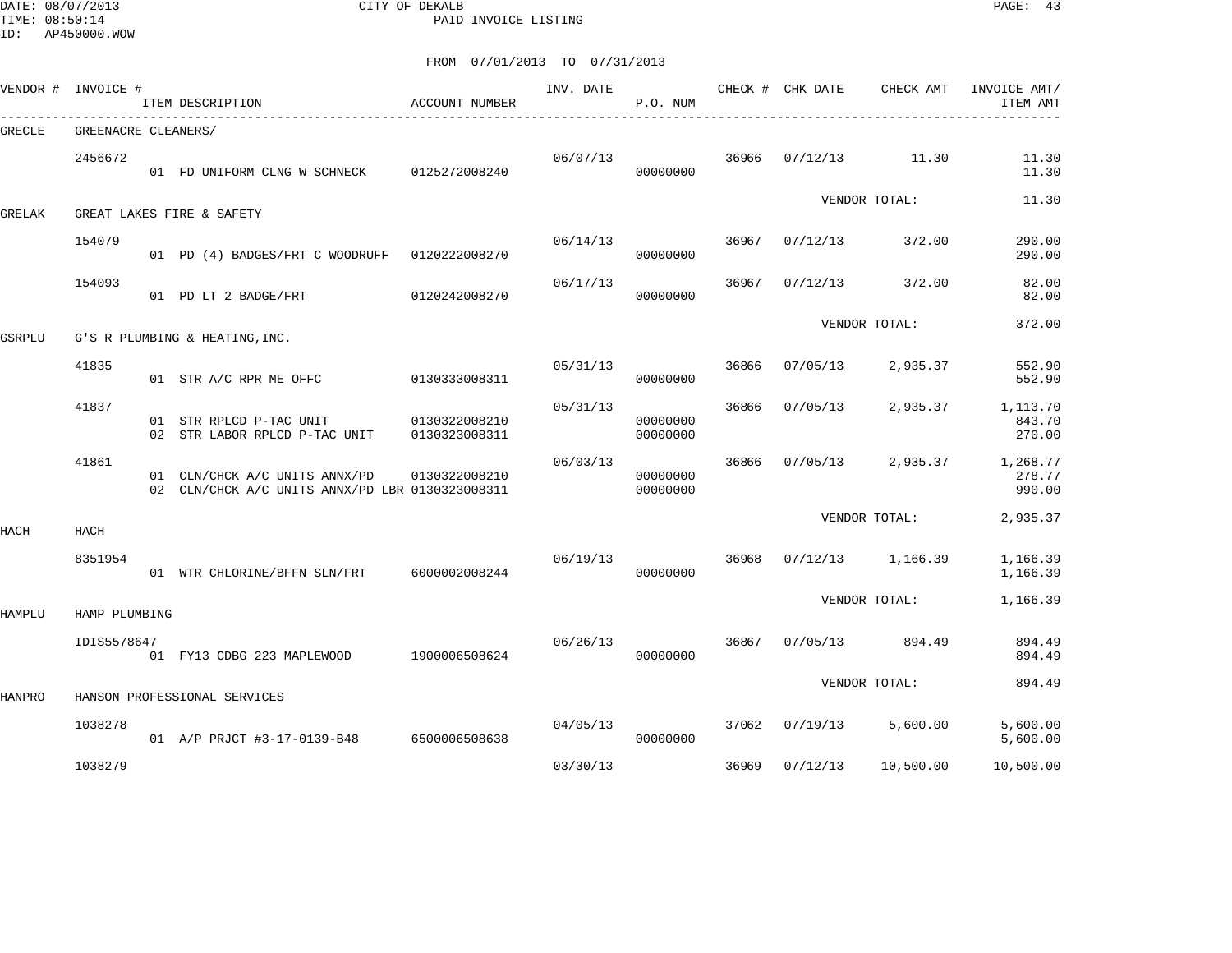DATE: 08/07/2013 CITY OF DEKALB PAGE: 44 PAID INVOICE LISTING

|               | VENDOR # INVOICE #  | ITEM DESCRIPTION                                | ACCOUNT NUMBER                 | INV. DATE | P.O. NUM             |       | CHECK # CHK DATE | CHECK AMT                 | INVOICE AMT/<br>ITEM AMT           |
|---------------|---------------------|-------------------------------------------------|--------------------------------|-----------|----------------------|-------|------------------|---------------------------|------------------------------------|
|               | 1038279             | 01 ARPT PRJCT# DKB-3923 6500006508638           |                                | 03/30/13  | 00000000             | 36969 | 07/12/13         | 10,500.00                 | 10,500.00<br>10,500.00             |
| HARLAW        |                     | HARRISON LAW OFFICES AS                         |                                |           |                      |       |                  | VENDOR TOTAL:             | 16,100.00                          |
|               | 072513              | 01 FINAL SETTLEMENT                             | 7200004008472                  | 07/25/13  | 00000000             | 37229 | 07/26/13         | 19,999.00                 | 19,999.00<br>19,999.00             |
| HARMAR        | MARY JO HARMS       |                                                 |                                |           |                      |       |                  | VENDOR TOTAL:             | 19,999.00                          |
|               | 062813              | 01 RMB MILEAGE 3/28-6/11/13 0118003008376       |                                | 06/28/13  | 00000000             |       | D000170 07/05/13 | 27.12                     | 27.12<br>27.12                     |
| <b>HARRIS</b> |                     | HARRIS COMPUTER SYSTEMS                         |                                |           |                      |       |                  | VENDOR TOTAL:             | 27.12                              |
|               | MN00002140          | 01 FY13 FIN SOFTWARE                            | 6000006008515                  | 04/20/13  | 00000000             | 36970 | 07/12/13         | 3,170.00                  | 1,045.00<br>1,045.00               |
|               | MN00002140A         | 01 FY14 FIN SOFTWARE<br>02 FY14 FIN SOFTWARE    | 6000006008515<br>0115164008450 | 04/20/13  | 00000000<br>00000000 | 37024 | 07/12/13         | 11,495.00                 | 11,495.00<br>1,361.00<br>10,134.00 |
|               | XT00003822          | 01 FIN FY13 ONSITE SRVCS                        | 6000006008515                  | 05/31/13  | 00000000             | 36970 | 07/12/13         | 3,170.00                  | 2,125.00<br>2,125.00               |
| HICERI        | ERIC HICKS          |                                                 |                                |           |                      |       |                  | VENDOR TOTAL:             | 14,665.00                          |
|               | 071013              | 01 PR#13 ERR ON SICK TIME PAYOUT 01000000002635 |                                | 07/10/13  | 00000000             |       |                  | D000183 07/12/13 1,024.18 | 1,024.18<br>1,024.18               |
| HILDRI        | HILLCREST DRIVE LLC |                                                 |                                |           |                      |       |                  | VENDOR TOTAL:             | 1,024.18                           |
|               | 071913              | 01 OVRPYMNT RMNG HS LCNS #14-053 0100000043225  |                                | 07/19/13  | 00000000             | 37206 | 07/26/13         | 100.00                    | 100.00<br>100.00                   |
| HILINE        | HI-LINE             |                                                 |                                |           |                      |       |                  | VENDOR TOTAL:             | 100.00                             |
|               | 202389              |                                                 |                                | 06/10/13  |                      | 37153 | 07/26/13         | 19.48                     | 19.48                              |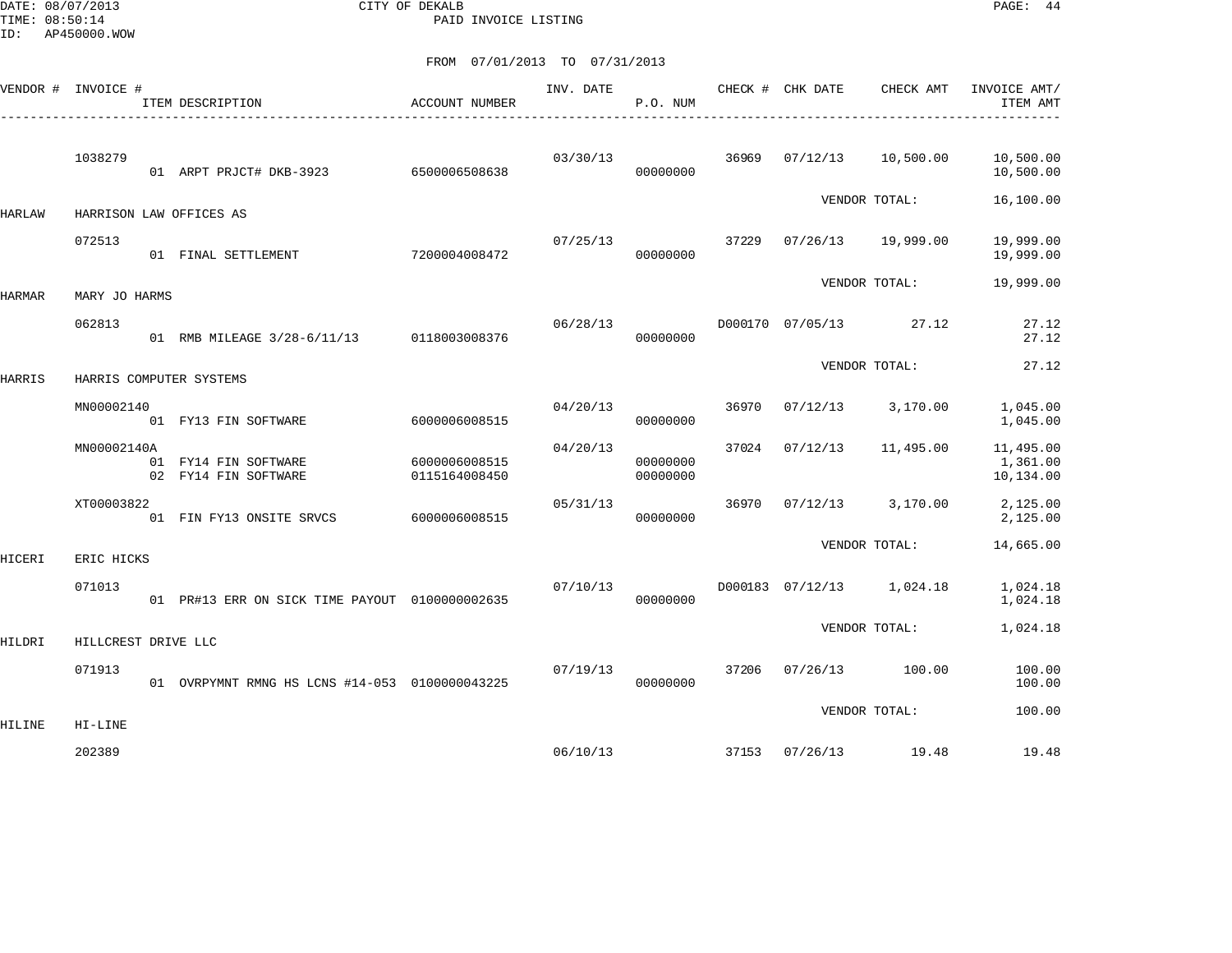DATE: 08/07/2013 CITY OF DEKALB PAGE: 45 PAID INVOICE LISTING

|        | VENDOR # INVOICE # | ITEM DESCRIPTION                               | ACCOUNT NUMBER | INV. DATE | P.O. NUM |       | CHECK # CHK DATE | CHECK AMT     | INVOICE AMT/<br>ITEM AMT |
|--------|--------------------|------------------------------------------------|----------------|-----------|----------|-------|------------------|---------------|--------------------------|
|        | 202389             | 01 WTR CONE WASHER                             | 6000002008232  | 06/10/13  | 00000000 | 37153 | 07/26/13         | 19.48         | 19.48<br>19.48           |
| HOLLIS | LISA HOLIDAY       |                                                |                |           |          |       |                  | VENDOR TOTAL: | 19.48                    |
|        | 062813             | 01 2013 WELLNESS                               | 7100004008476  | 06/28/13  | 00000000 |       | D000171 07/05/13 | 100.00        | 100.00<br>100.00         |
| HOMCLE | ARCENIO CRUZ       |                                                |                |           |          |       |                  | VENDOR TOTAL: | 100.00                   |
|        | 1246               | 01 JANITORIAL SRVCS 6/17-6/23/13 0130324008450 |                | 06/25/13  | 00000000 | 36868 | 07/05/13         | 362.50        | 362.50<br>362.50         |
|        | 1253               | 01 JANITORIAL SRVCS 6/24-6/30/13 0130324008450 |                | 07/02/13  | 00000000 | 36971 | 07/12/13         | 348.00        | 348.00<br>348.00         |
|        | 1254               | 01 JANITORIAL SRVCS 7/1-7/5/13                 | 0130324008450  | 07/10/13  | 00000000 | 37110 | 07/19/13         | 261.00        | 261.00<br>261.00         |
|        | 1256               | 01 JANITORIAL SRVCS 7/8-7/11/13                | 0130324008450  | 07/17/13  | 00000000 | 37207 | 07/26/13         | 319.00        | 319.00<br>319.00         |
| HOPSOL |                    | HOPKINS SOLUTIONS LLC                          |                |           |          |       |                  | VENDOR TOTAL: | 1,290.50                 |
|        | 060513A            | 01 RMB EXP RECON TRD SHW 5/20/13 0130343008399 |                | 06/05/13  | 00000000 | 36869 | 07/05/13         | 1,166.84      | 1,166.84<br>1,166.84     |
|        | 063013             | 01 COM DEV SRVCS JUN '13                       | 0130343008399  | 06/30/13  | 00000000 | 37063 | 07/19/13         | 6,300.00      | 6,300.00<br>6,300.00     |
| HOYGRE | GREG HOYLE         |                                                |                |           |          |       |                  | VENDOR TOTAL: | 7,466.84                 |
|        | 071013             | 01 PR#13 ERR ON SICK TIME PAYOUT 0100000002635 |                | 07/10/13  | 00000000 |       | D000184 07/12/13 | 1,024.18      | 1,024.18<br>1,024.18     |
|        | 071913             | 01 2013 WELLNESS                               | 7100004008476  | 07/19/13  | 00000000 |       | D000202 07/26/13 | 184.80        | 184.80<br>184.80         |
|        |                    |                                                |                |           |          |       |                  | VENDOR TOTAL: | 1,208.98                 |
| IAAI   | DELILLE            | ILLINOIS CHAPTER IAAI                          |                | 06/18/13  |          | 37208 | 07/26/13         | 15.00         | 15.00                    |
|        |                    |                                                |                |           |          |       |                  |               |                          |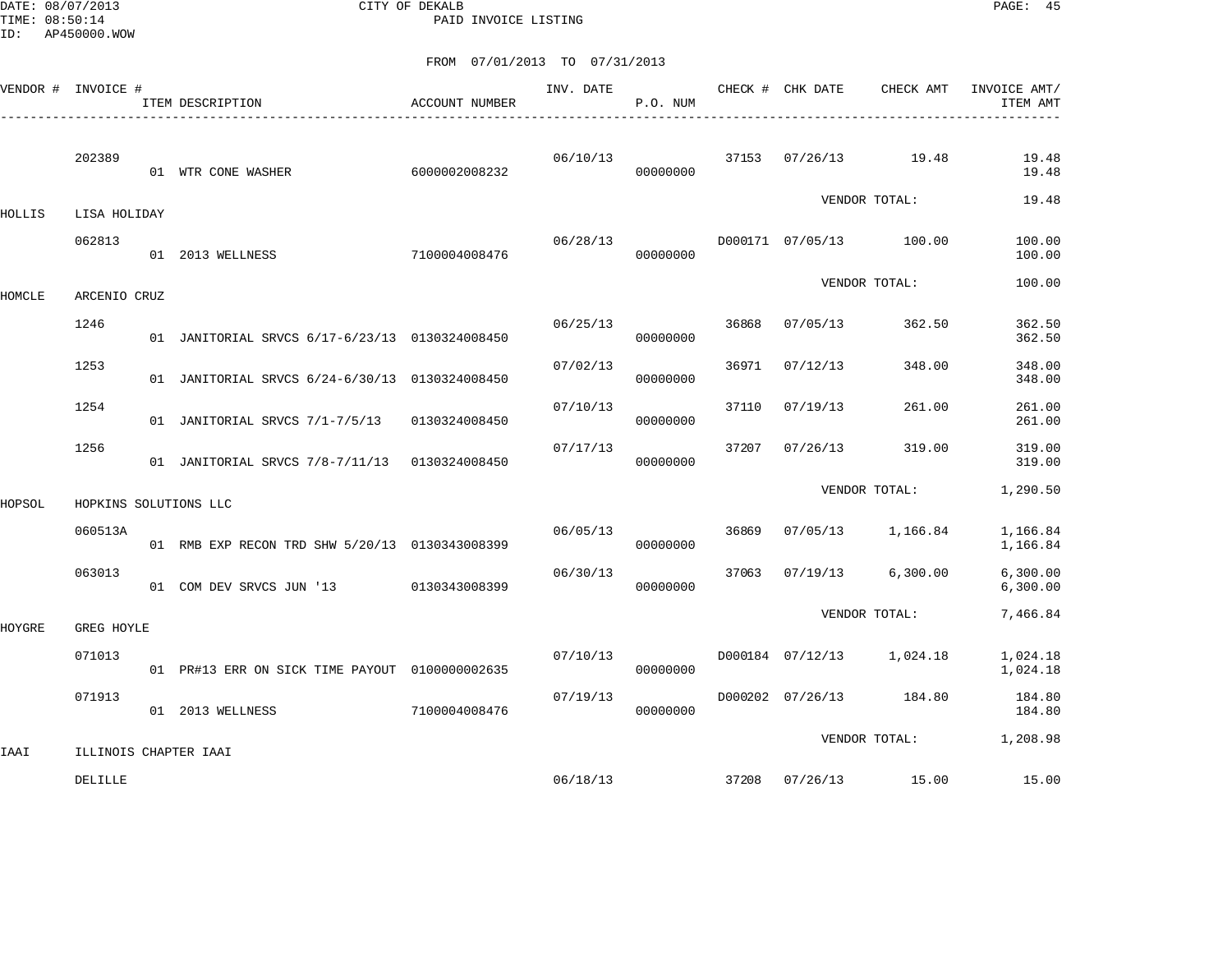DATE: 08/07/2013 CITY OF DEKALB PAGE: 46 PAID INVOICE LISTING

| VENDOR # | INVOICE #            | ITEM DESCRIPTION                                                 | <b>ACCOUNT NUMBER</b>          | INV. DATE | P.O. NUM             |       | CHECK # CHK DATE | CHECK AMT     | INVOICE AMT/<br>ITEM AMT               |
|----------|----------------------|------------------------------------------------------------------|--------------------------------|-----------|----------------------|-------|------------------|---------------|----------------------------------------|
|          | DELILLE              | 01 FD DELILLE ANNL MMBRSHP                                       | 0125273008375                  | 06/18/13  | 00000000             | 37208 | 07/26/13         | 15.00         | 15.00<br>15.00                         |
| ICCMA    | ILLINOIS CITY/COUNTY |                                                                  |                                |           |                      |       |                  | VENDOR TOTAL: | 15.00                                  |
|          | 20132014             | 01 ANNL MMBRSHP 7/1/13-6/30/14 0115153008375                     |                                | 07/01/13  | 00000000             | 37209 | 07/26/13         | 20.00         | 20.00<br>20.00                         |
| TOCL     |                      | TREASURER, STATE OF ILLINOIS                                     |                                |           |                      |       |                  | VENDOR TOTAL: | 20.00                                  |
|          | 106057               | 01 MFT 09-00175-00SP DRSSR RD INT 1000003008633                  |                                | 05/07/13  | 00000000             | 37064 | 07/19/13         | 54,405.14     | 54,405.14<br>54,405.14                 |
| IFCA     | IFCA                 |                                                                  |                                |           |                      |       |                  | VENDOR TOTAL: | 54, 405. 14                            |
|          | 2013261              | 01 PD LEONI 2014 MMBRSHP DUES                                    | 0120263008375                  | 07/01/13  | 00000000             | 37111 | 07/19/13         | 50.00         | 50.00<br>50.00                         |
| ILEPA    | ILLINOIS EPA (NPDES) |                                                                  |                                |           |                      |       |                  | VENDOR TOTAL: | 50.00                                  |
|          | 062013               | 01 MS4 ID: ILR400547 ANNL STRMWTR 1300006508628                  |                                | 06/20/13  | 00000000             | 37112 | 07/19/13         | 1,000.00      | 1,000.00<br>1,000.00                   |
|          | 20132014             | 01 ANNL NPDES FEES 7/1/13-6/30/14 6500006508638                  |                                | 07/01/13  | 00000000             | 37210 | 07/26/13         | 500.00        | 500.00<br>500.00                       |
| ILEPABOW |                      | IL ENVIRONMENTAL PROTECTION                                      |                                |           |                      |       |                  | VENDOR TOTAL: | 1,500.00                               |
|          | 24                   | 01 RADIUM PHASE I LOAN PAYMENT<br>02 RADIUM PHASE I LOAN PAYMENT | 6000004508417<br>6000004508418 | 05/01/13  | 00000000<br>00000000 | 36935 | 07/05/13         | 133,239.06    | 133,239.06<br>108,920.63<br>24, 318.43 |
| ILLDEP   |                      | ILLINOIS DEPT OF PUBLIC HEALTH                                   |                                |           |                      |       |                  | VENDOR TOTAL: | 133,239.06                             |
|          | 051413               | 01 FD EMT-P RNWL M THOMAS                                        | 0125273008315                  | 05/14/13  | 00000000             | 37113 | 07/19/13         | 60.00         | 40.00<br>40.00                         |
|          | 052813               |                                                                  |                                | 05/28/13  |                      | 37113 | 07/19/13         | 60.00         | 20.00                                  |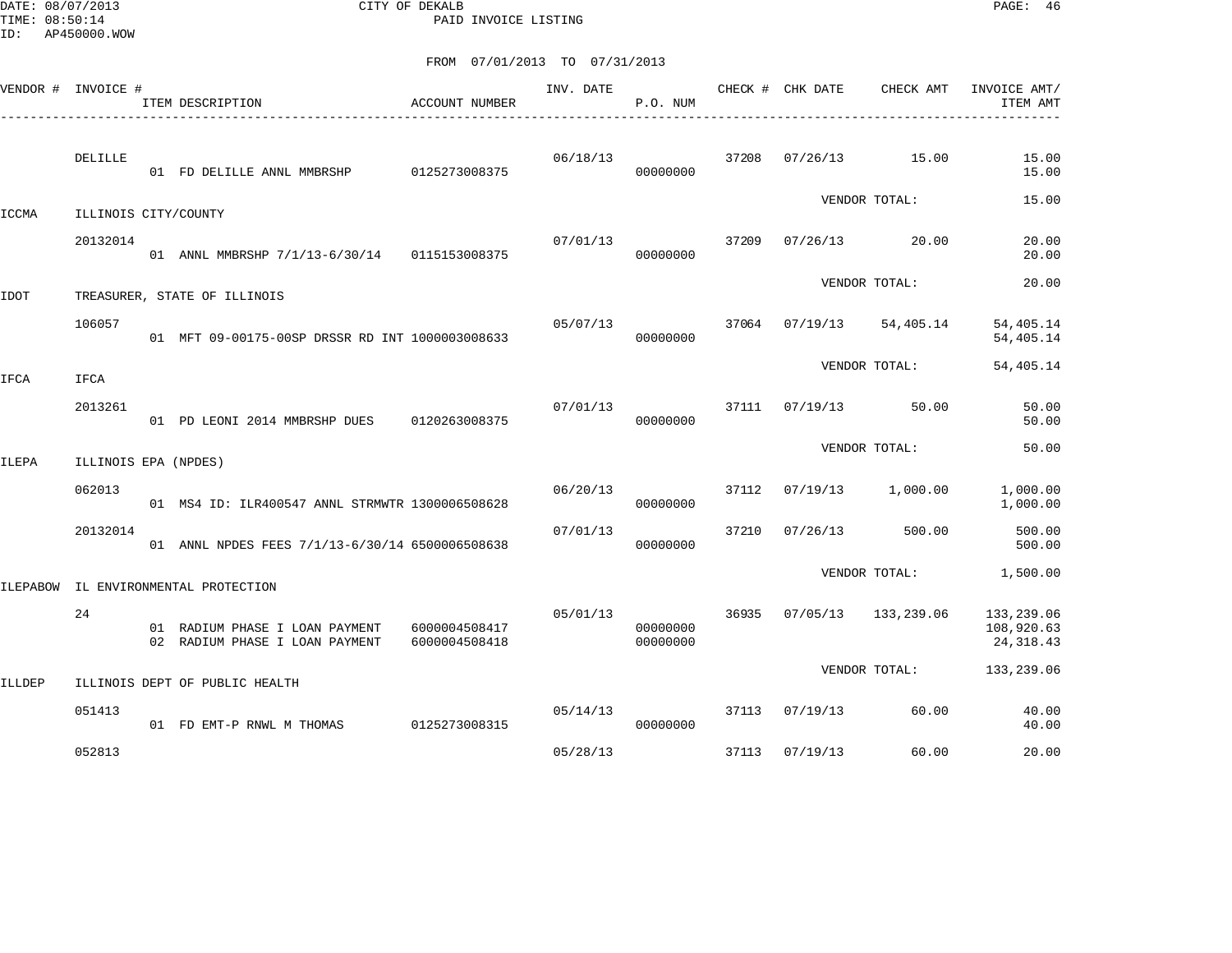DATE: 08/07/2013 CITY OF DEKALB PAGE: 47 PAID INVOICE LISTING

|               | VENDOR # INVOICE #           | ITEM DESCRIPTION                                                                  | ACCOUNT NUMBER | INV. DATE | P.O. NUM             |       | CHECK # CHK DATE | CHECK AMT       | INVOICE AMT/<br>ITEM AMT |
|---------------|------------------------------|-----------------------------------------------------------------------------------|----------------|-----------|----------------------|-------|------------------|-----------------|--------------------------|
|               | 052813                       | 01 FD EMT-B RNWL C ZIOLA                                                          | 0125273008315  | 05/28/13  | 00000000             |       | 37113 07/19/13   | 60.00           | 20.00<br>20.00           |
|               | 061713                       | 01 FD MCMASTER EMT-P RNWL                                                         | 0125263008315  | 06/17/13  | 00000000             |       | 37154 07/26/13   | 40.00           | 40.00<br>40.00           |
|               | ILLFIRST ILLINOIS FIRE STORE |                                                                                   |                |           |                      |       |                  | VENDOR TOTAL:   | 100.00                   |
|               | 28980                        | 01 FD (3) GLOBE PULL-ON BOOTS/FRT 0125272008240                                   |                | 06/25/13  | 00000000             | 37065 | 07/19/13         | 1,695.63        | 979.97<br>979.97         |
|               | 28994                        | 01 FD GLOBE PULL ON BOOTS/FRT                                                     | 0125272008240  | 06/25/13  | 00000000             | 37065 | 07/19/13         | 1,695.63        | 331.97<br>331.97         |
|               | 29005                        | 01 FD(2) STREAMLIGHT LED/FRT                                                      | 0125272008240  | 06/25/13  | 00000000             | 37065 | 07/19/13         | 1,695.63        | 194.87<br>194.87         |
|               | 29014                        | 01 FD HELMET FRONT/FRT                                                            | 0125272008240  | 06/25/13  | 00000000             | 37065 | 07/19/13         | 1,695.63        | 188.82<br>188.82         |
| <b>ILLMET</b> |                              | ILLINOIS METROPOLITAN PLANNING                                                    |                |           |                      |       |                  | VENDOR TOTAL:   | 1,695.63                 |
|               | FY2013MPOAC                  | 01 DSATS ILMPO DUES 7/12-6/13 0900003008375                                       |                | 07/01/12  | 00000000             | 36972 | 07/12/13         | 689.66          | 689.66<br>689.66         |
| ILLREV2       |                              | ILLINOIS DEPT OF REVENUE                                                          |                |           |                      |       |                  | VENDOR TOTAL:   | 689.66                   |
|               | 070213                       | 01 SALES/USE TAX LATE FILING FEE 6500000063437<br>02 SALES/USE TAX LATE PYMNT FEE | 6500000063437  | 07/02/13  | 00000000<br>00000000 | 37066 |                  | 07/19/13 149.84 | 149.84<br>74.92<br>74.92 |
| ILLSTATE      | ILLINOIS STATE POLICE        |                                                                                   |                |           |                      |       |                  | VENDOR TOTAL:   | 149.84                   |
|               | CC16280513                   | 01 PD MAY '13 APPLCNTS                                                            | 0120212008243  | 06/01/13  | 00000000             | 36973 | 07/12/13         | 180.00          | 180.00<br>180.00         |
|               | CC16280613                   | 01 PD APPLCNTS JUN '13                                                            | 0120212008243  | 06/01/13  | 00000000             | 37155 | 07/26/13         | 195.00          | 195.00<br>195.00         |
|               |                              |                                                                                   |                |           |                      |       |                  | VENDOR TOTAL:   | 375.00                   |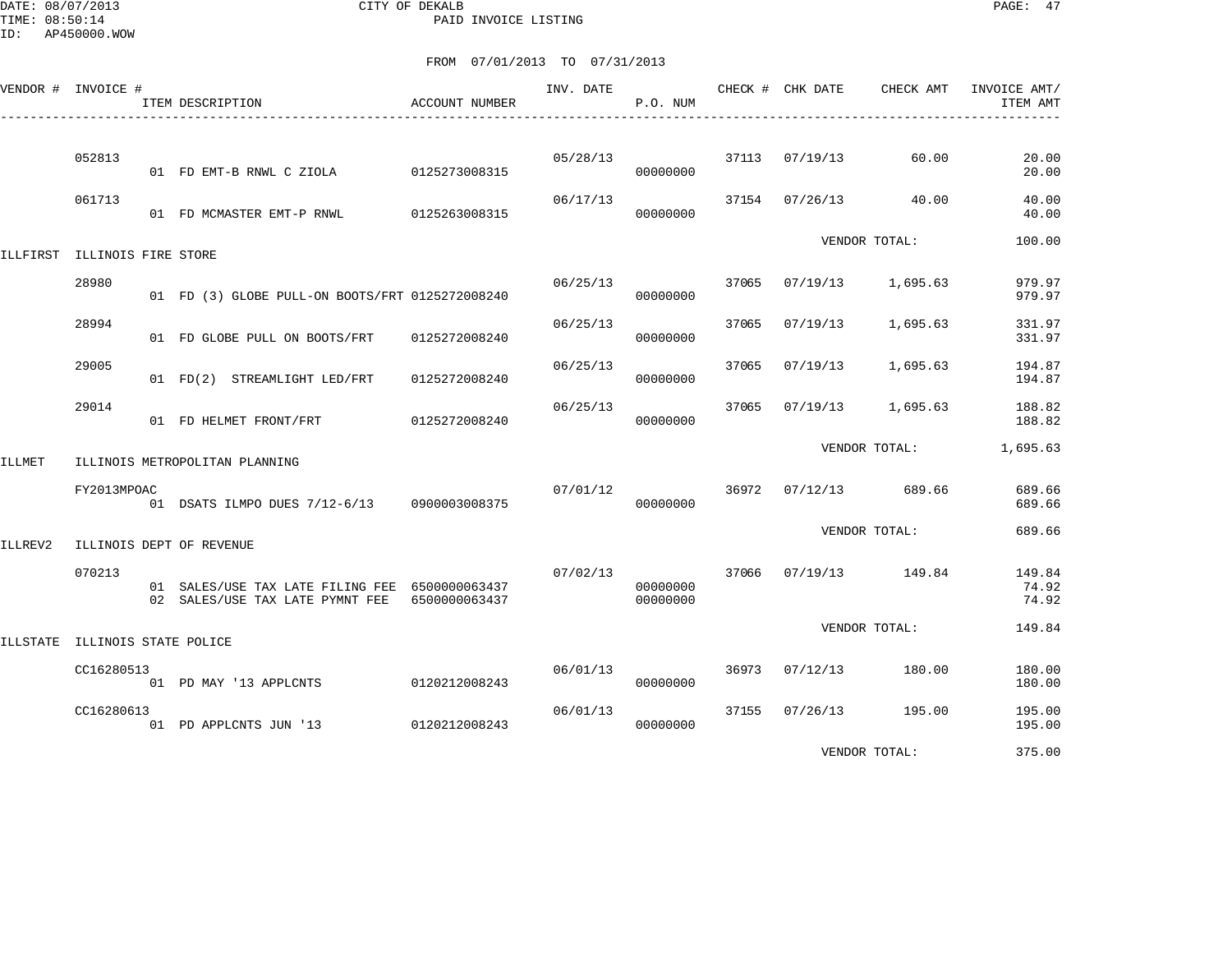DATE: 08/07/2013 CITY OF DEKALB PAGE: 48 PAID INVOICE LISTING

|        | VENDOR # INVOICE #       | ITEM DESCRIPTION                                                                 | ACCOUNT NUMBER | INV. DATE | P.O. NUM             |       | CHECK # CHK DATE       | CHECK AMT     | INVOICE AMT/<br>ITEM AMT   |
|--------|--------------------------|----------------------------------------------------------------------------------|----------------|-----------|----------------------|-------|------------------------|---------------|----------------------------|
| ILLTAX |                          | ILLINOIS TAX INCREMENT ASSOC.                                                    |                |           |                      |       |                        |               |                            |
|        | 672311                   | 01 DUES 7/1/13-6/30/14 1300003008375                                             |                | 07/01/13  | 00000000             | 36936 | 07/05/13               | 850.00        | 850.00<br>850.00           |
| IMSINF | IMS INFRASTRUCTURE       |                                                                                  |                |           |                      |       |                        | VENDOR TOTAL: | 850.00                     |
|        | 127123                   | 01 '13 PVMNT CNDTN INVNTRY PY#3 1300006508639                                    |                | 06/14/13  | 00000000             | 36870 | 07/05/13 7,581.85      |               | 7,581.85<br>7,581.85       |
| INBMEA | INBODEN'S MEATS, LTD.    |                                                                                  |                |           |                      |       |                        | VENDOR TOTAL: | 7,581.85                   |
|        | 26848                    | 01 DKLB EMPLY CTY PCNC                                                           | 7100004008474  | 06/07/13  | 00000000             | 36871 | 07/05/13               | 200.00        | 200.00<br>200.00           |
| IRVCON |                          | IRVING CONSTRUCTION CO INC                                                       |                |           |                      |       |                        | VENDOR TOTAL: | 200.00                     |
|        | POLICE10B                | 01 MAY '13 CNSTRCTN MNGMNT SRVCS 5045006508626                                   |                |           | 05/26/13<br>00000000 | 36872 | 07/05/13               | 60,100.00     | 60,100.00<br>60,100.00     |
| JACDAV | DAVID JACOBSON           |                                                                                  |                |           |                      |       |                        | VENDOR TOTAL: | 60,100.00                  |
|        | 070513                   | 01 ELCTRNC DVCS                                                                  | 0115166008515  | 07/05/13  | 00000000             |       | D000191 07/12/13       | 250.00        | 250.00<br>250.00           |
| JACLIN | LINDA JACOBSON           |                                                                                  |                |           |                      |       |                        | VENDOR TOTAL: | 250.00                     |
|        | 070513                   | 01 RMB MILEAGE ARPT                                                              | 6500003008376  | 07/05/13  | 00000000             |       | D000185 07/12/13 22.04 |               | 22.04<br>22.04             |
| JACWAL | JACK WALKER LLC          |                                                                                  |                |           |                      |       |                        | VENDOR TOTAL: | 22.04                      |
|        | 1301                     | 01 STR RMV/RPLC CURB 109 WARREN 0130333008316<br>02 STR RMV/RPLC CURB 308 LAUREL | 0130333008316  | 07/11/13  | 00000000<br>00000000 |       | 36974 07/12/13         | 960.00        | 960.00<br>480.00<br>480.00 |
|        |                          |                                                                                  |                |           |                      |       |                        | VENDOR TOTAL: | 960.00                     |
| JAMWUC | JAMES F WUCHTE<br>071013 |                                                                                  |                | 07/10/13  |                      | 36975 | $07/12/13$ 238.33      |               | 238.33                     |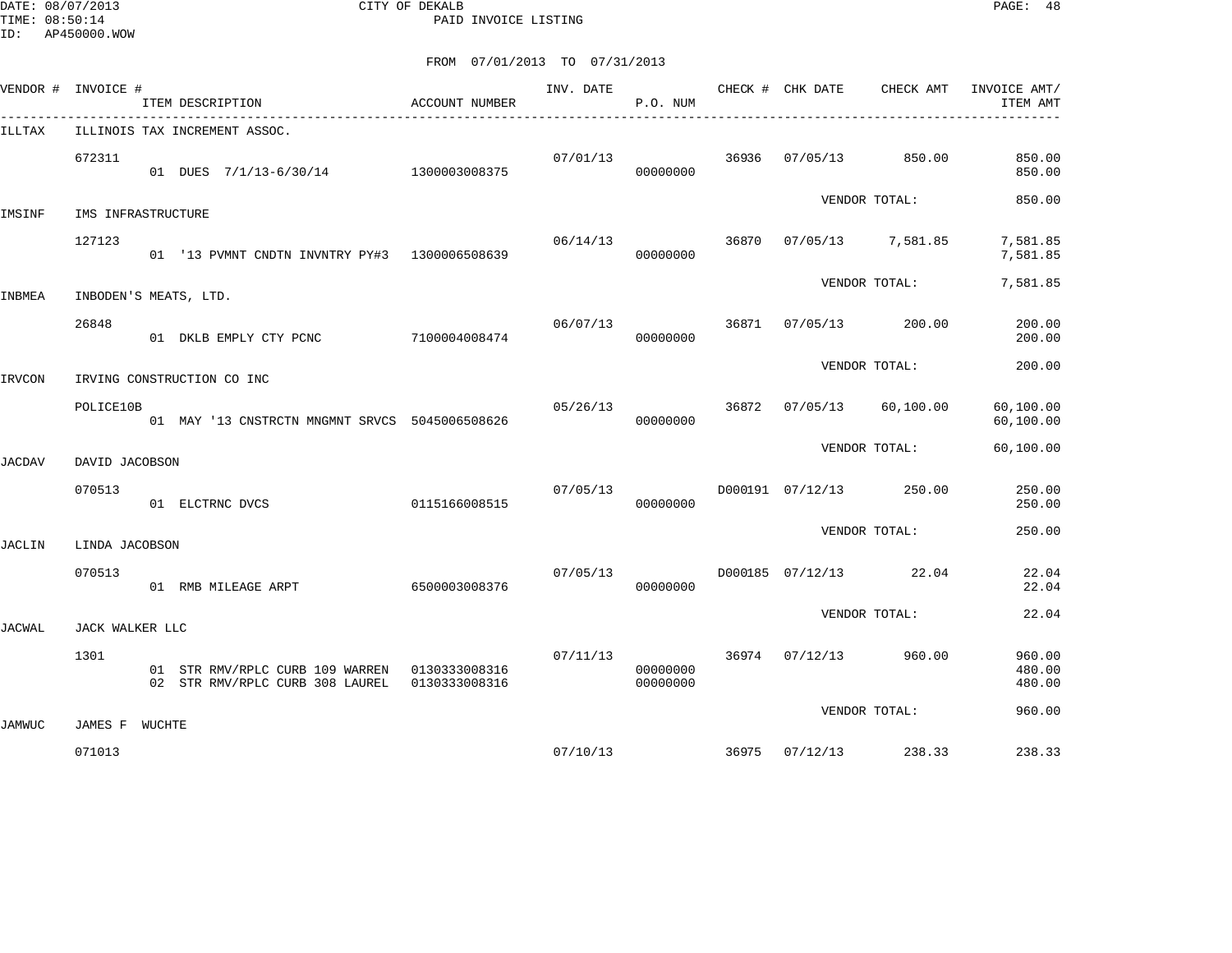DATE: 08/07/2013 CITY OF DEKALB PAGE: 49 PAID INVOICE LISTING

|        | VENDOR # INVOICE # | ITEM DESCRIPTION                                | ACCOUNT NUMBER | INV. DATE | P.O. NUM             |       | CHECK # CHK DATE | CHECK AMT             | INVOICE AMT/<br>ITEM AMT |
|--------|--------------------|-------------------------------------------------|----------------|-----------|----------------------|-------|------------------|-----------------------|--------------------------|
|        | 071013             | 01 BAILIFF SERVICES JUNE 2013 0118004008450     |                | 07/10/13  | 00000000             |       |                  | 36975 07/12/13 238.33 | 238.33<br>238.33         |
| JBL    | MICHAEL L FIORI    |                                                 |                |           |                      |       |                  | VENDOR TOTAL:         | 238.33                   |
|        | 4060               | 02 FD BLDG SUPPLIES                             | 0125272008291  | 06/05/13  | 00000000             | 36976 | 07/12/13         | 1,052.57              | 162.65<br>162.65         |
|        | 4065               | 01 CTYHLL JANITORIAL SUPPLIES                   | 0130322008291  | 06/05/13  | 00000000             | 36873 | 07/05/13         | 246.28                | 246.28<br>246.28         |
|        | 4078               | 01 SC SCOTT ROLL TWLS                           | 0130322008291  | 06/19/13  | 00000000             | 37067 | 07/19/13         | 324.18                | 59.71<br>59.71           |
|        | 4080               | 01 WTR JANITORIAL SUPPLIES                      | 6000002008291  | 06/19/13  | 00000000             | 36976 | 07/12/13         | 1,052.57              | 889.92<br>889.92         |
|        | 4083               | 01 STR (2) SCOTT ROLL TWLS/LENSE 0130324008450  |                | 06/19/13  | 00000000             | 37067 | 07/19/13         | 324.18                | 134.79<br>134.79         |
|        | 4095               | 01 STR LENSE CLEANING WIPES                     | 0130332008219  | 06/27/13  | 00000000             | 37067 | 07/19/13         | 324.18                | 15.37<br>15.37           |
|        | 4096               | 01 YSB JANITORIAL SUPPLIES                      | 0130322008291  | 06/27/13  | 00000000             | 37067 | 07/19/13         | 324.18                | 114.31<br>114.31         |
|        | 4106               | 01 ARPT (3) SCOTT TOWELS 6500002008219          |                | 07/03/13  | 00000000             |       | 37211 07/26/13   | 179.13                | 179.13<br>179.13         |
| JOHBUR | BURTON JOHNSON     |                                                 |                |           |                      |       |                  | VENDOR TOTAL:         | 1,802.16                 |
|        | <b>JOHBUR</b>      | 01 PD TRNG EXP 7/7-12/13 0120223008376          |                | 06/28/13  | 00000000             |       | D000180 07/05/13 | 200.00                | 200.00<br>200.00         |
| JUSSAF | JUST SAFETY LTD    |                                                 |                |           |                      |       |                  | VENDOR TOTAL:         | 200.00                   |
|        | 19731              | 01 STR FIRST AID SUPPLIES 0130332008219         |                |           | 06/10/13<br>00000000 |       |                  | 36874 07/05/13 63.60  | 63.60<br>63.60           |
|        | 20010              | 01 STR FIRST AID SUPPLIES JUL '13 0130322008219 |                | 07/08/13  | 00000000             |       | 37114 07/19/13   | 86.30                 | 35.50<br>35.50           |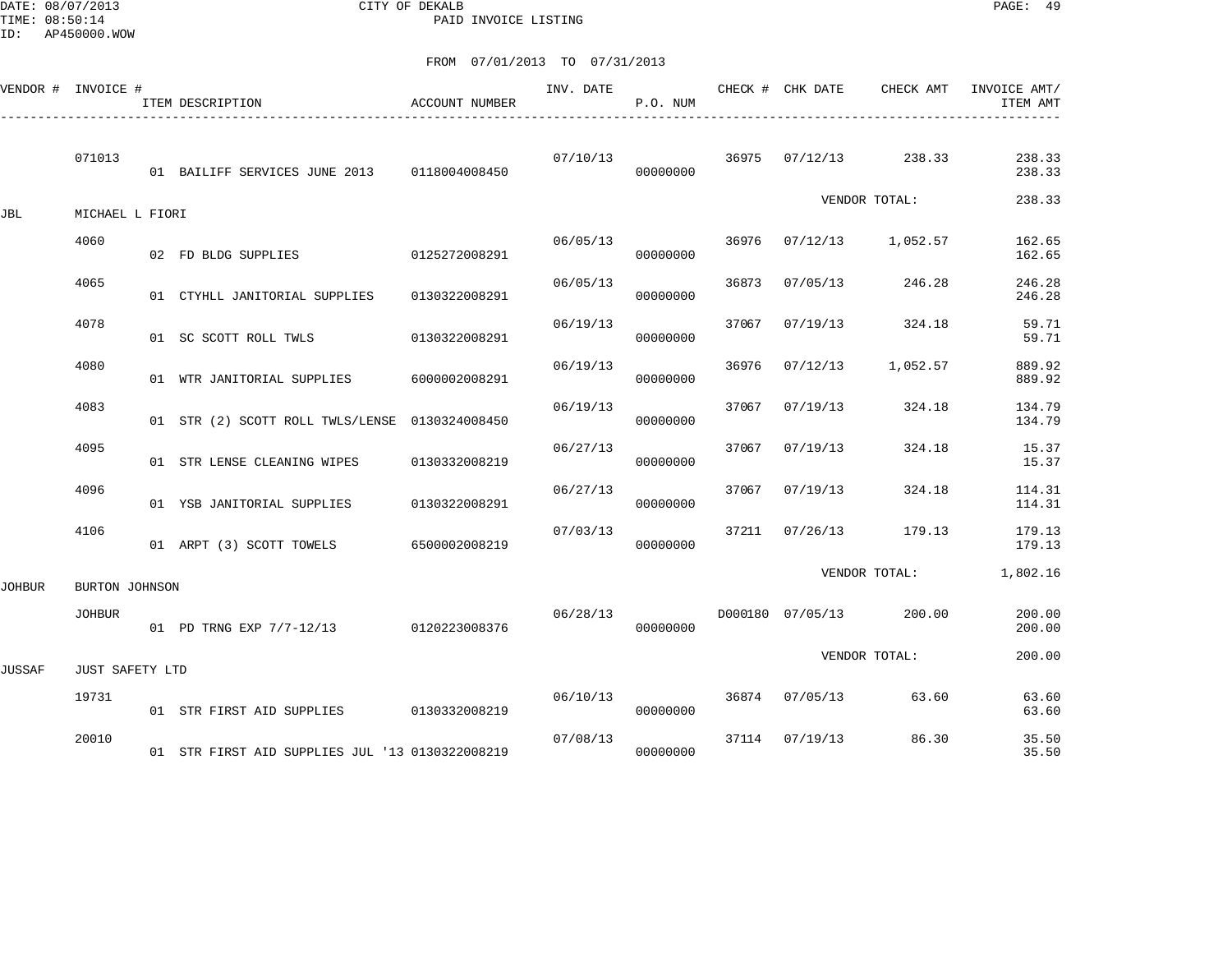DATE: 08/07/2013 CITY OF DEKALB PAGE: 50 PAID INVOICE LISTING

| VENDOR # INVOICE # |                     | ITEM DESCRIPTION                                 | ACCOUNT NUMBER                 | INV. DATE | P.O. NUM             |       | CHECK # CHK DATE | CHECK AMT             | INVOICE AMT/<br>ITEM AMT       |
|--------------------|---------------------|--------------------------------------------------|--------------------------------|-----------|----------------------|-------|------------------|-----------------------|--------------------------------|
|                    | 20011               | 01 WTR FIRST AID SUPPLIES JUL '13 6000002008219  |                                | 07/08/13  | 00000000             |       |                  | 37114 07/19/13 86.30  | 50.80<br>50.80                 |
| KIRBUI             | KIRBY BUILT         |                                                  |                                |           |                      |       |                  | VENDOR TOTAL:         | 149.90                         |
|                    | K13061077           | 01 STR CS PET WST BGS/FRT 0130333008313          |                                | 06/14/13  | 00000000             |       |                  | 36977 07/12/13 110.12 | 110.12<br>110.12               |
| KISCOM             |                     | KISHWAUKEE COMMUNITY HOSPITAL                    |                                |           |                      |       |                  | VENDOR TOTAL:         | 110.12                         |
|                    | 060513              | 01 FD PATIENT PHARMACY<br>02 FD PATIENT SUPPLIES | 0125272008237<br>0125272008237 | 06/05/13  | 00000000<br>00000000 | 36978 |                  | $07/12/13$ 2,946.68   | 2,946.68<br>555.95<br>2,390.73 |
| KISCOR             |                     | KISHWAUKEE CORPORATE HEALTH                      |                                |           |                      |       |                  | VENDOR TOTAL:         | 2,946.68                       |
|                    | 25139               | 01 HR (3) EXAMS                                  | 0115153008333                  | 07/16/13  | 00000000             | 37156 | 07/26/13         | 768.78                | 768.78<br>768.78               |
|                    | 26193               | 01 HR PRE-EMPLYMNT SCREENING                     | 0115153008333                  | 06/03/13  | 00000000             | 37068 | 07/19/13         | 543.00                | 162.00<br>162.00               |
|                    | 26224               | 01 HR PRE-EMPLYMNT PHYSICALS                     | 0115153008333                  | 06/04/13  | 00000000             | 37068 | 07/19/13         | 543.00                | 381.00<br>381.00               |
|                    | 26229               | 01 FD PHYSICAL                                   | 0125273008345                  | 06/03/13  | 00000000             | 36979 | 07/12/13         | 714.00                | 309.00<br>309.00               |
|                    | 26249               | 01 FD PHYSICAL                                   | 0125273008345                  | 06/04/13  | 00000000             | 36979 | 07/12/13         | 714.00                | 327.00<br>327.00               |
|                    | 26331               | 01 FD PHYSICAL                                   | 0125273008345                  | 06/19/13  | 00000000             | 36979 | 07/12/13         | 714.00                | 78.00<br>78.00                 |
|                    | 26426               | 01 HR (2) DOT DRUG TSTS 0135003008345            |                                | 07/01/13  | 00000000             | 37212 | 07/26/13         | 100.00                | 100.00<br>100.00               |
| KNULAW             | KNUTSON LAWN CARE & |                                                  |                                |           |                      |       |                  | VENDOR TOTAL:         | 2,125.78                       |
|                    | 4737                | 01 APR-MAY '13 PENS POINT MRKT 0130333008386     |                                | 05/31/13  | 00000000             | 36875 |                  | 07/05/13 8,465.00     | 3,415.00<br>410.00             |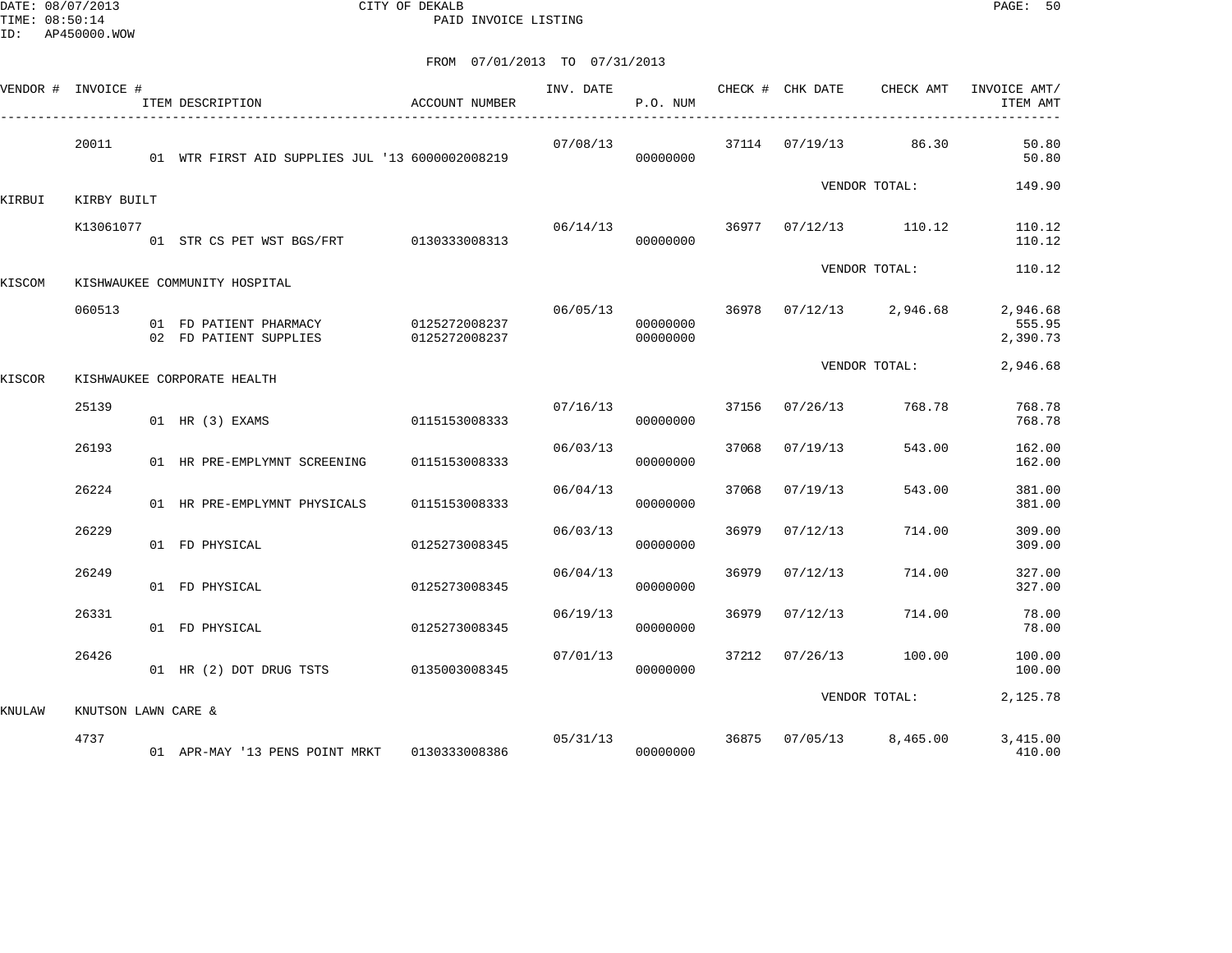|        | VENDOR # INVOICE #     | ITEM DESCRIPTION                                                                                                                                                       | ACCOUNT NUMBER | INV. DATE | P.O. NUM                                     |       |                | CHECK # CHK DATE CHECK AMT | INVOICE AMT/<br>ITEM AMT                            |
|--------|------------------------|------------------------------------------------------------------------------------------------------------------------------------------------------------------------|----------------|-----------|----------------------------------------------|-------|----------------|----------------------------|-----------------------------------------------------|
|        | 4737                   | 02 APR-MAY '13 KNOLLS 2400003008313<br>03 APR-MAY '13 HERITAGE RIDGE 2300003008313<br>04 APR-MAY '13 COLBY/TYLR/FRMNT 0130323008313<br>05 APR-MAY '13 KNSNGTN/ANNGLDDN | 0130333008313  | 05/31/13  | 00000000<br>00000000<br>00000000<br>00000000 |       |                | 36875 07/05/13 8,465.00    | 3,415.00<br>431.25<br>50.00<br>1,260.00<br>1,263.75 |
|        | 4758                   | 01 CS#13-5578 TREE RPLCMNT                                                                                                                                             | 7200004008472  | 05/31/13  | 00000000                                     | 36875 | 07/05/13       | 8,465.00                   | 675.00<br>675.00                                    |
|        | 4790                   | 01 14TH ST LNDSCPNG                                                                                                                                                    | 1300006508639  | 06/13/13  | 00000000                                     | 36875 | 07/05/13       | 8,465.00                   | 4,375.00<br>4,375.00                                |
| KOZTED | TED KOZINSKI           |                                                                                                                                                                        |                |           |                                              |       |                | VENDOR TOTAL:              | 8,465.00                                            |
|        | 071213                 | 01 IMN MDWST PBLC FNDS SMMT 0115193008376                                                                                                                              |                |           | 07/12/13<br>00000000                         |       |                | D000199 07/19/13 45.17     | 45.17<br>45.17                                      |
| KUMSHA | SHAKUNTALA KUMAR       |                                                                                                                                                                        |                |           |                                              |       |                | VENDOR TOTAL:              | 45.17                                               |
|        | 031313                 | 01 OVRPYMT CRM FREE HSG LCNS   0100000043330                                                                                                                           |                | 03/13/13  | 00000000                                     |       |                | 37157 07/26/13 50.00       | 50.00<br>50.00                                      |
| LANFOR | LANDMARK FORD          |                                                                                                                                                                        |                |           |                                              |       |                | VENDOR TOTAL:              | 50.00                                               |
|        | 50092013               | 01 PD '13 FORD #1FAHP2L84DG144777 5050006008521                                                                                                                        |                | 07/11/13  | 00000000                                     | 37115 |                | 07/19/13 23,716.00         | 23,716.00<br>23,716.00                              |
| LASKRI | KRISTEN LASH           |                                                                                                                                                                        |                |           |                                              |       |                | VENDOR TOTAL:              | 23,716.00                                           |
|        | 070513                 | 0115166008515<br>01 ELCTRNC DVCS                                                                                                                                       |                | 07/05/13  | 00000000                                     |       |                | D000192 07/12/13 250.00    | 250.00<br>250.00                                    |
| LATCOM | LATTICE COMMUNICATIONS |                                                                                                                                                                        |                |           |                                              |       |                | VENDOR TOTAL:              | 250.00                                              |
|        | IN003963               | 01 FNL 50% SURPLUS 190 TWR                                                                                                                                             | 5045006508626  | 06/11/13  | 00000000                                     |       | 36876 07/05/13 | 43,383.00                  | 43,383.00<br>43,383.00                              |
| LEEAUT | LEE AUTO DEKALB        |                                                                                                                                                                        |                |           |                                              |       |                | VENDOR TOTAL:              | 43,383.00                                           |
|        | 416168173              |                                                                                                                                                                        |                | 06/10/13  |                                              | 36980 |                | 07/12/13 88.59             | 57.33                                               |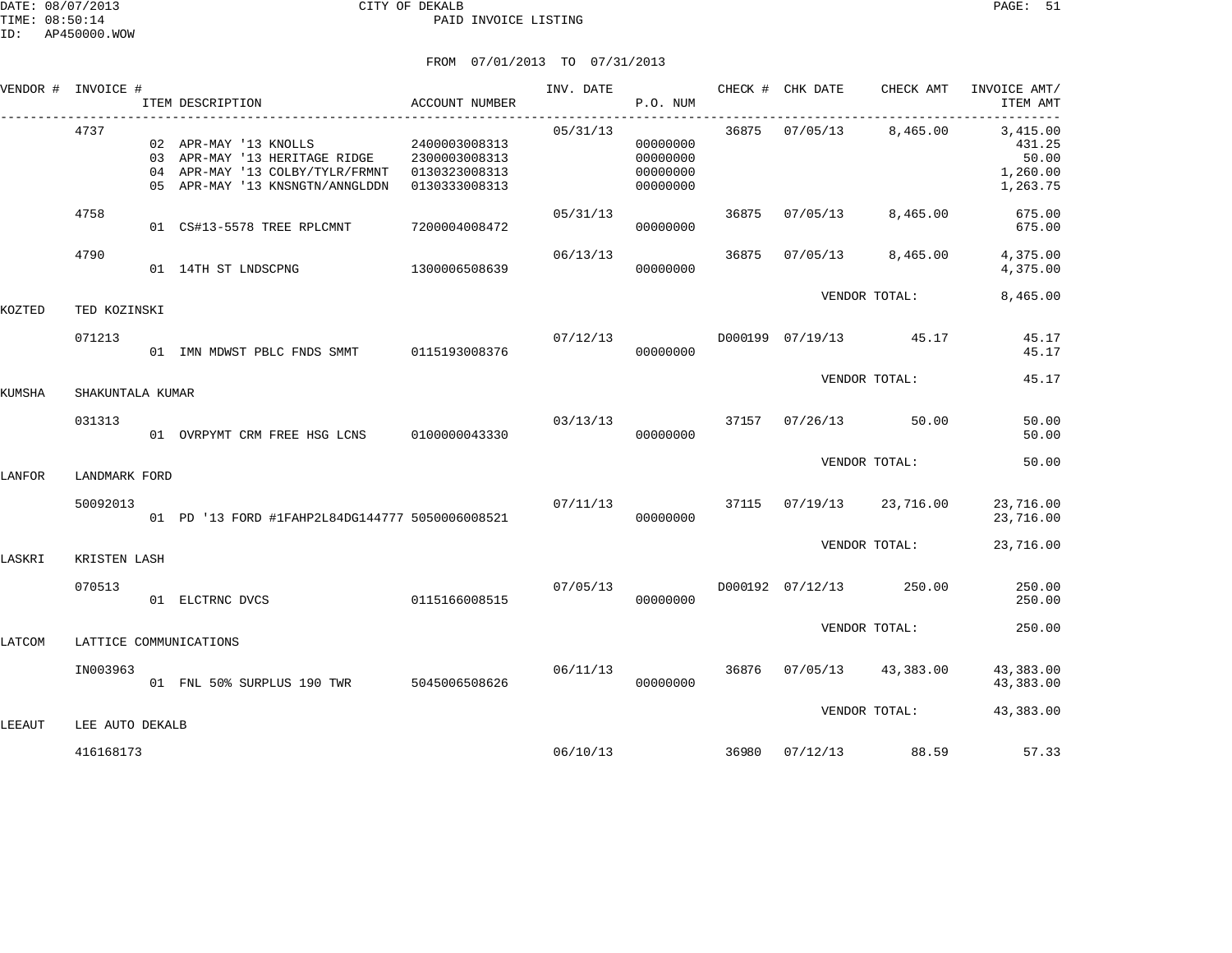DATE: 08/07/2013 CITY OF DEKALB PAGE: 52 PAID INVOICE LISTING

ID: AP450000.WOW

|        | VENDOR # INVOICE # | ITEM DESCRIPTION                           | <b>ACCOUNT NUMBER</b> | INV. DATE | P.O. NUM |       | CHECK # CHK DATE | CHECK AMT              | INVOICE AMT/<br>ITEM AMT |
|--------|--------------------|--------------------------------------------|-----------------------|-----------|----------|-------|------------------|------------------------|--------------------------|
|        | 416168173          | 01 STR GUN/EQUIP CLNR                      | 0130333008310         | 06/10/13  | 00000000 | 36980 | 07/12/13         | 88.59                  | 57.33<br>57.33           |
|        | 416168313          | 01 PD PD44 FUEL CAP                        | 0120222008226         | 06/12/13  | 00000000 | 36980 | 07/12/13         | 88.59                  | 12.39<br>12.39           |
|        | 416168425          | 01 FD ENG 2 SWITCHES                       | 0125272008226         | 06/13/13  | 00000000 | 36980 | 07/12/13         | 88.59                  | 7.39<br>7.39             |
|        | 416168426          | 01 FD RTV CLR SILICONE                     | 0125272008226         | 06/13/13  | 00000000 | 36980 | 07/12/13         | 88.59                  | 3.99<br>3.99             |
|        | 416168863          | 01 STR HI POWER II BELT                    | 0130332008226         | 06/21/13  | 00000000 | 36980 | 07/12/13         | 88.59                  | 7.49<br>7.49             |
| LEOCAR | CARL LEONI         |                                            |                       |           |          |       |                  | VENDOR TOTAL:          | 88.59                    |
|        | 062813             | 01 2013 WELLNESS                           | 7100004008476         | 06/28/13  | 00000000 |       |                  | D000172 07/05/13 80.00 | 80.00<br>80.00           |
| LININN | LINCOLN INN        |                                            |                       |           |          |       |                  | VENDOR TOTAL:          | 80.00                    |
|        | 1037               | 01 PD COFFEE W/CHIEF 7/18/13 0100000002730 |                       | 07/18/13  | 00000000 |       | 37213 07/26/13   | 94.44                  | 94.44<br>94.44           |
|        | 1122               | 01 PD COFFEE W/CHIEF                       | 0120212008299         | 06/20/13  | 00000000 |       | 36981 07/12/13   | 78.63                  | 78.63<br>78.63           |
| LOEJOH | JOHN LOECHEL       |                                            |                       |           |          |       |                  | VENDOR TOTAL:          | 173.07                   |
|        | 071913             | 01 2013 WELLNESS                           | 7100004008476         | 07/19/13  | 00000000 |       |                  | D000203 07/26/13 70.49 | 70.49<br>70.49           |
| LOSDAV | DAVID LOSHER       |                                            |                       |           |          |       |                  | VENDOR TOTAL:          | 70.49                    |
|        | 070113             | 01 RFND HNGR/FIRE EXT DPST 6500000002880   |                       | 07/01/13  | 00000000 |       | 36982 07/12/13   | 282.50                 | 282.50<br>282.50         |
| LOVDIS |                    | LOVELL'S DISCOUNT TIRE, INC.               |                       |           |          |       |                  | VENDOR TOTAL:          | 282.50                   |
|        | 32721              |                                            |                       | 06/12/13  |          |       |                  | 37158 07/26/13 745.84  | 638.84                   |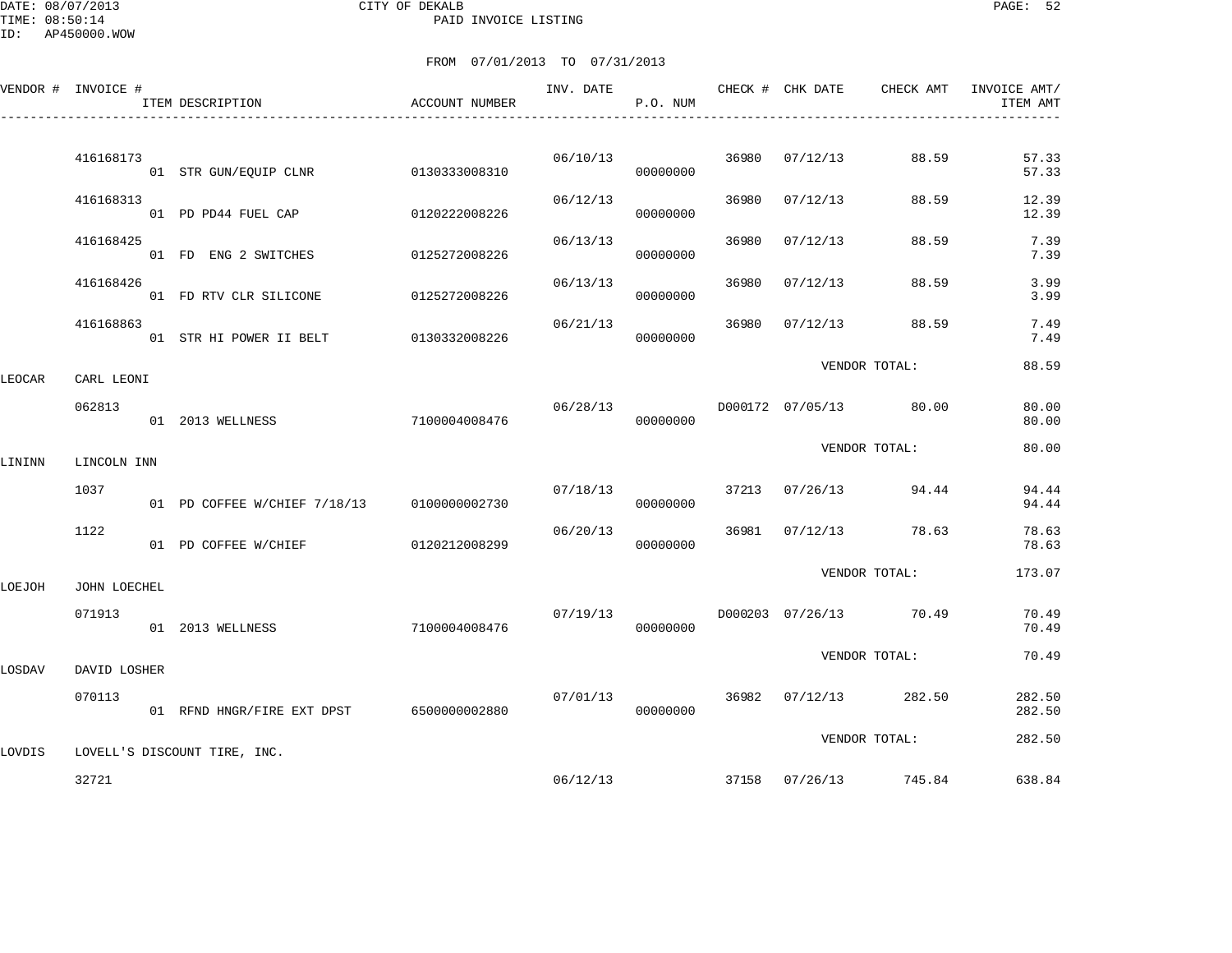DATE: 08/07/2013 CITY OF DEKALB PAGE: 53 PAID INVOICE LISTING

ID: AP450000.WOW

|        | VENDOR # INVOICE # | ITEM DESCRIPTION                              | <b>ACCOUNT NUMBER</b> | INV. DATE | P.O. NUM |       | CHECK # CHK DATE | CHECK AMT       | INVOICE AMT/<br>ITEM AMT |
|--------|--------------------|-----------------------------------------------|-----------------------|-----------|----------|-------|------------------|-----------------|--------------------------|
|        | 32721              | 01 PD FRMR PD36 (4) TIRES(PD46) 0120222008226 |                       | 06/12/13  | 00000000 | 37158 | 07/26/13         | 745.84          | 638.84<br>638.84         |
|        | 32883              | 01 STR P53 CLAMP/PIPE                         | 0130332008226         | 06/28/13  | 00000000 | 37158 | 07/26/13         | 745.84          | 82.00<br>82.00           |
|        | 32886              | 01 ARPT AP08 TIRE RPR                         | 6500003008310         | 06/28/13  | 00000000 | 37158 |                  | 07/26/13 745.84 | 25.00<br>25.00           |
| LOVRIT |                    | LOVETT'S RITE-WAY REBUILDERS,                 |                       |           |          |       |                  | VENDOR TOTAL:   | 745.84                   |
|        | 57687A             | 01 FTC 1701 STATE                             | 0120223008384         | 05/30/13  | 00000000 | 37159 | 07/26/13         | 2,000.00        | 1,700.00<br>1,700.00     |
|        | 57690              | 01 PD TOW GLD PONTIAC                         | 0120223008384         | 06/05/13  | 00000000 | 37159 | 07/26/13         | 2,000.00        | 150.00<br>150.00         |
|        | 57917              | 01 PD TOW CS#13-13346                         | 0120223008384         | 06/21/13  | 00000000 | 37159 | 07/26/13         | 2,000.00        | 150.00<br>150.00         |
| LOWHOM |                    | LOWE'S HOME CENTER, INC.                      |                       |           |          |       |                  | VENDOR TOTAL:   | 2,000.00                 |
|        | 05232              | 01 ARPT RAMP RPR                              | 6500003008313         | 06/13/13  | 00000000 | 36983 | 07/12/13         | 316.15          | 19.90<br>19.90           |
|        | 06582              | 01 STR P9 DRP RBMD 24GAL ACTION 0130332008226 |                       | 06/06/13  | 00000000 | 36983 | 07/12/13         | 316.15          | 18.61<br>18.61           |
|        | 06756              | 01 WTR (3) 5/8IN 12X2FT ALL                   | 6000002008232         | 06/19/13  | 00000000 | 36983 | 07/12/13         | 316.15          | 11.19<br>11.19           |
|        | 41814              | 01 FIN OFFICE DOOR INSTLLTN                   | 0115192008204         | 06/19/13  | 00000000 | 36983 | 07/12/13         | 316.15          | 105.37<br>105.37         |
|        | 53329              | 01 STR HVY DTY FELT STRP                      | 0130333008348         | 06/10/13  | 00000000 | 36983 | 07/12/13         | 316.15          | 4.34<br>4.34             |
|        | 53336              | 01 STR FAT MAX 48" LEV                        | 0130332008295         | 06/24/13  | 00000000 | 36983 | 07/12/13         | 316.15          | 33.23<br>33.23           |
|        | 905140             | 01 FD 6' GREEN T-POST                         | 0125272008210         | 06/11/13  | 00000000 | 36983 | 07/12/13         | 316.15          | 54.00<br>54.00           |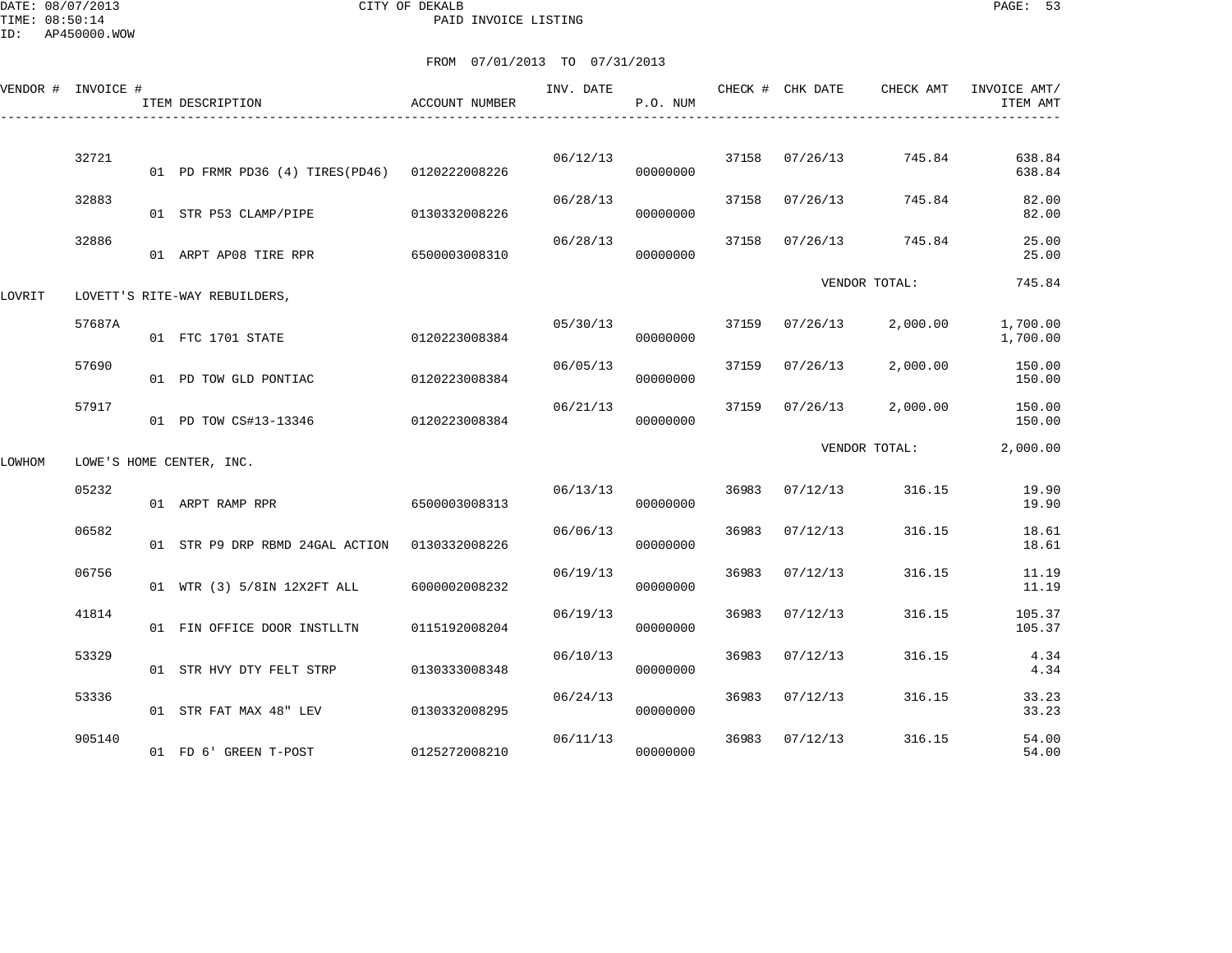|        | VENDOR # INVOICE #         | ITEM DESCRIPTION                              | ACCOUNT NUMBER | INV. DATE | P.O. NUM             |       | CHECK # CHK DATE CHECK AMT |                         | INVOICE AMT/<br>ITEM AMT |
|--------|----------------------------|-----------------------------------------------|----------------|-----------|----------------------|-------|----------------------------|-------------------------|--------------------------|
|        | 906488                     | 01 WTR 1.5GAL RWB PETUNIA(2) 6000002008219    |                | 06/18/13  | 00000000             | 36983 | 07/12/13                   | 316.15                  | 15.16<br>15.16           |
|        | 935575                     | 01 FD CPLNG/CELLCORE                          | 0125272008210  | 06/15/13  | 00000000             | 36983 | 07/12/13                   | 316.15                  | 17.87<br>17.87           |
|        | 941995                     | 01 FD GAL ROUNDUP                             | 0125272008210  | 06/11/13  | 00000000             | 36983 | 07/12/13                   | 316.15                  | 27.00<br>27.00           |
|        | 953827                     | 01 STR 2X6X16 TOP CHOICE KD WHT 6000002008228 |                | 06/03/13  | 00000000             | 36983 | 07/12/13                   | 316.15                  | 9.48<br>9.48             |
| LYNCHU | CHUCK LYNCH                |                                               |                |           |                      |       |                            | VENDOR TOTAL:           | 316.15                   |
|        | 062413                     | 01 FIN INSTLL (2) GATES 0115192008204         |                | 06/24/13  | 00000000             |       | 36877 07/05/13             | 80.00                   | 80.00<br>80.00           |
| MALKEU | KEUNTE MALLETT             |                                               |                |           |                      |       |                            | VENDOR TOTAL:           | 80.00                    |
|        | 062813                     | 01 2013 WELLNESS                              | 7100004008476  | 06/28/13  | 00000000             |       |                            | D000173 07/05/13 120.00 | 120.00<br>120.00         |
| MARTUR |                            | MARTENSON TURF PRODUCTS, INC.                 |                |           |                      |       |                            | VENDOR TOTAL:           | 120.00                   |
|        | 6202M                      | 01 ARPT (5) IMZPYR/(2) SHWDWN 6500003008313   |                | 05/20/13  | 00000000             | 36878 | 07/05/13                   | 468.75                  | 468.75<br>468.75         |
| MCAMAN | <b>MCAPITOL MANAGEMENT</b> |                                               |                |           |                      |       |                            | VENDOR TOTAL:           | 468.75                   |
|        | 1621097                    | 01 CNTRCTL SRVCS JUN '13 0500003008343        |                |           | 07/01/13<br>00000000 |       |                            | 37069 07/19/13 5,500.00 | 5,500.00<br>5,500.00     |
| MCDJAM | JAMES MCDOUGALL            |                                               |                |           |                      |       |                            | VENDOR TOTAL:           | 5,500.00                 |
|        | 062813                     | 01 PD RMB TRNG EXP 6/10/13 0120223008376      |                | 06/28/13  | 00000000             |       | D000174 07/05/13           | 111.97                  | 111.97<br>111.97         |
|        |                            |                                               |                |           |                      |       |                            | VENDOR TOTAL:           | 111.97                   |
| MCI    | 062713                     | MUNICIPAL CLERKS OF ILLINOIS                  |                |           | 06/27/13             |       | 36879 07/05/13             | 62.50                   | 32.50                    |
|        |                            |                                               |                |           |                      |       |                            |                         |                          |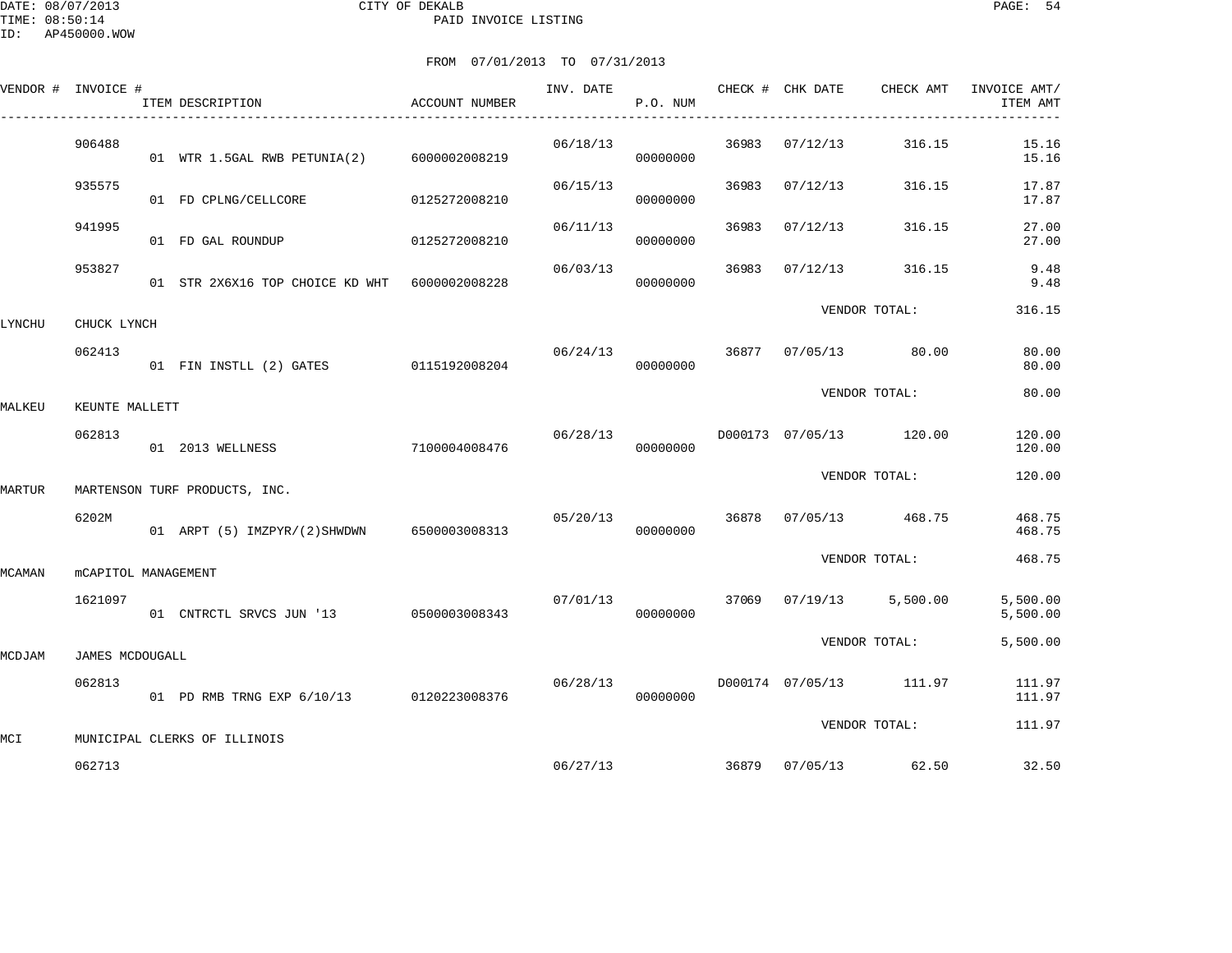DATE: 08/07/2013 CITY OF DEKALB PAGE: 55 PAID INVOICE LISTING

|        | VENDOR # INVOICE # | ITEM DESCRIPTION                          | ACCOUNT NUMBER | INV. DATE | P.O. NUM |       | CHECK # CHK DATE | CHECK AMT             | INVOICE AMT/<br>ITEM AMT |
|--------|--------------------|-------------------------------------------|----------------|-----------|----------|-------|------------------|-----------------------|--------------------------|
|        | 062713             | 01 CC 1/2 ATHENIAN DIALOGUE               | 0110103008376  | 06/27/13  | 00000000 | 36879 | 07/05/13         | 62.50                 | 32.50<br>32.50           |
|        | 062713A            | 01 CC PEERBOOM 1/2 SMMR SMNR              | 0110103008376  | 06/27/13  | 00000000 | 36879 | 07/05/13         | 62.50                 | 30.00<br>30.00           |
| MCSQU  |                    | MC SQUARED ENERGY SERVICES LLC            |                |           |          |       |                  | VENDOR TOTAL:         | 62.50                    |
|        | 062813             | 01 06025-13002 5/28-6/27/13               | 6500003008352  | 06/28/13  | 00000000 | 36984 | 07/12/13         | 1,878.95              | 587.96<br>587.96         |
|        | 062813A            | 01 29969-60002 5/28-6/27/13               | 6500003008352  | 06/28/13  | 00000000 | 36984 | 07/12/13         | 1,878.95              | 64.44<br>64.44           |
|        | 062813B            | 01 48205-59004 5/28-6/27/13               | 6500003008352  | 06/28/13  | 00000000 | 36984 | 07/12/13         | 1,878.95              | 74.65<br>74.65           |
|        | 062813C            | 01 51430-79006 5/28-6/27/13               | 6500003008352  | 06/28/13  | 00000000 | 36984 | 07/12/13         | 1,878.95              | 69.15<br>69.15           |
|        | 062813D            | 01 62095-0001 5/28-6/27/13                | 6500003008352  | 06/28/13  | 00000000 | 36984 | 07/12/13         | 1,878.95              | 36.89<br>36.89           |
|        | 062813E            | 01 72485-74000 5/28-6/27/13               | 6500003008352  | 06/28/13  | 00000000 | 36984 | 07/12/13         | 1,878.95              | 202.97<br>202.97         |
|        | 062813F            | 01 78964-55009 5/28-6/27/13               | 6500003008352  | 06/28/13  | 00000000 | 36984 | 07/12/13         | 1,878.95              | 110.29<br>110.29         |
|        | 062813G            | 01 99115-94001 5/28-6/27/13               | 6500003008352  | 06/28/13  | 00000000 | 36984 | 07/12/13         | 1,878.95              | 677.20<br>677.20         |
|        | 062813H            | 01 06950-18001 5/28-6/27/13               | 6500003008352  | 06/28/13  | 00000000 | 36984 | 07/12/13         | 1,878.95              | 55.40<br>55.40           |
|        | 070113             | 01 72450-36003 5/30-6/28/13               | 6500003008352  | 07/01/13  | 00000000 | 37070 | 07/19/13         | 361.52                | 54.57<br>54.57           |
|        | 070113A            | 01 04715-49005 5/30-6/28/13 6500003008352 |                | 07/01/13  | 00000000 | 37070 | 07/19/13         | 361.52                | 306.95<br>306.95         |
| MEIGAR | GARY MEIER         |                                           |                |           |          |       |                  | VENDOR TOTAL:         | 2,240.47                 |
|        | 071513             |                                           |                | 07/15/13  |          |       |                  | 37214 07/26/13 100.00 | 100.00                   |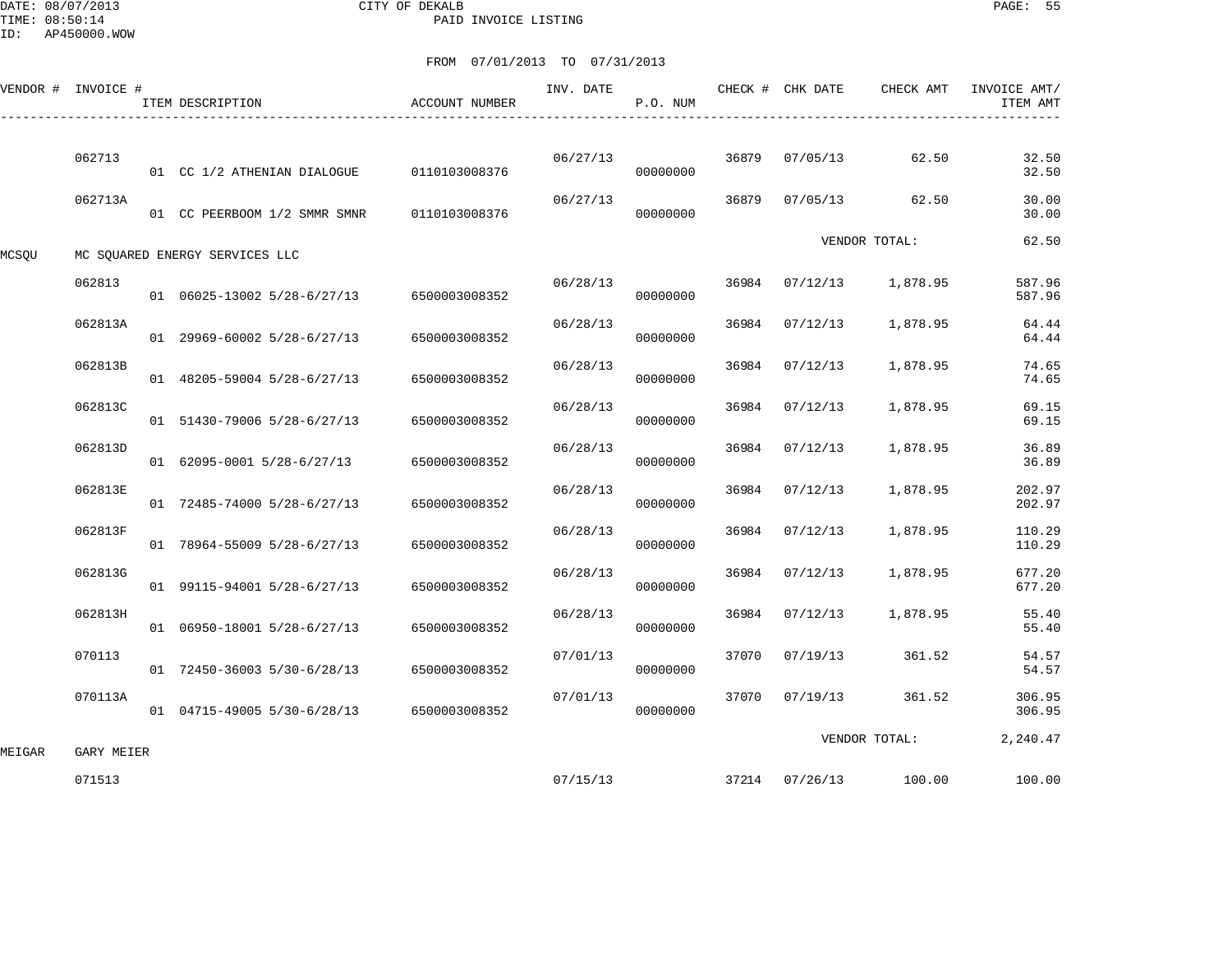DATE: 08/07/2013 CITY OF DEKALB PAGE: 56 PAID INVOICE LISTING

|        | VENDOR # INVOICE # | ITEM DESCRIPTION                               | ACCOUNT NUMBER | INV. DATE | P.O. NUM |       | CHECK # CHK DATE | CHECK AMT           | INVOICE AMT/<br>ITEM AMT |
|--------|--------------------|------------------------------------------------|----------------|-----------|----------|-------|------------------|---------------------|--------------------------|
|        | 071513             | 01 RFND OVRPYMNT RMNG HS LCNS                  | 0100000043225  | 07/15/13  | 00000000 |       | 37214 07/26/13   | 100.00              | 100.00<br>100.00         |
| MELLOC | MELIN'S LOCK & KEY |                                                |                |           |          |       |                  | VENDOR TOTAL:       | 100.00                   |
|        | 14320              | 01 PD (2) KEYS                                 | 0120223008315  | 05/20/13  | 00000000 | 37071 | 07/19/13         | 547.60              | 3.70<br>3.70             |
|        | 14353              | 01 ARPT FBO/HANGERS (6) KEYS                   | 6500002008219  | 05/30/13  | 00000000 | 37071 | 07/19/13         | 547.60              | 12.94<br>12.94           |
|        | 14406              | 01 ARPT LCKS/KEYS/KEY ID                       | 6500002008219  | 06/12/13  | 00000000 | 37071 | 07/19/13         | 547.60              | 156.45<br>156.45         |
|        | 14429              | 01 PD (4) KEYS                                 | 0120223008315  | 06/18/13  | 00000000 | 37071 | 07/19/13         | 547.60              | 9.24<br>9.24             |
|        | 14446              | 01 ARPT (3) T HANDLES                          | 6500002008219  | 06/21/13  | 00000000 | 37071 | 07/19/13         | 547.60              | 39.30<br>39.30           |
|        | 5267               | 01 EGYPTN THTR LOCK RPLCMNT/KEYS 1300006508624 |                | 06/04/13  | 00000000 | 36985 | 07/12/13         | 558.04              | 215.08<br>215.08         |
|        | 5279               | 01 ARPT E-6-5 LOCK CHNG/KEYS                   | 6500002008219  | 06/08/13  | 00000000 | 37071 | 07/19/13         | 547.60              | 91.12<br>91.12           |
|        | 5282               | 01 PD LOCK CHNG PRKG LOT/LOBBY                 | 0120223008315  | 06/08/13  | 00000000 | 37071 | 07/19/13         | 547.60              | 86.50<br>86.50           |
|        | 5295               | 01 RECODE CTYHLL DOOR                          | 0130323008348  | 06/08/13  | 00000000 | 37071 | 07/19/13         | 547.60              | 45.00<br>45.00           |
|        | 5311               | 01 ARPT CHNG LCKS GAS PUMP STTN                | 6500002008219  | 06/24/13  | 00000000 | 37071 | 07/19/13         | 547.60              | 103.35<br>103.35         |
|        | 5314               | 01 EGYPTN THTR STG DOORS LCKS                  | 1300006508624  | 06/24/13  | 00000000 | 36985 | 07/12/13         | 558.04              | 342.96<br>342.96         |
| METMAY |                    | METROPOLITAN MAYORS CAUCUS                     |                |           |          |       |                  | VENDOR TOTAL:       | 1,105.64                 |
|        | 2013259            | 01 2012-2013 DUES                              | 0110103008375  | 06/11/13  | 00000000 | 36880 |                  | $07/05/13$ 1,550.71 | 1,550.71<br>1,550.71     |
|        |                    |                                                |                |           |          |       |                  | VENDOR TOTAL:       | 1,550.71                 |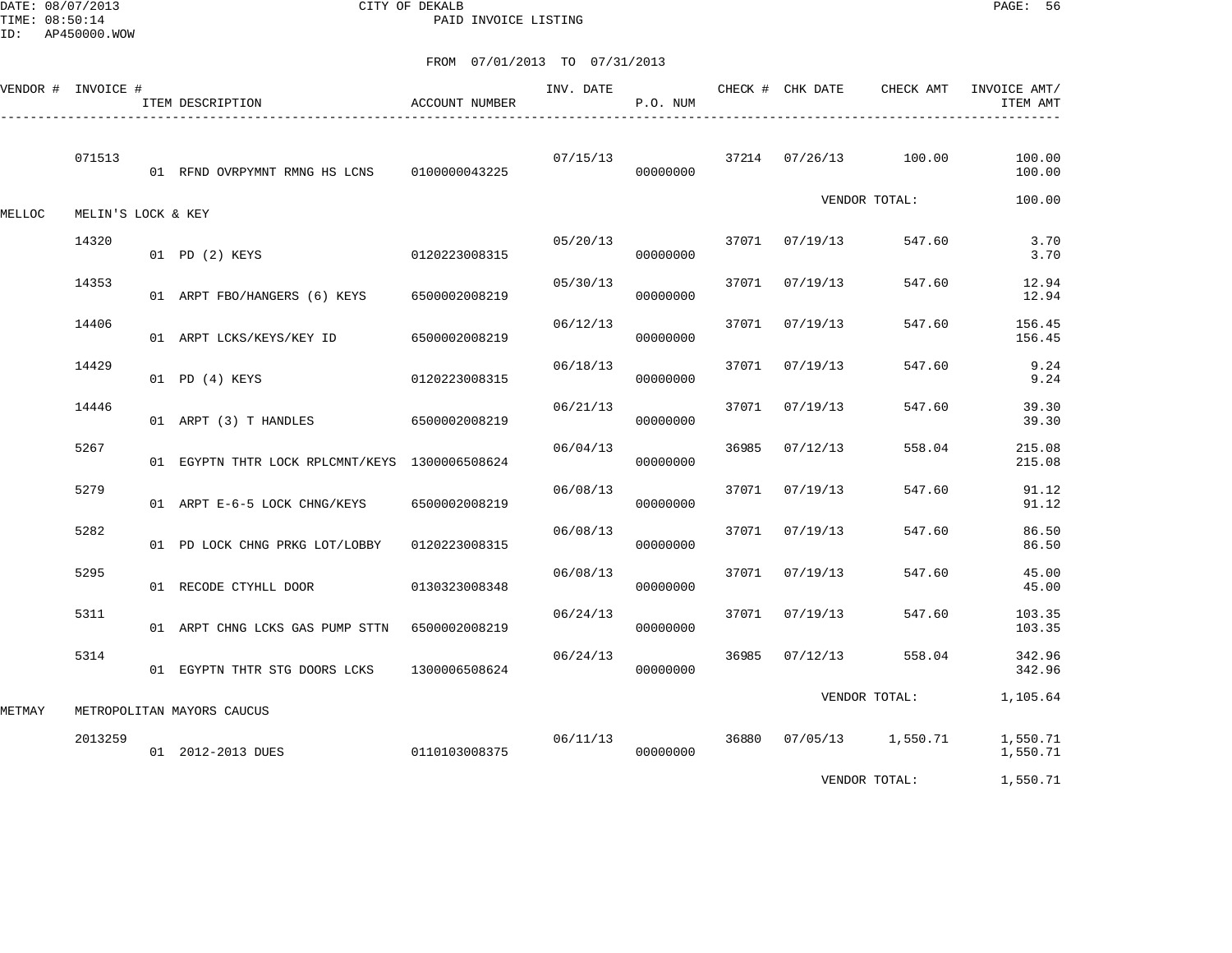DATE: 08/07/2013 CITY OF DEKALB PAGE: 57 PAID INVOICE LISTING

| VENDOR # | INVOICE #            | ITEM DESCRIPTION                                              | <b>ACCOUNT NUMBER</b>          | INV. DATE | P.O. NUM             |       | CHECK # CHK DATE | CHECK AMT     | INVOICE AMT/<br>ITEM AMT   |
|----------|----------------------|---------------------------------------------------------------|--------------------------------|-----------|----------------------|-------|------------------|---------------|----------------------------|
| METPRO   |                      | _________________________________<br>PRISTINE WATER SOLUTIONS |                                |           |                      |       |                  |               |                            |
|          | 021782               | 01 WTR (20) AQUADENE/FRT 6000002008250                        |                                | 06/12/13  | 00000000             | 36986 | 07/12/13         | 7,080.48      | 7,080.48<br>7,080.48       |
| MICSCI   | MICROTECH SCIENTIFIC |                                                               |                                |           |                      |       |                  | VENDOR TOTAL: | 7,080.48                   |
|          | 63025                | 01 WTR (3) WTR SMPL BTTLS 6000002008244                       |                                | 06/12/13  | 00000000             | 36881 | 07/05/13         | 572.34        | 572.34<br>572.34           |
| MIDENE   |                      | MIDAMERICAN ENERGY COMPANY                                    |                                |           |                      |       |                  | VENDOR TOTAL: | 572.34                     |
|          | 5880397              | 01 #230446 WELLS 4/3-5/1/13                                   | 6000003008352                  | 05/23/13  | 00000000             | 37072 | 07/19/13         | 11,832.32     | 11,832.32<br>11,832.32     |
|          | 5896618              | 01 #230446 WELLS 5/1-6/3/13                                   | 6000003008352                  | 06/24/13  | 00000000             | 37160 | 07/26/13         | 14, 145. 76   | 14, 145. 76<br>14, 145. 76 |
| MIDPAP   | MIDLAND PAPER        |                                                               |                                |           |                      |       |                  | VENDOR TOTAL: | 25,978.08                  |
|          | 33883310             | 01 (40) CS MLTPRPS PAPER 0115152008204                        |                                | 06/03/13  | 00000000             | 36882 | 07/05/13         | 1,150.00      | 1,150.00<br>1,150.00       |
| MIKAUT   |                      | MIKE'S AUTO & TRUCK REPAIR                                    |                                |           |                      |       |                  | VENDOR TOTAL: | 1,150.00                   |
|          | 051308               | 01 STR (3) SAFETY TSTS P53/8/50<br>02 APRT SAFETY TST AP03    | 0130333008315<br>0130333008315 | 05/31/13  | 00000000<br>00000000 | 36883 | 07/05/13         | 134.00        | 134.00<br>107.00<br>27.00  |
|          | 061327               | 01 STR SAFETY TEST P19<br>02 WTR SAFETY TEST W28              | 0130333008315<br>6000003008315 | 06/30/13  | 00000000<br>00000000 | 37161 | 07/26/13         | 67.00         | 67.00<br>40.00<br>27.00    |
|          | 24996                | 01 FD M1 A/C RPR<br>02 FD M1 A/C RPR LABOR                    | 0125273008315<br>0125273008315 | 06/05/13  | 00000000<br>00000000 | 36987 | 07/12/13         | 706.31        | 482.16<br>134.01<br>348.15 |
|          | 25134                | 01 PD PD23 DETAIL                                             | 0120243008315                  | 06/25/13  | 00000000             | 36987 | 07/12/13         | 706.31        | 99.95<br>99.95             |
|          | 25147                | 01 FD F1 BRAKE RPR                                            | 0125273008315                  | 06/26/13  | 00000000             | 36987 | 07/12/13         | 706.31        | 124.20<br>15.45            |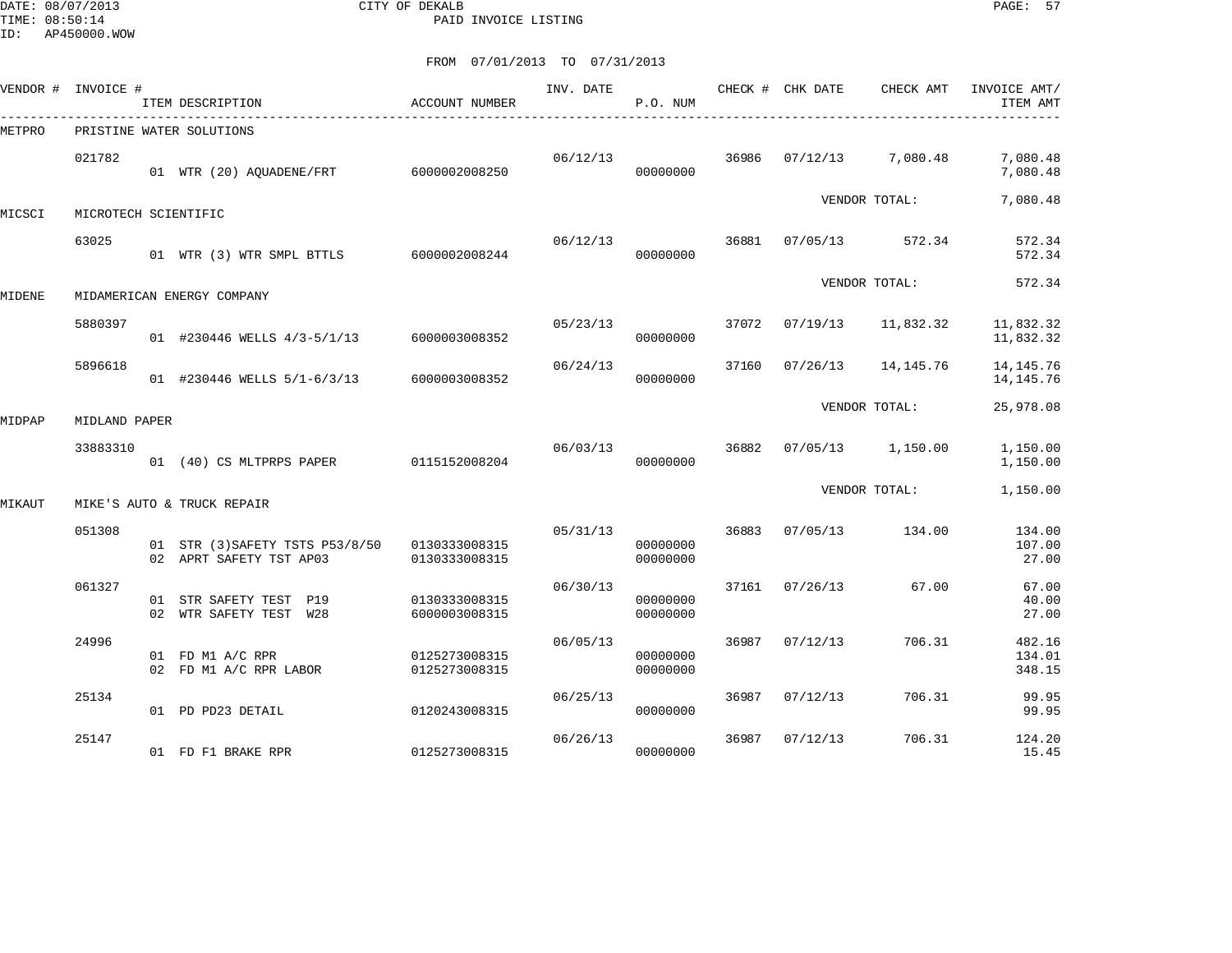|          | VENDOR # INVOICE #    | ITEM DESCRIPTION                                                                                                                               | ACCOUNT NUMBER | INV. DATE | P.O. NUM                         |       | CHECK # CHK DATE | CHECK AMT                             | INVOICE AMT/<br>ITEM AMT                             |
|----------|-----------------------|------------------------------------------------------------------------------------------------------------------------------------------------|----------------|-----------|----------------------------------|-------|------------------|---------------------------------------|------------------------------------------------------|
|          | 25147                 | 02 FD F1 BRAKE RPR LABOR 0125273008315                                                                                                         |                | 06/26/13  | 00000000                         |       | 36987 07/12/13   | 706.31                                | 124.20<br>108.75                                     |
|          |                       |                                                                                                                                                |                |           |                                  |       |                  | VENDOR TOTAL:                         | 907.31                                               |
| MILCHE   | MILES CHEVROLET, INC. |                                                                                                                                                |                |           |                                  |       |                  |                                       |                                                      |
|          | 071113                | 01 '13 TAHOE 1GNSK2E0XDR308311 5050006008521<br>02 '13 IMPALA 2G1WD5E38D1260258 5050006008521<br>03 '13 IMPALA 2G1WD5E39D1260415 5050006008521 |                |           | 00000000<br>00000000<br>00000000 |       |                  | $07/11/13$ 37028 $07/15/13$ 76,915.59 | 76,915.59<br>30,907.59<br>23,004.00<br>23,004.00     |
| MONRIC   | RICK MONAS            |                                                                                                                                                |                |           |                                  |       |                  | VENDOR TOTAL:                         | 76,915.59                                            |
|          | 062113                | 01 RFND FNL 380316926000 6000000063444                                                                                                         |                | 06/21/13  | 00000000                         |       |                  | 36884 07/05/13 13.06                  | 13.06<br>13.06                                       |
| MORSAL   | MORTON SALT, INC.     |                                                                                                                                                |                |           |                                  |       |                  | VENDOR TOTAL:                         | 13.06                                                |
|          |                       |                                                                                                                                                |                |           |                                  |       |                  |                                       |                                                      |
|          | 5400179701            | 01 24.94TNS BULK CRYSTAL SALT 6000002008250                                                                                                    |                |           | 06/06/13<br>00000000             | 36885 | 07/05/13         | 5,482.89                              | 2,731.42<br>2,731.42                                 |
|          | 5400180618            | 01 25.13TNS BULK CRYSTAL SALT                                                                                                                  | 6000002008250  | 06/07/13  | 00000000                         | 36885 | 07/05/13         | 5,482.89                              | 2,751.47<br>2,751.47                                 |
|          | 5400196067            | 01 WTR 24.74TNS BULK CRYSTAL SALT 6000002008250                                                                                                |                | 07/01/13  | 00000000                         | 37215 | 07/26/13         | 5,429.08                              | 2,710.32<br>2,710.32                                 |
|          | 5400196926            | 01 WTR 24.84TNS BULK CRYSTAL SALT 6000002008250                                                                                                |                | 07/02/13  | 00000000                         | 37215 | 07/26/13         | 5,429.08                              | 2,718.76<br>2,718.76                                 |
| MUNMAR   |                       | MUNICIPAL MARKING DISTRIBUTORS                                                                                                                 |                |           |                                  |       |                  | VENDOR TOTAL:                         | 10,911.97                                            |
|          |                       |                                                                                                                                                |                |           |                                  |       |                  |                                       |                                                      |
|          | 45472                 | 01 STR MRKNG SUPPLIES/FRT 0130332008230<br>02 WTR MRKNG SUPPLIES/FRT                                                                           | 6000002008219  | 06/11/13  | 00000000<br>00000000             |       |                  | 36886 07/05/13 966.34                 | 966.34<br>513.15<br>453.19                           |
|          |                       |                                                                                                                                                |                |           |                                  |       |                  | VENDOR TOTAL:                         | 966.34                                               |
| NACHA DD | UNDEFINED             | 01 TOTAL DIRECT DEPOSITS<br>01 TOTAL DIRECT DEPOSITS<br>01 TOTAL DIRECT DEPOSITS<br>01 TOTAL DIRECT DEPOSITS<br>01 TOTAL DIRECT DEPOSITS       |                |           |                                  |       |                  |                                       | 865.82<br>1,000.00<br>2,859.37<br>2,000.00<br>738.11 |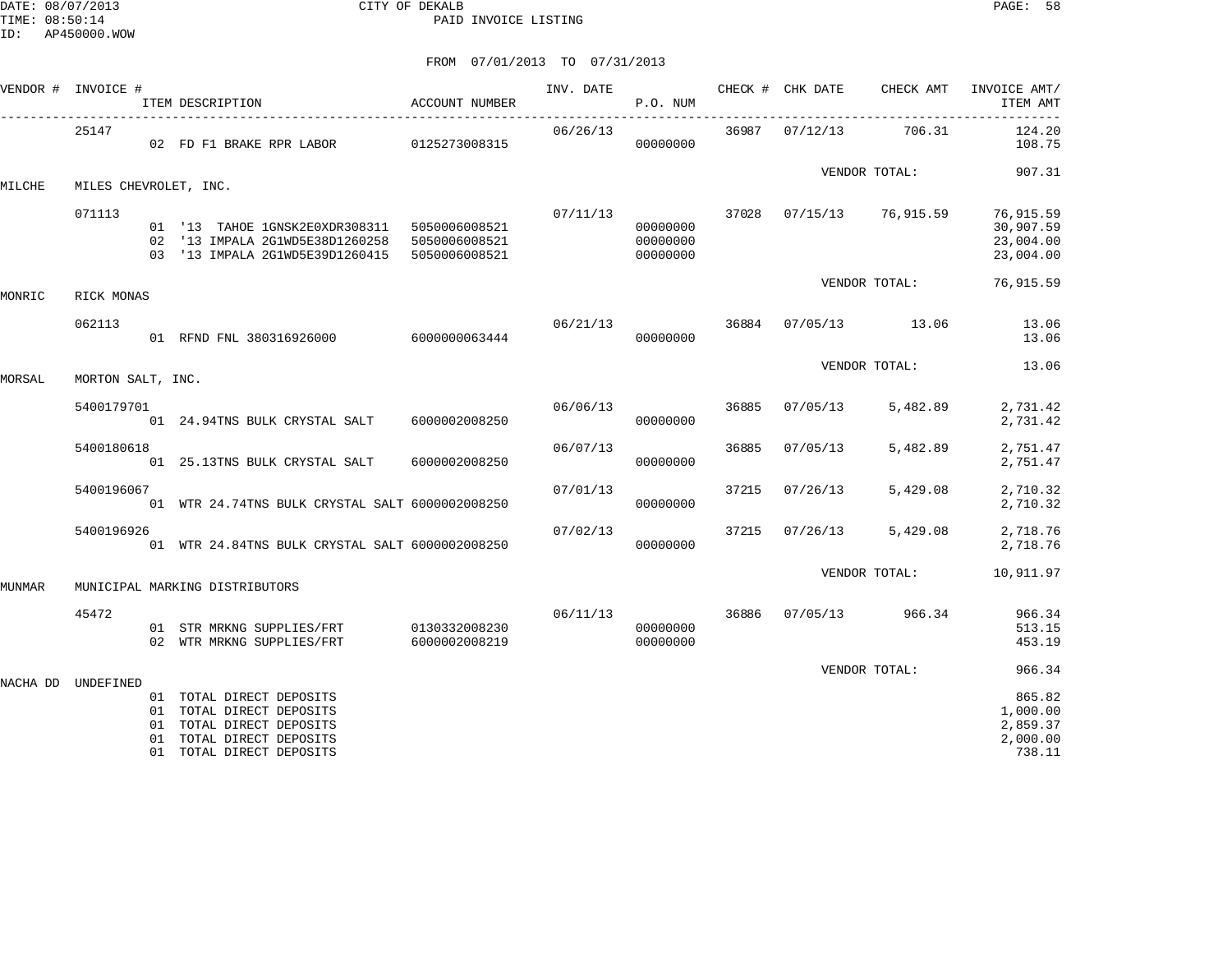DATE: 08/07/2013 CITY OF DEKALB PAGE: 59 PAID INVOICE LISTING

|        | VENDOR # INVOICE # | ITEM DESCRIPTION                                                                                             | ACCOUNT NUMBER | INV. DATE | P.O. NUM |       | CHECK # CHK DATE | CHECK AMT     | INVOICE AMT/<br>ITEM AMT                  |
|--------|--------------------|--------------------------------------------------------------------------------------------------------------|----------------|-----------|----------|-------|------------------|---------------|-------------------------------------------|
|        |                    | 01 TOTAL DIRECT DEPOSITS<br>01 TOTAL DIRECT DEPOSITS<br>01 TOTAL DIRECT DEPOSITS<br>01 TOTAL DIRECT DEPOSITS |                |           |          |       |                  |               | 10,528.18<br>1,105.72<br>489.79<br>233.62 |
| NATSCA | NATURE SCAPE       |                                                                                                              |                |           |          |       |                  | VENDOR TOTAL: | 0.00                                      |
|        | 063013             | 01 FD LAWN APPLCTN 2                                                                                         | 0125274008450  | 06/30/13  | 00000000 |       | 37073 07/19/13   | 40.00         | 40.00<br>40.00                            |
| NATTRT |                    | NATIONWIDE TRUST COMPANY FSB                                                                                 |                |           |          |       |                  | VENDOR TOTAL: | 40.00                                     |
|        | 072513             | 01 PR#15 A MILLER CATCHUP 0100000002675                                                                      |                | 07/25/13  | 00000000 | 37230 | 07/26/13         | 160.00        | 160.00<br>160.00                          |
| NATWIN |                    | NATHAN WINSTON SERVICES, INC.                                                                                |                |           |          |       |                  | VENDOR TOTAL: | 160.00                                    |
|        | 13446              | 01 SRVC PLQ M BIERNACKI                                                                                      | 0135002008294  | 06/11/13  | 00000000 | 37074 | 07/19/13         | 655.00        | 40.00<br>40.00                            |
|        | 13469              | 01 NAME PLQ R ESPIRITU/INTERIM                                                                               | 0115152008204  | 06/21/13  | 00000000 | 37074 | 07/19/13         | 655.00        | 15.00<br>15.00                            |
|        | 13489              | 01 ARPT (18) PLAQUES/(18) MARCO                                                                              | 6500003008373  | 06/27/13  | 00000000 | 37074 | 07/19/13         | 655.00        | 600.00<br>600.00                          |
| NAYRON | RONALD NAYLOR      |                                                                                                              |                |           |          |       |                  | VENDOR TOTAL: | 655.00                                    |
|        | 070513             | 01 ELCTRNC DVCS                                                                                              | 0115166008515  | 07/05/13  | 00000000 |       | D000193 07/12/13 | 250.00        | 250.00<br>250.00                          |
| NBAA   |                    | NATIONAL BUSINESS AVIATION                                                                                   |                |           |          |       |                  | VENDOR TOTAL: | 250.00                                    |
|        | 073114             | 01 APRT ANNL MMBRSHP 7/31/14 6500003008375                                                                   |                | 07/01/13  | 00000000 | 37216 | 07/26/13         | 470.00        | 470.00<br>470.00                          |
| NEWEGG | NEWEGG BUSINESS    |                                                                                                              |                |           |          |       |                  | VENDOR TOTAL: | 470.00                                    |
|        | 1200068089         | 01 IT (20) CBL R W DUAL LINK 0115162008285                                                                   |                | 07/11/13  | 00000000 | 37116 | 07/19/13         | 199.55        | 199.55<br>199.55                          |
|        |                    |                                                                                                              |                |           |          |       |                  | VENDOR TOTAL: | 199.55                                    |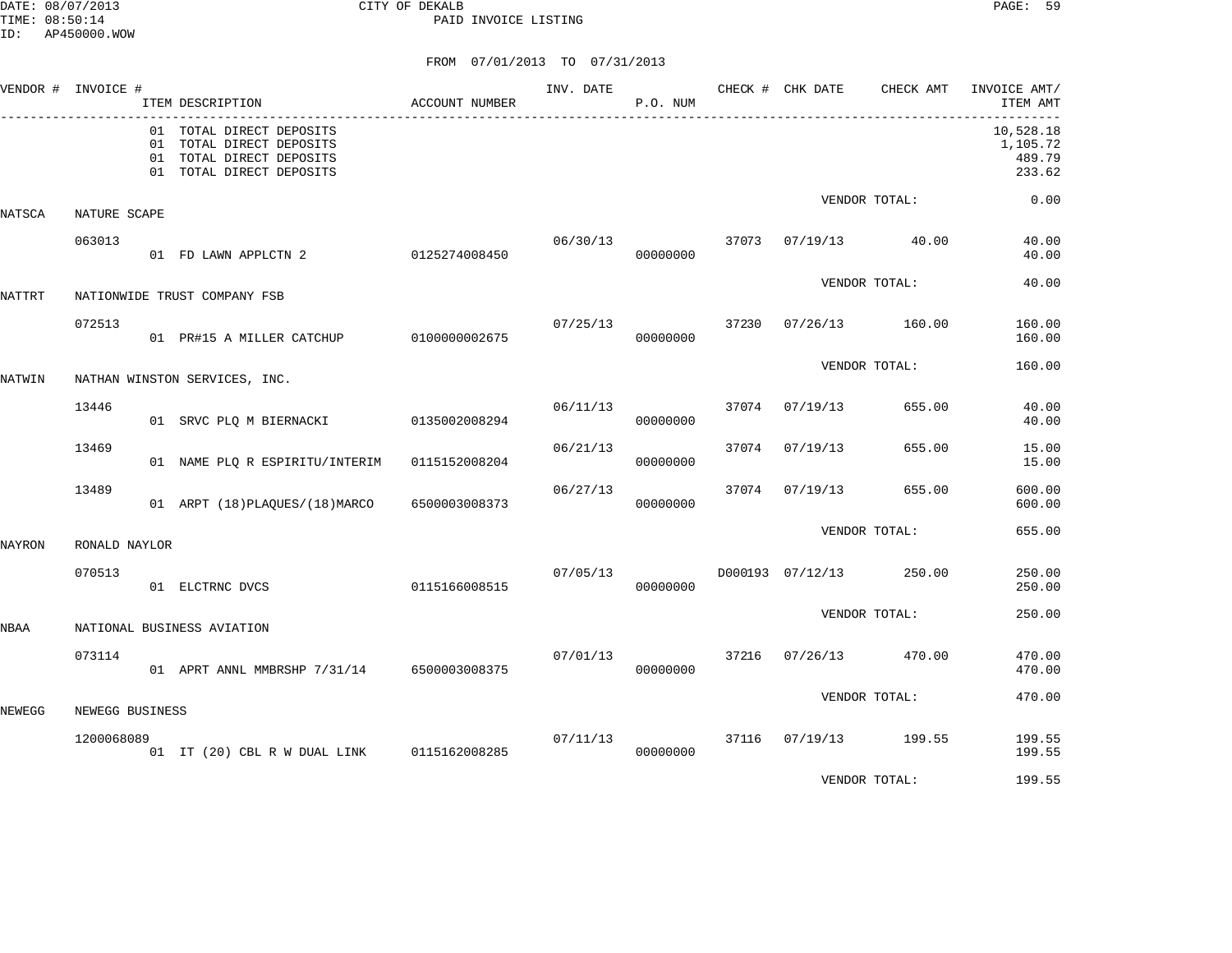DATE: 08/07/2013 CITY OF DEKALB PAGE: 60 PAID INVOICE LISTING

|        | VENDOR # INVOICE #    | ITEM DESCRIPTION             | ACCOUNT NUMBER | INV. DATE | P.O. NUM |       | CHECK # CHK DATE | CHECK AMT     | INVOICE AMT/<br>ITEM AMT |
|--------|-----------------------|------------------------------|----------------|-----------|----------|-------|------------------|---------------|--------------------------|
| NGUSAB | NGUZO SABA MEN'S CLUB |                              |                |           |          |       |                  |               |                          |
|        | 071913                | 01 FY14 HMN SRVCS FNDNG      | 0110103008307  | 07/19/13  | 00000000 | 37217 | 07/26/13         | 5,663.00      | 5,663.00<br>5,663.00     |
| NICOR  | NICOR                 |                              |                |           |          |       |                  | VENDOR TOTAL: | 5,663.00                 |
|        | 052813                | 01 320518-10003 4/26-5/28/13 | 6500003008355  | 05/28/13  | 00000000 | 36988 | 07/12/13         | 854.28        | 78.89<br>78.89           |
|        | 052813A               | 01 792113-01936 4/26-5/28/13 | 6500003008355  | 05/28/13  | 00000000 | 36988 | 07/12/13         | 854.28        | 75.72<br>75.72           |
|        | 052813B               | 01 540709-10002 4/25-5/28/13 | 6000003008351  | 05/28/13  | 00000000 | 36988 | 07/12/13         | 854.28        | 319.19<br>319.19         |
|        | 052813C               | 01 176854-13811 4/26-5/28/13 | 6500003008355  | 05/28/13  | 00000000 | 36988 | 07/12/13         | 854.28        | 135.63<br>135.63         |
|        | 052813D               | 01 404041-10153 4/26-5/28/13 | 6500003008355  | 05/28/13  | 00000000 | 36988 | 07/12/13         | 854.28        | 244.85<br>244.85         |
|        | 061913                | 01 949108-10004 5/20-6/19/13 | 6000003008351  | 06/19/13  | 00000000 | 37162 | 07/26/13         | 1,090.57      | 67.83<br>67.83           |
|        | 061913A               | 01 692605-10008 5/21-6/19/13 | 6000003008351  | 06/19/13  | 00000000 | 37162 | 07/26/13         | 1,090.57      | 93.43<br>93.43           |
|        | 062013                | 01 792605-10007 5/21-6/20/13 | 6000003008351  | 06/20/13  | 00000000 | 37162 | 07/26/13         | 1,090.57      | 125.30<br>125.30         |
|        | 062113                | 01 254105-10009 5/20-6/19/13 | 6000003008351  | 06/21/13  | 00000000 | 37162 | 07/26/13         | 1,090.57      | 103.20<br>103.20         |
|        | 062813                | 01 176854-13811 5/28-6/26/13 | 6500003008355  | 06/28/13  | 00000000 | 37162 | 07/26/13         | 1,090.57      | 83.31<br>83.31           |
|        | 062813A               | 01 320518-10003 5/28-6/27/13 | 6500003008355  | 06/28/13  | 00000000 | 37162 | 07/26/13         | 1,090.57      | 24.56<br>24.56           |
|        | 062813B               | 01 404041-10153 4/26-6/27/13 | 6500003008355  | 06/28/13  | 00000000 | 37162 | 07/26/13         | 1,090.57      | 222.76<br>222.76         |
|        | 062813C               | 01 792113-01936 5/28-6/27/13 | 6500003008355  | 06/28/13  | 00000000 | 37162 | 07/26/13         | 1,090.57      | 75.05<br>75.05           |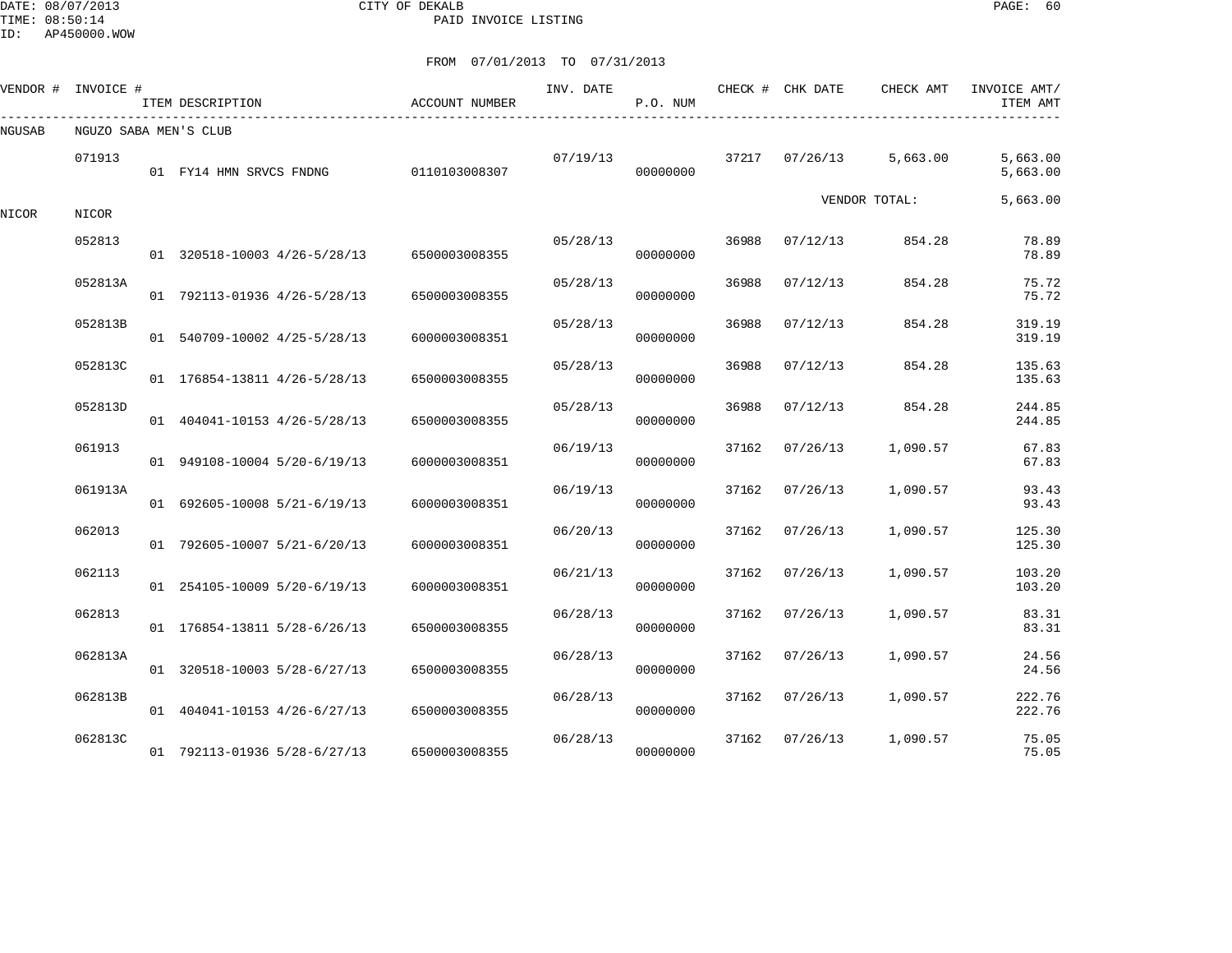DATE: 08/07/2013 CITY OF DEKALB PAGE: 61 PAID INVOICE LISTING

FROM 07/01/2013 TO 07/31/2013

|        | VENDOR # INVOICE # | ITEM DESCRIPTION                                | ACCOUNT NUMBER | INV. DATE | P.O. NUM |       | CHECK # CHK DATE | CHECK AMT               | INVOICE AMT/<br>ITEM AMT |
|--------|--------------------|-------------------------------------------------|----------------|-----------|----------|-------|------------------|-------------------------|--------------------------|
|        | 062813D            | 01 540709-10002 4/25-6/27/13 6000003008351      |                | 06/28/13  | 00000000 |       |                  | 37162 07/26/13 1,090.57 | 295.13<br>295.13         |
| NIPSTA |                    | NORTHEASTERN ILLINOIS PUBLIC                    |                |           |          |       |                  | VENDOR TOTAL:           | 1,944.85                 |
|        | 11297              | 01 PD CRM PRVNTN OFFCR 6/24-28/13 0120223008376 |                | 06/30/13  | 00000000 |       |                  | 37163 07/26/13 425.00   | 425.00<br>425.00         |
| NIWAT  |                    | NORTHERN ILLINOIS WATER WORKS                   |                |           |          |       |                  | VENDOR TOTAL:           | 425.00                   |
|        | 34761              | 01 RAD/ANNX WTR SRVC 5/3/13 0130324008450       |                | 05/03/13  | 00000000 | 36887 | 07/05/13         | 189.00                  | 36.25<br>36.25           |
|        | 34813              | 01 RAD/ANNX WTR SRVC 5/10/13                    | 0130324008450  | 05/10/13  | 00000000 | 36887 | 07/05/13         | 189.00                  | 53.50<br>53.50           |
|        | 34860              | 01 RAD/ANNX WTR SRVC 5/17/13                    | 0130324008450  | 05/17/13  | 00000000 | 36887 | 07/05/13         | 189.00                  | 36.25<br>36.25           |
|        | 34892              | 01 RAD/ANNX WTR SRVC 5/24/13                    | 0130324008450  | 05/24/13  | 00000000 | 36887 | 07/05/13         | 189.00                  | 42.00<br>42.00           |
|        | 34934              | 01 RAD/ANNX WTR SRVC 5/31/13                    | 0130324008450  | 05/31/13  | 00000000 |       | 37164 07/26/13   | 284.90                  | 99.50<br>99.50           |
|        | 34960              | 01 WTR CLR RNTL JUN '13                         | 0130324008450  | 05/29/13  | 00000000 | 36887 | 07/05/13         | 189.00                  | 21.00<br>21.00           |
|        | 34984              | 01 RAD/ANNX WTR SRVC 6/7/13 0130324008450       |                | 06/07/13  | 00000000 | 37164 | 07/26/13         | 284.90                  | 30.50<br>30.50           |
|        | 35033              | 01 RAD/ANNX WTR SRVC 6/14/13                    | 0130324008450  | 06/14/13  | 00000000 |       | 37164 07/26/13   | 284.90                  | 55.65<br>55.65           |
|        | 35063              | 01 RAD/ANNX WTR SRVC 6/21/13                    | 0130324008450  | 06/21/13  | 00000000 |       | 37164 07/26/13   | 284.90                  | 42.00<br>42.00           |
|        | 35109              | 01 RAD/ANNX WTR SRVC 6/28/13                    | 0130324008450  | 06/28/13  | 00000000 |       | 37164 07/26/13   | 284.90                  | 36.25<br>36.25           |
|        | 35142              | 01 WATER COOLER RENTAL                          | 0130324008450  | 06/28/13  | 00000000 |       | 37164 07/26/13   | 284.90                  | 21.00<br>21.00           |
|        |                    |                                                 |                |           |          |       |                  |                         |                          |

VENDOR TOTAL: 473.90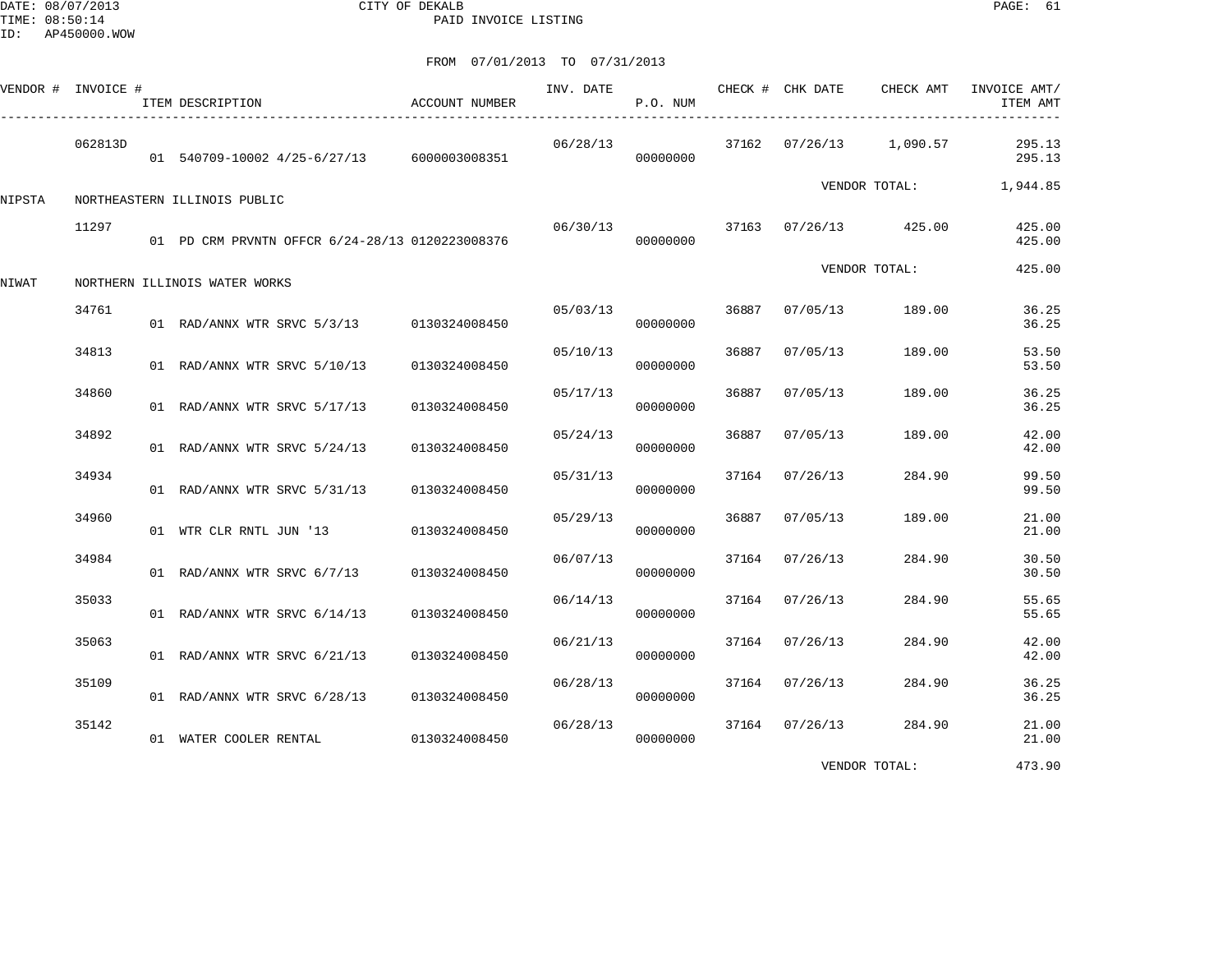DATE: 08/07/2013 CITY OF DEKALB PAGE: 62 PAID INVOICE LISTING

|  | FROM 07/01/2013 TO 07/31/2013 |  |
|--|-------------------------------|--|
|  |                               |  |

|         | VENDOR # INVOICE #      | ITEM DESCRIPTION<br>---------------------- | ACCOUNT NUMBER |          | P.O. NUM |       |          |                            | INVOICE AMT/<br>ITEM AMT |
|---------|-------------------------|--------------------------------------------|----------------|----------|----------|-------|----------|----------------------------|--------------------------|
| NORREH  | NORTHERN REHAB & SPORTS |                                            |                |          |          |       |          |                            |                          |
|         | 060513                  | 01 LIFT TEST                               | 0135003008345  | 06/05/13 | 00000000 |       |          | 37075 07/19/13 50.00       | 50.00<br>50.00           |
| OFFDEP  | OFFICE DEPOT INC        |                                            |                |          |          |       |          | VENDOR TOTAL:              | 50.00                    |
|         | 659763898001            | 01 PD OFFICE SUPPLIES                      | 0120222008204  | 05/30/13 | 00000000 | 36888 | 07/05/13 | 228.17                     | 111.38<br>111.38         |
|         | 659926814001            | 01 CRDT#659763898001 BINDER                | 0120222008204  | 05/30/13 | 00000000 | 36888 | 07/05/13 | 228.17                     | $-13.19$<br>$-13.19$     |
|         | 660916172001            | 01 PLN OFFICE SUPPLIES                     | 0130342008204  | 06/05/13 | 00000000 | 36888 | 07/05/13 | 228.17                     | 49.27<br>49.27           |
|         | 663064923001            | 01 PD OFFICE SUPPLIES                      | 0120222008204  | 06/12/13 | 00000000 | 36888 | 07/05/13 | 228.17                     | 34.73<br>34.73           |
|         | 663065018001            | 01 PD OFFICE SUPPLIES                      | 0120212008204  | 06/12/13 | 00000000 | 36888 | 07/05/13 | 228.17                     | 7.19<br>7.19             |
|         | 663065019001            | 01 PD OFFICE SUPPLIES                      | 0120212008204  | 06/12/13 | 00000000 | 36888 | 07/05/13 | 228.17                     | 38.79<br>38.79           |
| OFFDEP2 | OFFICE DEPOT, INC.      |                                            |                |          |          |       |          | VENDOR TOTAL:              | 228.17                   |
|         | 659646549001            | 01 FD OFFICE SUPPLIES 0125262008204        |                | 05/30/13 | 00000000 | 36989 |          | $07/12/13$ 29.78           | 29.78<br>29.78           |
| OLEMON  | MONICA O'LEARY          |                                            |                |          |          |       |          | VENDOR TOTAL:              | 29.78                    |
|         | 070513                  | 01 ELCTRNC DVCS                            | 0115166008515  | 07/05/13 | 00000000 |       |          | D000194 07/12/13 250.00    | 250.00<br>250.00         |
| OLTMAR  | OLT MARKETING, INC.     |                                            |                |          |          |       |          | VENDOR TOTAL:              | 250.00                   |
|         | OLT1347938              | 01 ED MRKTNG SUPPLIES                      | 0130343008373  | 06/18/13 | 00000000 | 36889 | 07/05/13 | 542.89                     | 542.89<br>542.89         |
| OUTPLA  |                         | OUTSIDE PLANT SERVICES INC.                |                |          |          |       |          | VENDOR TOTAL:              | 542.89                   |
|         | 89                      |                                            |                |          | 06/27/13 |       |          | 37076  07/19/13  48,256.95 | 39,961.76                |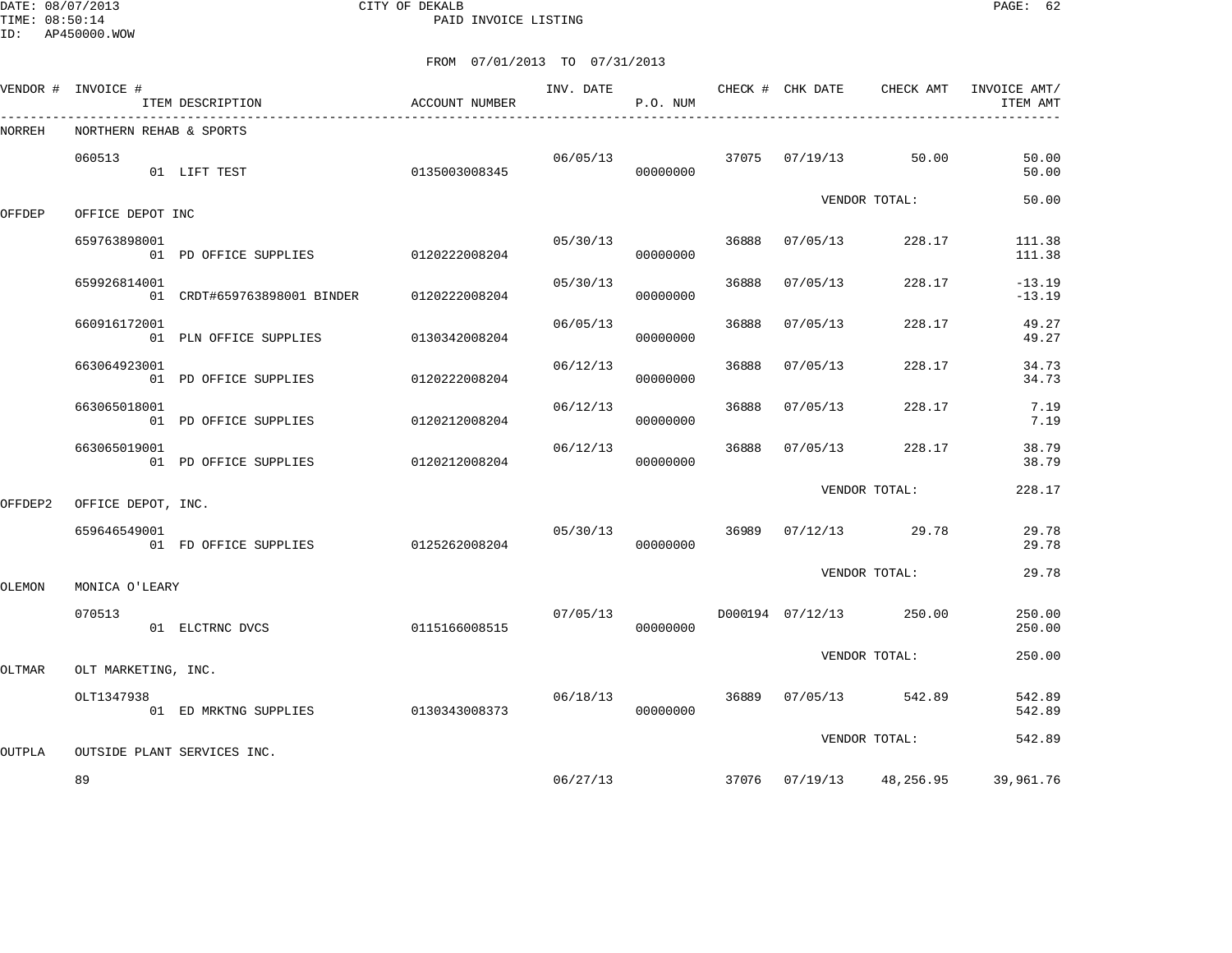DATE: 08/07/2013 CITY OF DEKALB PAGE: 63 PAID INVOICE LISTING

|        | VENDOR # INVOICE # | ITEM DESCRIPTION                                        | ACCOUNT NUMBER                 | INV. DATE | P.O. NUM             |       | CHECK # CHK DATE | CHECK AMT     | INVOICE AMT/<br>ITEM AMT |
|--------|--------------------|---------------------------------------------------------|--------------------------------|-----------|----------------------|-------|------------------|---------------|--------------------------|
|        | 89                 | 01 ARPT FIBER MAIN HANGER                               | 1300006508639                  | 06/27/13  | 00000000             | 37076 | 07/19/13         | 48,256.95     | 39,961.76<br>39,961.76   |
|        | 90                 | 01 ARPT FIBER MNNTNC BLDG                               | 6500006508639                  | 06/27/13  | 00000000             | 37076 | 07/19/13         | 48,256.95     | 7,461.19<br>7,461.19     |
|        | 91                 | 01 ARPT MNNTNC EXTRA WORK                               | 6500006508639                  | 06/27/13  | 00000000             | 37076 | 07/19/13         | 48,256.95     | 834.00<br>834.00         |
| OZIILL |                    | OZINGA ILLINOIS RMC, INC.                               |                                |           |                      |       |                  | VENDOR TOTAL: | 48,256.95                |
|        | 323534             | 01 WTR MTRLS 700 NORMAL                                 | 6000002008228                  | 05/30/13  | 00000000             | 36890 | 07/05/13         | 596.00        | 596.00<br>596.00         |
|        | 326168             | 01 WTR 7CY MATL 209 W ROYAL                             | 6000002008228                  | 06/04/13  | 00000000             | 37165 | 07/26/13         | 3,801.00      | 854.00<br>854.00         |
|        | 327141             | 01 WTR 6.5CY MATL 813 E LOCUST                          | 6000002008228                  | 06/07/13  | 00000000             | 37165 | 07/26/13         | 3,801.00      | 793.00<br>793.00         |
|        | 331264             | 01 WTR 5CY MATL 147 OAK DR                              | 6000002008228                  | 06/18/13  | 00000000             | 37165 | 07/26/13         | 3,801.00      | 650.00<br>650.00         |
|        | 331265             | 01 WTR 5CY MATL ANNGLDD/LINCHWY                         | 6000002008228                  | 06/18/13  | 00000000             | 37165 | 07/26/13         | 3,801.00      | 650.00<br>650.00         |
|        | 333574             | 01 WTR 7CY MATL 900 S 6TH                               | 6000002008228                  | 06/27/13  | 00000000             | 37165 | 07/26/13         | 3,801.00      | 854.00<br>854.00         |
|        | 334743             | 01 WTR 3CY MATL 147 OAK DR                              | 6000002008228                  | 07/01/13  | 00000000             | 37218 | 07/26/13         | 486.00        | 486.00<br>486.00         |
| PARINS |                    | PARDRIDGE INSURANCE, INC.                               |                                |           |                      |       |                  | VENDOR TOTAL: | 4,883.00                 |
|        | 12355              | 01 PD NOTARY BND C BECKER<br>02 PD ST FLNG FEE C BECKER | 7200004008471<br>0120233008349 | 06/24/13  | 00000000<br>00000000 | 36990 | 07/12/13         | 40.00         | 40.00<br>30.00<br>10.00  |
|        | 12366              | 01 ARPT LIABILITY RNWL                                  | 6500004008471                  | 07/01/13  | 00000000             | 37117 | 07/19/13         | 11,100.00     | 11,100.00<br>11,100.00   |
|        | 12382              |                                                         |                                | 07/08/13  |                      |       | 37219 07/26/13   | 80.00         | 80.00                    |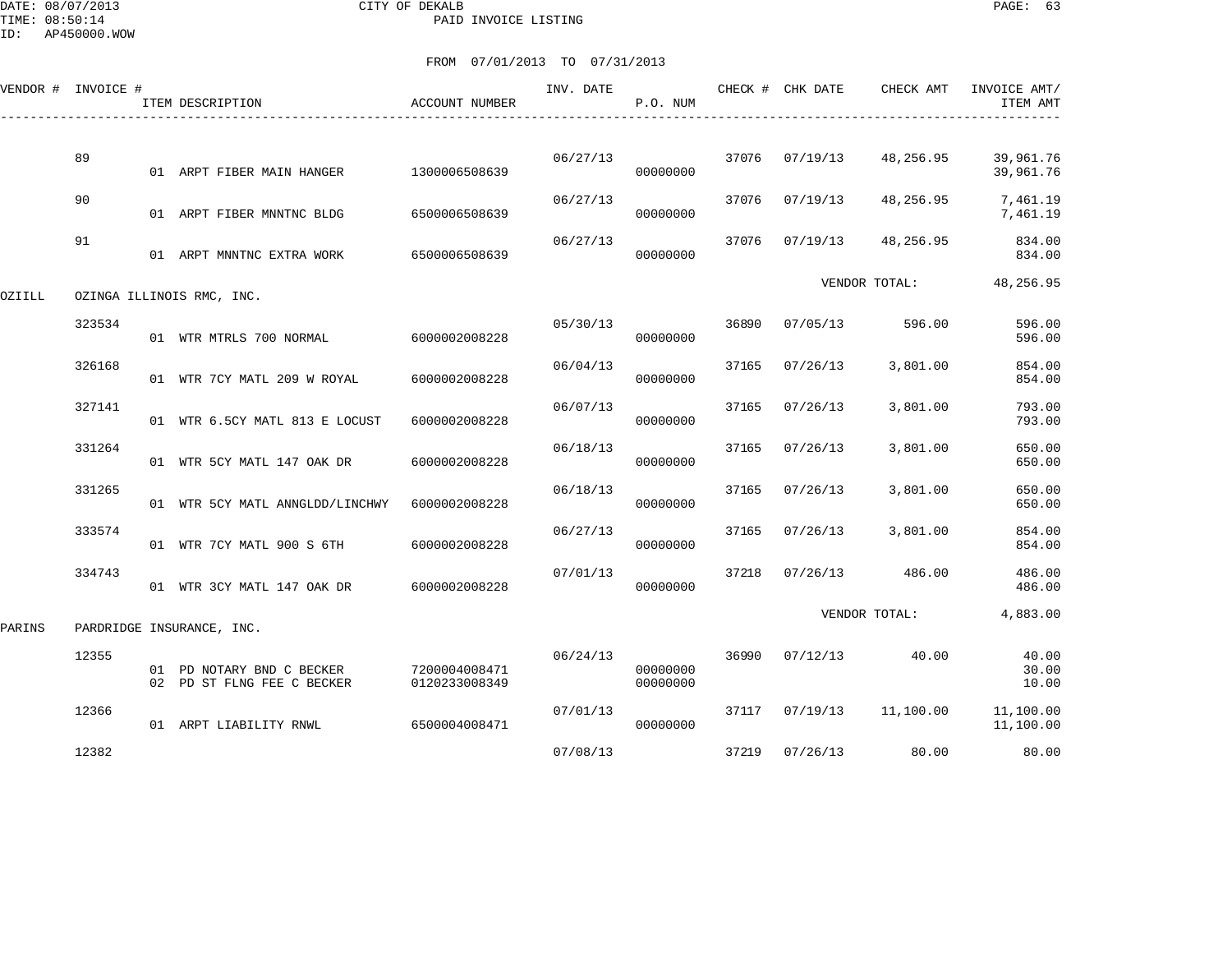DATE: 08/07/2013 CITY OF DEKALB PAGE: 64 PAID INVOICE LISTING

| VENDOR # | INVOICE #          |          | ITEM DESCRIPTION                                                                                           | <b>ACCOUNT NUMBER</b>                                            | INV. DATE | P.O. NUM                                     |       | CHECK # CHK DATE | CHECK AMT     | INVOICE AMT/<br>ITEM AMT                  |
|----------|--------------------|----------|------------------------------------------------------------------------------------------------------------|------------------------------------------------------------------|-----------|----------------------------------------------|-------|------------------|---------------|-------------------------------------------|
|          | 12382              | 02<br>03 | 01 PD ST FLNG FEE T WELLS<br>PD ST FLNG FEE S LEKKAS<br>PD NOTARY BND T WELLS<br>04 PD NOTARY BND S LEKKAS | 0120223008349<br>0120223008349<br>7200004008471<br>7200004008471 | 07/08/13  | 00000000<br>00000000<br>00000000<br>00000000 | 37219 | 07/26/13         | 80.00         | 80.00<br>10.00<br>10.00<br>30.00<br>30.00 |
| PATLIN   | PATLIN INC.        |          |                                                                                                            |                                                                  |           |                                              |       |                  | VENDOR TOTAL: | 11,220.00                                 |
|          | 34306              |          | 01 STR SHOP SUPPLIES                                                                                       | 0130332008226                                                    | 05/21/13  | 00000000                                     | 36891 | 07/05/13         | 166.26        | 183.20<br>183.20                          |
|          | CM10558            |          | 01 STR SHOP SUPPLIES CRDT#34306                                                                            | 0130332008226                                                    | 06/13/13  | 00000000                                     | 36891 | 07/05/13         | 166.26        | $-16.94$<br>$-16.94$                      |
| PECGUY   |                    |          | PECKHAM GUYTON ALBERS & VIETS,                                                                             |                                                                  |           |                                              |       |                  | VENDOR TOTAL: | 166.26                                    |
|          | 101830             |          | 01 SRVCS SYCAMORE RD TIF                                                                                   | 0135003008343                                                    | 07/05/13  | 00000000                                     | 37166 | 07/26/13         | 1,804.32      | 804.32<br>804.32                          |
|          | 101831             |          | 01 SRVCS S FOURTH ST TIF                                                                                   | 0135003008343                                                    | 07/05/13  | 00000000                                     | 37166 | 07/26/13         | 1,804.32      | 1,000.00<br>1,000.00                      |
| PEETRA   |                    |          | PEEK TRAFFIC CORPORATION                                                                                   |                                                                  |           |                                              |       |                  | VENDOR TOTAL: | 1,804.32                                  |
|          | 93164              |          | 01 STR 820A/FRT                                                                                            | 0130333008318                                                    | 06/04/13  | 00000000                                     | 36892 | 07/05/13         | 5,204.45      | 4,269.65<br>4,269.65                      |
|          | 93192              |          | 01 STR 820A CNTRLLR/FRT                                                                                    | 0130332008230                                                    | 06/06/13  | 00000000                                     | 36892 | 07/05/13         | 5,204.45      | 423.86<br>423.86                          |
|          | 93202              |          | 01 STR 820A CNTRLLRS/FRT                                                                                   | 0130332008230                                                    | 06/06/13  | 00000000                                     | 36892 | 07/05/13         | 5,204.45      | 510.94<br>510.94                          |
| PENMED   | PENTON MEDIA, INC. |          |                                                                                                            |                                                                  |           |                                              |       |                  | VENDOR TOTAL: | 5,204.45                                  |
|          | AI1223891          |          | 01 ARPT AD AIR CHRTR GUIDE                                                                                 | 6500003008373                                                    | 07/01/13  | 00000000                                     | 37167 | 07/26/13         | 900.00        | 900.00<br>900.00                          |
| PFPET    |                    |          | P.F. PETTIBONE & COMPANY                                                                                   |                                                                  |           |                                              |       |                  | VENDOR TOTAL: | 900.00                                    |
|          | 28018              |          |                                                                                                            |                                                                  | 06/19/13  |                                              | 37077 | 07/19/13         | 58.75         | 58.75                                     |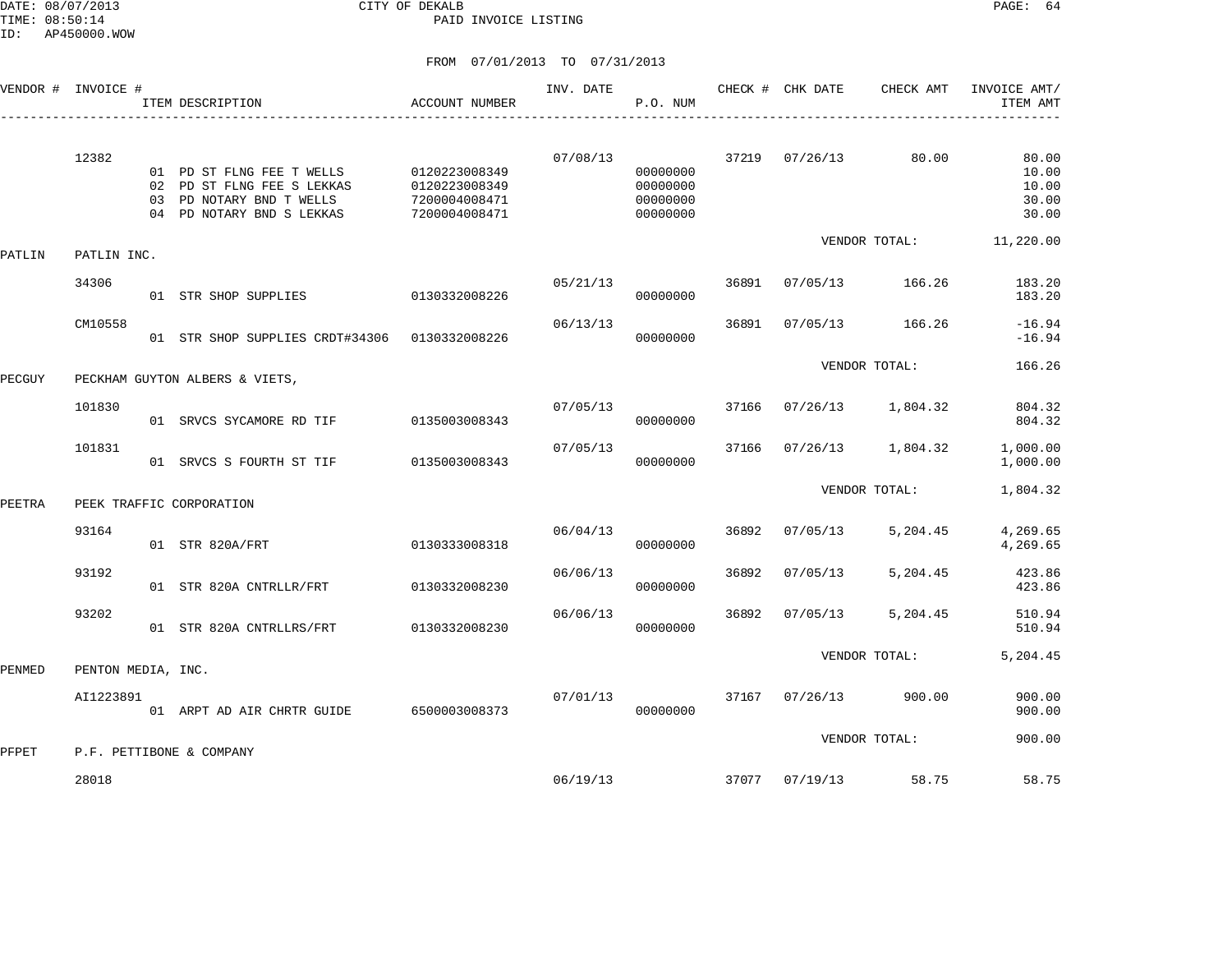DATE: 08/07/2013 CITY OF DEKALB PAGE: 65 PAID INVOICE LISTING

|        | VENDOR # INVOICE #   | ITEM DESCRIPTION                               | <b>ACCOUNT NUMBER</b> | INV. DATE | P.O. NUM |       | CHECK # CHK DATE | CHECK AMT             | INVOICE AMT/<br>ITEM AMT |
|--------|----------------------|------------------------------------------------|-----------------------|-----------|----------|-------|------------------|-----------------------|--------------------------|
|        | 28018                | 01 PD (7) COMMNDTN BARS/FRT 0120212008270      |                       | 06/19/13  | 00000000 |       | 37077 07/19/13   | 58.75                 | 58.75<br>58.75           |
| PHYCON | PHYSIO-CONTROL, INC. |                                                |                       |           |          |       |                  | VENDOR TOTAL:         | 58.75                    |
|        | 113075115            | 01 FD COMPRESSION UNIT                         | 5055002008241         | 12/07/12  | 00000000 | 37078 | 07/19/13         | 16,421.60             | 13,333.00<br>13,333.00   |
|        | 113090859            | 01 FD AED UNIT                                 | 5055002008241         | 01/22/13  | 00000000 | 37078 | 07/19/13         | 16,421.60             | 3,088.60<br>3,088.60     |
| PINCOM |                      | PINES COMPUTER CONSULTING, INC                 |                       |           |          |       |                  | VENDOR TOTAL:         | 16,421.60                |
|        | 3300                 | 01 IT ASSIST TRBLSHTNG M5001 DVC 0115162008285 |                       | 07/16/13  | 00000000 | 37220 | 07/26/13         | 525.00                | 525.00<br>525.00         |
| PITNEY | PITNEY BOWES INC     |                                                |                       |           |          |       |                  | VENDOR TOTAL:         | 525.00                   |
|        | 7541049JY13          | 01 MAIL MACHINE RENTAL                         | 0135003008310         | 07/13/13  | 00000000 |       | 37221 07/26/13   | 262.00                | 262.00<br>262.00         |
| PITWIL | WILLIAM PITNEY III   |                                                |                       |           |          |       |                  | VENDOR TOTAL:         | 262.00                   |
|        | 071213               | 01 RFND UB #0801039050                         | 6000000063444         | 07/12/13  | 00000000 | 37079 |                  | 07/19/13 756.99       | 756.99<br>756.99         |
| PLACAR |                      | PLATINUM CARGO LOGISTICS                       |                       |           |          |       |                  | VENDOR TOTAL:         | 756.99                   |
|        | 1508075              | 01 CD LV TRADE SHOW SHPPNG                     | 0130343008373         | 05/17/13  | 00000000 | 37080 |                  | 07/19/13 196.31       | 196.31<br>196.31         |
| POCMUS | POC'S MUSIC          |                                                |                       |           |          |       |                  | VENDOR TOTAL:         | 196.31                   |
|        | 422669               | 01 IT (10) MIC CABLES                          | 0115162008285         | 07/01/13  | 00000000 |       |                  | 37118 07/19/13 196.90 | 196.90<br>196.90         |
|        |                      |                                                |                       |           |          |       |                  | VENDOR TOTAL:         | 196.90                   |
| POMPS  | 410091822            | POMP'S TIRE SERVICE INC                        |                       |           | 06/21/13 |       |                  | 37168 07/26/13 212.86 | 212.86                   |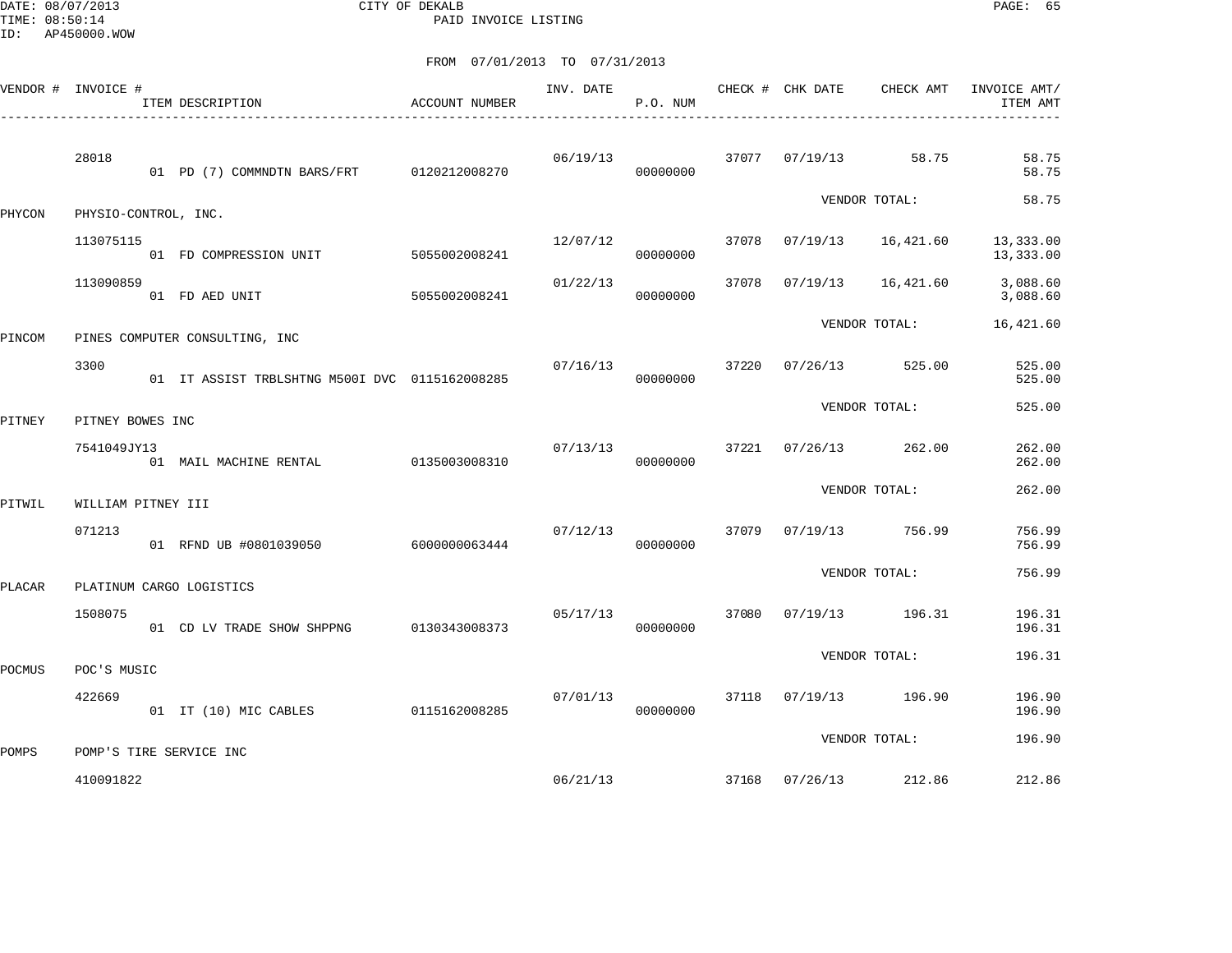DATE: 08/07/2013 CITY OF DEKALB PAGE: 66 PAID INVOICE LISTING

|               | VENDOR # INVOICE # | ACCOUNT NUMBER<br>ITEM DESCRIPTION                  |                                | INV. DATE | P.O. NUM             |       | CHECK # CHK DATE        | CHECK AMT       | INVOICE AMT/<br>ITEM AMT |
|---------------|--------------------|-----------------------------------------------------|--------------------------------|-----------|----------------------|-------|-------------------------|-----------------|--------------------------|
|               | 410091822          | 01 WTR W11 (2) TIRES/TRUSR FEE                      | 6000002008226                  | 06/21/13  | 00000000             |       | 37168 07/26/13 212.86   |                 | 212.86<br>212.86         |
| <b>POPFAR</b> | POPLAR FARMS, INC. |                                                     |                                |           |                      |       |                         | VENDOR TOTAL:   | 212.86                   |
|               | 47498              | 01 STR (3) TREES                                    | 0130333008386                  | 06/04/13  | 00000000             | 36893 | 07/05/13                | 210.00          | 210.00<br>210.00         |
| POTIND        |                    | POTTERS INDUSTRIES LLC                              |                                |           |                      |       |                         | VENDOR TOTAL:   | 210.00                   |
|               | 90860627           | 01 STR STNDRD HWY SFTY MRKNG SPRS 0130332008228     |                                | 06/25/13  | 00000000             |       | 37081 07/19/13 1,136.00 |                 | 1,136.00<br>1,136.00     |
| PRASTA        |                    | PRAIRIE STATE LEGAL SERVICES                        |                                |           |                      |       |                         | VENDOR TOTAL:   | 1,136.00                 |
|               | 071513             | 01 FY13 HMN SRVCS FNDNG 4 QTR 0110103008307         |                                | 07/15/13  | 00000000             | 37169 |                         | 07/26/13 177.00 | 177.00<br>177.00         |
| PROWIN        | PROVEN WINNERS     |                                                     |                                |           |                      |       |                         | VENDOR TOTAL:   | 177.00                   |
|               | 070313             | 01 (30) PRVNWNNRS ESTATE PLANTERS 1300006508639     |                                | 07/03/13  | 00000000             |       | 37082 07/19/13          | 6,600.00        | 6,600.00<br>6,600.00     |
| QUICOR        | QUILL CORPORATION  |                                                     |                                |           |                      |       |                         | VENDOR TOTAL:   | 6,600.00                 |
|               | 2939844            | 01 FIN OFFICE SUPPLIES                              | 0115192008204                  | 05/28/13  | 00000000             | 37083 | 07/19/13                | 351.20          | 8.91<br>8.91             |
|               | 2944308            | 01 FIN OFFICE SUPPLIES<br>02 MUNI BAND 9VOLT BTTRYS | 0115192008204<br>0110112008295 | 05/28/13  | 00000000<br>00000000 | 37083 | 07/19/13                | 351.20          | 120.09<br>68.17<br>51.92 |
|               | 3257858            | 01 IT (4) SMSNG TONERS                              | 0115162008285                  | 06/10/13  | 00000000             | 36894 | 07/05/13                | 764.40          | 539.96<br>539.96         |
|               | 3291490            | 01 IT (5) LDGR SZ COPY PAPER 0115162008204          |                                | 06/11/13  | 00000000             | 36894 | 07/05/13                | 764.40          | 74.45<br>74.45           |
|               | 3396019            |                                                     |                                | 06/14/13  |                      | 36991 | 07/12/13                | 167.99          | 167.99                   |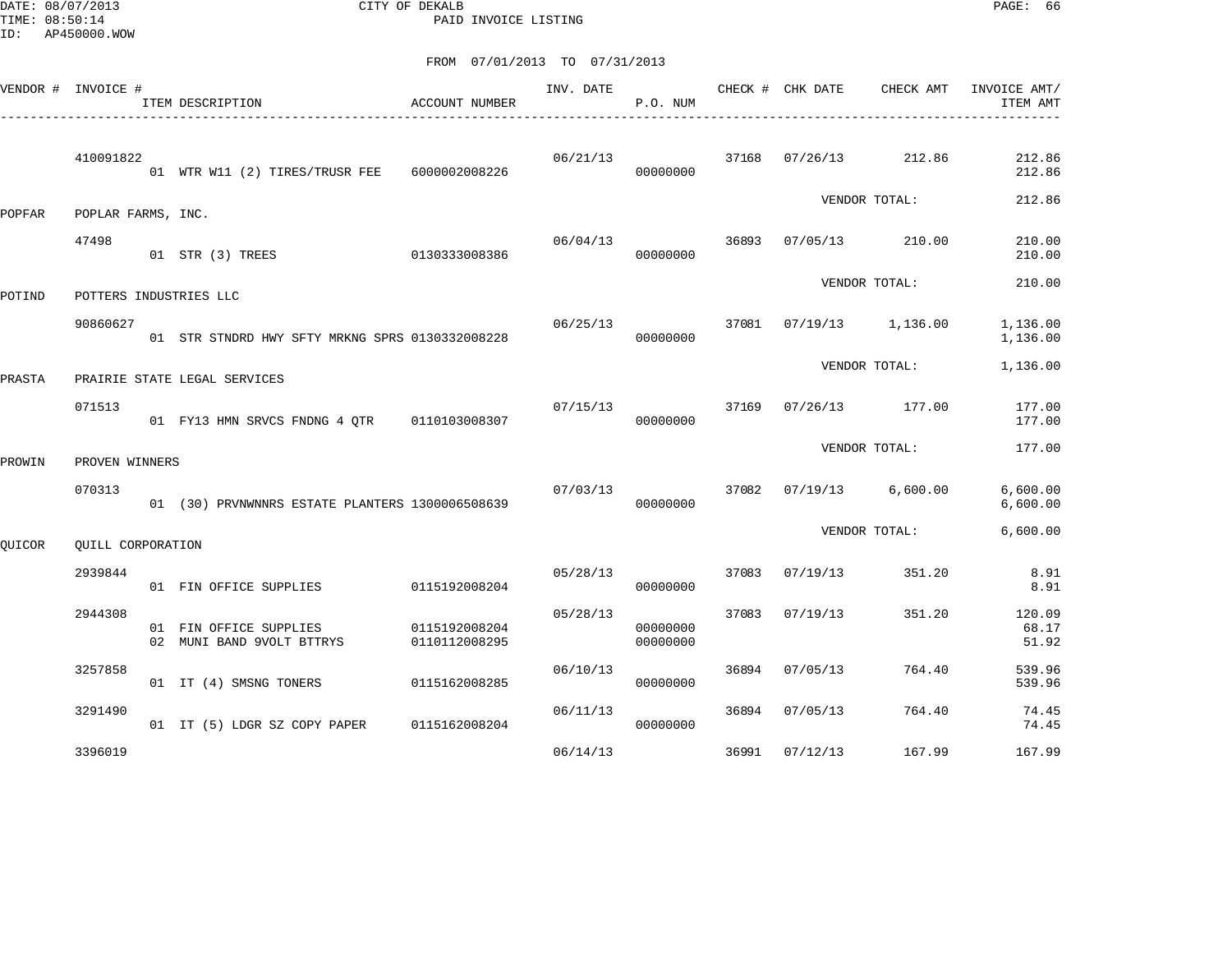|          | VENDOR # INVOICE # | ITEM DESCRIPTION                                       | ACCOUNT NUMBER                 | INV. DATE | P.O. NUM             |       | CHECK # CHK DATE | CHECK AMT               | INVOICE AMT/<br>ITEM AMT |
|----------|--------------------|--------------------------------------------------------|--------------------------------|-----------|----------------------|-------|------------------|-------------------------|--------------------------|
|          |                    |                                                        |                                |           |                      |       |                  |                         |                          |
|          | 3396019            | 01 IT HI-YLD TONER                                     | 0115162008285                  |           | 06/14/13<br>00000000 | 36991 | 07/12/13         | 167.99                  | 167.99<br>167.99         |
|          | 3451221            | 01 CC HIBCK ARMLESS CHAIR 0112006008510                |                                | 06/18/13  | 00000000             |       | 36894 07/05/13   | 764.40                  | 149.99<br>149.99         |
|          | 3692105            | 01 FIN OFFICE SUPPLIES<br>02 (10) REAMS LGL COPY PAPER | 0115192008204<br>0115152008204 | 06/27/13  | 00000000<br>00000000 |       | 37083 07/19/13   | 351.20                  | 171.34<br>72.44<br>98.90 |
|          | 3692110            | 01 FIN OFFICE SUPPLIES                                 | 0115192008204                  | 06/27/13  | 00000000             | 37083 | 07/19/13         | 351.20                  | 11.88<br>11.88           |
|          | 3721442            | 01 FIN (2) PANASONIC HEADPHONES 0115192008204          |                                | 06/28/13  | 00000000             | 37083 | 07/19/13         | 351.20                  | 38.98<br>38.98           |
| RAYDOO   |                    | RAYNOR DOOR AUTHORITY                                  |                                |           |                      |       |                  | VENDOR TOTAL:           | 1,283.59                 |
|          | 99472              | 01 PD DOOR RPR                                         | 0130323008348                  | 06/03/13  | 00000000             | 36895 | 07/05/13         | 250.00                  | 250.00<br>250.00         |
| RAYOHERR |                    | RAY O'HERRON COMPANY INC                               |                                |           |                      |       |                  | VENDOR TOTAL:           | 250.00                   |
|          | 1318245IN          | 01 PD VST MALLETT/FRT                                  | 0120222008270                  |           | 06/12/13<br>00000000 | 36896 | 07/05/13         | 714.19                  | 714.19<br>714.19         |
|          | 1318956IN          | 01 PD WINDOW ARMOR/FRT                                 | 0120222008226                  | 06/19/13  | 00000000             | 36992 | 07/12/13         | 201.00                  | 201.00<br>201.00         |
|          | 1320746IN          | 01 PD TK VAULT/DRWR TAHOE/FRT                          | 0100000002715                  | 07/09/13  | 00000000             |       |                  | 37084 07/19/13 2,062.00 | 2,062.00<br>2,062.00     |
| REGWEB   |                    | REGINA WEBSTER & ASSC, , INC                           |                                |           |                      |       |                  | VENDOR TOTAL:           | 2,977.19                 |
|          | RWA800079          | 01 DSATS '13 TRFFC CNTS                                | 0900003008399                  | 06/27/13  | 00000000             |       | 36993 07/12/13   | 19,625.00               | 19,625.00<br>19,625.00   |
| RENDEK   | RENEW DEKALB       |                                                        |                                |           |                      |       |                  | VENDOR TOTAL:           | 19,625.00                |
|          | 070113             |                                                        |                                | 07/01/13  |                      |       |                  | 37085 07/19/13 3,750.00 | 3,750.00                 |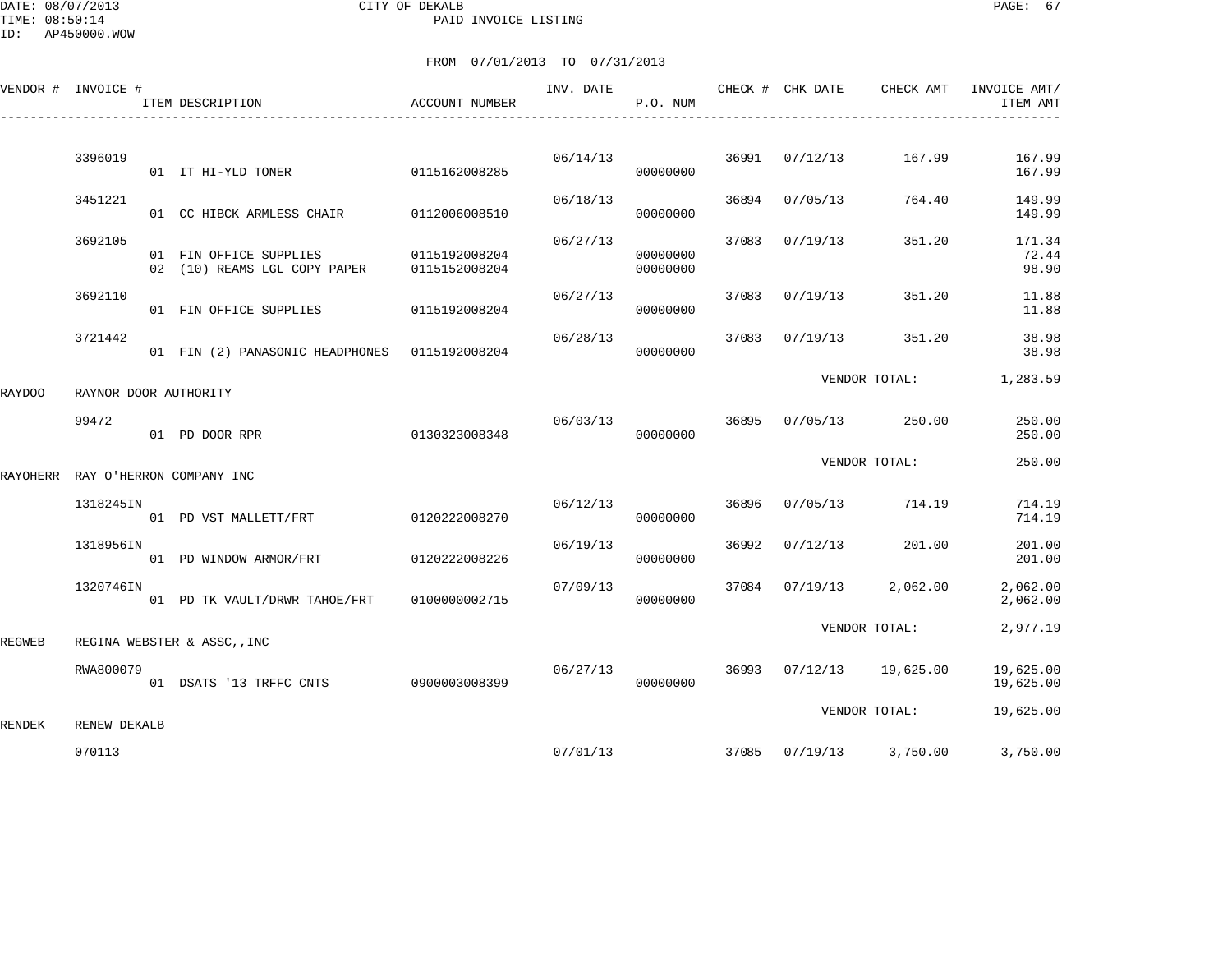DATE: 08/07/2013 CITY OF DEKALB PAGE: 68 PAID INVOICE LISTING

| VENDOR # INVOICE # |                  | ITEM DESCRIPTION                                | ACCOUNT NUMBER | INV. DATE | P.O. NUM             |       |                  | CHECK # CHK DATE CHECK AMT | INVOICE AMT/<br>ITEM AMT |
|--------------------|------------------|-------------------------------------------------|----------------|-----------|----------------------|-------|------------------|----------------------------|--------------------------|
|                    | 070113           | 01 FY13 FNDG AGRMNT JUN '13 1300003008399       |                |           | 07/01/13<br>00000000 |       |                  | 37085 07/19/13 3,750.00    | 3,750.00<br>3,750.00     |
| REYANG             | ANGEL REYES      |                                                 |                |           |                      |       |                  | VENDOR TOTAL:              | 3,750.00                 |
|                    | 070513           | 01 WELLNESS 2013                                | 7100004008476  | 07/05/13  | 00000000             |       |                  | D000186 07/12/13 149.50    | 149.50<br>149.50         |
| <b>REYDAV</b>      | DAVID REYNOLDS   |                                                 |                |           |                      |       |                  | VENDOR TOTAL:              | 149.50                   |
|                    | 071113           | 01 PR#14 ERR ON ILSDU 0100000002660             |                | 07/11/13  | 00000000             |       |                  | D000187 07/12/13 388.30    | 388.30<br>388.30         |
| REYJOH             | JOHN REY         |                                                 |                |           |                      |       |                  | VENDOR TOTAL:              | 388.30                   |
|                    | 062813           | 01 MAYOR RMB MILEAGE IL MUNI LEAG 0110103008376 |                | 06/28/13  | 00000000             |       | D000175 07/05/13 | 60.07                      | 60.07<br>60.07           |
|                    | 070513           | 01 ELCTRNC DVCS                                 | 0115166008515  | 07/05/13  | 00000000             |       | D000195 07/12/13 | 250.00                     | 250.00<br>250.00         |
| RONSIG             |                  | RONTAN NORTH AMERICA INC                        |                |           |                      |       |                  | VENDOR TOTAL:              | 310.07                   |
|                    | 604360           | 01 PD QUASARDOT-QB REBEL LED 0100000002715      |                | 06/17/13  | 00000000             |       |                  | 37170 07/26/13 608.50      | 608.50<br>608.50         |
| <b>RUSLAN</b>      | LANSON RUSSELL   |                                                 |                |           |                      |       |                  | VENDOR TOTAL:              | 608.50                   |
|                    | 071213           | 01 2013 WELLNESS                                | 7100004008476  | 07/12/13  | 00000000             | 37086 | 07/19/13         | 211.74                     | 211.74<br>211.74         |
| <b>SAADES</b>      | SAA DESIGN GROUP |                                                 |                |           |                      |       |                  | VENDOR TOTAL:              | 211.74                   |
|                    | 24967            | 01 DKLB DWNTWN RVTLZTN PLN UPDT 1300003008343   |                | 06/30/13  | 00000000             |       |                  | 37087 07/19/13 2,640.06    | 2,640.06<br>2,640.06     |
| SAFARI             | SAFARILAND LLC   |                                                 |                |           |                      |       |                  | VENDOR TOTAL:              | 2,640.06                 |
|                    | I13068382        |                                                 |                | 05/22/13  |                      | 36994 | 07/12/13         | 750.00                     | 375.00                   |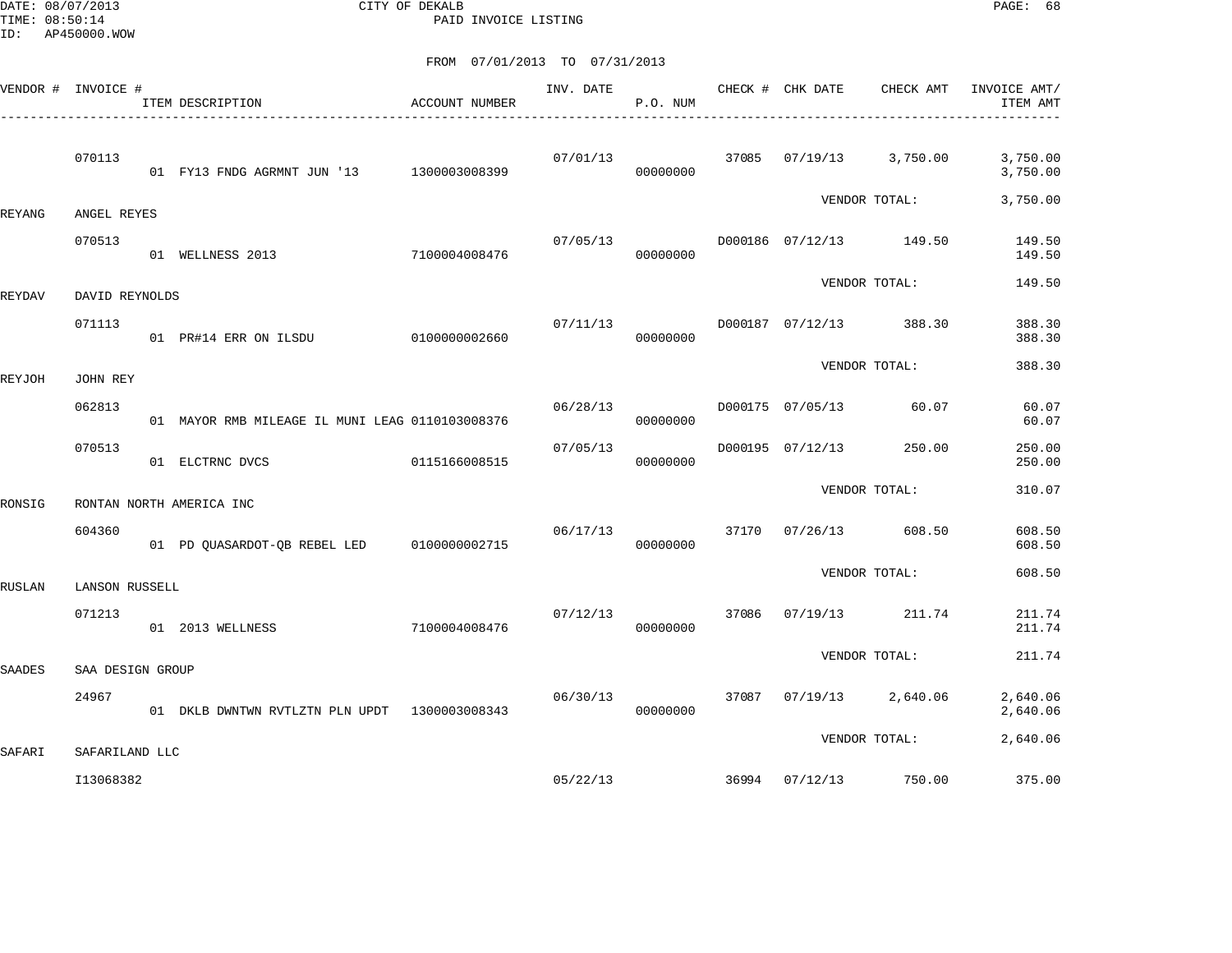DATE: 08/07/2013 CITY OF DEKALB PAGE: 69 PAID INVOICE LISTING

|               | VENDOR # INVOICE #     | ITEM DESCRIPTION                                     | <b>ACCOUNT NUMBER</b>          | INV. DATE | P.O. NUM                         |       | CHECK # CHK DATE | CHECK AMT               | INVOICE AMT/<br>ITEM AMT   |
|---------------|------------------------|------------------------------------------------------|--------------------------------|-----------|----------------------------------|-------|------------------|-------------------------|----------------------------|
|               | I13068382              | 01 PD TRNG P BROWN                                   | 0120223008376                  | 05/22/13  | 00000000                         |       | 36994 07/12/13   | 750.00                  | 375.00<br>375.00           |
|               | I13068383              | 01 PD TRNG DENSBERGER                                | 0120223008376                  | 05/22/13  | 00000000                         |       | 36994 07/12/13   | 750.00                  | 375.00<br>375.00           |
| SAFPAS        | SAFE PASSAGE, INC.     |                                                      |                                |           |                                  |       |                  | VENDOR TOTAL:           | 750.00                     |
|               | 071513                 | 01 FY13 HMN SRVCS FNDNG 4 OTR 0110103008307          |                                | 07/15/13  | 00000000                         |       |                  | 37171 07/26/13 2,654.50 | 2,654.50<br>2,654.50       |
| SAFSUP        | SAFETY SUPPLY ILLINOIS |                                                      |                                |           |                                  |       |                  | VENDOR TOTAL:           | 2,654.50                   |
|               | 1902549477             | 01 STR (12) GLASSES/FRT                              | 0130332008295                  | 05/30/13  | 00000000                         | 36897 | 07/05/13         | 131.06                  | 69.75<br>69.75             |
|               | 1902549577             | 01 STR (12) GLASSES/FRT                              | 0130332008295                  | 05/31/13  | 00000000                         | 36897 | 07/05/13         | 131.06                  | 61.31<br>61.31             |
|               | 1902550183             | 01 STR (24) COD LOGO/FRT<br>02 WTR (24) COD LOGO/FRT | 0130332008295<br>6000002008295 | 06/20/13  | 00000000<br>00000000             | 36995 | 07/12/13         | 110.45                  | 110.45<br>55.23<br>55.22   |
| <b>SCBAS</b>  | <b>SCBAS</b>           |                                                      |                                |           |                                  |       |                  | VENDOR TOTAL:           | 241.51                     |
|               | 86684                  | 01 FD SCBAS RPR LABOR<br>02 FD SCBAS RPR PARTS       | 0125273008311<br>0125273008311 |           | 05/31/13<br>00000000<br>00000000 |       |                  | 36996 07/12/13 349.50   | 349.50<br>245.00<br>104.50 |
| <b>SCHELE</b> |                        | SCHINDLER ELEVATOR CORPORATION                       |                                |           |                                  |       |                  | VENDOR TOTAL:           | 349.50                     |
|               | 8103496462             | 01 ELVTR MNNTNC 7/1/13-6/30/14 0130324008450         |                                | 07/01/13  | 00000000                         |       | 37119 07/19/13   | 2,882.88                | 2,882.88<br>2,882.88       |
| <b>SCHJUD</b> | <b>JUDY SCHNEIDER</b>  |                                                      |                                |           |                                  |       |                  | VENDOR TOTAL:           | 2,882.88                   |
|               | 071213                 | 01 RMB FLOWERS/POTTING SOIL 1300006508639            |                                | 07/12/13  | 00000000                         |       |                  | 37088 07/19/13 98.55    | 98.55<br>98.55             |
|               |                        |                                                      |                                |           |                                  |       |                  | VENDOR TOTAL:           | 98.55                      |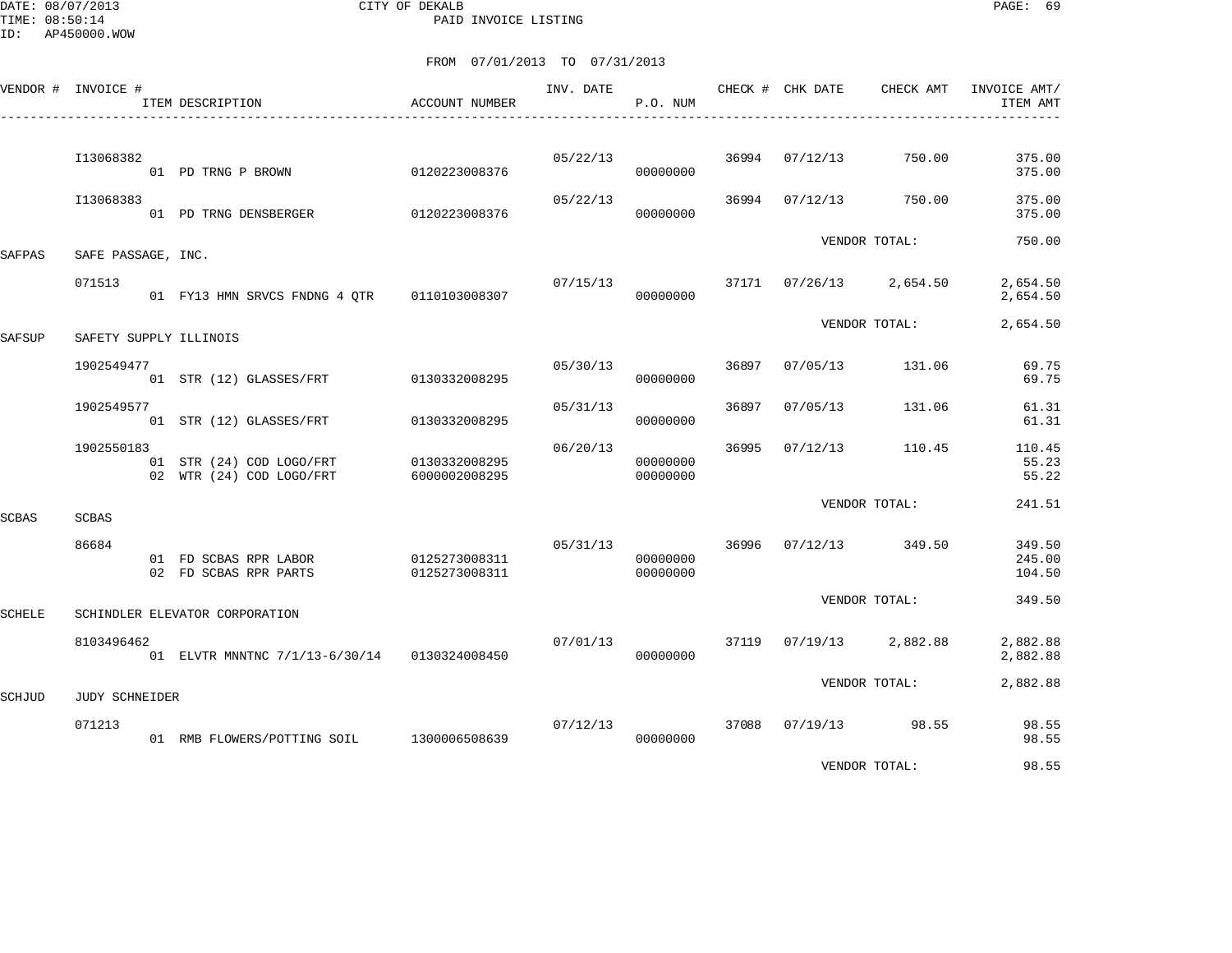DATE: 08/07/2013 CITY OF DEKALB PAGE: 70 PAID INVOICE LISTING

|        | VENDOR # INVOICE #   | ITEM DESCRIPTION                                                                                              | ACCOUNT NUMBER                 | INV. DATE | P.O. NUM                         |       | CHECK # CHK DATE | CHECK AMT           | INVOICE AMT/<br>ITEM AMT             |
|--------|----------------------|---------------------------------------------------------------------------------------------------------------|--------------------------------|-----------|----------------------------------|-------|------------------|---------------------|--------------------------------------|
| SCHRIC | RICHARD SCHULTZ      |                                                                                                               |                                |           |                                  |       |                  |                     |                                      |
|        | 043013               | 01 RFND OVRPYMNT CRM FREE HSG 0100000043330<br>02 RFND OVRPYMNT CRM FREE HSG                                  | 0100000043330                  | 04/30/13  | 00000000<br>00000000             |       | 37172 07/26/13   | 60.96               | 60.96<br>30.48<br>30.48              |
| SECCLE |                      | SECURE CLEAN BUILDING SERVICES                                                                                |                                |           |                                  |       |                  | VENDOR TOTAL:       | 60.96                                |
|        | 9951                 | 01 ARPT JANITORIAL SRVCS JUL '13 6500004008450                                                                |                                | 07/01/13  | 00000000                         | 37120 |                  | 07/19/13 167.00     | 167.00<br>167.00                     |
| SHACOR | SHARE CORPORATION    |                                                                                                               |                                |           |                                  |       |                  | VENDOR TOTAL:       | 167.00                               |
|        | 845299               | 01 STR (5) PEAPOD II KIWI/FRT 0130332008226                                                                   |                                | 06/13/13  | 00000000                         | 36898 |                  | 07/05/13 101.28     | 101.28<br>101.28                     |
| SHASUB |                      | SHAW SUBURBAN MEDIA GROUP                                                                                     |                                |           |                                  |       |                  | VENDOR TOTAL:       | 101.28                               |
|        | 0613100255706        | 01 LGL PRVLNG WG PUB NOT 6/28/13 0118003008349                                                                |                                | 06/30/13  | 00000000                         | 37121 |                  | 07/19/13 1,238.32   | 1,028.50<br>1,028.50                 |
|        | 0613100255706A       | 01 STR LEAF BLWR BID PROPOSAL<br>02 WTR SOUTH 1ST WATERMAIN NOTICE 6000006508631<br>03 CREDIT BALANCE FORWARD | 0130333008373<br>0118003008349 | 06/30/13  | 00000000<br>00000000<br>00000000 | 37173 | 07/26/13         | 466.71              | 466.71<br>67.23<br>406.00<br>$-6.52$ |
|        | 0613100408606        | 01 FD PUB NOTICE                                                                                              | 0125273008376                  | 06/30/13  | 00000000                         | 36997 | 07/12/13         | 111.85              | 111.85<br>111.85                     |
|        | 403005               | 01 AD STATE BIKE PLAN MEETING                                                                                 | 0900003008366                  | 06/28/13  | 00000000                         | 36998 | 07/12/13         | 126.00              | 126.00<br>126.00                     |
|        | 783885               | 01 ENG JOANNE LN LEVEE PUB NOT                                                                                | 5040006508626                  | 07/11/13  | 00000000                         | 37121 | 07/19/13         | 1,238.32            | 209.82<br>209.82                     |
| SHEWIL |                      | THE SHERWIN WILLIAMS CO.                                                                                      |                                |           |                                  |       |                  | VENDOR TOTAL:       | 1,942.88                             |
|        | 99563                | 01 STR (275) GLS IL WB LF YELLOW 0130332008228                                                                |                                | 06/03/13  | 00000000                         | 36899 |                  | $07/05/13$ 3,300.00 | 3,300.00<br>3,300.00                 |
| SIGKAP | SIGMA KAPPA SORORITY |                                                                                                               |                                |           |                                  |       |                  | VENDOR TOTAL:       | 3,300.00                             |
|        | 071513               |                                                                                                               |                                | 07/15/13  |                                  | 37222 |                  | 07/26/13 100.00     | 100.00                               |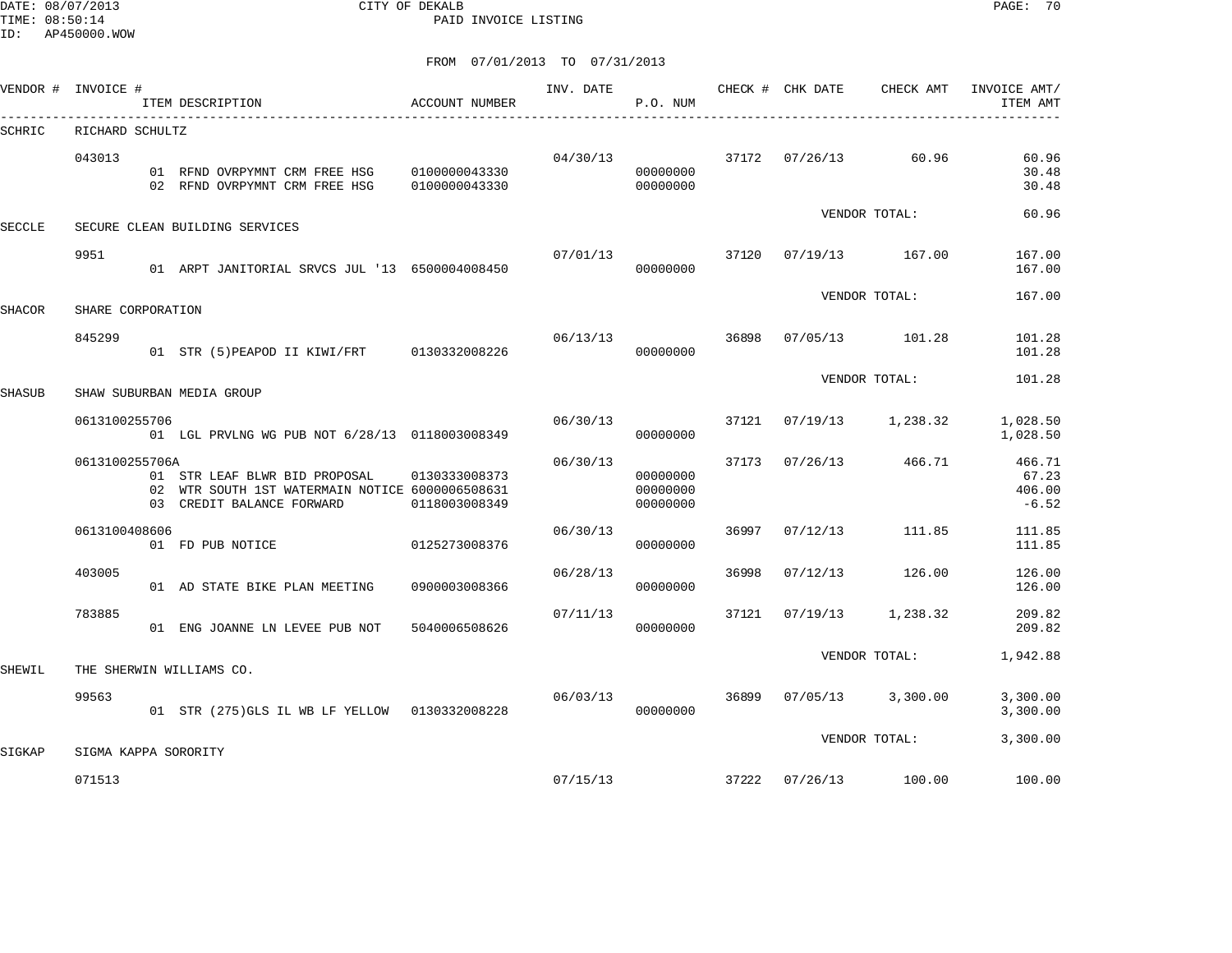DATE: 08/07/2013 CITY OF DEKALB PAGE: 71 PAID INVOICE LISTING

|               | VENDOR # INVOICE # |  | ITEM DESCRIPTION                                | ACCOUNT NUMBER | INV. DATE | P.O. NUM |               | CHECK # CHK DATE | CHECK AMT               | INVOICE AMT/<br>ITEM AMT |
|---------------|--------------------|--|-------------------------------------------------|----------------|-----------|----------|---------------|------------------|-------------------------|--------------------------|
|               | 071513             |  | 01 RFND OVRPYMNT RMNG HS LSNC                   | 0100000043225  | 07/15/13  | 00000000 | 37222         | 07/26/13         | 100.00                  | 100.00<br>100.00         |
| SIMGRI        | SIMPLEXGRINNELL    |  |                                                 |                |           |          | VENDOR TOTAL: |                  | 100.00                  |                          |
|               | 68958887           |  | 01 ANNX RPLCD(2)10 AH BTTRYS 0130323008311      |                | 05/20/13  | 00000000 | 36900         | 07/05/13         | 558.40                  | 558.40<br>558.40         |
|               | 76321057           |  | 01 ARPT ANNL CNTRT 8/1/13-7/31/14 6500004008450 |                | 07/01/13  | 00000000 | 37223         | 07/26/13         | 510.00                  | 510.00<br>510.00         |
| <b>SIPES</b>  | SIPES & SONS       |  |                                                 |                |           |          |               |                  | VENDOR TOTAL:           | 1,068.40                 |
|               | 894123             |  | 01 EGYPTN THTR 20 YRD DUMPSTER 1300006508624    |                | 07/02/13  | 00000000 |               |                  | 37174 07/26/13 335.00   | 335.00<br>335.00         |
| <b>SLWEBB</b> |                    |  | S.L. WEBB ELECTRIC, INC.                        |                |           |          | VENDOR TOTAL: | 335.00           |                         |                          |
|               | 4420               |  | 01 ELCTRL INSPCTNS JUN '13 0130353008399        |                | 06/28/13  | 00000000 |               |                  | 36999 07/12/13 2,400.00 | 2,400.00<br>2,400.00     |
| SMITRA        | TRACY SMITH        |  |                                                 |                |           |          |               | VENDOR TOTAL:    | 2,400.00                |                          |
|               | 070513             |  | 01 PD RMB SUGA CONF ORLANDO FL 0120213008376    |                | 07/05/13  | 00000000 |               |                  | D000188 07/12/13 101.67 | 101.67<br>101.67         |
| SNAIND        | SNAP-ON INDUSTRIAL |  |                                                 |                |           |          | VENDOR TOTAL: | 101.67           |                         |                          |
|               | ARV20025531        |  | 01 STR SHOP TOOLS                               | 0130332008295  | 06/11/13  | 00000000 | 36901         | 07/05/13         | 118.68                  | 118.68<br>118.68         |
| <b>SNOROB</b> | ROBERT SNOW        |  |                                                 |                |           |          | VENDOR TOTAL: |                  |                         | 118.68                   |
|               | 070513             |  | 01 ELCTRNC DVCS                                 | 0115166008515  | 07/05/13  | 00000000 |               | D000196 07/12/13 | 250.00                  | 250.00<br>250.00         |
|               |                    |  |                                                 |                |           |          |               | VENDOR TOTAL:    |                         | 250.00                   |
| SOAS          | SOAS<br>420        |  |                                                 |                | 06/25/13  |          |               |                  | 37000 07/12/13 102.50   | 35.00                    |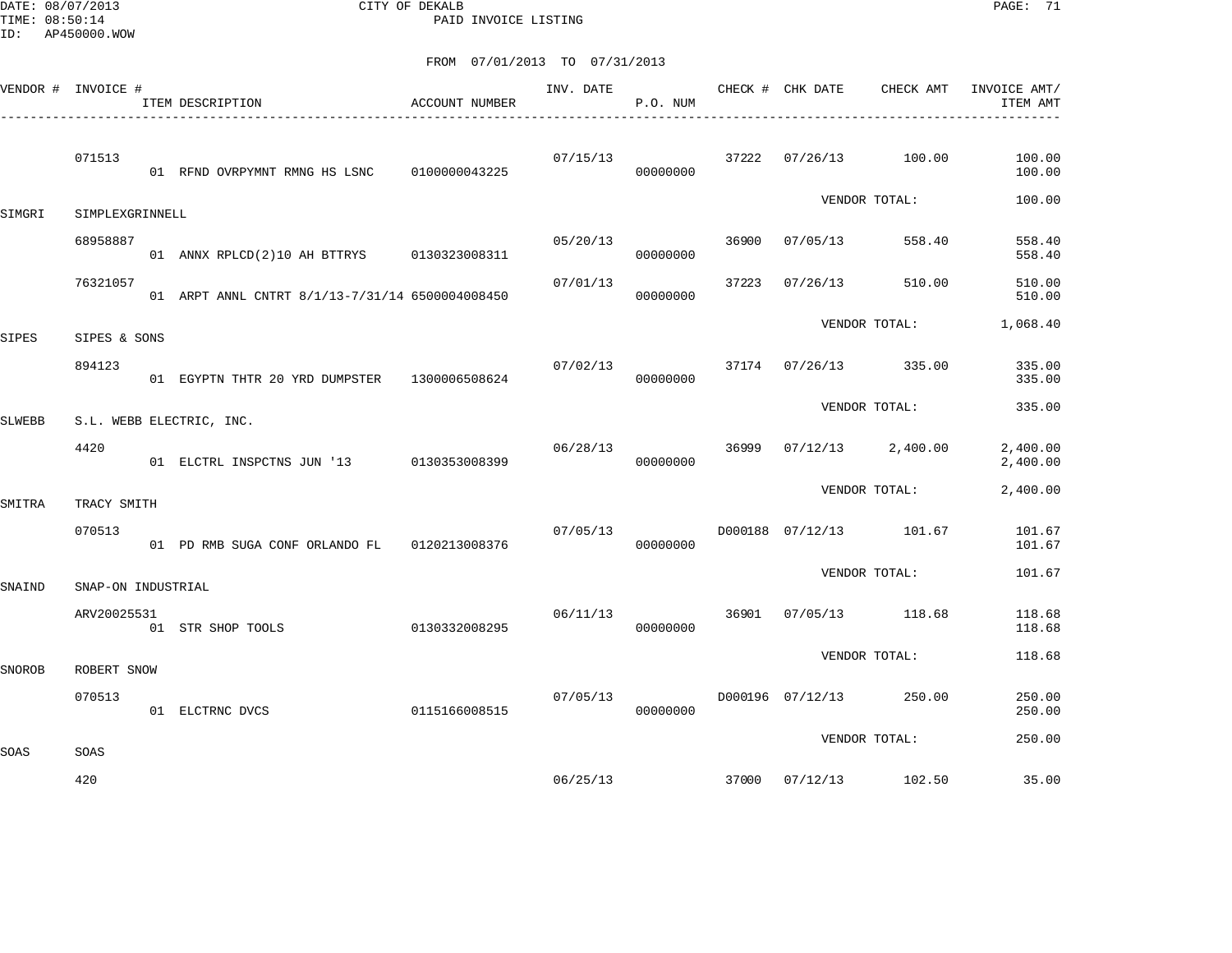DATE: 08/07/2013 CITY OF DEKALB PAGE: 72 PAID INVOICE LISTING

|               | VENDOR # INVOICE #         |  | ITEM DESCRIPTION                                | ACCOUNT NUMBER | INV. DATE | P.O. NUM |               |                | CHECK # CHK DATE CHECK AMT | INVOICE AMT/<br>ITEM AMT |
|---------------|----------------------------|--|-------------------------------------------------|----------------|-----------|----------|---------------|----------------|----------------------------|--------------------------|
|               |                            |  |                                                 |                |           |          |               |                |                            |                          |
|               | 420                        |  | 01 PD (5) EMB LOGO J SPARTZ 0120212008270       |                | 06/25/13  | 00000000 |               | 37000 07/12/13 | 102.50                     | 35.00<br>35.00           |
|               | 421                        |  | 01 FD (6) NAVY T-SHIRTS 0125272008240           |                | 06/25/13  | 00000000 | 37000         | 07/12/13       | 102.50                     | 67.50<br>67.50           |
| SOSTEC        | SOS TECHNOLOGIES           |  |                                                 |                |           |          | VENDOR TOTAL: | 102.50         |                            |                          |
|               | 64561                      |  | 01 PD (5) HRTSTRT DEFIB/AED BTTRY 0100000002750 |                | 06/20/13  | 00000000 |               |                | 37001 07/12/13 7,317.60    | 7,317.60<br>7,317.60     |
| SPRINT        | SPRINT PCS                 |  |                                                 |                |           |          |               | VENDOR TOTAL:  | 7,317.60                   |                          |
|               | 621578810066               |  | 01 CDMA TELEMETRY MAY '13 0125263008337         |                | 05/29/13  | 00000000 | 36902         | 07/05/13       | 24.12                      | 24.12<br>24.12           |
|               | 621578810067               |  | 01 CDMA TELEMENTRY JUN '13 0125263008337        |                | 06/29/13  | 00000000 | 37002         |                | $07/12/13$ 24.16           | 24.16<br>24.16           |
| <b>STAASS</b> | STANARD & ASSOCIATES, INC. |  |                                                 |                |           |          |               | VENDOR TOTAL:  | 48.28                      |                          |
|               | SA000022919                |  | 01 HR FD PRSNLTY EVAL 6115153008333             |                | 05/28/13  | 00000000 |               |                | 37089 07/19/13 1,875.00    | 1,500.00<br>1,500.00     |
|               | SA000023210                |  | 01 HR FD PRSNLTY EVAL                           | 0115153008333  | 06/30/13  | 00000000 | 37089         |                | 07/19/13 1,875.00          | 375.00<br>375.00         |
| STASUR        |                            |  | STATE SURPLUS PROPERTY                          |                |           |          | VENDOR TOTAL: | 1,875.00       |                            |                          |
|               | 061313                     |  | 01 PD MMBRSHP LESO PROGRAM                      | 0100000002730  | 06/13/13  | 00000000 |               | 37003 07/12/13 | 900.00                     | 900.00<br>900.00         |
| <b>STEMFG</b> | STEPP MFG                  |  |                                                 |                |           |          |               | VENDOR TOTAL:  | 900.00                     |                          |
|               | 44677                      |  | 01 STR PRIMARY CONTROL/FRT 0130332008226        |                | 06/19/13  | 00000000 |               |                | 37090 07/19/13 285.93      | 285.93<br>285.93         |
| STOTOD        | TODD STOFFA                |  |                                                 |                |           |          |               |                | VENDOR TOTAL:              | 285.93                   |
|               | 022113                     |  |                                                 |                | 02/21/13  |          |               |                | 37091 07/19/13 72.95       | 41.07                    |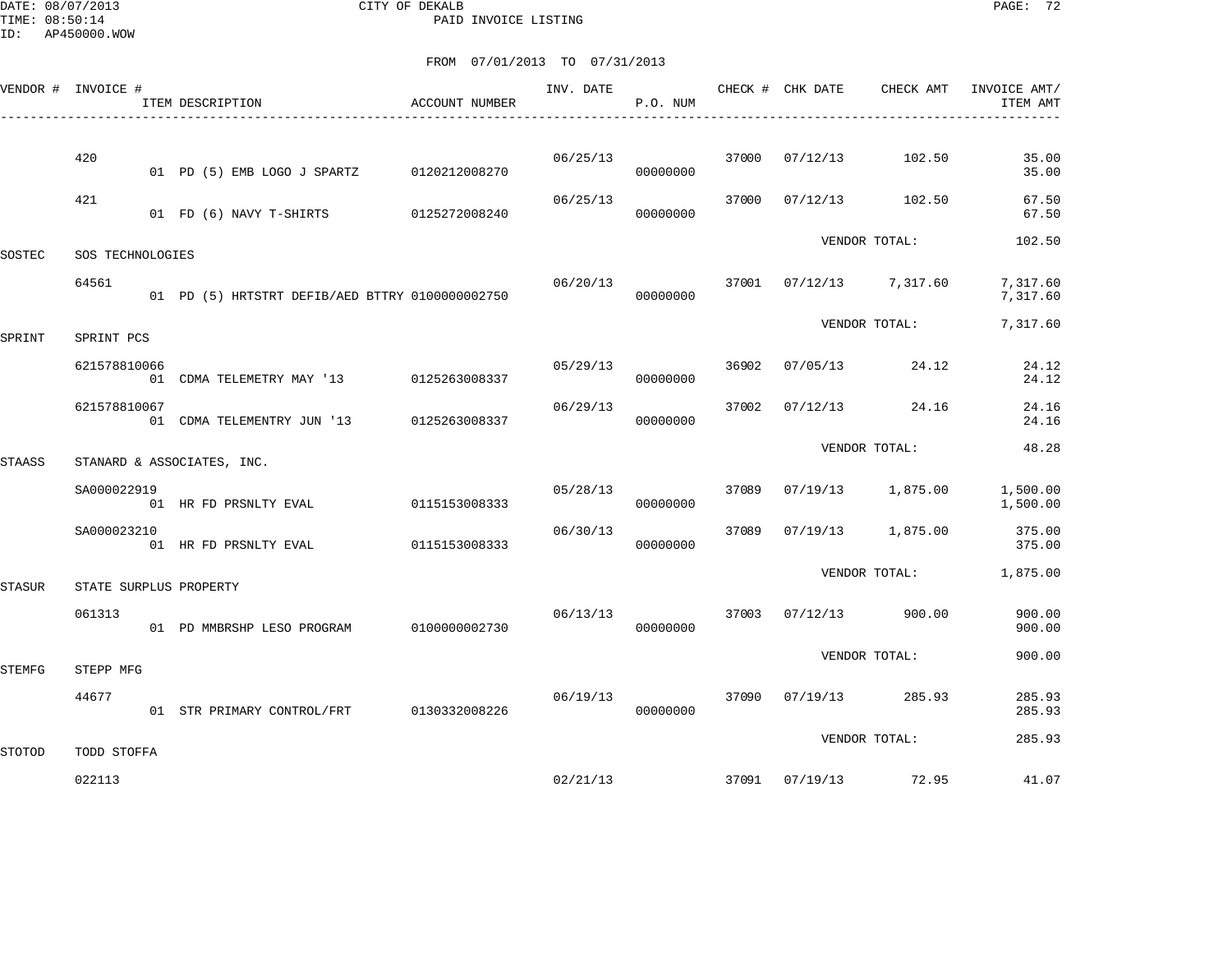DATE: 08/07/2013 CITY OF DEKALB PAGE: 73 PAID INVOICE LISTING

|        | VENDOR # INVOICE # | ITEM DESCRIPTION                              | <b>ACCOUNT NUMBER</b> | INV. DATE | P.O. NUM |       | CHECK # CHK DATE | CHECK AMT         | INVOICE AMT/<br>ITEM AMT |
|--------|--------------------|-----------------------------------------------|-----------------------|-----------|----------|-------|------------------|-------------------|--------------------------|
|        | 022113             | 01 FD RMB ST3 KITCHEN PRJCT                   | 2800002008219         | 02/21/13  | 00000000 |       | 37091 07/19/13   | 72.95             | 41.07<br>41.07           |
|        | 031313             | 01 FD RMB ST3 KITCHEN PRJCT                   | 2800002008219         | 03/13/13  | 00000000 | 37091 | 07/19/13         | 72.95             | 31.88<br>31.88           |
| STRCON | STRONG CONCEPTS    |                                               |                       |           |          |       |                  | VENDOR TOTAL:     | 72.95                    |
|        | 3114               | 01 IT TEAPAC RENEW THRU 3/30/14 0115164008450 |                       | 04/10/13  | 00000000 | 36937 |                  | 07/05/13 464.00   | 464.00<br>464.00         |
| STRMIL |                    | STREICHER'S - MILWAUKEE                       |                       |           |          |       |                  | VENDOR TOTAL:     | 464.00                   |
|        | L1030644           | 01 PD (5) MAX PRO HLMT/FRT 0100000002750      |                       | 07/01/13  | 00000000 | 37092 |                  | 07/19/13 1,519.95 | 1,519.95<br>1,519.95     |
| STRPLU |                    | STRYPES PLUS MORE INC.                        |                       |           |          |       |                  | VENDOR TOTAL:     | 1,519.95                 |
|        | 12031              | 01 PD PD346 K-9 LOGO/LTTRNG                   | 0100000002715         | 07/10/13  | 00000000 | 37122 |                  | 07/19/13 175.00   | 175.00<br>175.00         |
| SUBLAB |                    | SUBURBAN LABORATORIES, INC.                   |                       |           |          |       |                  | VENDOR TOTAL:     | 175.00                   |
|        | 28506              | 01 WTR (5) UCMR3/UCMR3 DSMRT                  | 6000003008356         | 06/15/13  | 00000000 | 37004 | 07/12/13         | 4,650.00          | 4,650.00<br>4,650.00     |
|        | 28899              | 01 WTR (5) FLUORIDE TSTS/MCCM                 | 6000003008356         | 06/28/13  | 00000000 | 37175 | 07/26/13         | 75.00             | 75.00<br>75.00           |
| SUPBUS |                    | SUPERIOR BUSINESS FORMS INC                   |                       |           |          |       |                  | VENDOR TOTAL:     | 4,725.00                 |
|        | 1488698            | 01 PD (300) I WATCH TBL TNTS                  | 0100000002750         | 06/14/13  | 00000000 | 36903 | 07/05/13         | 698.00            | 698.00<br>698.00         |
|        | 1489447            | 01 WTR (4000) SHUTOFF NOTICES                 | 6000002008202         | 06/24/13  | 00000000 | 37005 | 07/12/13         | 745.80            | 745.80<br>745.80         |
|        | 1490615            | 01 WTR (1000) METER READER CRDS               | 6000002008202         | 07/09/13  | 00000000 | 37224 | 07/26/13         | 189.75            | 189.75<br>189.75         |
|        |                    |                                               |                       |           |          |       |                  | VENDOR TOTAL:     | 1,633.55                 |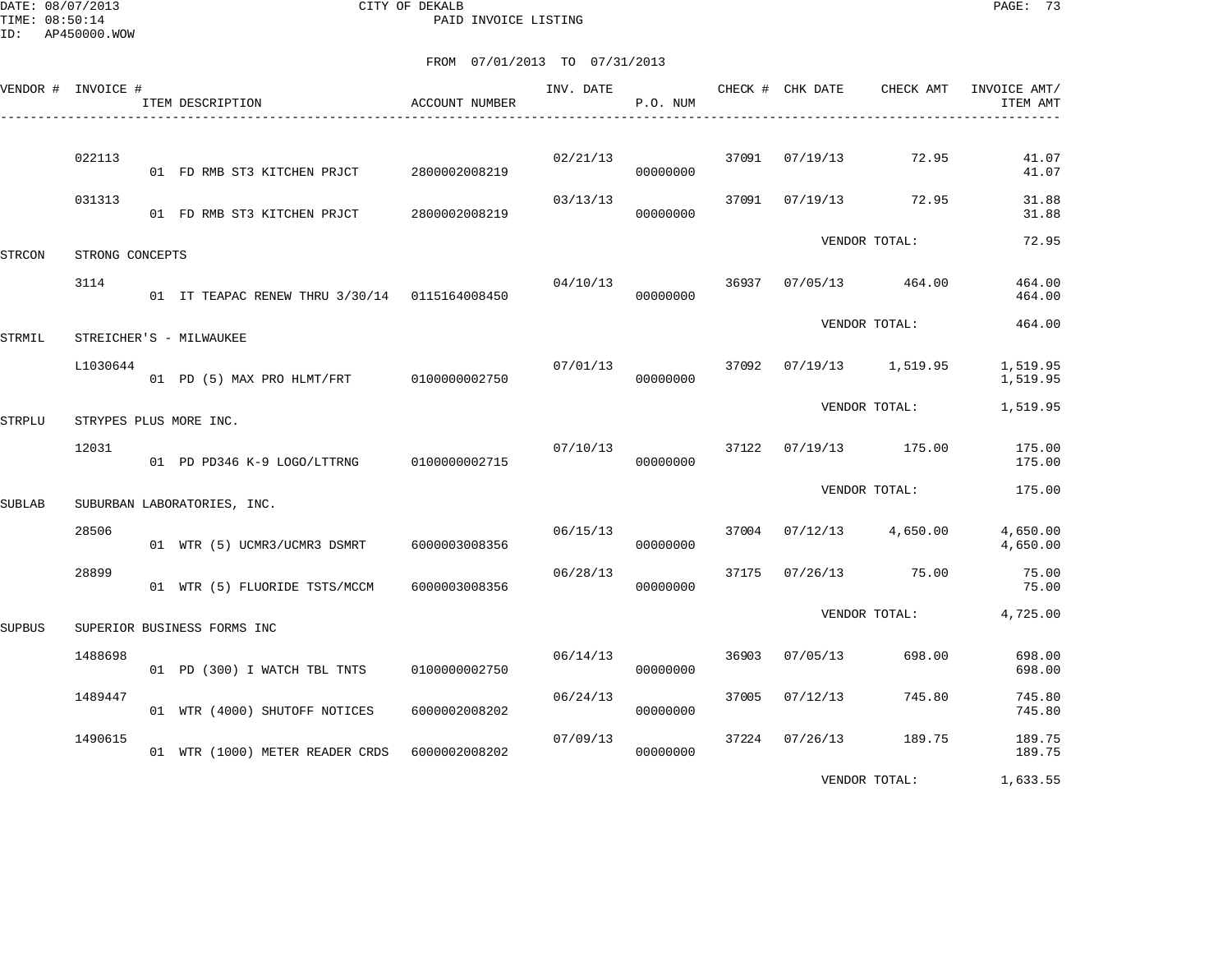DATE: 08/07/2013 CITY OF DEKALB PAGE: 74 PAID INVOICE LISTING

ID: AP450000.WOW

|         |                                  |                                                                                                                                                                                                                                                                           | INV. DATE                                                                                                                                                                                                                                                                                                        | P.O. NUM             |                                  |          |                                                                           | INVOICE AMT/<br>ITEM AMT                                                                                                                                                                                             |
|---------|----------------------------------|---------------------------------------------------------------------------------------------------------------------------------------------------------------------------------------------------------------------------------------------------------------------------|------------------------------------------------------------------------------------------------------------------------------------------------------------------------------------------------------------------------------------------------------------------------------------------------------------------|----------------------|----------------------------------|----------|---------------------------------------------------------------------------|----------------------------------------------------------------------------------------------------------------------------------------------------------------------------------------------------------------------|
|         |                                  |                                                                                                                                                                                                                                                                           |                                                                                                                                                                                                                                                                                                                  |                      |                                  |          |                                                                           |                                                                                                                                                                                                                      |
| S10254  |                                  | 0130332008226                                                                                                                                                                                                                                                             | 05/17/13                                                                                                                                                                                                                                                                                                         | 00000000             | 36904                            |          | 3,539.65                                                                  | 533.39<br>533.39                                                                                                                                                                                                     |
| W1190   |                                  | 0130332008226<br>0130333008315                                                                                                                                                                                                                                            | 05/14/13                                                                                                                                                                                                                                                                                                         | 00000000<br>00000000 | 36904                            |          |                                                                           | 2,552.82<br>1,296.82<br>1,256.00                                                                                                                                                                                     |
| W1232   |                                  |                                                                                                                                                                                                                                                                           | 05/31/13                                                                                                                                                                                                                                                                                                         | 00000000             | 36904                            |          |                                                                           | 453.44<br>453.44                                                                                                                                                                                                     |
|         |                                  |                                                                                                                                                                                                                                                                           |                                                                                                                                                                                                                                                                                                                  |                      |                                  |          |                                                                           | 3,539.65                                                                                                                                                                                                             |
| 2812    |                                  |                                                                                                                                                                                                                                                                           |                                                                                                                                                                                                                                                                                                                  | 00000000             | 36905                            |          |                                                                           | 17,129.50<br>17,129.50                                                                                                                                                                                               |
|         |                                  |                                                                                                                                                                                                                                                                           |                                                                                                                                                                                                                                                                                                                  |                      |                                  |          |                                                                           | 17,129.50                                                                                                                                                                                                            |
| CW28523 |                                  |                                                                                                                                                                                                                                                                           | 02/05/13                                                                                                                                                                                                                                                                                                         | 00000000             | 36906                            |          |                                                                           | 950.00<br>950.00                                                                                                                                                                                                     |
|         |                                  |                                                                                                                                                                                                                                                                           |                                                                                                                                                                                                                                                                                                                  |                      |                                  |          |                                                                           | 950.00                                                                                                                                                                                                               |
| 77388   |                                  |                                                                                                                                                                                                                                                                           |                                                                                                                                                                                                                                                                                                                  | 00000000             | 37093                            | 07/19/13 |                                                                           | 6,422.50<br>6,422.50                                                                                                                                                                                                 |
| 77389   |                                  |                                                                                                                                                                                                                                                                           | 06/24/13                                                                                                                                                                                                                                                                                                         | 00000000             | 37093                            |          | 13,160.40                                                                 | 885.00<br>885.00                                                                                                                                                                                                     |
| 77390   |                                  |                                                                                                                                                                                                                                                                           | 06/24/13                                                                                                                                                                                                                                                                                                         | 00000000             | 37093                            |          | 13,160.40                                                                 | 5,852.90<br>5,852.90                                                                                                                                                                                                 |
|         |                                  |                                                                                                                                                                                                                                                                           |                                                                                                                                                                                                                                                                                                                  |                      |                                  |          |                                                                           | 13,160.40                                                                                                                                                                                                            |
| 062813  |                                  |                                                                                                                                                                                                                                                                           | 06/28/13                                                                                                                                                                                                                                                                                                         | 00000000             |                                  |          | 217.16                                                                    | 217.16<br>217.16                                                                                                                                                                                                     |
|         |                                  |                                                                                                                                                                                                                                                                           |                                                                                                                                                                                                                                                                                                                  |                      |                                  |          |                                                                           | 217.16                                                                                                                                                                                                               |
| 3732400 |                                  |                                                                                                                                                                                                                                                                           |                                                                                                                                                                                                                                                                                                                  |                      |                                  |          | 288.38                                                                    | 288.38                                                                                                                                                                                                               |
|         | VENDOR # INVOICE #<br>MARK TEHAN | ITEM DESCRIPTION<br>SUPERIOR DIESEL, INC.<br>01 STR P22 MOTOR ASSY/WRNGHRNS<br>01 STR P19 BRK RPRS<br>02 STR P19 BRK RPRS LABOR<br>SW ROOFING & CONSTRUCTION, INC<br>TBC NET, INC.<br>TRAFFIC CONTROL & PROTECTION<br>01 STR (100) EGP WHITE BLANKS<br>TERMINAL SUPPLY CO | ACCOUNT NUMBER<br>01 STR P36 ECM TSTNG/RPR 0130333008315<br>01 FD S3 ROOF RPLCMNT FNL 5045006508626<br>01 IT VMWARE PRJCT MGT 0115163008330<br>01 ELLWOOD HISTORICAL DIST SIGNS 1300006508639<br>1300006508639<br>01 ELLWOOD HISTORICAL DIST SIGNS 1300006508639<br>01 PD RMB TRNNG EXP 6/23-25/13 0120223008376 |                      | 06/21/13<br>06/24/13<br>06/12/13 |          | CHECK # CHK DATE<br>07/05/13<br>07/19/13<br>07/19/13<br>36907<br>07/05/13 | CHECK AMT<br>07/05/13 3,539.65<br>$07/05/13$ 3,539.65<br>VENDOR TOTAL:<br>07/05/13 17,129.50<br>VENDOR TOTAL:<br>07/05/13 950.00<br>VENDOR TOTAL:<br>13,160.40<br>VENDOR TOTAL:<br>D000176 07/05/13<br>VENDOR TOTAL: |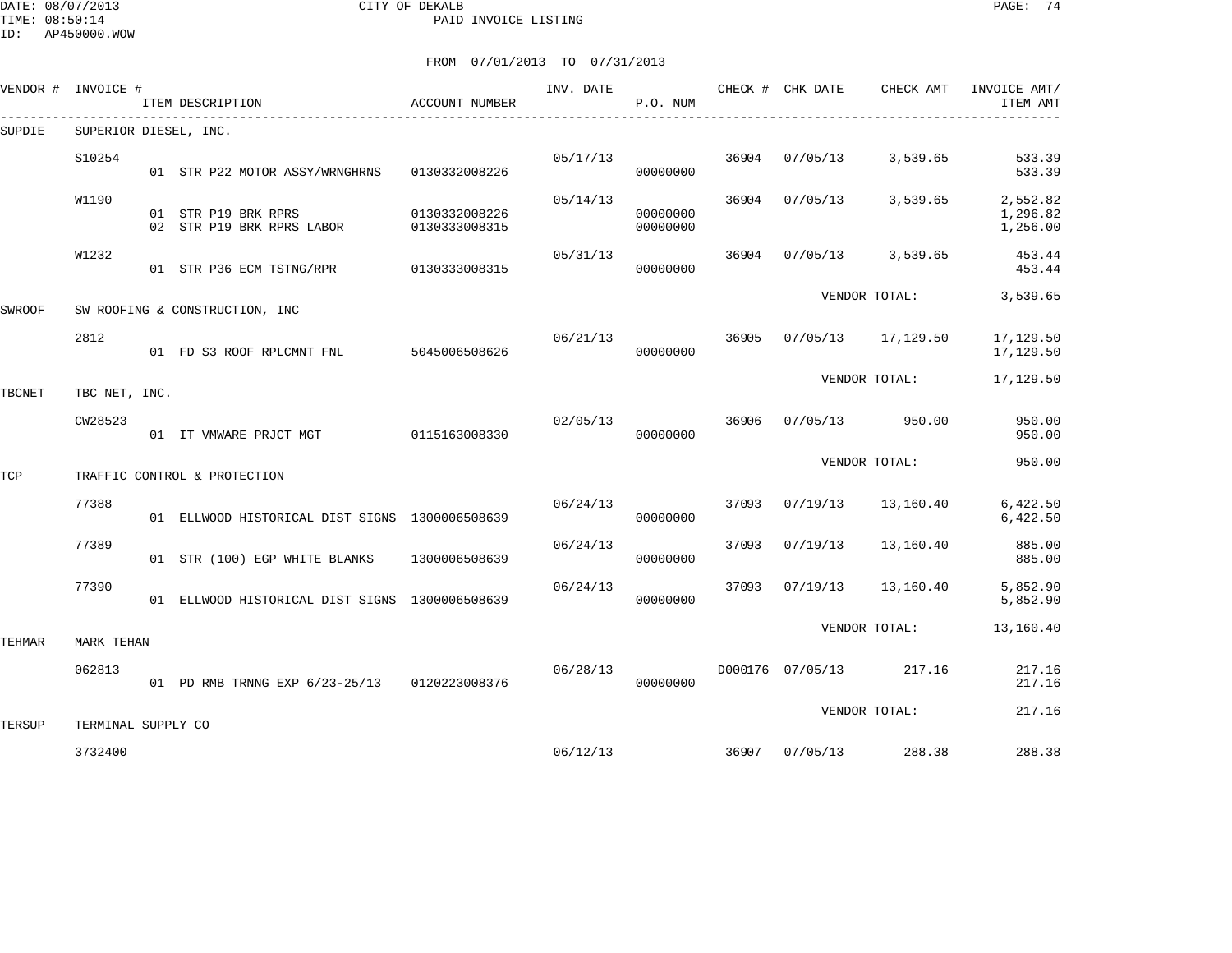|         | VENDOR # INVOICE #    | ITEM DESCRIPTION                                                                           | ACCOUNT NUMBER                                                   | INV. DATE | P.O. NUM                                     |       | CHECK # CHK DATE | CHECK AMT     | INVOICE AMT/<br>ITEM AMT                   |
|---------|-----------------------|--------------------------------------------------------------------------------------------|------------------------------------------------------------------|-----------|----------------------------------------------|-------|------------------|---------------|--------------------------------------------|
|         | 3732400               | 01 STR SHOP SUPPLIES<br>02 PD SHOP SUPPLIES<br>03 WTR SHOP SUPPLIES<br>04 PW SHOP SUPPLIES | 0130332008226<br>0120222008226<br>6000002008226<br>0130352008226 | 06/12/13  | 00000000<br>00000000<br>00000000<br>00000000 | 36907 | 07/05/13         | 288.38        | 288.38<br>72.10<br>72.10<br>72.10<br>72.08 |
| THOELE  | THORNE ELECTRIC, INC. |                                                                                            |                                                                  |           |                                              |       |                  | VENDOR TOTAL: | 288.38                                     |
|         | 062813                | 01 ENG CARROLL & RT 38 SIGNAL 5040006508624                                                |                                                                  | 06/28/13  | 00000000                                     | 37123 | 07/19/13         | 57,331.77     | 57, 331.77<br>57, 331.77                   |
| TLOLLC  | TLO LLC               |                                                                                            |                                                                  |           |                                              |       |                  | VENDOR TOTAL: | 57,331.77                                  |
|         | 070113                | 01 PD SRVCS 6/-6/30/13                                                                     | 0120242008243                                                    | 07/01/13  | 00000000                                     | 37006 | 07/12/13         | 101.75        | 101.75<br>101.75                           |
| TOPAUT  |                       | TOPLINE AUTO UPHOLSTERY                                                                    |                                                                  |           |                                              |       |                  | VENDOR TOTAL: | 101.75                                     |
|         | 061213                | 01 STR P34 UPHOLSTERY RPR                                                                  | 0130333008315                                                    | 06/12/13  | 00000000                                     | 36908 | 07/05/13         | 150.00        | 150.00<br>150.00                           |
| TR1STU  | W. BYRON WILKINS      |                                                                                            |                                                                  |           |                                              |       |                  | VENDOR TOTAL: | 150.00                                     |
|         | 15977                 | 01 IT AUDIO MMRL DAY PRSNTNS                                                               | 0115163008330                                                    | 05/27/13  | 00000000                                     | 36909 | 07/05/13         | 300.00        | 300.00<br>300.00                           |
|         | 17397                 | 01 IT FY14 MNTNNC AGRMNT                                                                   | 0115164008450                                                    | 07/01/13  | 00000000                                     | 37124 | 07/19/13         | 4,000.00      | 4,000.00<br>4,000.00                       |
| TRANSAM | TRANSAM               |                                                                                            |                                                                  |           |                                              |       |                  | VENDOR TOTAL: | 4,300.00                                   |
|         | 665511                | 01 ARPT (10) FILTERS                                                                       | 6500003008310                                                    | 06/10/13  | 00000000                                     | 37094 | 07/19/13         | 818.52        | 113.20<br>113.20                           |
|         | 665512                | 01 ARPT (12) FILTERS                                                                       | 6500003008310                                                    | 06/10/13  | 00000000                                     | 37094 | 07/19/13         | 818.52        | 197.06<br>197.06                           |
|         | 666081                | 01 ARPT (9) FILTERS                                                                        | 6500003008310                                                    | 06/17/13  | 00000000                                     | 37094 | 07/19/13         | 818.52        | 91.39<br>91.39                             |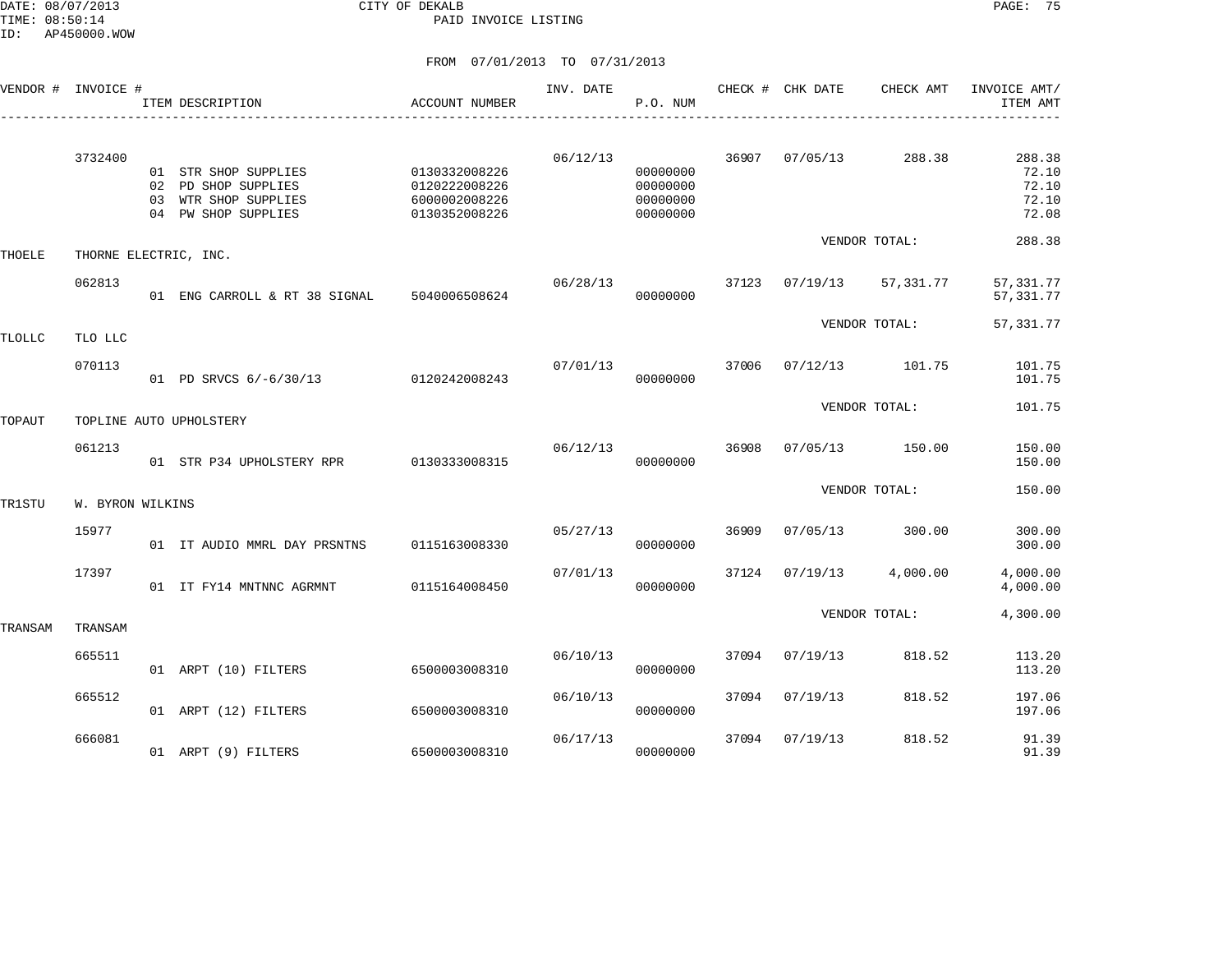DATE: 08/07/2013 CITY OF DEKALB PAGE: 76 PAID INVOICE LISTING

| VENDOR # INVOICE # |                    | ITEM DESCRIPTION                                            | ACCOUNT NUMBER | INV. DATE | P.O. NUM             |       | CHECK # CHK DATE | CHECK AMT     | INVOICE AMT/<br>ITEM AMT   |
|--------------------|--------------------|-------------------------------------------------------------|----------------|-----------|----------------------|-------|------------------|---------------|----------------------------|
|                    | 666082             | 01 ARPT (12) FILTERS                                        | 6500003008310  | 06/17/13  | 00000000             | 37094 | 07/19/13         | 818.52        | 137.97<br>137.97           |
|                    | 666440             | 01 ARPT (11) FILTERS 6500003008310                          |                | 06/20/13  | 00000000             |       | 37094 07/19/13   | 818.52        | 278.90<br>278.90           |
| TREILL2            |                    | TREASURER, STATE OF ILLINOIS                                |                |           |                      |       |                  | VENDOR TOTAL: | 818.52                     |
|                    | 061213             | 01 IL PROJ DKB-3922 FED 3-17-SBGP 6500006508638             |                | 07/17/13  | 00000000             | 37095 | 07/19/13         | 108.26        | 108.26<br>108.26           |
|                    | 061713             | 01 IL PROJ DKB-3923 FED 3-17-SBGP 6500006508638             |                | 06/17/13  | 00000000             | 37096 | 07/19/13         | 262.06        | 262.06<br>262.06           |
| TRETIR             |                    | TREDROC TIRE SERVICES                                       |                |           |                      |       |                  | VENDOR TOTAL: | 370.32                     |
|                    | 342177             | 01 STR SMLL JNK DSPSL 0130333008315<br>02 PD SMLL JNK DSPSL | 0120223008315  | 06/06/13  | 00000000<br>00000000 |       | 36910 07/05/13   | 315.00        | 315.00<br>157.50<br>157.50 |
| TRIRSYS            | TRI-R SYSTEMS INC. |                                                             |                |           |                      |       |                  | VENDOR TOTAL: | 315.00                     |
|                    | 003611             | 01 WTR PLC PROGRAMMING                                      | 6000003008328  | 06/17/13  | 00000000             | 37007 | 07/12/13         | 29,725.00     | 625.00<br>625.00           |
|                    | 003612             | 01 WTR TRBLSHT VFDS                                         | 6000003008328  | 06/17/13  | 00000000             | 37007 | 07/12/13         | 29,725.00     | 500.00<br>500.00           |
|                    | 003613             | 01 WTR RPR VFD'S/LGHTNG STRK                                | 6000003008328  | 06/24/13  | 00000000             | 37007 | 07/12/13         | 29,725.00     | 28,600.00<br>28,600.00     |
| TROINV             |                    | TROTSKY INVESTIGATIVE                                       |                |           |                      |       |                  | VENDOR TOTAL: | 29,725.00                  |
|                    | FD1306             | 01 FD POLYGRAPH TSTNG                                       | 0115153008333  | 06/17/13  | 00000000             | 37097 | 07/19/13         | 250.00        | 125.00<br>125.00           |
|                    | FD1307             | 01 HR POLYGRAPH                                             | 0115153008333  | 07/03/13  | 00000000             | 37225 | 07/26/13         | 125.00        | 125.00<br>125.00           |
|                    | PD1303             | 01 PD POLYGRAPH TSTNG                                       | 0115153008333  | 06/17/13  | 00000000             | 37097 | 07/19/13         | 250.00        | 125.00<br>125.00           |
|                    |                    |                                                             |                |           |                      |       |                  | VENDOR TOTAL: | 375.00                     |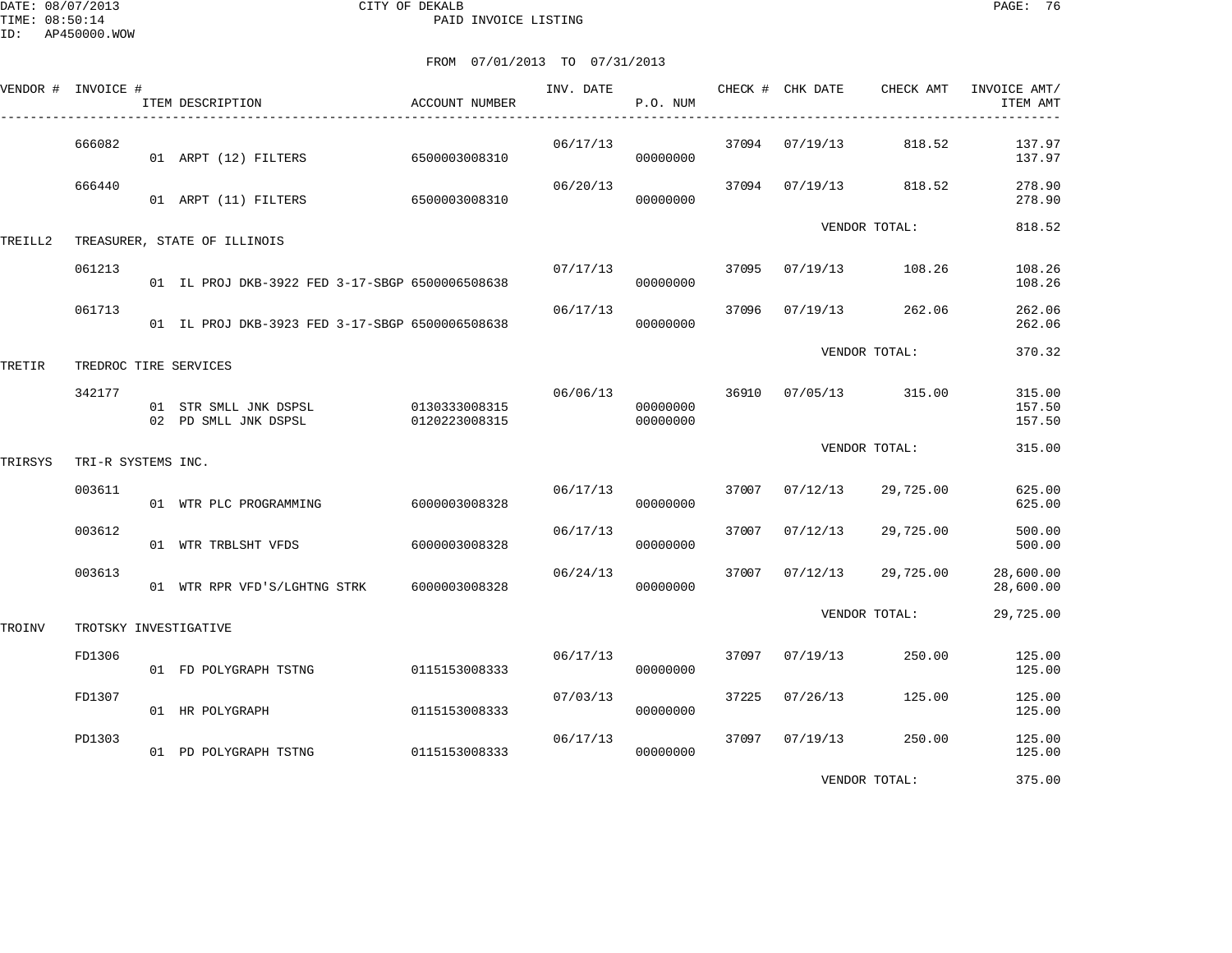DATE: 08/07/2013 CITY OF DEKALB PAGE: 77 PAID INVOICE LISTING

| VENDOR # | INVOICE #              | ITEM DESCRIPTION               | <b>ACCOUNT NUMBER</b> | INV. DATE | P.O. NUM |       | CHECK # CHK DATE | CHECK AMT     | INVOICE AMT/<br>ITEM AMT |
|----------|------------------------|--------------------------------|-----------------------|-----------|----------|-------|------------------|---------------|--------------------------|
| TRUGREEN | TRUGREEN               |                                |                       |           |          |       |                  |               |                          |
|          | 199629489              | 01 FD LAWN SRVC                | 0125274008450         | 06/03/13  | 00000000 | 37008 | 07/12/13         | 215.00        | 215.00<br>215.00         |
|          | 215880662              | 01 223 S 4TH LAWN SRVC         | 0130323008313         | 07/02/13  | 00000000 | 37125 | 07/19/13         | 738.00        | 738.00<br>738.00         |
|          | 6936715                | 01 WTR WELLS/WTPS/TOWERS SRVC  | 6000003008313         | 06/18/13  | 00000000 | 36911 | 07/05/13         | 1,910.00      | 1,172.00<br>1,172.00     |
|          | 6967396                | 01 LAWN SRVCS 223 S 4TH        | 0130323008313         | 06/18/13  | 00000000 | 36911 | 07/05/13         | 1,910.00      | 738.00<br>738.00         |
| TSC      |                        | TESTING SERVICE CORPORATION    |                       |           |          |       |                  | VENDOR TOTAL: | 2,863.00                 |
|          | IN090885               | 01 DKLB POL STTN ENG SRVCS     | 5045006508626         | 05/31/13  | 00000000 | 36912 | 07/05/13         | 767.25        | 767.25<br>767.25         |
| UNIDEN   | UNIFORM DEN EAST, INC. |                                |                       |           |          |       |                  | VENDOR TOTAL: | 767.25                   |
|          | 30017                  | 01 PD REYNOLDS UNIFORM SPPLYS  | 0120222008270         | 06/11/13  | 00000000 | 36913 | 07/05/13         | 463.68        | 81.95<br>81.95           |
|          | 30022                  | 01 PD ESPY UNIFORM VEST        | 0120222008270         | 06/18/13  | 00000000 | 37098 | 07/19/13         | 2,363.70      | 393.95<br>393.95         |
|          | 30026                  | 01 PD LOWERY UNIFORM SUPPLIES  | 0120212008270         | 06/19/13  | 00000000 | 37176 | 07/26/13         | 896.50        | 703.55<br>703.55         |
|          | 30049                  | 01 PD BIARNESEN UNIFORM VEST   | 0120222008270         | 06/18/13  | 00000000 | 37098 | 07/19/13         | 2,363.70      | 393.95<br>393.95         |
|          | 30050                  | 01 PD BIARNESEN ARMRSKN        | 0120222008270         | 06/11/13  | 00000000 | 37176 | 07/26/13         | 896.50        | 116.00<br>116.00         |
|          | 30059                  | 01 PD DENSBERGER UNIFORM VEST  | 0120222008270         | 06/18/13  | 00000000 | 37098 | 07/19/13         | 2,363.70      | 393.95<br>393.95         |
|          | 30062                  | 01 PD MILLER UNIFORM SUPPLIES  | 0120232008270         | 06/11/13  | 00000000 | 37009 | 07/12/13         | 166.40        | 77.50<br>77.50           |
|          | 30083                  | 01 PD KWASNIEWSKI UNIFORM VEST | 0120222008270         | 06/18/13  | 00000000 | 37098 | 07/19/13         | 2,363.70      | 393.95<br>393.95         |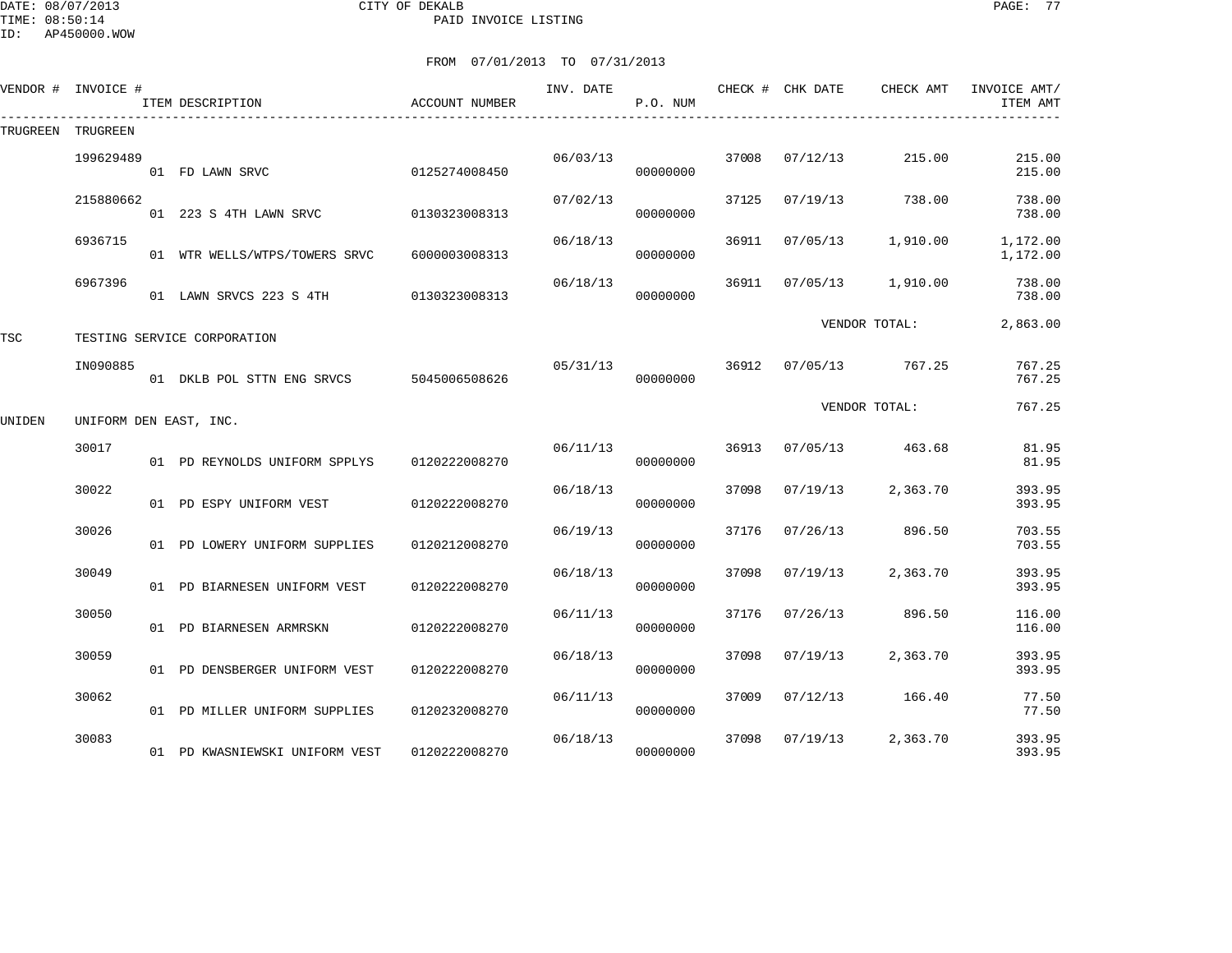| י ש⊾     | AP450000.WOW |                  |                               |           |          |                  |           |                          |
|----------|--------------|------------------|-------------------------------|-----------|----------|------------------|-----------|--------------------------|
|          |              |                  | FROM 07/01/2013 TO 07/31/2013 |           |          |                  |           |                          |
| VENDOR # | INVOICE #    | ITEM DESCRIPTION | ACCOUNT NUMBER                | INV. DATE | P.O. NUM | CHECK # CHK DATE | CHECK AMT | INVOICE AMT/<br>ITEM AMT |
|          |              |                  |                               |           |          |                  |           |                          |

|        | 30085                  |                                        | 01 PD KWASNIEWSKI ARMRSKN                                                               | 0120222008270                                                                     | 06/11/13 | 00000000                                                 | 37176 | 07/26/13 | 896.50        | 76.95<br>76.95                                      |
|--------|------------------------|----------------------------------------|-----------------------------------------------------------------------------------------|-----------------------------------------------------------------------------------|----------|----------------------------------------------------------|-------|----------|---------------|-----------------------------------------------------|
|        | 30088                  |                                        | 01 PD WINTERS UNIFORM SPPLYS                                                            | 0120222008270                                                                     | 06/11/13 | 00000000                                                 | 36913 | 07/05/13 | 463.68        | 46.95<br>46.95                                      |
|        | 30089                  |                                        | 01 PD JAQUES UNIFORM SUPPLIES                                                           | 0120222008270                                                                     | 06/11/13 | 00000000                                                 | 37009 | 07/12/13 | 166.40        | 178.85<br>178.85                                    |
|        | 3008980                |                                        | 01 PD RFND #30089 JAQUES UNIFORM 0120222008270                                          |                                                                                   | 06/19/13 | 00000000                                                 | 37009 | 07/12/13 | 166.40        | $-89.95$<br>$-89.95$                                |
|        | 30091                  |                                        | 01 PD JAQUES UNIFORM VEST                                                               | 0120222008270                                                                     | 06/18/13 | 00000000                                                 | 37098 | 07/19/13 | 2,363.70      | 393.95<br>393.95                                    |
|        | 30097                  |                                        | 01 PD WINTERS UNIFORM VEST                                                              | 0120222008270                                                                     | 06/18/13 | 00000000                                                 | 37098 | 07/19/13 | 2,363.70      | 393.95<br>393.95                                    |
|        | 30122                  |                                        | 01 PD MCNETT UNIFORM SPPLYS                                                             | 0120222008270                                                                     | 06/11/13 | 00000000                                                 | 36913 | 07/05/13 | 463.68        | 44.45<br>44.45                                      |
|        | 30149                  |                                        | 01 PD BOLLOW UNIFORM SPPLYS                                                             | 0120222008270                                                                     | 06/11/13 | 00000000                                                 | 36913 | 07/05/13 | 463.68        | 76.50<br>76.50                                      |
|        | 30454                  | 01<br>02<br>03<br>04<br>0 <sub>5</sub> | PD BELT BROWN<br>PD BELT JOHNSON<br>PD BELT ESPY<br>PD BELT WILKENS<br>PD BELT FERRIGAN | 0120222008270<br>0120222008270<br>0120222008270<br>0120222008270<br>0120222008270 | 06/13/13 | 00000000<br>00000000<br>00000000<br>00000000<br>00000000 | 36913 | 07/05/13 | 463.68        | 213.83<br>34.99<br>43.95<br>43.95<br>43.95<br>46.99 |
| UNISHE | UNIVERSITY SHELL, INC. |                                        |                                                                                         |                                                                                   |          |                                                          |       |          | VENDOR TOTAL: | 3,890.28                                            |
|        | 47400                  |                                        | 01 PD PD380 FUEL                                                                        | 0120212008245                                                                     | 06/19/13 | 00000000                                                 | 37177 | 07/26/13 | 18.45         | 18.45<br>18.45                                      |
| UPS    | UNITED PARCEL SERVICE  |                                        |                                                                                         |                                                                                   |          |                                                          |       |          | VENDOR TOTAL: | 18.45                                               |
|        | 00007WX103233          |                                        | 01 WTR SHPPNG SRVCS 6/6/13                                                              | 6000003008305                                                                     | 06/08/13 | 00000000                                                 | 36914 | 07/05/13 | 38.22         | 19.29<br>19.29                                      |
|        | 00007WX103243          |                                        | 01 WTR SHPPNG SRVCS 6/7/13                                                              | 6000003008305                                                                     | 06/15/13 | 00000000                                                 | 36914 | 07/05/13 | 38.22         | 18.93<br>18.93                                      |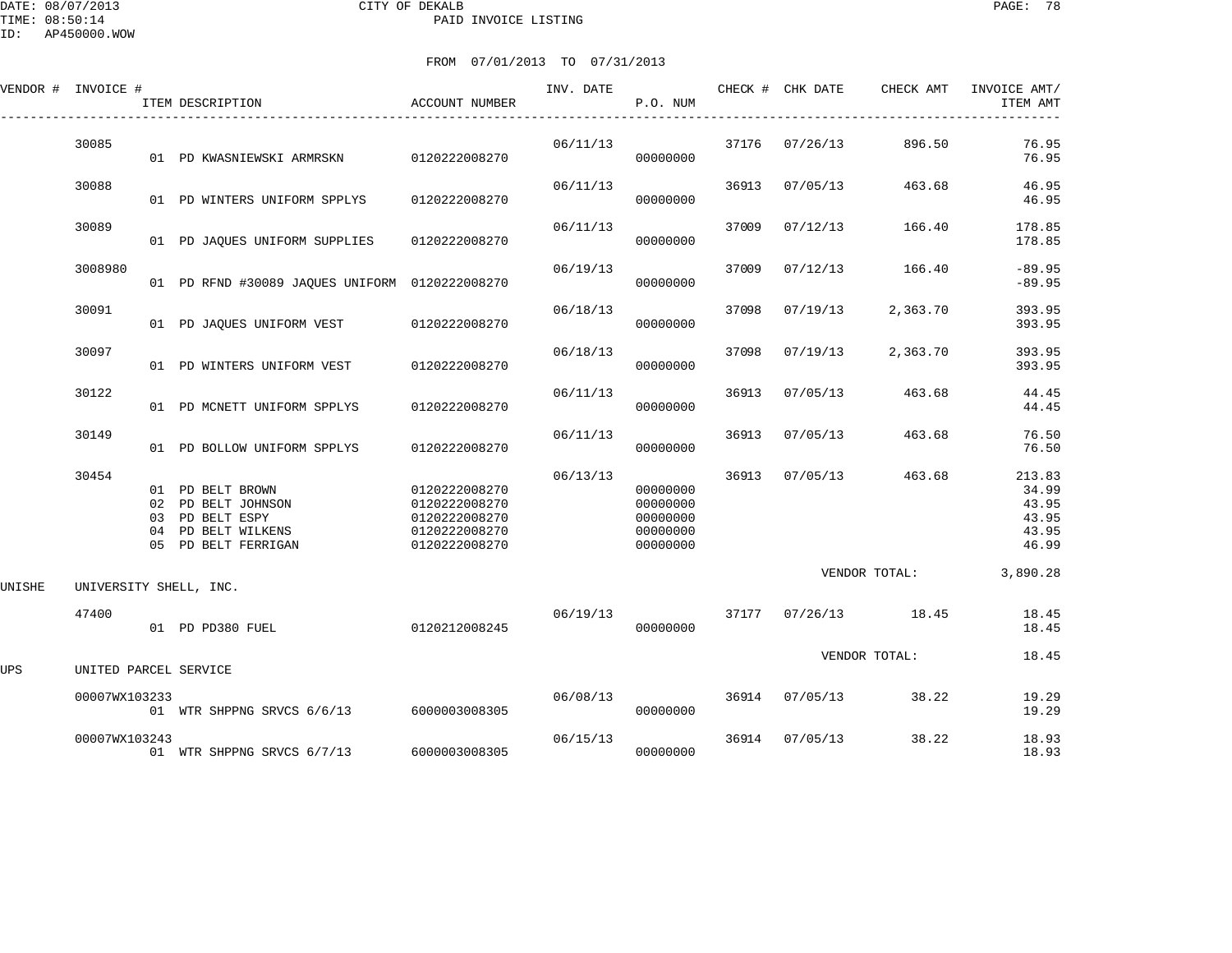DATE: 08/07/2013 CITY OF DEKALB PAGE: 79 PAID INVOICE LISTING

|        | VENDOR # INVOICE #      | ITEM DESCRIPTION                                                             | ACCOUNT NUMBER                                  | INV. DATE | P.O. NUM                         |       | CHECK # CHK DATE | CHECK AMT      | INVOICE AMT/<br>ITEM AMT          |
|--------|-------------------------|------------------------------------------------------------------------------|-------------------------------------------------|-----------|----------------------------------|-------|------------------|----------------|-----------------------------------|
|        | 00007WX103253           | 01 WTR SHPPNG SRVCS 6/21/13                                                  | 6000003008305                                   | 06/22/13  | 00000000                         | 37126 | 07/19/13         | 31.25          | 12.00<br>12.00                    |
|        | 00007WX103263           | 01 STR SHPPNG 6/19/13<br>02 PD SHPPNG 6/20/13<br>03 WTR SHPPNG/CHRGS 6/25/13 | 0130332008230<br>0120213008305<br>6000003008305 | 06/29/13  | 00000000<br>00000000<br>00000000 | 37178 | 07/26/13         | 114.56         | 114.56<br>23.61<br>65.02<br>25.93 |
|        | 00007WX103273           | 01 WTR SHPPNG SRVCS 7/2/13                                                   | 6000003008305                                   | 07/06/13  | 00000000                         | 37126 |                  | 07/19/13 31.25 | 19.25<br>19.25                    |
| USBANK |                         | U.S. BANK NATIONAL ASSOCIATION                                               |                                                 |           |                                  |       |                  | VENDOR TOTAL:  | 184.03                            |
|        | 230140600               | 01 ENG CPYR LSE 5/29-6/29/13 0135003008310                                   |                                                 | 06/05/13  | 00000000                         | 36915 | 07/05/13         | 1,255.69       | 113.76<br>113.76                  |
|        | 230204919               | 01 FD CYPR LSE 5/30-6/30/13                                                  | 0135003008310                                   | 06/06/13  | 00000000                         | 36915 | 07/05/13         | 1,255.69       | 512.23<br>512.23                  |
|        | 230343691               | 01 LGL/CC/STR/PD CPYR LSE 7/3/13 0135003008310                               |                                                 | 06/09/13  | 00000000                         | 36915 | 07/05/13         | 1,255.69       | 629.70<br>629.70                  |
|        | 231206665               | 01 IT/PW CPYR LSE/FEES 7/14/13 0135003008310                                 |                                                 | 06/21/13  | 00000000                         | 37010 | 07/12/13         | 630.81         | 630.81<br>630.81                  |
| VAC    | VOLUNTARY ACTION CENTER |                                                                              |                                                 |           |                                  |       |                  | VENDOR TOTAL:  | 1,886.50                          |
|        | 130651                  | 01 TRANSIT TRIPS 5/1-5/31/13                                                 | 0900003008399                                   | 06/20/13  | 00000000                         | 36916 | 07/05/13         | 161,904.62     | 96,904.62<br>96,904.62            |
|        | 130651A                 | 01 TRANSIT TRIPS 5/1-5/31/13                                                 | 0900003008399                                   | 06/20/13  | 00000000                         | 37011 | 07/12/13         | 147,544.94     | 147,544.94<br>147,544.94          |
|        | 130652                  | 01 TRANSIT TRIPS 5/1-5/31/13                                                 | 0900003008399                                   | 06/20/13  | 00000000                         | 36916 | 07/05/13         | 161,904.62     | 65,000.00<br>65,000.00            |
| VALPLU |                         | VALENTINE PLUMBING & SEWER                                                   |                                                 |           |                                  |       |                  | VENDOR TOTAL:  | 309,449.56                        |
|        | IDIS5578647             | 01 FY13 CDBG 511 E ROOSEVELT                                                 | 1900006508624                                   | 06/26/13  | 00000000                         |       | 36917 07/05/13   | 5,000.00       | 5,000.00<br>5,000.00              |
|        | IDIS5586060             |                                                                              |                                                 | 07/18/13  |                                  | 37226 | 07/26/13         | 5,000.00       | 5,000.00                          |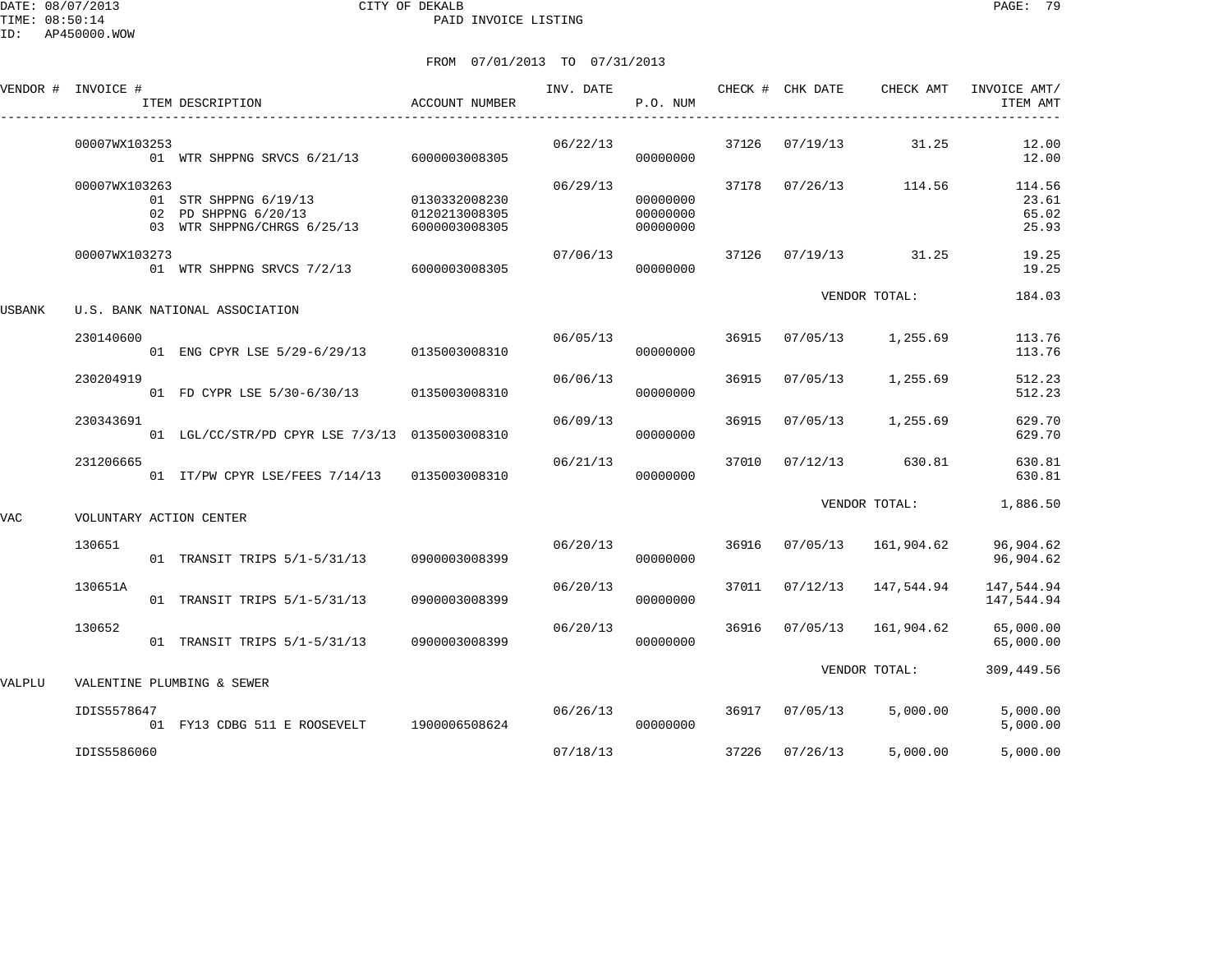DATE: 08/07/2013 CITY OF DEKALB PAGE: 80 PAID INVOICE LISTING

| VENDOR # | INVOICE #                                                          | ITEM DESCRIPTION                                                                                                                              | <b>ACCOUNT NUMBER</b>                                                                                                                                                                                    | INV. DATE | P.O. NUM                                                                                                                                     |       | CHECK # CHK DATE | CHECK AMT     | INVOICE AMT/<br>ITEM AMT                                                                                                      |
|----------|--------------------------------------------------------------------|-----------------------------------------------------------------------------------------------------------------------------------------------|----------------------------------------------------------------------------------------------------------------------------------------------------------------------------------------------------------|-----------|----------------------------------------------------------------------------------------------------------------------------------------------|-------|------------------|---------------|-------------------------------------------------------------------------------------------------------------------------------|
|          | IDIS5586060                                                        | 01 FY14 CDBG REHAB 644 GLIDDEN                                                                                                                | 1900006508624                                                                                                                                                                                            | 07/18/13  | 00000000                                                                                                                                     | 37226 | 07/26/13         | 5,000.00      | 5,000.00<br>5,000.00                                                                                                          |
| VANDE    |                                                                    | VANDEWALLE & ASSOCIATES, INC.                                                                                                                 |                                                                                                                                                                                                          |           |                                                                                                                                              |       |                  | VENDOR TOTAL: | 10,000.00                                                                                                                     |
|          |                                                                    |                                                                                                                                               |                                                                                                                                                                                                          |           |                                                                                                                                              |       |                  |               |                                                                                                                               |
|          | 201305003                                                          | 01 TIF 80% SITE PLAN CONCEPT<br>02 ARPT 20% SITE PLAN CONCEPT                                                                                 | 1300006508639<br>6500006508639                                                                                                                                                                           | 05/20/13  | 00000000<br>00000000                                                                                                                         | 37099 | 07/19/13         | 3,330.00      | 2,730.00<br>2,184.00<br>546.00                                                                                                |
|          | 201306012                                                          | 01 TIF 80% SITE PLAN CONCEPT<br>02 ARPT 20% SITE PLAN CONCEPT                                                                                 | 1300006508639<br>6500006508639                                                                                                                                                                           | 06/20/13  | 00000000<br>00000000                                                                                                                         | 37099 | 07/19/13         | 3,330.00      | 600.00<br>480.00<br>120.00                                                                                                    |
| VERLON   | VERIZON LONG DISTANCE                                              |                                                                                                                                               |                                                                                                                                                                                                          |           |                                                                                                                                              |       |                  | VENDOR TOTAL: | 3,330.00                                                                                                                      |
|          | 28459<br>03<br>06<br>07<br>08                                      | 01 CITY CLERK<br>02 ADMIN SERVICES<br>POLICE<br>04 FIRE<br>05 PUBLIC WORKS<br>ACCOUNT LEVEL CHARGES<br>DIRECT DIAL USAGE<br>YSB<br>09 AIRPORT | 0112003008337<br>0115153008337<br>0120213008337<br>0125263008337<br>0130313008337<br>0135003008337<br>0135003008337<br>0135003008337<br>6500003008337                                                    | 07/01/13  | 00000000<br>00000000<br>00000000<br>00000000<br>00000000<br>00000000<br>00000000<br>00000000<br>00000000                                     | 37179 | 07/26/13         | 293.46        | 293.46<br>0.06<br>248.94<br>10.21<br>0.82<br>0.10<br>13.63<br>0.96<br>13.75<br>4.99                                           |
| VERWIR   | VERIZON WIRELESS                                                   |                                                                                                                                               |                                                                                                                                                                                                          |           |                                                                                                                                              |       |                  | VENDOR TOTAL: | 293.46                                                                                                                        |
|          | 9706032707<br>0.3<br>04<br>0.5<br>06<br>07<br>08<br>09<br>10<br>11 | 01 ADMIN<br>02 AIRPORT<br>BUILDING<br>DEVELOP SERVICES<br>ENG<br>FINANCE<br>FIRE<br>HR<br>IT<br>MAYOR<br>PD<br>12 PLANNING                    | 0115153008337<br>6500003008337<br>0130353008337<br>0130353008337<br>0130353008337<br>0115153008337<br>0125263008337<br>0115153008337<br>0115163008337<br>0110103008337<br>0120213008337<br>0130343008337 | 06/04/13  | 00000000<br>00000000<br>00000000<br>00000000<br>00000000<br>00000000<br>00000000<br>00000000<br>00000000<br>00000000<br>00000000<br>00000000 | 37012 | 07/12/13         | 6,578.60      | 6,578.60<br>119.80<br>95.15<br>98.14<br>93.94<br>60.14<br>59.90<br>1,053.36<br>59.90<br>268.49<br>59.90<br>2,527.02<br>140.44 |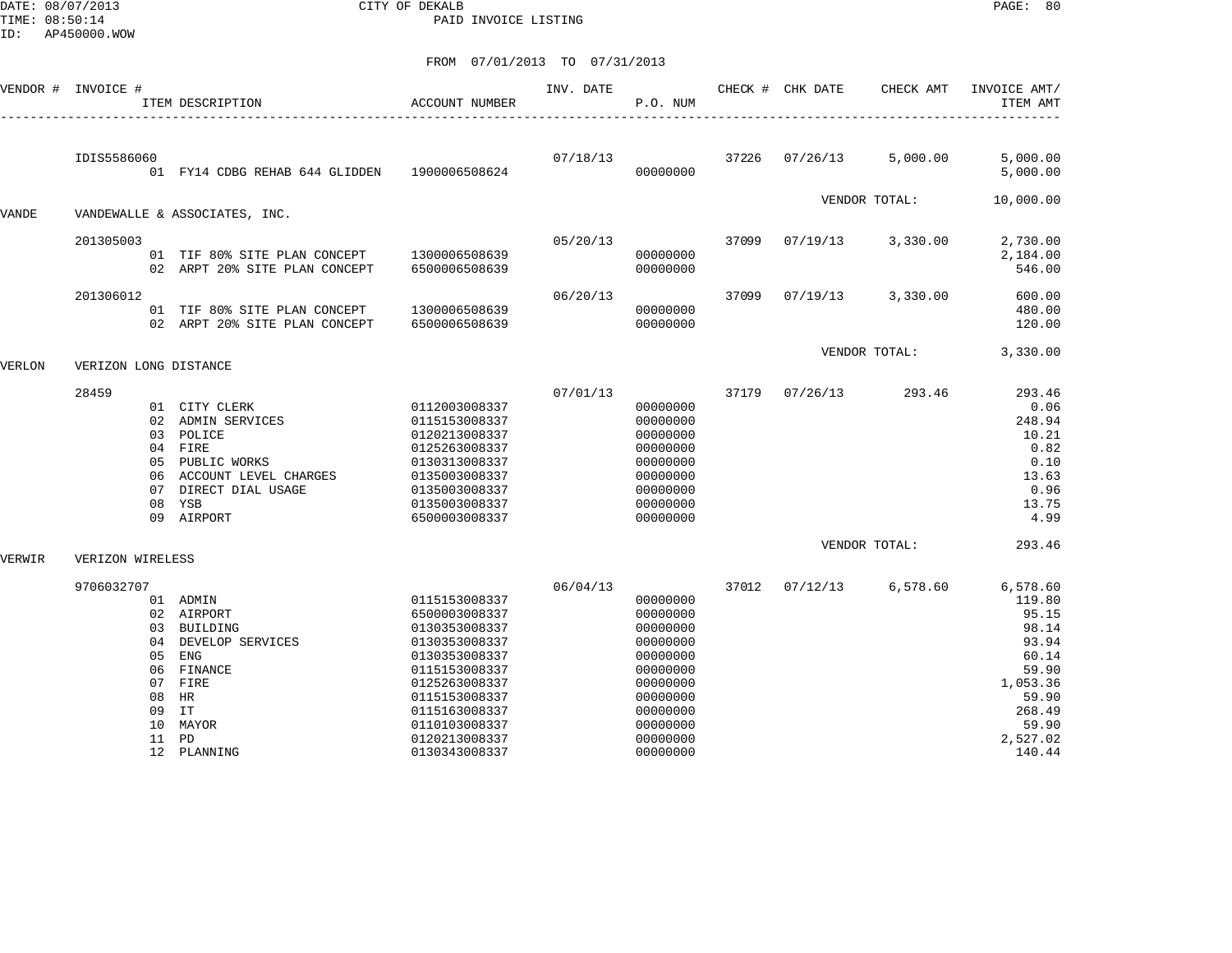| VENDOR #      | INVOICE #                         | ITEM DESCRIPTION                                                                                                                                                                            | <b>ACCOUNT NUMBER</b>                                                                                                                                                                                                                                                        | INV. DATE | P.O. NUM                                                                                                                                                                                     |       | CHECK # CHK DATE | CHECK AMT     | INVOICE AMT/<br>ITEM AMT                                                                                                                                           |
|---------------|-----------------------------------|---------------------------------------------------------------------------------------------------------------------------------------------------------------------------------------------|------------------------------------------------------------------------------------------------------------------------------------------------------------------------------------------------------------------------------------------------------------------------------|-----------|----------------------------------------------------------------------------------------------------------------------------------------------------------------------------------------------|-------|------------------|---------------|--------------------------------------------------------------------------------------------------------------------------------------------------------------------|
|               | 9706032707                        | 13 PW<br>14 SPARE<br>15 STREET<br>16 WTR<br>17 WTR EQUIPMENT                                                                                                                                | 0130313008337<br>0115163008337<br>0130313008337<br>6000003008337<br>6000006008515                                                                                                                                                                                            | 06/04/13  | 00000000<br>00000000<br>00000000<br>00000000<br>00000000                                                                                                                                     |       | 37012 07/12/13   | 6,578.60      | 6,578.60<br>59.90<br>34.61<br>658.05<br>529.88<br>659.98                                                                                                           |
|               | 9707702491<br>10<br>15            | 01 ADMIN<br>02 AIRPORT<br>03 BUILDING<br>04 DEVELOP SERVICES<br>05 ENG<br>06 FINANCE<br>07 FIRE<br>08 HR<br>09 IT<br>MAYOR<br>11 PD<br>12 PLANNING<br>13 PW<br>14 SPARE<br>STREET<br>16 WTR | 0115153008337<br>6500003008337<br>0130353008337<br>0130353008337<br>0130353008337<br>0115153008337<br>0125263008337<br>0115153008337<br>0115163008337<br>0110103008337<br>0120213008337<br>0130343008337<br>0130313008337<br>0115163008337<br>0130313008337<br>6000003008337 | 07/24/13  | 00000000<br>00000000<br>00000000<br>00000000<br>00000000<br>00000000<br>00000000<br>00000000<br>00000000<br>00000000<br>00000000<br>00000000<br>00000000<br>00000000<br>00000000<br>00000000 | 37180 | 07/26/13         | 5,870.38      | 5,870.38<br>4.16<br>96.51<br>116.41<br>93.92<br>68.72<br>59.89<br>1,047.30<br>59.89<br>265.69<br>59.89<br>2,620.46<br>135.53<br>59.89<br>34.28<br>637.14<br>510.70 |
| VIKCHE        | VIKING CHEMICAL COMPANY           |                                                                                                                                                                                             |                                                                                                                                                                                                                                                                              |           |                                                                                                                                                                                              |       |                  | VENDOR TOTAL: | 12,448.98                                                                                                                                                          |
|               | 245192                            | 01 WTR (30) CHLORINE/DEL CHARGE 6000002008250                                                                                                                                               |                                                                                                                                                                                                                                                                              | 06/27/13  | 00000000                                                                                                                                                                                     | 37181 | 07/26/13         | 3,053.95      | 3,053.95<br>3,053.95                                                                                                                                               |
| <b>VIRCOO</b> | VIRGIL COOK & SON, INC.           |                                                                                                                                                                                             |                                                                                                                                                                                                                                                                              |           |                                                                                                                                                                                              |       |                  | VENDOR TOTAL: | 3,053.95                                                                                                                                                           |
|               | 0002166                           | 01 STR SHOP SUPPLIES<br>02 WTR SHOP SUPPLES                                                                                                                                                 | 0130333008348<br>6000003008348                                                                                                                                                                                                                                               | 06/30/13  | 00000000<br>00000000                                                                                                                                                                         | 37182 | 07/26/13         | 2,177.68      | 762.31<br>381.16<br>381.15                                                                                                                                         |
|               | 0002167                           | 01 STR ANNGLDD LGHT RPR LABOR<br>02 STR ANNGLDD LGHT RPR SUPPLIES 0130332008230                                                                                                             | 0130333008318                                                                                                                                                                                                                                                                | 06/30/13  | 00000000<br>00000000                                                                                                                                                                         | 37182 | 07/26/13         | 2,177.68      | 1,415.37<br>929.52<br>485.85                                                                                                                                       |
|               | VOORHEES VOORHEES ASSOCIATES, LLC |                                                                                                                                                                                             |                                                                                                                                                                                                                                                                              |           |                                                                                                                                                                                              |       |                  | VENDOR TOTAL: | 2,177.68                                                                                                                                                           |
|               | 170130098                         |                                                                                                                                                                                             |                                                                                                                                                                                                                                                                              | 07/18/13  |                                                                                                                                                                                              | 37183 | 07/26/13         | 4,000.00      | 4,000.00                                                                                                                                                           |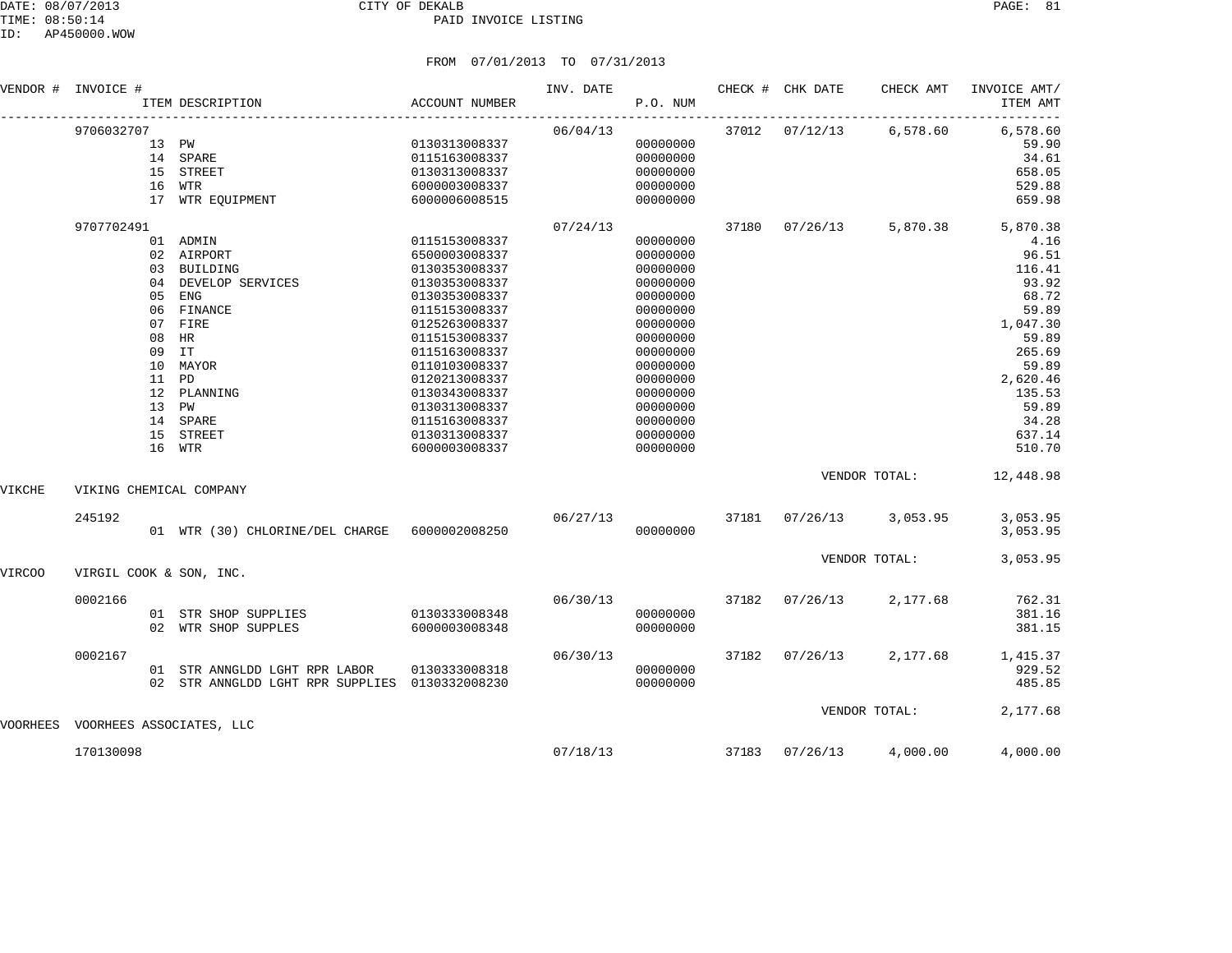DATE: 08/07/2013 CITY OF DEKALB PAGE: 82 PAID INVOICE LISTING

|         | VENDOR # INVOICE # | ITEM DESCRIPTION                               | <b>ACCOUNT NUMBER</b> | INV. DATE | P.O. NUM |       | CHECK # CHK DATE | CHECK AMT     | INVOICE AMT/<br>ITEM AMT  |
|---------|--------------------|------------------------------------------------|-----------------------|-----------|----------|-------|------------------|---------------|---------------------------|
|         | 170130098          | 01 CITY MGR RECRUITMENT 1/3 FEE  0135004008497 |                       | 07/18/13  | 00000000 | 37183 | 07/26/13         | 4,000.00      | 4,000.00<br>4,000.00      |
| WAGEXC  |                    | WAGNER EXCAVATING, LLC                         |                       |           |          |       |                  | VENDOR TOTAL: | 4,000.00                  |
|         | 18339              | 01 LOCUST ST STORM SEWER 0130333008327         |                       | 06/07/13  | 00000000 | 36918 | 07/05/13         | 4,846.00      | 4,846.00<br>4,846.00      |
| WALMART |                    | WALMART COMMUNITY/GEMB                         |                       |           |          |       |                  | VENDOR TOTAL: | 4,846.00                  |
|         | 00920              | 01 PD USB                                      | 0120212008226         | 06/06/13  | 00000000 | 36919 | 07/05/13         | 186.80        | 14.97<br>14.97            |
|         | 01822              | 01 STR P2 MRRR/BSTR                            | 0130332008226         | 05/31/13  | 00000000 | 36919 | 07/05/13         | 186.80        | 38.97<br>38.97            |
|         | 08005              | 01 PD BLDG SUPPLIES                            | 0120222008299         | 05/21/13  | 00000000 | 36919 | 07/05/13         | 186.80        | 132.86<br>132.86          |
| WASMAN  | WASTE MANAGEMENT   |                                                |                       |           |          |       |                  | VENDOR TOTAL: | 186.80                    |
|         | 337903120117       | 01 MAY 2013 SERVICE                            | 0700003008346         | 07/01/13  | 00000000 | 37184 | 07/26/13         | 143,295.95    | 143, 295.95<br>143,295.95 |
| WASTE   | WASTE MANAGEMENT   |                                                |                       |           |          |       |                  | VENDOR TOTAL: | 143,295.95                |
|         | 330542320115       | 01 MAY '13 ROLLOFF SRVC                        | 0700003008346         | 06/01/13  | 00000000 | 36920 | 07/05/13         | 4,916.19      | 4,744.19<br>4,744.19      |
|         | 330546720112       | 01 MAY '13 ROLLOFF SRVC                        | 0130333008313         | 06/01/13  | 00000000 | 36920 | 07/05/13         | 4,916.19      | 172.00<br>172.00          |
|         | 330559420113       | 01 ROLL OFF JUN '13 SERVICE                    | 0700003008346         | 07/01/13  | 00000000 | 37100 | 07/19/13         | 5,535.87      | 5,013.97<br>5,013.97      |
|         | 337498620117       | 01 DELCY/CHSTNT MAY '13 SERVICE                | 0130353008347         | 06/01/13  | 00000000 | 37100 | 07/19/13         | 5,535.87      | 400.00<br>400.00          |
|         | 345737923549       | 01 JUN '13 SERVICE                             | 0130333008313         | 07/01/13  | 00000000 | 37100 | 07/19/13         | 5,535.87      | 121.90<br>121.90          |
|         |                    |                                                |                       |           |          |       |                  | VENDOR TOTAL: | 10,452.06                 |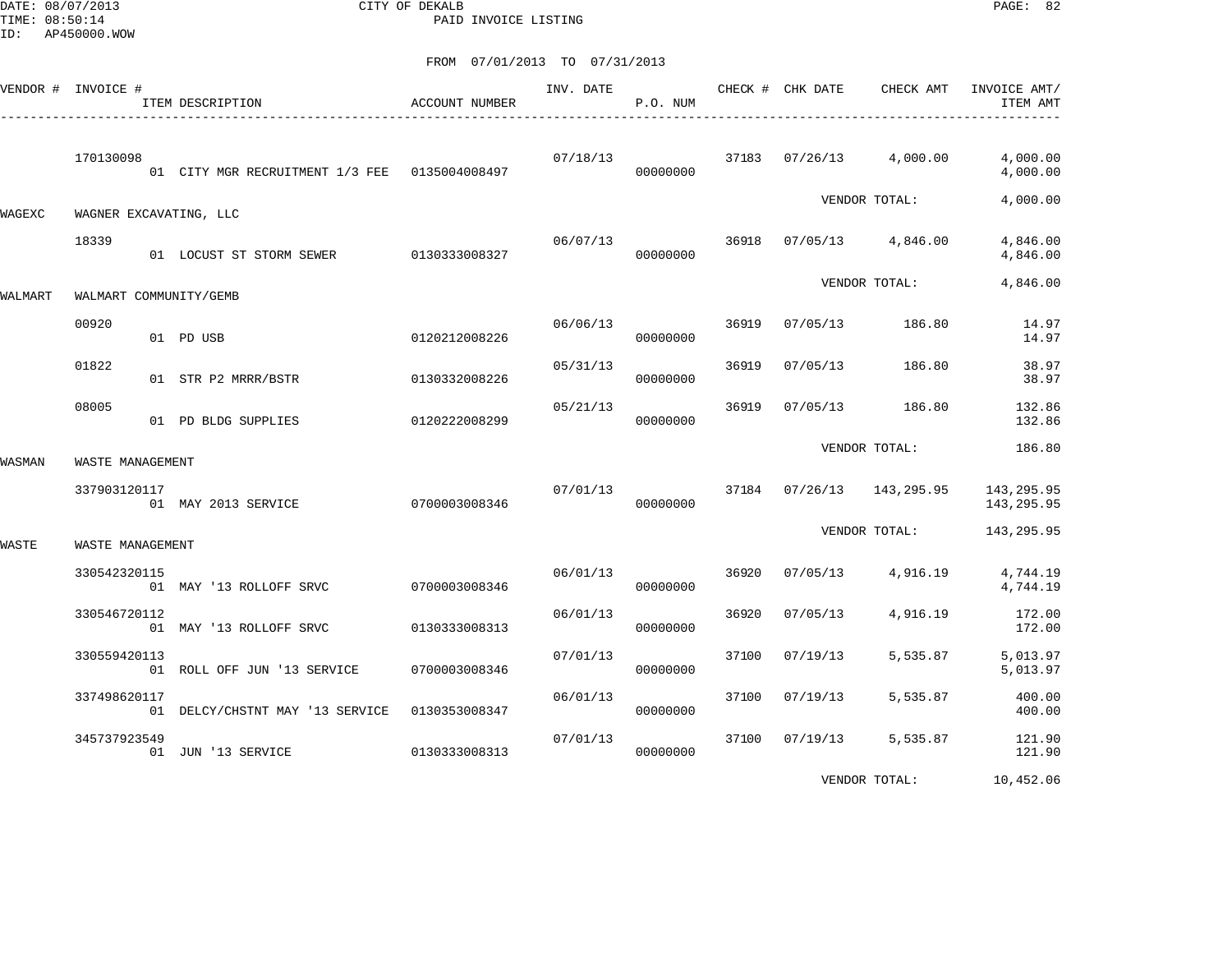DATE: 08/07/2013 CITY OF DEKALB PAGE: 83 PAID INVOICE LISTING

| VENDOR # INVOICE # |                      | ITEM DESCRIPTION                                                   | ACCOUNT NUMBER | INV. DATE | P.O. NUM             |       | CHECK # CHK DATE | CHECK AMT            | INVOICE AMT/<br>ITEM AMT  |
|--------------------|----------------------|--------------------------------------------------------------------|----------------|-----------|----------------------|-------|------------------|----------------------|---------------------------|
| WELSTR             |                      | WELLS STREET COMPANIES                                             |                |           |                      |       |                  |                      |                           |
|                    | 071913               | 01 RFND OVRPYMNT RMNG HSG LSNC 0100000043225                       |                | 07/19/13  | 00000000             | 37227 | 07/26/13         | 100.00               | 100.00<br>100.00          |
| WENENG             |                      | WENDLER ENGINEERING SERVICES,                                      |                |           |                      |       |                  | VENDOR TOTAL:        | 100.00                    |
|                    | 34538                | 01 MFT 100016701WR BTHNY RD WDNG 1000003008633                     |                | 06/17/13  | 00000000             | 37013 |                  | 07/12/13   16,351.20 | 16,351.20<br>16,351.20    |
| WENSIG             | WENSCO SIGN SUPPLY   |                                                                    |                |           |                      |       |                  | VENDOR TOTAL:        | 16,351.20                 |
|                    | 1150786              | 01 FY13 ELLWD HSTRC DSTRCT 1300006508639<br>02 FY13 DWNTWN STRTSCP | 1300006508639  | 05/30/13  | 00000000<br>00000000 | 36921 | 07/05/13         | 207.39               | 207.39<br>69.13<br>138.26 |
| WESREM             | WESTERN REMAC INC    |                                                                    |                |           |                      |       |                  | VENDOR TOTAL:        | 207.39                    |
|                    | 43678                | 01 DWNTWN SGNG IMPRVMNTS FNL 1300006508639                         |                | 05/31/13  | 00000000             | 36922 |                  | $07/05/13$ 9,078.95  | 9,078.95<br>9,078.95      |
| WHIPIN             |                      | WHISPERING PINES TRUCKING, INC                                     |                |           |                      |       |                  | VENDOR TOTAL:        | 9,078.95                  |
|                    | 050213               | 01 ARPT 43.6TNS CM-06 CULVERT                                      | 6500003008313  | 05/02/13  | 00000000             | 36923 | 07/05/13         | 417.90               | 417.90<br>417.90          |
| WHODIR             |                      | WHOLESALE DIRECT INC.                                              |                |           |                      |       |                  | VENDOR TOTAL:        | 417.90                    |
|                    | 000200540            | 01 STR (36) 2"COND.DISC, GRADE/FRT 0130332008295                   |                | 06/11/13  | 00000000             |       |                  | 37014 07/12/13 43.99 | 43.99<br>43.99            |
| WILBUR             | WILLS, BURKE, KELSEY |                                                                    |                |           |                      |       |                  | VENDOR TOTAL:        | 43.99                     |
|                    | 12962                | 01 MFT 040016700BR BTHNY RD INSPC 1000002008331                    |                | 06/10/13  | 00000000             | 36924 | 07/05/13         | 937.10               | 937.10<br>937.10          |
| WILRYA             | RYAN WILKENS         |                                                                    |                |           |                      |       |                  | VENDOR TOTAL:        | 937.10                    |
|                    | 062813               |                                                                    |                | 06/28/13  |                      |       | D000181 07/05/13 | 200.00               | 200.00                    |